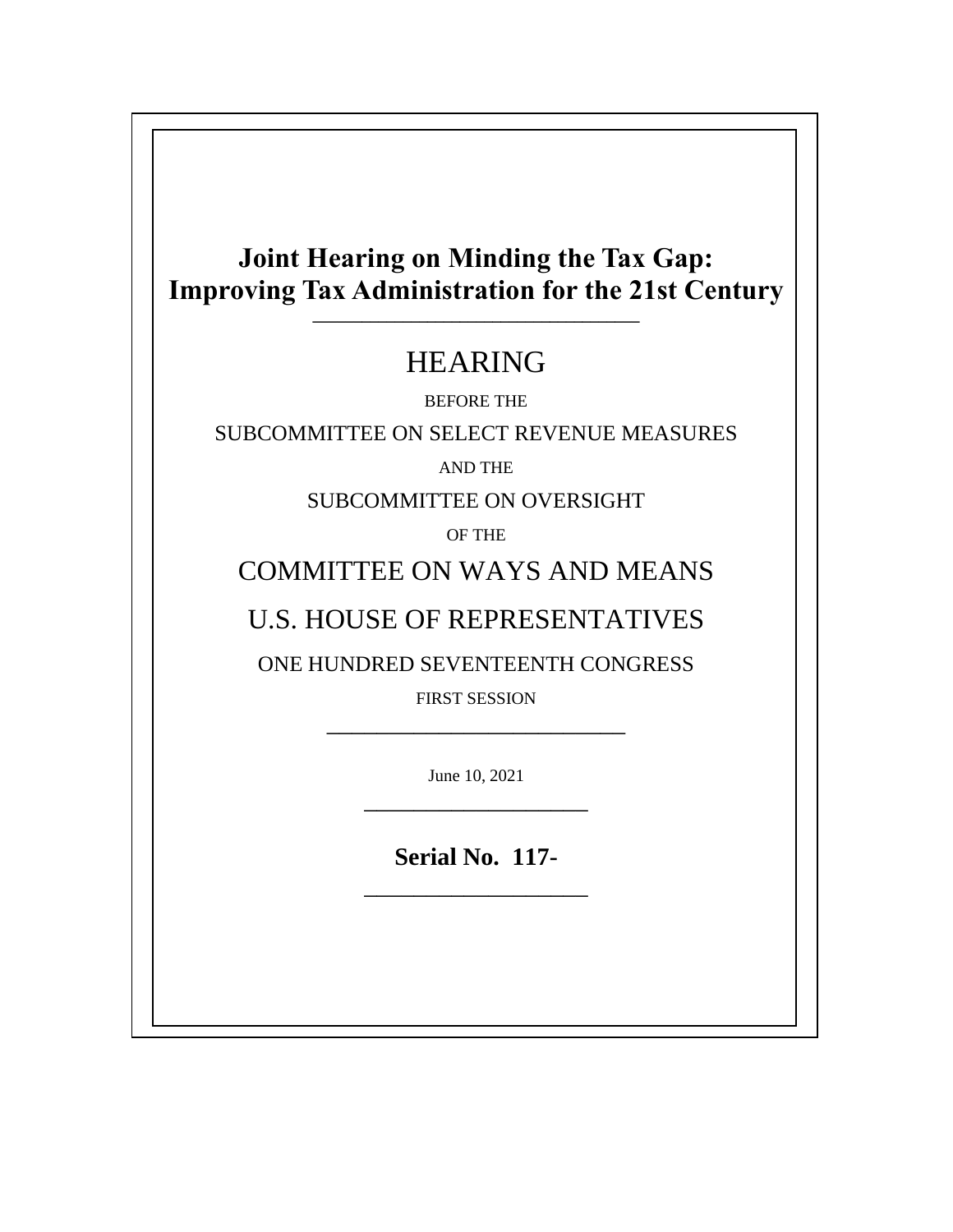| <b>COMMITTEE ON WAYS AND MEANS</b>          |                                      |  |
|---------------------------------------------|--------------------------------------|--|
| RICHARD E. NEAL, Massachusetts, Chairman    |                                      |  |
| LLOYD DOGGETT, Texas                        | KEVIN BRADY, Texas, Ranking Member   |  |
| MIKE THOMPSON, California                   | DEVIN NUNES, California              |  |
| JOHN B. LARSON, Connecticut                 | VERN BUCHANAN, Florida               |  |
| EARL BLUMENAUER, Oregon                     | <b>ADRIAN SMITH, Nebraska</b>        |  |
| RON KIND, Wisconsin                         | TOM REED, New York                   |  |
| <b>BILL PASCRELL, JR., New Jersey</b>       | MIKE KELLY, Pennsylvania             |  |
| JOSEPH CROWLEY, New York                    | <b>JASON SMITH, Missouri</b>         |  |
| DANNY K. DAVIS, Illinois                    | <b>TOM RICE, South Carolina</b>      |  |
| LINDA SÁNCHEZ, California                   | DAVID SCHWEIKERT, Arizona            |  |
| <b>BRIAN HIGGINS, New York</b>              | JACKIE WALORSKI, Indiana             |  |
| TERRI A. SEWELL, Alabama                    | DARIN LAHOOD, Illinois               |  |
| <b>SUZAN DELBENE, Washington</b>            | <b>BRAD R. WENSTRUP, Ohio</b>        |  |
| JUDY CHU, California                        | <b>JODEY ARRINGTON, Texas</b>        |  |
| <b>GWEN MOORE, Wisconsin</b>                | DREW FERGUSON, Georgia               |  |
| DAN KILDEE, Michigan                        | RON ESTES, Kansas                    |  |
| BRENDAN BOYLE, Pennsylvania                 | LLOYD SMUCKER, Pennsylvania          |  |
| DON BEYER, Virginia                         | KEVIN HERN, Oklahoma                 |  |
| DWIGHT EVANS, Pennsylvania                  | CAROL MILLER, West Virginia          |  |
| <b>BRAD SCHNEIDER, Illinois</b>             |                                      |  |
| TOM SUOZZI, New York                        |                                      |  |
| <b>JIMMY PANETTA, California</b>            |                                      |  |
| STEPHANIE MURPHY, Florida                   |                                      |  |
| <b>JIMMY GOMEZ, California</b>              |                                      |  |
| STEVEN HORSFORD, Nevada                     |                                      |  |
| STACEY PLASKETT, Virgin Islands             |                                      |  |
|                                             | <b>BRANDON CASEY, Staff Director</b> |  |
| <b>GARY ANDRES, Minority Staff Director</b> |                                      |  |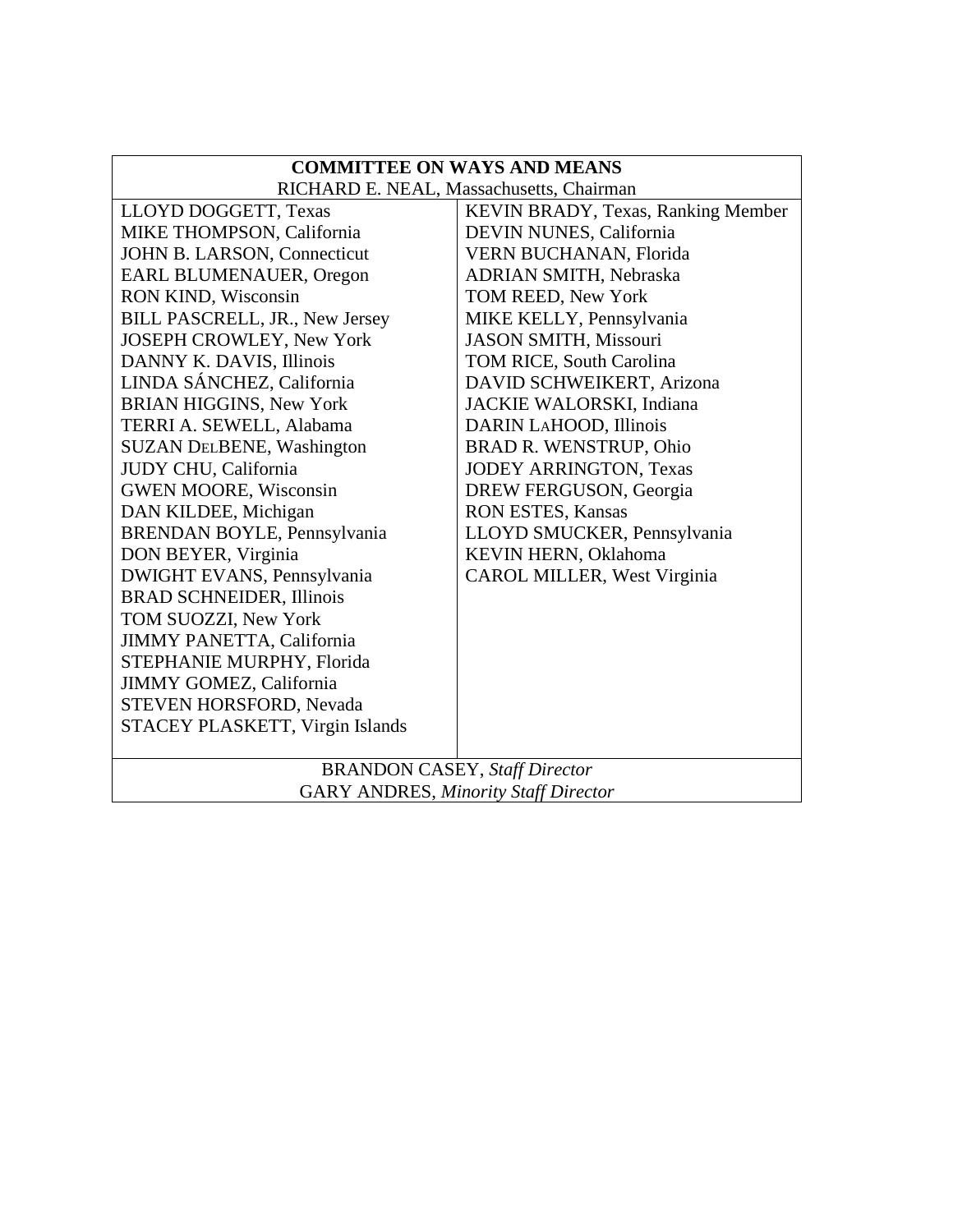| <b>SUBCOMMITTEE ON SELECT REVENUE MEASURES</b>             |                              |  |
|------------------------------------------------------------|------------------------------|--|
| MIKE THOMPSON, California, Chairman                        |                              |  |
| MR. DOGGETT, Texas                                         | MR. SMITH, Nebraska, Ranking |  |
| MR. LARSON, Connecticut                                    | Member                       |  |
| MS. SANCHEZ, California                                    | MR. RICE, South Carolina     |  |
| MS. DELBENE, Washington                                    | MR. SCHWEIKERT, Arizona      |  |
| MS. MOORE, Wisconsin                                       | MR. LAHOOD, Illinois         |  |
| MR. BOYLE, Pennsylvania                                    | MR. ARRINGTON, Texas         |  |
| MR. BEYER, Virginia                                        | MR. FERGUSON, Georgia        |  |
| MR. SUOZZI, New York                                       | MR. HERN, Oklahoma           |  |
| MS. PLASKETT, Virgin Islands                               | MR. ESTES, Kansas            |  |
| MS. SEWELL, Alabama                                        |                              |  |
|                                                            |                              |  |
| <b>BETH BELL, Subcommittee Staff Director</b>              |                              |  |
| <b>DEREK THEURER, Minority Subcommittee Staff Director</b> |                              |  |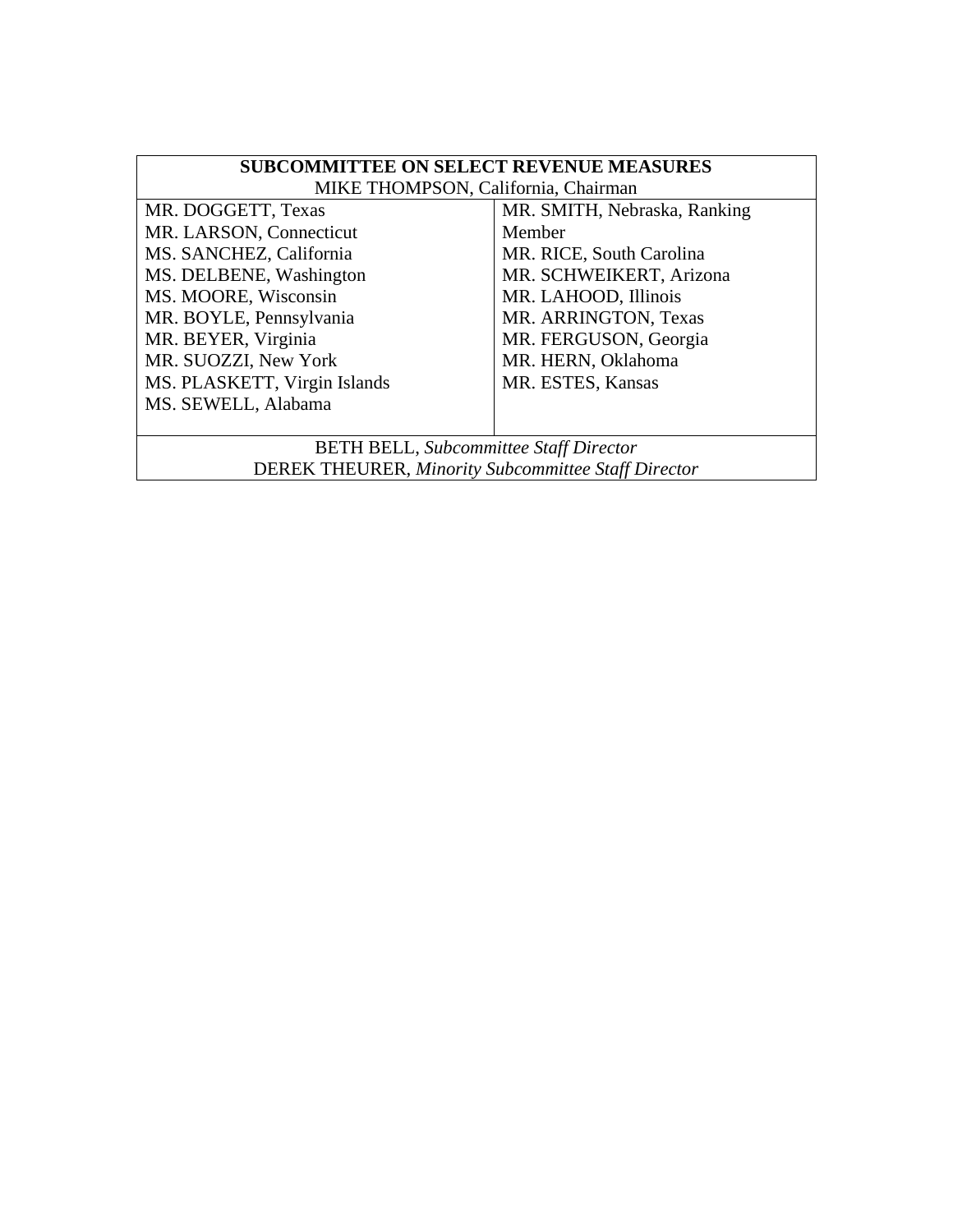| <b>SUBCOMMITTEE ON OVERSIGHT</b>            |                                   |  |
|---------------------------------------------|-----------------------------------|--|
| BILL PASCRELL, New Jersey, California       |                                   |  |
| TOM SUOZZI, New York                        | MIKE KELLY, Pennsylvania, Ranking |  |
| JUDY CHU, California                        | Member                            |  |
| <b>BRAD SCHNEIDER, Illinois</b>             | <b>BRAD R. WENSTRUP, Ohio</b>     |  |
| STACEY PLASKETT, Virgin Islands             | DREW FERGUSON, Georgia            |  |
| LLOYD DOGGETT, Texas                        | LLOYD SMUCKER, Pennsylvania       |  |
| DWIGHT EVANS, Pennsylvania                  |                                   |  |
| STEVEN HORSFORD, Nevada                     |                                   |  |
|                                             |                                   |  |
| <b>BETH BELL, Staff Director</b>            |                                   |  |
| <b>GARY ANDRES, Minority Staff Director</b> |                                   |  |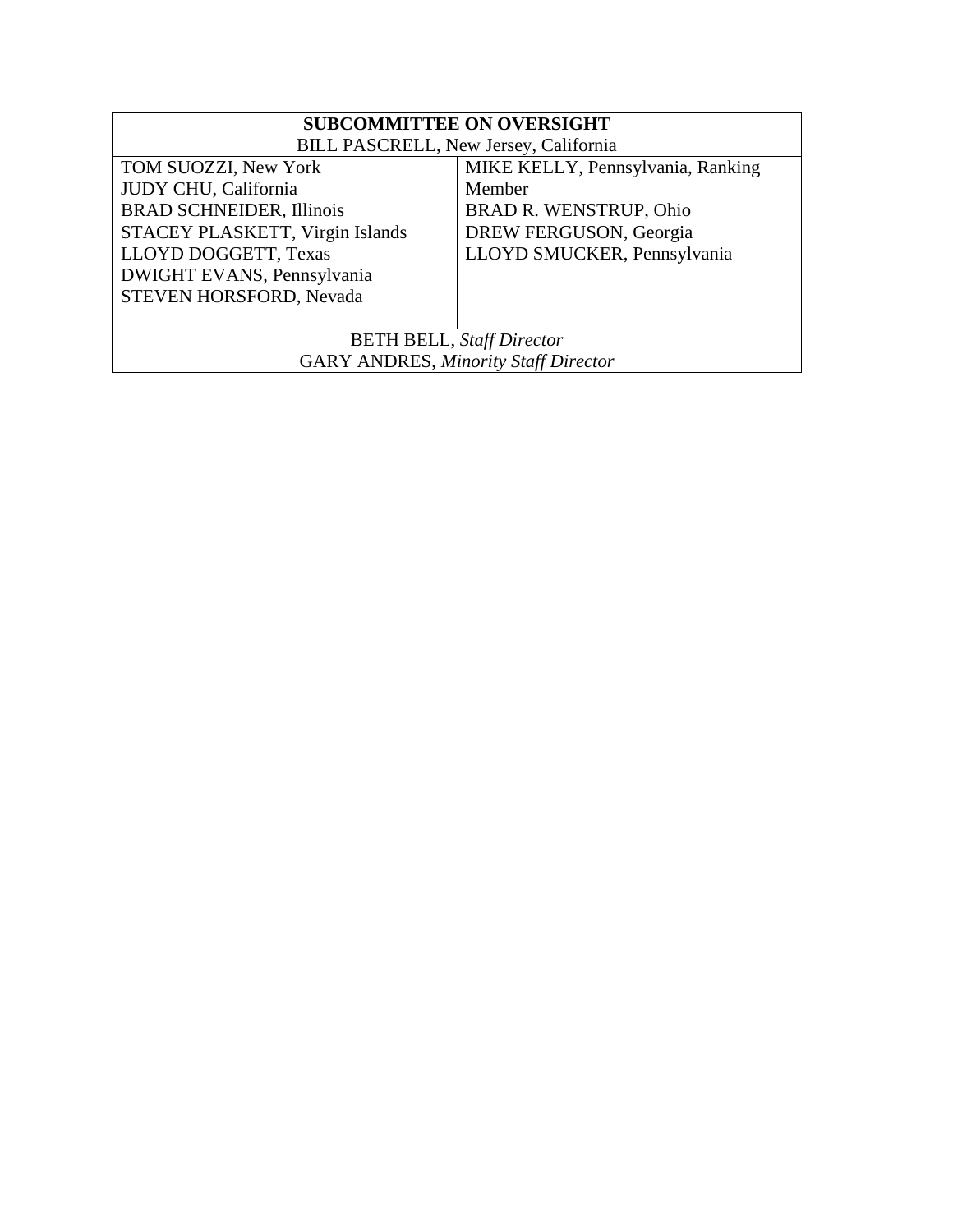#### **COMMITTEE ON WAYS AND MEANS**

Subcommittee on Select Revenue Measures Subcommittee on Oversight Joint Hearing on Minding the Tax Gap: Improving Tax Administration for the 21st Century Thursday, June 10, 2021 Witness List

\_\_\_\_\_\_\_\_\_\_\_\_\_\_\_\_\_\_\_\_\_\_\_\_\_\_\_\_\_\_\_\_\_\_\_\_\_\_\_\_\_\_\_\_\_\_\_\_\_\_\_\_\_\_\_\_\_\_\_\_\_\_\_\_\_\_

#### **Panel 1**

Mark Mazur, Deputy Assistant Secretary for Tax Policy, U.S. Department of Treasury

Doug O'Donnell, Deputy Commissioner for Services and Enforcement, Internal Revenue Service

#### **Panel 2**

Dr. Janet Holtzblatt, Senior Fellow, Urban-Brookings Tax Policy Center

Steven Dean, Professor of Law, Brooklyn Law School

Nina Olson, Executive Director, Center for Taxpayer Rights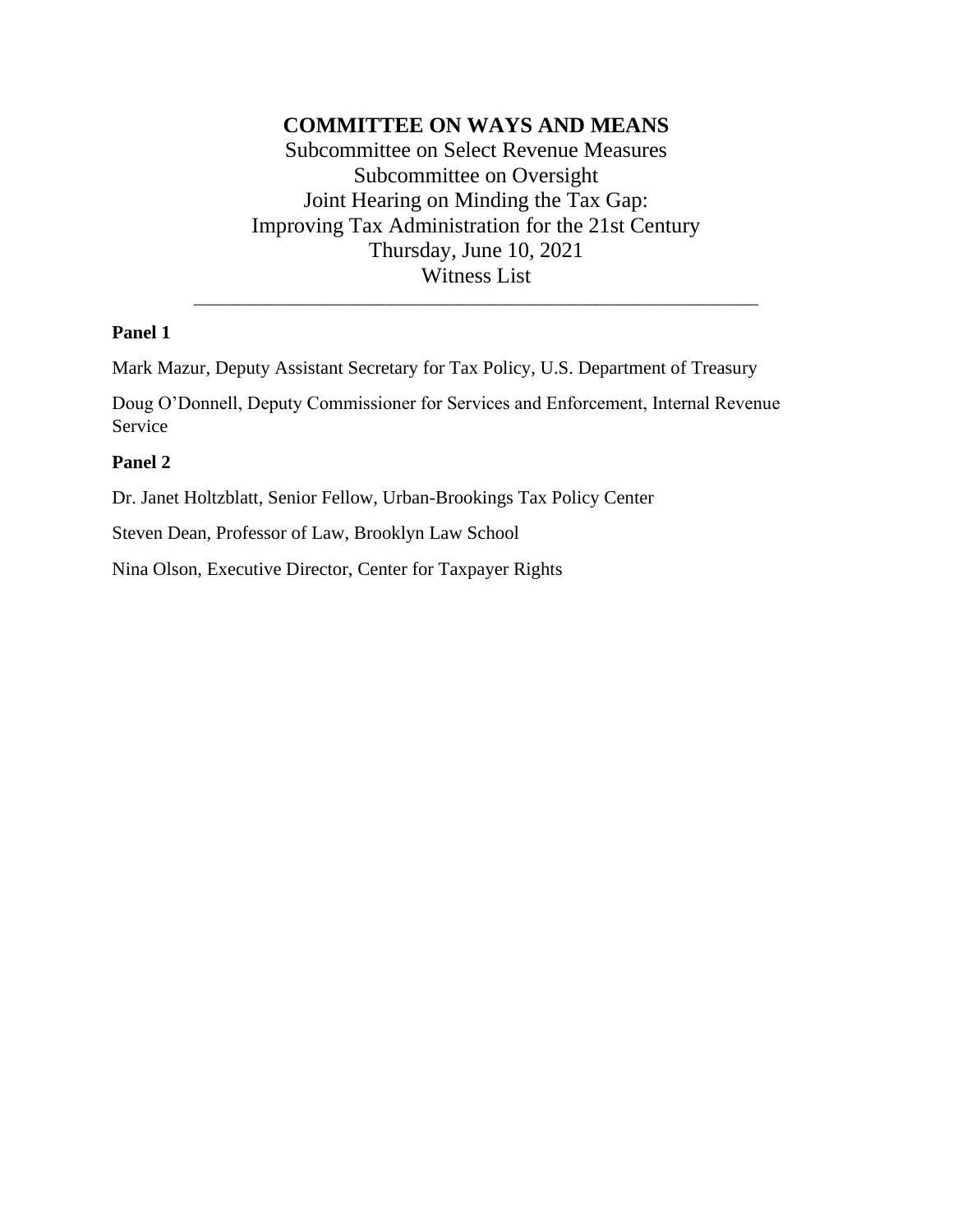

**HOUSE COMMITTEE ON WAYS & MEANS** 

CHAIRMAN RICHARD E. NEAL

# *ADVISORY* **FROM THE COMMITTEE ON WAYS AND MEANS SUBCOMMITTEE ON SELECT REVENUE MEASURES SUBCOMMITTEE ON OVERSIGHT**

FOR IMMEDIATE RELEASE CONTACT: (202) 225-3625 June 3, 2021 No. SRM-3

#### **Chair Thompson and Chair Pascrell Announce Joint Hearing on Minding the Tax Gap: Improving Tax Administration for the 21st Century**

House Ways and Means Select Revenue Measures Subcommittee Chair Mike Thompson and Oversight Subcommittee Chair Bill Pascrell, Jr. announced today that the Subcommittees will hold a joint hearing on "Minding the Tax Gap: Improving Tax Administration for the 21st Century" on Thursday, June 10, 2021 at 12:00 PM EDT.

This hearing will take place remotely via Cisco WebEx video conferencing. Members of the public may view the hearing via live webcast available at [www.waysandmeans.house.gov.](http://www.waysandmeans.house.gov/) The webcast will not be available until the hearing starts.

In view of the limited time available to hear witnesses, oral testimony at this hearing will be from invited witnesses only. However, any individual or organization not scheduled for an oral appearance may submit a written statement for consideration by the Committee and for inclusion in the printed record of the hearing.

#### **DETAILS FOR SUBMISSION OF WRITTEN COMMENTS:**

Please Note: Any person(s) and/or organization(s) wishing to submit written comments for the hearing record can do so here: [WMdem.submission@mail.house.gov.](mailto:WMdem.submission@mail.house.gov)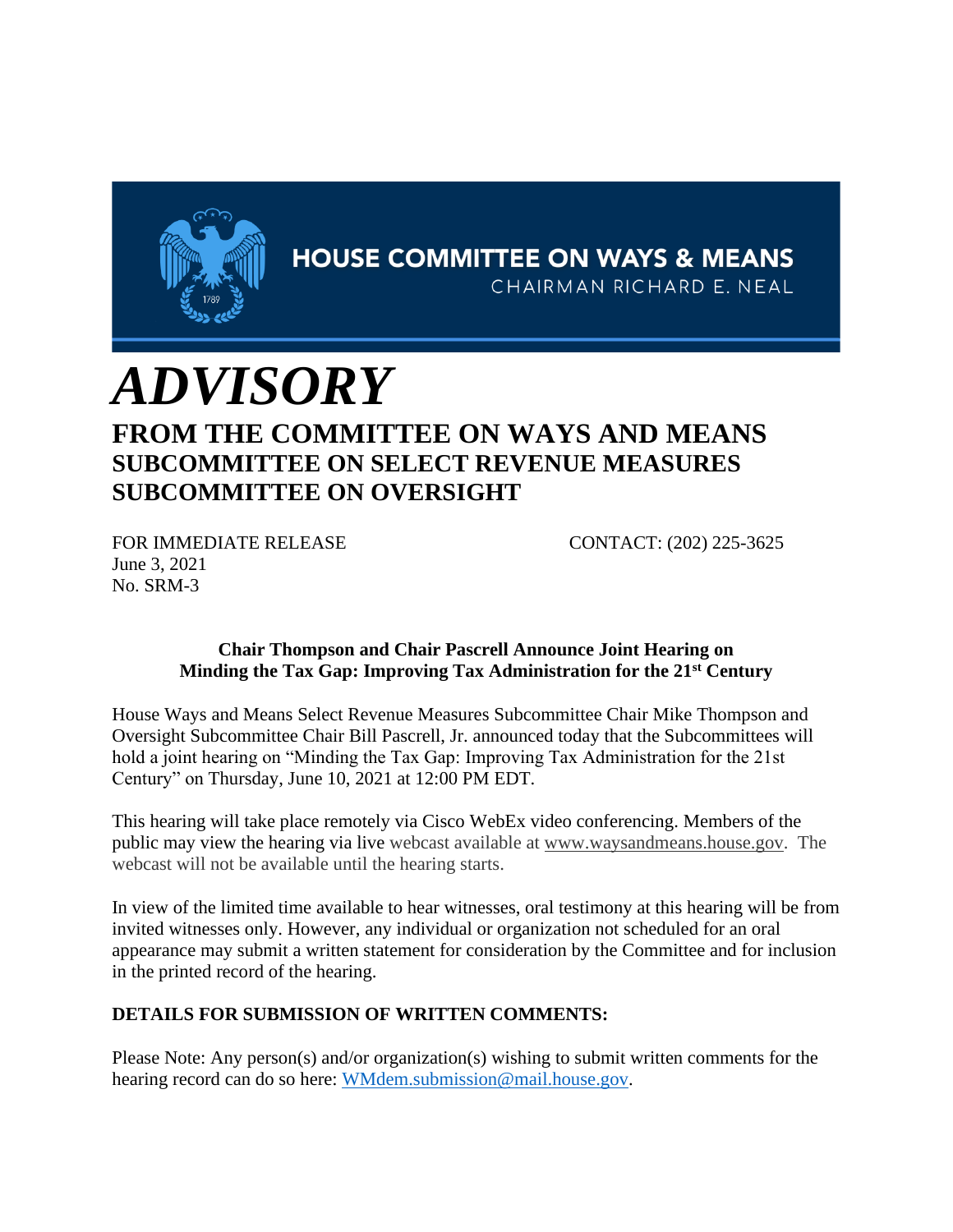Please ATTACH your submission as a Word document, in compliance with the formatting requirements listed below, by the close of business on Thursday, June 24, 2021.

#### **FORMATTING REQUIREMENTS:**

The Committee relies on electronic submissions for printing the official hearing record. As always, submissions will be included in the record according to the discretion of the Committee. The Committee will not alter the content of your submission, but reserves the right to format it according to guidelines. Any submission provided to the Committee by a witness, any materials submitted for the printed record, and any written comments in response to a request for written comments must conform to the guidelines listed below. Any submission not in compliance with these guidelines will not be printed, but will be maintained in the Committee files for review and use by the Committee.

All submissions and supplementary materials must be submitted in a single document via email, provided in Word format and must not exceed a total of 10 pages. Witnesses and submitters are advised that the Committee relies on electronic submissions for printing the official hearing record. All submissions must include a list of all clients, persons and/or organizations on whose behalf the witness appears. The name, company, address, telephone, and fax numbers of each witness must be included in the body of the email. Please exclude any personal identifiable information in the attached submission.

Failure to follow the formatting requirements may result in the exclusion of a submission. All submissions for the record are final.

#### **ACCOMMODATIONS:**

The Committee seeks to make its events accessible to persons with disabilities. If you require special accommodations, please call (202) 225-3625 in advance of the event (four business days' notice is requested). Questions regarding special accommodation needs in general (including availability of Committee materials in alternative formats) may be directed to the Committee as noted above.

**Note**: All Committee advisories are available [\[here\]](https://waysandmeans.house.gov/legislation/hearings).

<sup>###</sup>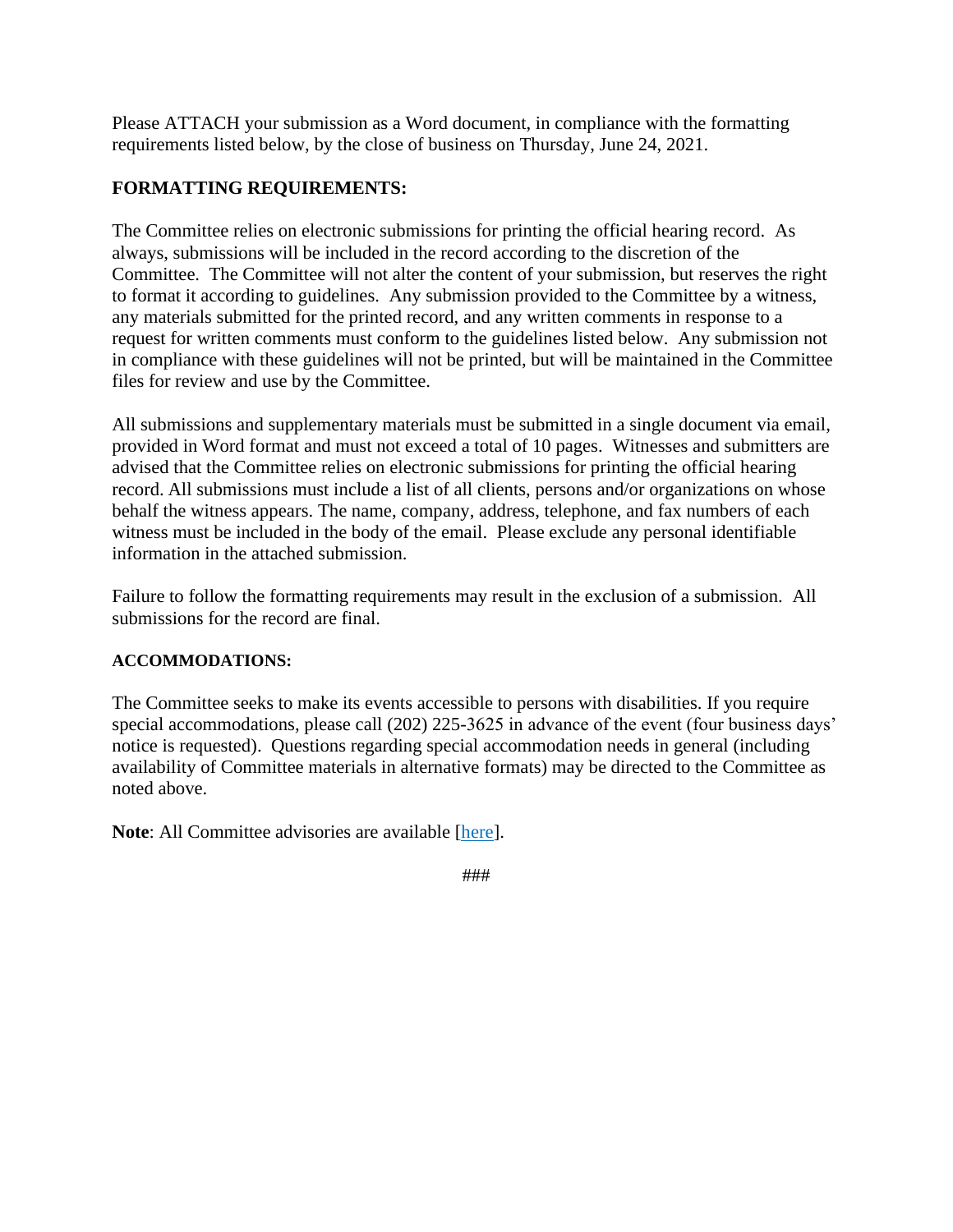Chairman Thompson. Good morning, good afternoon, and welcome to everyone. Thank you for joining us today.

We are holding this hearing virtually, in compliance with the regulations for remote committee proceedings pursuant to House Resolution 8.

Before we turn to today's important topic, I want to remind members of a few procedures to help you navigate this platform.

First, consistent with the regulations, the committee will keep microphones muted to limit background noise. Members are responsible for unmuting themselves when they seek recognition or when recognized for their 5 minutes.

Second, members and witnesses must have their cameras on when they are present for the hearing. If you need to step away from the proceedings, please turn off your camera and your audio rather than logging out.

In the event that I have technical difficulties or need to step away, Oversight Subcommittee Chairman Pascrell will take over as chair until I return.

And finally, since this is a joint hearing of the Select Revenue Measures and the Oversight Subcommittees, without objection, the chairs and the ranking members of both subcommittees will be permitted to offer an opening statement.

Further, without objection, members will be recognized for questioning in the order of seniority on their respective subcommittees, alternating between the two. Members have been provided with this order in advance of the hearing.

Finally, after members of each subcommittee have completed their questioning, I will recognize members from off the subcommittees who have waved onto this hearing in order of full committee seniority.

Without objection, consistent with all other subcommittee hearings, the rules of the Committee on Ways and Means and the rules of the House apply in today's hearing.

And, with that, I will now turn to the topic of today's hearing.

Today's hearing that the Select Revenue Measures Subcommittee is holding jointly with Mr. Pascrell's Oversight Subcommittee focuses on the growing gap between taxes owed to the government and taxes actually paid. This is commonly referred to as the tax gap. The tax gap is an important indicator for how well our tax system functions and reducing it is a central part of the IRS' mission to fairly administer and enforce our tax laws.

However, over the past decade, the IRS has been starved of resources to go after a significant contributor to the tax gap -- wealthy taxpayers -- who can use sophisticated methods to evade taxes and whose income is not subject to reporting requirements.

Instead, facing budget cut after budget cut, the IRS has relied heavily on current information reporting to audit working Americans who have more straightforward returns.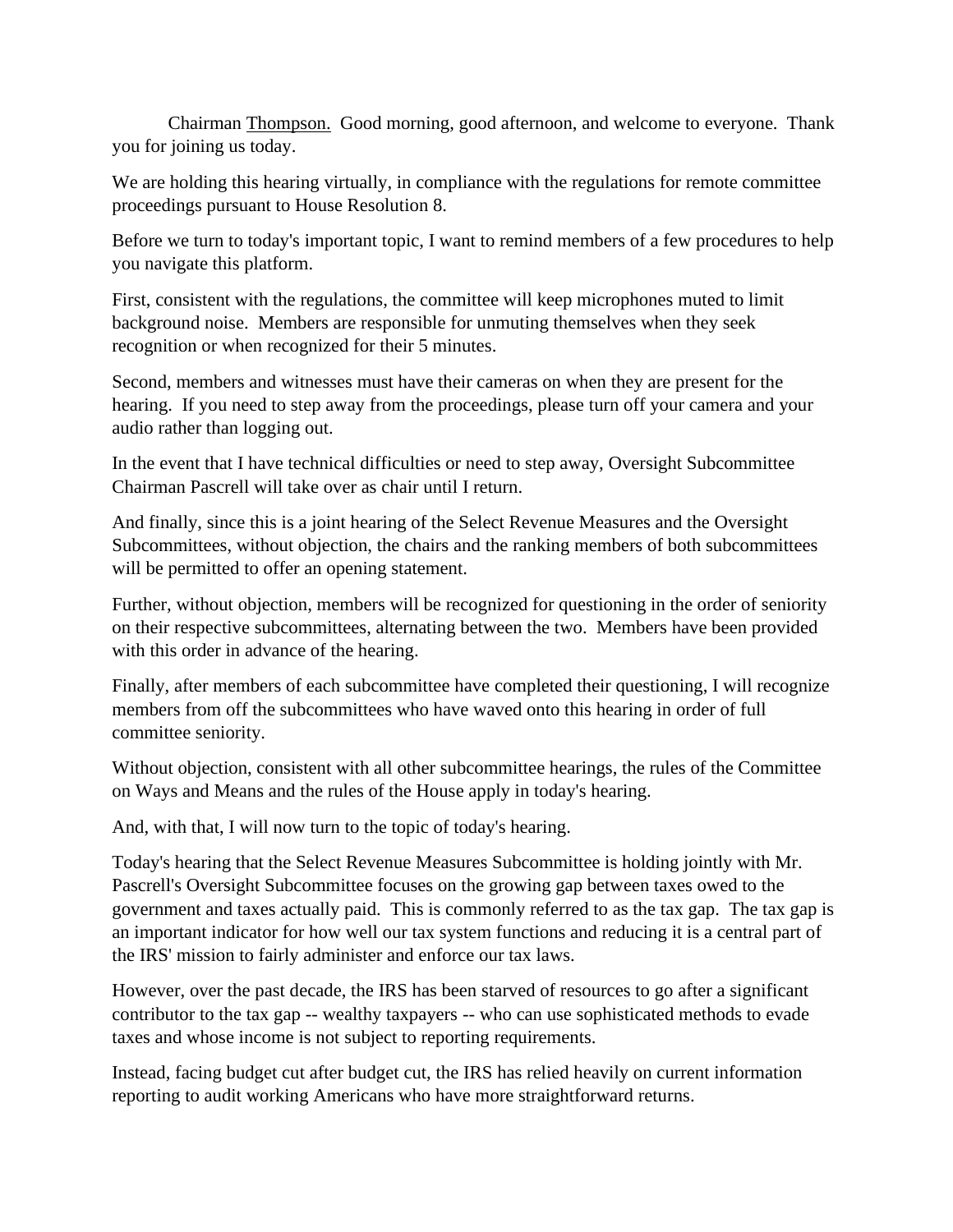Without the funds to train enforcement staff or upgrade its technology, the agency has been fighting a losing battle against well-armed taxpayers who can create complicated partnerships, structures, or send their assets overseas.

I hope this joint hearing is an opportunity to review our current system and the disparities it creates and to examine the administration's proposals on how to provide the IRS with the resources it needs to properly enforce our tax laws and best serve our taxpayers.

Put simply, the IRS doesn't have the tools it needs to effectively meet today's challenges.

Its information technology system is the oldest in the Federal Government.

It has fewer auditors than any time since World War II, and as a result the audit rates for taxpayers making over \$1 million in income have fallen by almost 80 percent.

The agency has lost many experienced revenue agents who handle time-consuming, complex issues.

Finally, IRS staff have had to do more with less while still striving to meet high levels of service, feeding into a cycle of decreasing morale and attrition.

Fortunately, the Biden administration understands that a fair and effective tax system requires the IRS have adequate resources. That is why it proposes sustained investments to improve enforcement efforts, including an appropriate number of skilled agents who can pursue wealthy taxpayers that evade taxes using complex schemes.

The administration also knows that an important component of shrinking the tax gap is comprehensive information reporting that can shine a light on the opaque income streams of these taxpayers, like proprietorship and partnership business income.

None of this can be done efficiently without overhauling and modernizing the IRS' outdated information technology system.

Finally, increased resources and enforcement does not mean that we should stop asking how we can make our system better. There must be a sustained focus on reducing disparities in the treatment of different taxpayers and providing better taxpayer service so that Americans who do comply with the law can feel assured that the tax system is fair and efficient.

It is not just our subcommittees and the Biden administration that think it is time to tackle this issue. Yesterday, five former Treasury Secretaries, who served under both Democratic and Republican administrations, agreed we need to act.

In a jointly authored op-ed published in the New York Times titled, quote, "We Ran the Treasury Department. This is How to Fix Tax Evasion," they write, and I quote:

"We know firsthand the challenges dedicated IRS employees face each day as they work to administer tax laws while hamstrung by inadequate funding and support.

"Reasonable people can disagree on the magnitude of particular tax rate increases. But on this issue, all should agree, including Members of Congress of both parties: Giving the IRS the tools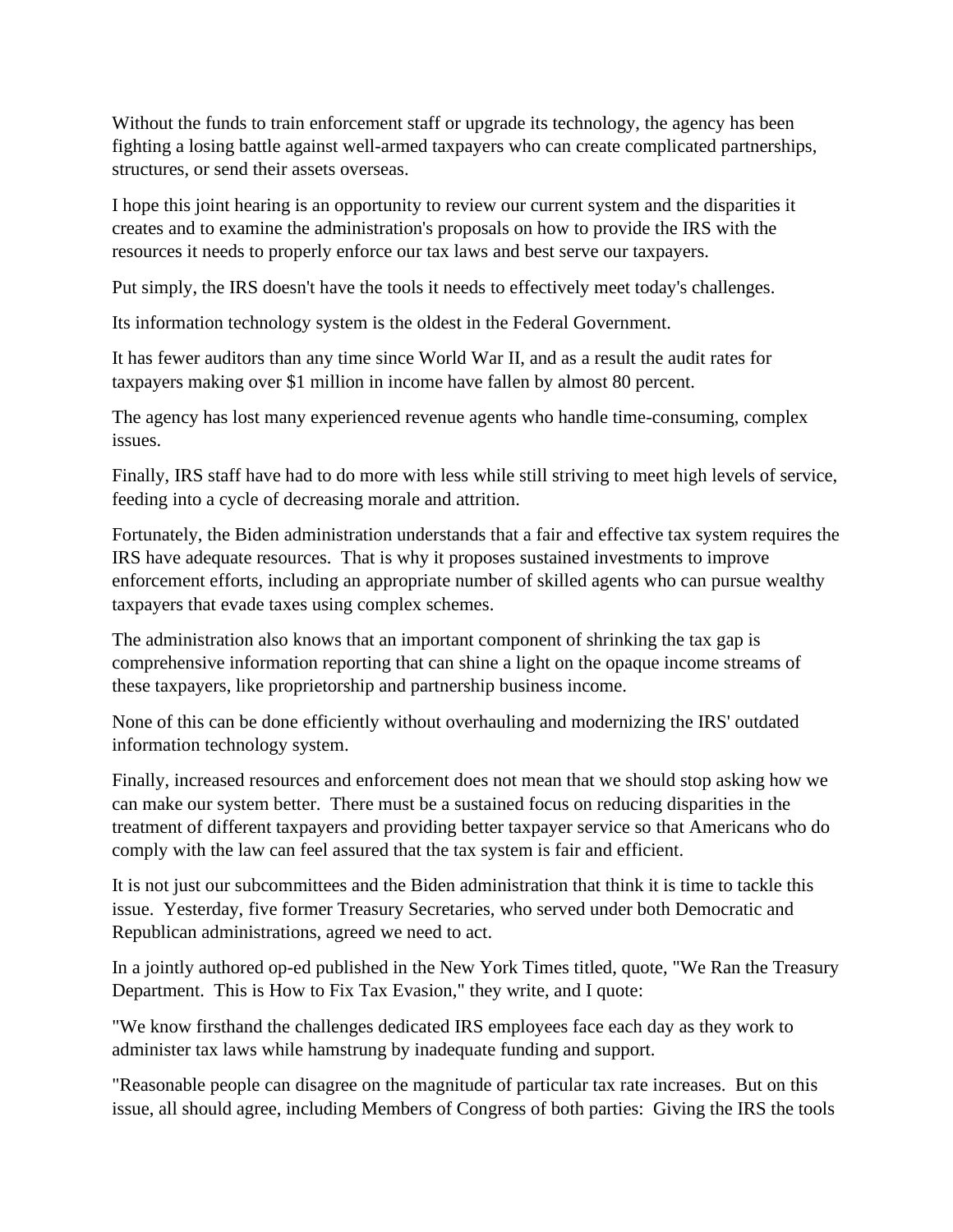it needs to improve compliance will raise significant revenue and create a fairer, more efficient system of tax administration."

Without objection, this op-ed piece is inserted in the record.

[\[The information follows:\]](https://waysandmeans.house.gov/sites/democrats.waysandmeans.house.gov/files/documents/Opinion%20_%20Five%20Former%20Treasury%20Secretaries_%20Fund%20the%20IRS%20-%20The%20New%20York%20Times.pdf)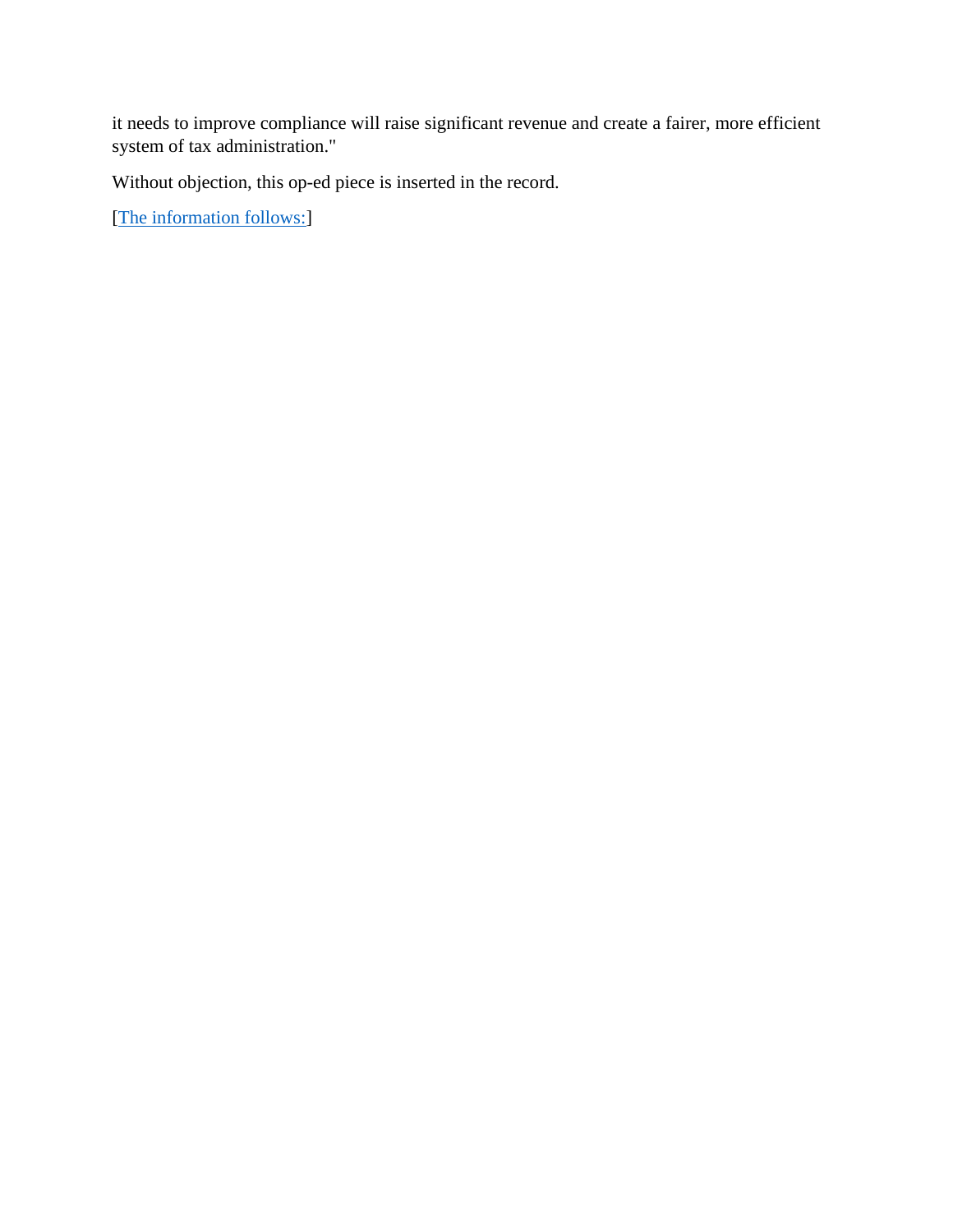Chairman Thompson. Americans feel more confident paying their taxes if they know that everyone else is paying what they owe and that the tax laws are fairly enforced.

I look forward to hearing from our witnesses and working with the administration and colleagues to improve IRS efficiency, ensure there is no additional burden on honest taxpayers, and make the tax system more equitable.

Thank you.

And, with that, I will recognize Ranking Member Mr. Smith of Nebraska for the purposes of an opening statement.

[\[The statement of Chairman Thompson follows:](https://waysandmeans.house.gov/media-center/press-releases/chairman-mike-thompson-opening-statement-select-revenue-measures-and)]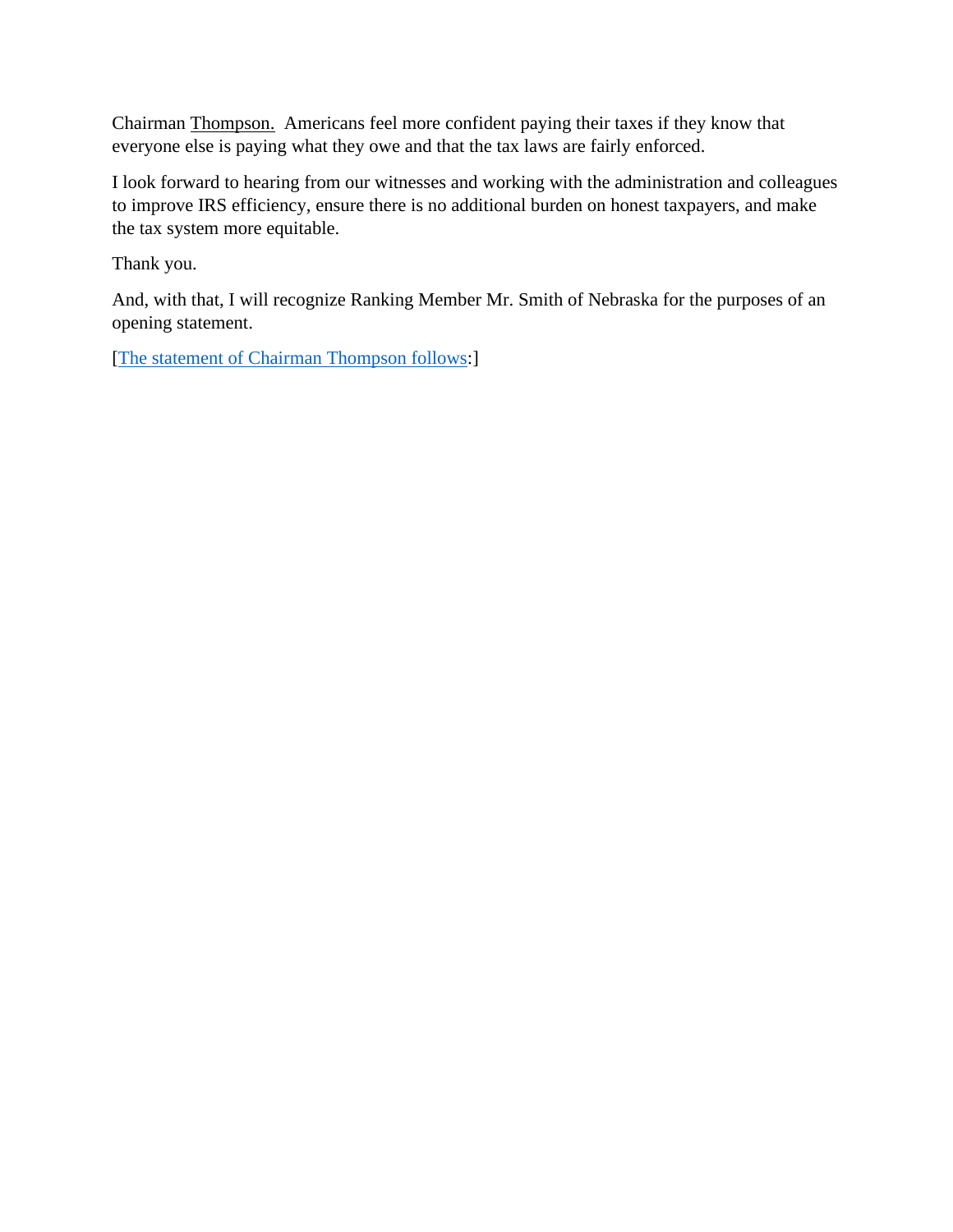Mr. Smith of Nebraska. Thank you, Mr. Chairman, for the time. I appreciate that we are taking this time to further investigate the administration's tax enforcement proposals and their potential impacts on our economy.

We agree it is fundamentally unfair that the vast majority of Americans pay their taxes accurately and on time, but some people don't.

Our system of voluntary compliance works because Americans believe their friends and neighbors are also following the rules. Our system should recognize that by not further burdening the families, farmers, ranchers, and small businesses, who already put substantial time and resources into following the law.

We should work in a bipartisan fashion to find ways we can better track down those who cheat the system without undermining bipartisan successes in bringing accountability to the IRS, like the Taxpayer First Act.

That said, I come into this hearing with concerns about President Biden's compliance proposal on a number of fronts.

I am very skeptical about the IRS' projected return on investment. The administration is promising to bring in nearly three-quarters of a trillion dollars over the next decade with its proposal. That estimate relies on an assumption that \$80 billion in new funding would raise more than five times that in newly collected revenue.

However, the Congressional Budget Office has previously estimated 2.5 to 1 return rate on additional IRS enforcement, which would net only about 200 billion from those dollars.

Second, I have serious concerns about establishing a mandatory funding stream for the IRS. We have a strong track record in Congress of establishing and sticking to pathways for more predictable funding for agencies, whether it is prefunding the Department of Veterans Affairs or Corporation for Public Broadcasting or working to double NIH funding over time.

I would be glad to work with appropriators in a bipartisan fashion to find a way to give IRS and other agencies more long-term certainty so they can plan for their staffing needs.

At the same time, that certainty should come through regular appropriations to ensure we continue to have proper oversight of the agency when issues arise, whether it is printers without toner or rogue employees leaking taxpayer data to the press.

We should also keep in mind any time we ask the IRS to devote resources to mailing monthly checks or providing insurance subsidies, those are resources that can't go to enforcement or customer service.

My biggest concern, however, is that this proposal falls in line with other problems with the President's tax agenda, all of which I would characterize as, quote, "fairness run amok," end quote.

As we discussed in our last SRM hearing, the administration's proposals to repeal stepped-up basis and tax capital gains cover for the fact that they have chosen to pursue a punitive capital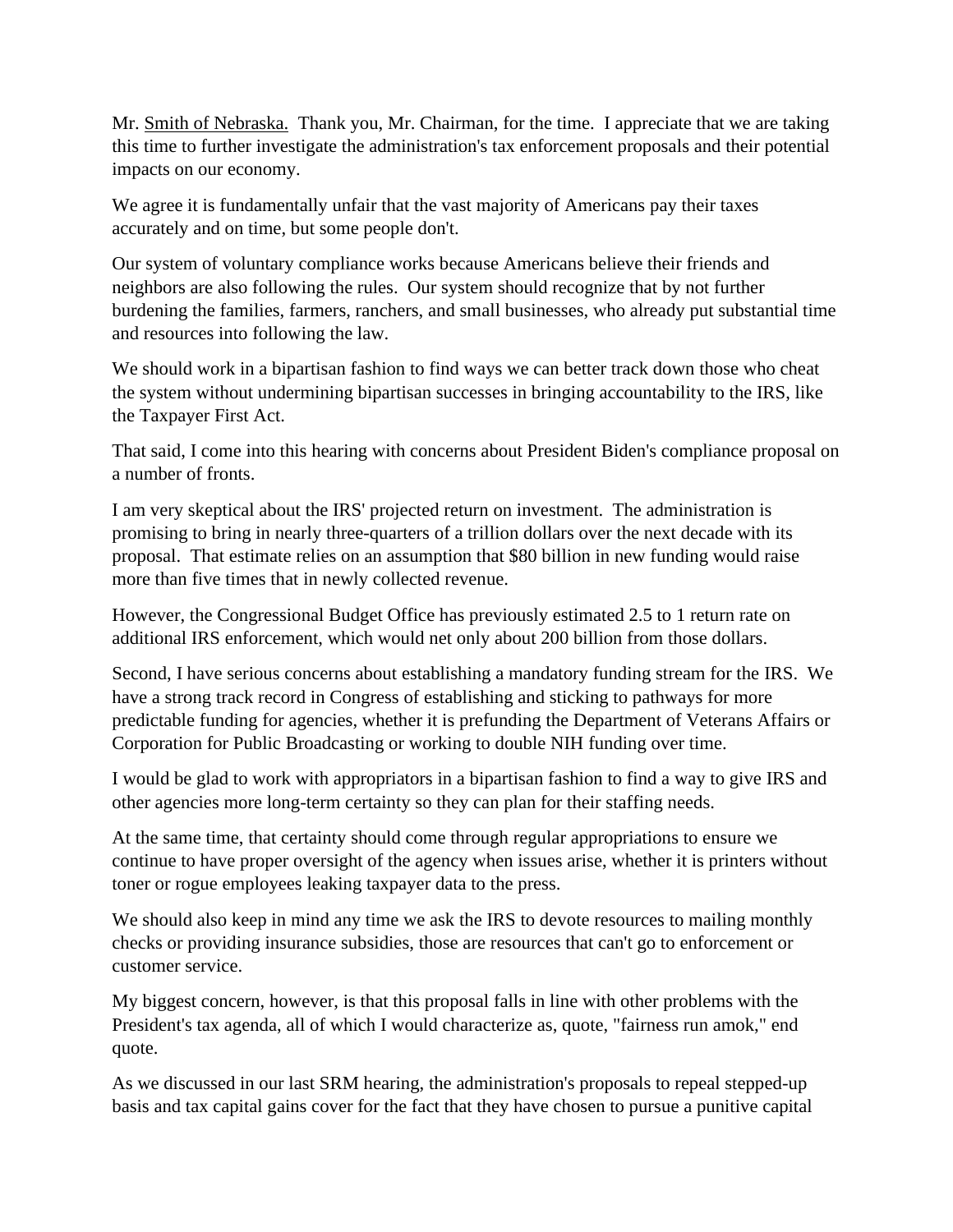gains rate, in the name of fairness, instead of one that maximizes the revenue or economic activity.

The G7 minimum corporate tax proposal, engineered by Secretary Yellen, as well as SHIELD, only serve as cover for the administration's desire to hike our corporate tax rate in the name of supposed fairness instead of recognizing that corporate tax reform under the Tax Cuts and Jobs Act make the United States a more desirable place to create jobs, while also stopping corporate inversions.

And now, today, we are reviewing President Biden's proposal to install 90,000 new government bureaucrats to harass American businesses, farmers, and ranchers, because he finds unfairness in the fact that our Tax Code provides various options for how to organize and pay taxes as a small business, just as most modern economies do.

While it is easy to understand why the President might think the only reason to set up an S corporation is to avoid Medicare taxes on book royalties or speaking fees, that is not the primary reason why small businesses organize themselves in that way.

There are areas where we can work together in a constructive way to modernize enforcement of our Tax Code, for example, by setting specific and clear, consistent rules and procedures for the taxation of cryptocurrency in a manner which doesn't discourage American innovation in this new industry. That should be our focus.

Thank you again, Mr. Chairman. I am looking forward to the administration explaining their proposal and to hear varying perspectives on it.

I yield back. Thank you.

[\[The statement of Mr. Smith of Nebraska follows:](https://waysandmeans.house.gov/sites/democrats.waysandmeans.house.gov/files/documents/6.10.21%20Smith%20Opening%20Statements.pdf)]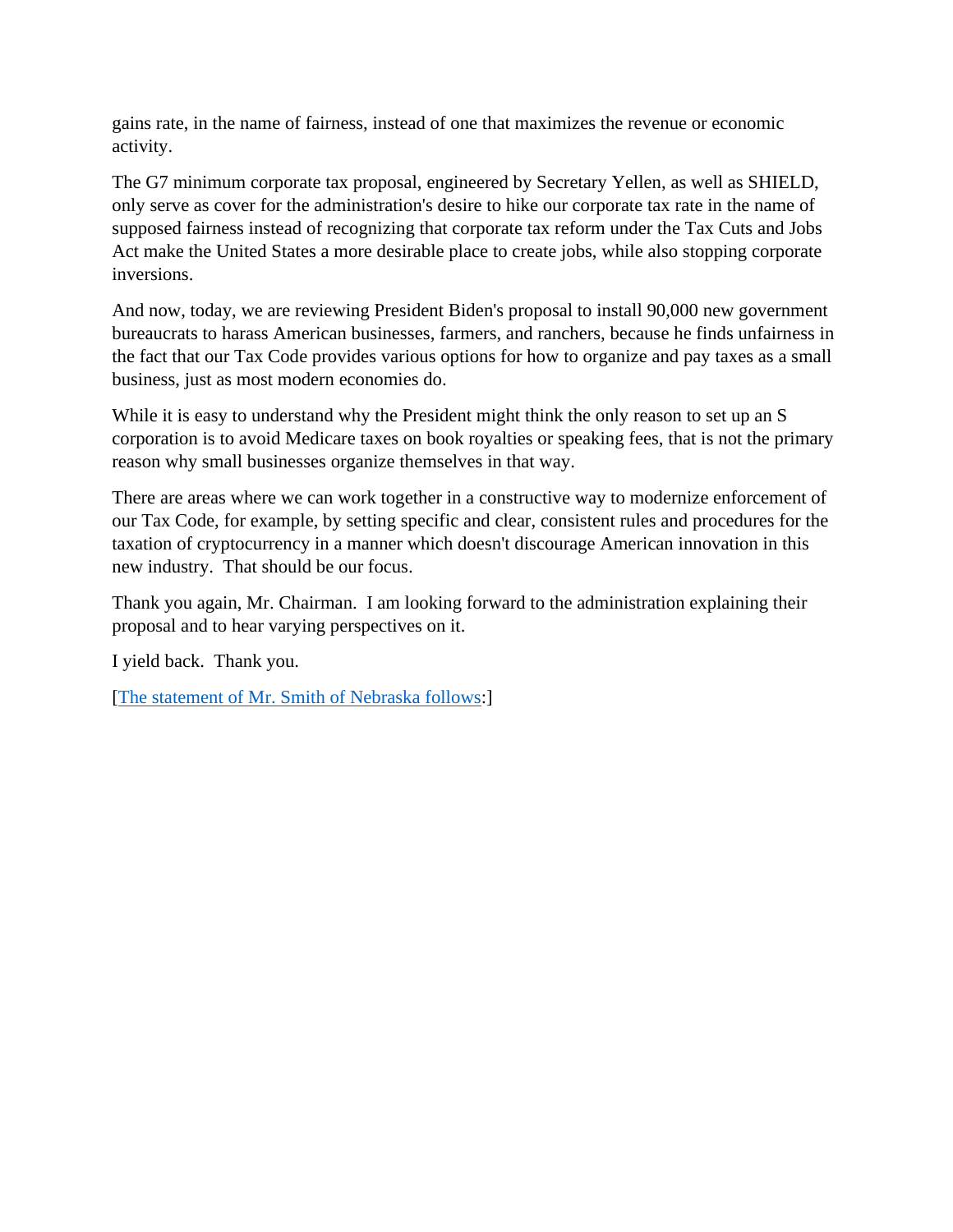Chairman Thompson. Thank you, Mr. Smith.

And now I will recognize the chairman of the Oversight Subcommittee, Mr. Pascrell, for the purposes of an opening statement.

Chairman Pascrell. Thank you, Chairman Thompson.

We are pleased to be holding the joint hearing today on the pervasive tax gap and improving the tax administration to address it.

The tax gap, or the measurement of the difference between what taxpayers owe and what they actually pay, has become pretty, pretty significant, I think you would say. This gap matters immensely as we come to terms with a Tax Code that fosters one system for the wealthy and another system for average Americans.

The disclosure this week that some of the wealthiest Americans pay barely any tax was shocking, but not surprising. The revelation should give us greater urgency to address fairness in our tax laws. That is what we are looking for, I would believe, and I have talked to you many times about this. I know what you are looking for.

I don't know what other people are looking for when they talk about harassment or when they talk about people -- this is a voluntary system. We know it is a voluntary system. And we certainly can't look back to 2017 and say that was the beginning of tax reform. That would be comical.

I am looking forward to the testimony of our witnesses, starting with representatives from the Biden administration. President Biden has put forward an aggressive agenda to improve compliance. The President's plan to rebuild the IRS will enable the IRS to engage in more effective enforcement, particularly for wealthy scofflaws.

I want to hear more detail from Assistant Secretary Mazur and Deputy Commissioner O'Donnell, two great servants in this country.

We are also fortunate to have witnesses who are experts in the academic and private sectors to help us evaluate what Congress should do and can do to produce real results to narrow the tax gap.

Any changes we consider, however, must do so in a way that is fair and preserves fledgling taxpayer confidence in our voluntary compliance system.

To me -- and I can only speak for myself on this, Mr. Chairman -- to me, tax fairness does not mean bludgeoning the more wealthy. That is not where I am coming from, and I want you to know that.

One way to improve taxpayer confidence is effective taxpayer assistance. So many people need help. Rather than going to pay somebody to help them, we should provide information on this very important task of increasing the revenue for this Nation so it can spend wisely.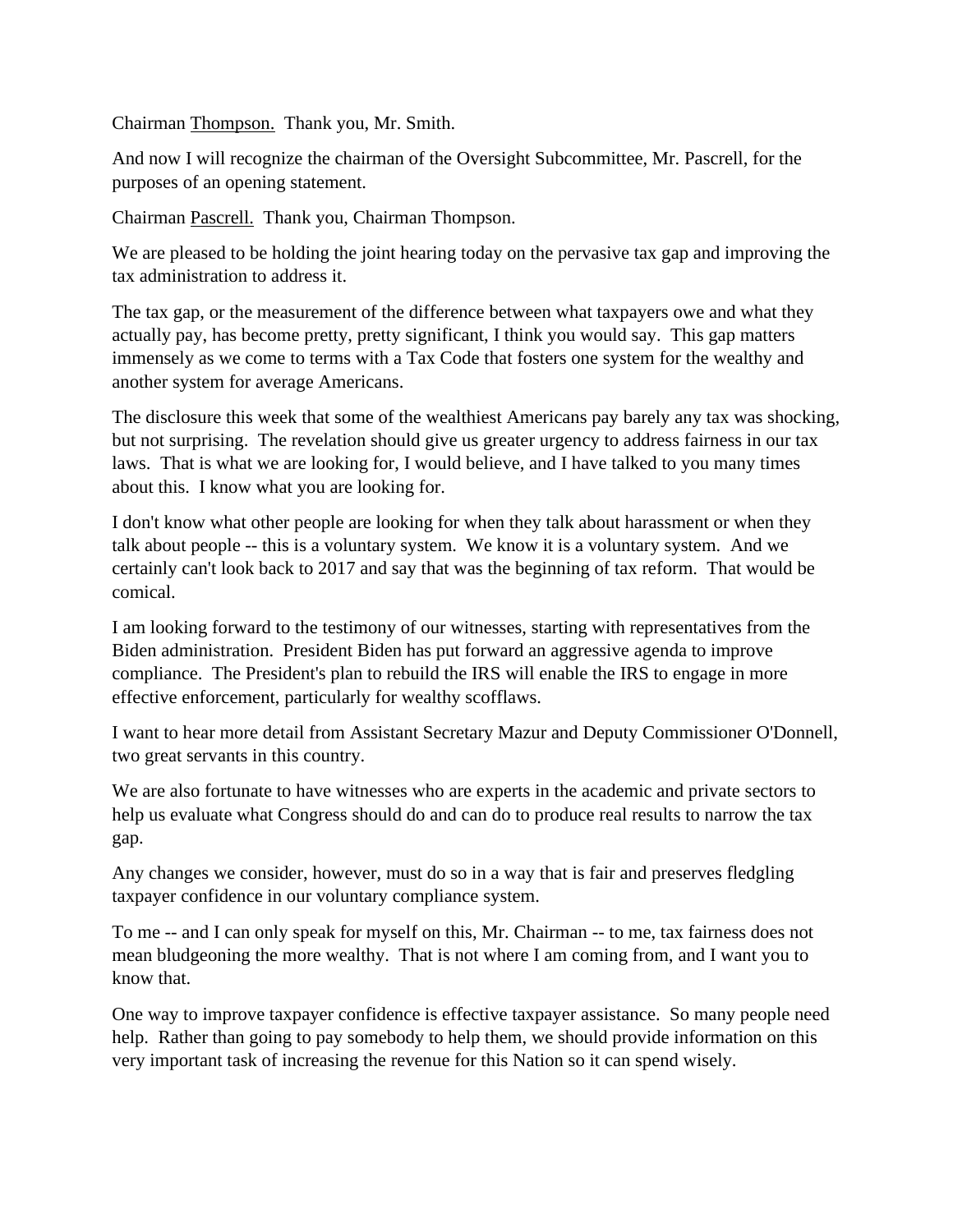Taxpayers need guidance in preparing their returns and paying their taxes. IRS should do more to help as a matter of fairness. It is like having a million lawyers that can be at your beck and call. And most of the middle class -- and, obviously, others -- have no lawyers that they can turn to when they are dealing with the IRS.

Admittedly, decades of underfunding and the pandemic wreaked havoc on this function, but we must quickly rebuild it.

A corollary of this is ensuring that tax return preparers are qualified in the first place. I am eager to learn more about how the Biden administration's tax return preparer regulation will advance our goal.

And finally, I believe that transparency and accountability are the building blocks of what I would consider effective tax administration.

This committee continues to wait for the administration to respond to our legal requests under Code Section 6103 for the former President's tax returns. The request was, to many, weird 4 years ago, but it is not weird. We have a right under 6103. It is very clear.

We may have an illegal leak or a hack of private citizens' tax return information. And, as Oversight chair, I have asked the IRS to fully investigate, as I did in a conversation with Mr. Rettig yesterday. I expect a prompt and transparent response.

I yield back, Mr. Chairman, and look forward to our witnesses' testimony.

[\[The statement of Chairman Pascrell follows:](https://waysandmeans.house.gov/media-center/press-releases/chairman-pascrell-opening-statement-select-revenue-measures-and)]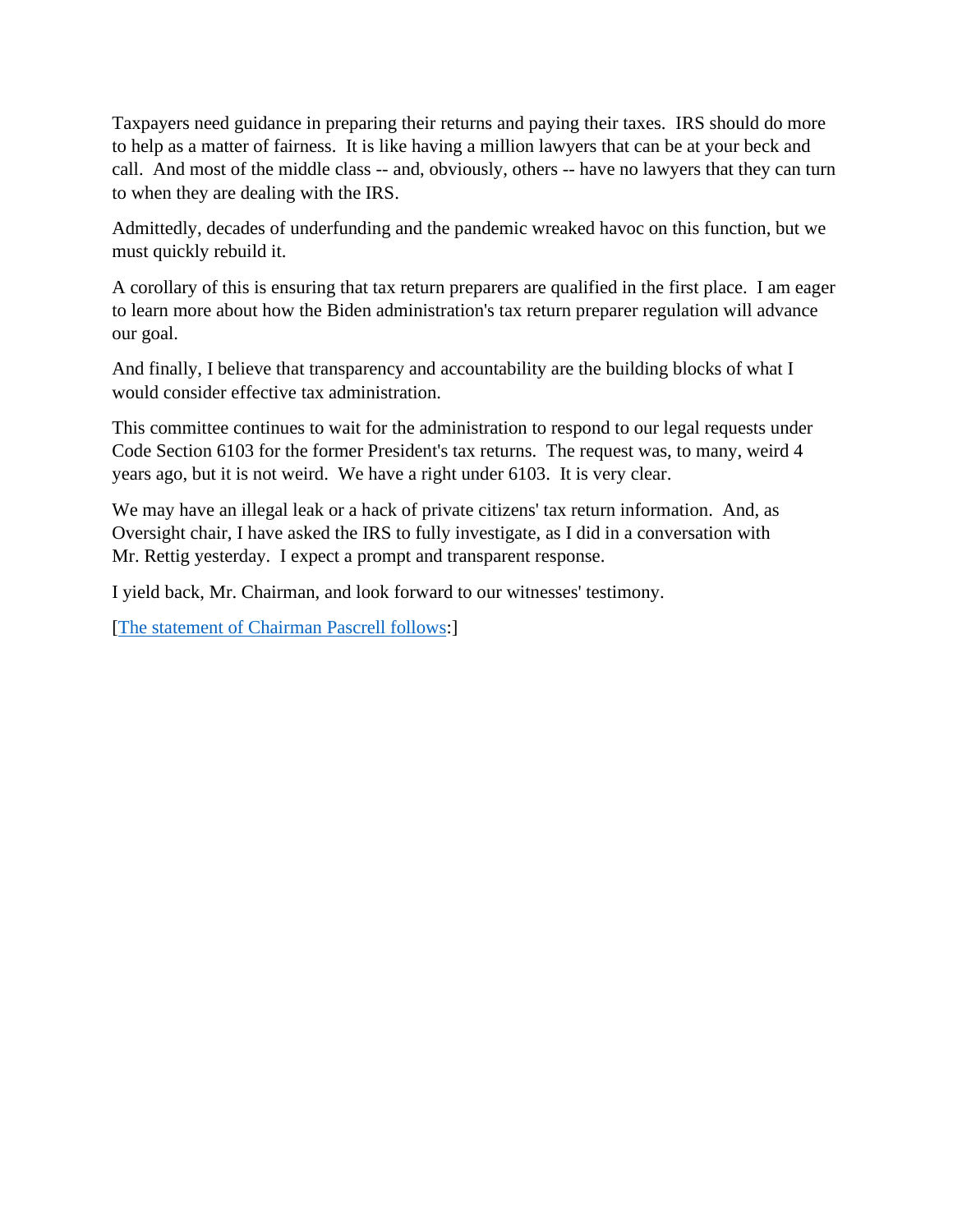Chairman Thompson. Thank you, Mr. Pascrell.

And I recommend Mr. Kelly for the purposes of an opening statement.

Mr. Kelly. Thanks, Mr. Chairman.

And good afternoon to everybody.

And thank you for holding the hearing today on the tax gap.

I want to begin by addressing the news this week of an unacceptable and criminal leak of confidential taxpayer information to ProPublica.

ProPublica claims that it was provided a vast trove of Internal Revenue Service data on the tax returns of thousands of the Nation's wealthiest people, covering more than 15 years.

This is a shocking breach of taxpayer privacy and should cause all of us serious concern and, quite frankly, every American taxpayer. This is the second high-profile unauthorized disclosure of taxpayer information to the press in less than a year.

Now, if this can happen to the wealthiest American -- or even the President of the United States -- it could happen to any American taxpayer. I would like to hear from both our panels and witnesses today about what is being done to get to the bottom of this and make sure that any IRS employee that leaked this information is prosecuted.

I don't know how many of you had to a chance to read the op-ed in The Wall Street Journal the other day, but it does shed a lot of light on how is it that all this information that is supposedly so guarded and so private, it is leaked out there. They have 15 years, 15 years of information that they are willing to expose? This is incredible.

But they don't know where they got it from. I guess it just showed up on their doorstep one morning and they opened it up and were just surprised what was in that.

So this tax gap that we are going to talk about today, and tax enforcement, Commissioner Rettig recently cast some doubt on the accuracy of the IRS tax gap estimate. And this should be a concern to all of us, because we need to have an accurate tax gap estimate to be able to make informed policy choices.

So I look forward to hearing from our witnesses today about what the IRS is doing to develop a more accurate and more timely tax gap estimate. The only way to know whether we are closing the tax gap is to have an accurate way to measure the tax gap.

And I am sure today's hearing will also address President Biden's tax enforcement plan. My understanding is that the administration is looking to put another \$80 billion into the IRS over 10 years for enforcement, and this is going to include the hiring of something like 87,000 new IRS employees over the same time period.

Now, every American should pay all the taxes they owe and the IRS should conduct smart and efficient tax enforcement. But throwing \$80 billion at the program -- at the problem -- without a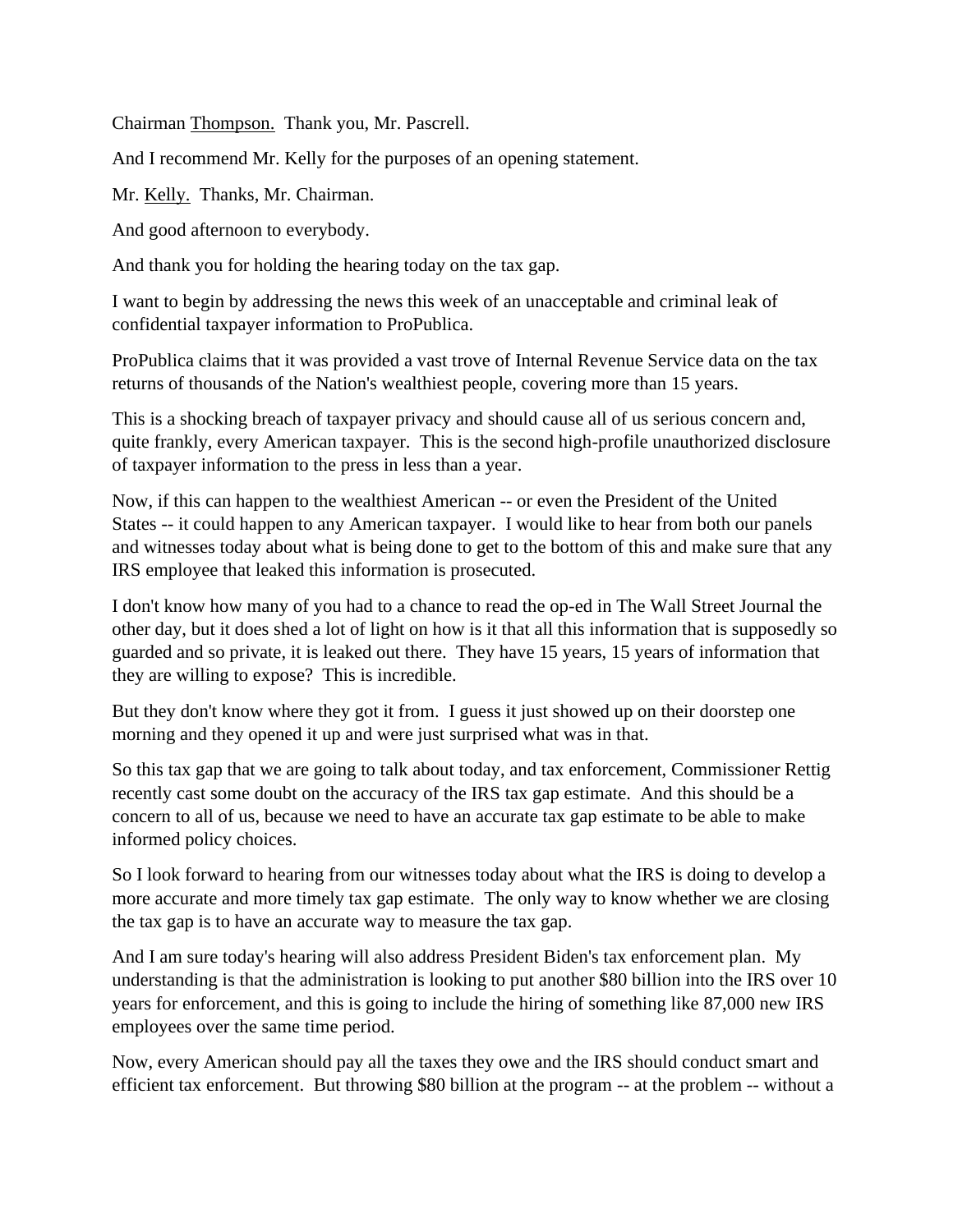clear plan or a clear demonstration that the agency can use that money effectively is not the right approach.

Now, the administration's claim that it will be able to audit its way to \$700 billion in new revenue over 10 years, it doesn't sound realistic to me.

Now, I was proud to work with the late John Lewis, as I know all of us were, on reforming the IRS through the bipartisan Taxpayer First Act. That law was designed to focus the IRS on actually serving American taxpayers and providing excellent customer service.

Which, by the way, while we are all together, you and I both know that our staffs did an incredible job picking up the ball and helping out taxpayers all across our districts, because the IRS was working from home and was not able to do some of the things it needed to do. In fact, they couldn't answer all the phone calls.

Our staffs stepped it up. Each one of us, each one of us are really blessed with a group of people who really do serve our American citizens.

Now, most Americans want to pay the taxes they owe, but have a tough time when questions arise and they can't get through to the IRS for help.

Now, we need to make it easier, which is why we required the IRS to create a customer service strategy in the bipartisan Taxpayer First Act.

President Biden's plan seems to turn its back on that approach. Instead, the administration wants to build an army of IRS agents that will seek to squeeze every dollar possible out of the American people.

And, again, I come back to it: Every single penny we spend comes out of some hardworking American taxpayer's pocket. We have a tremendous obligation to them, as they do to the country.

It baffles me that the administration is asking for \$80 million for enforcement when there are over a million 2019 tax returns that are still unprocessed and millions more held up in error resolution. I have constituents still waiting on refunds they should have received a year ago, and there are millions of taxpayers across the country waiting on the IRS.

We have a taxpayer service crisis at the IRS, and yet the administration only can talk about the enforcement, not the service end of it, but the enforcement end of it.

And, of course, we need to improve the IRS enforcement as well. I understand that. There are smart and targeted ways we can do that.

And I like to think that we can all work together, as we did and as I did with Mr. Lewis, one of the most incredible people I think I have ever come in contact with in my life, not just here in the Congress, but I am talking everyday life. And his whole purpose was in service, service not only to his district but to the country.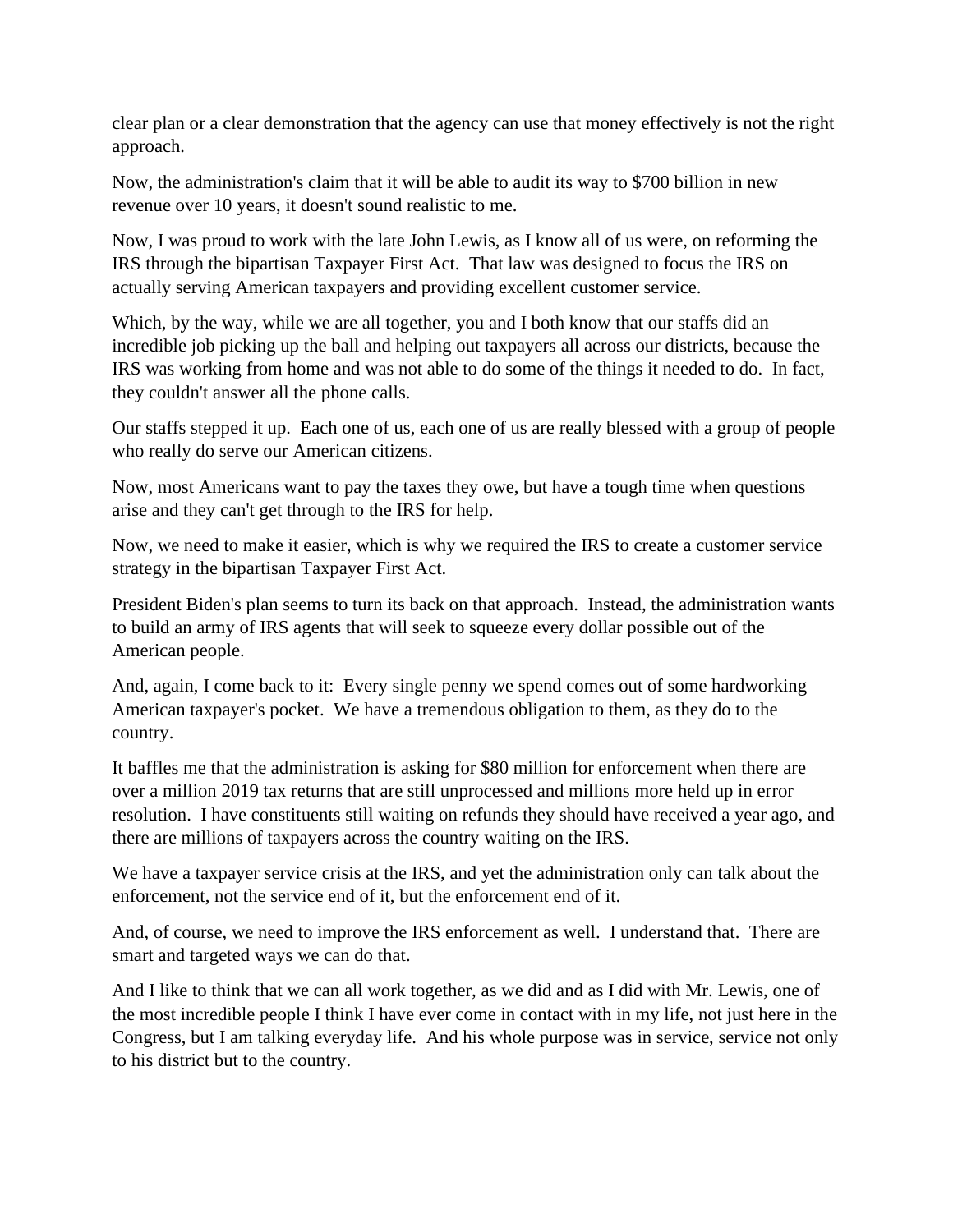The Taxpayer First Act was an incredible attempt to do exactly that, and that was to provide great service to the American people and our hardworking American taxpayers. A partisan spending spree, though, is not the way to get the job done.

And in closing, I want to thank all our witnesses on both panels and all members for being present today. We can do this together. We can work on this together. We can get the situation cleaned up. And we can get to a point where everyday Americans go to the mailbox and get a letter, and if they see in the corner that it was sent by the IRS, they don't right away become scared about, "Oh, my God, what is happening now? What am I going to be on the line for?"

So that is what we need to get to.

With that, I am willing to work with all of you on every one of those issues. And I am going to yield back, and I would love to hear from our two panels.

Thank you.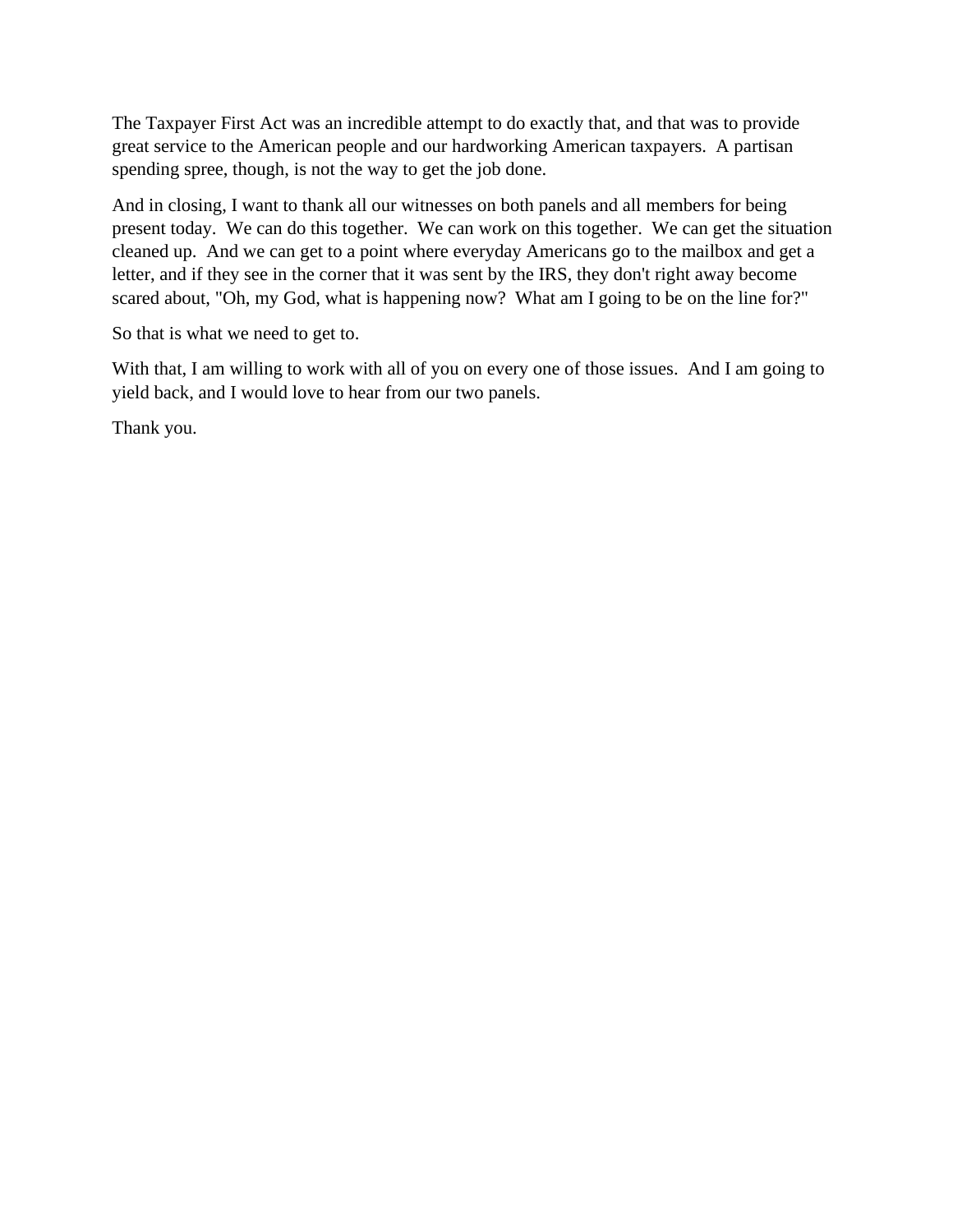[\[The statement of Mr. Kelly follows:](https://waysandmeans.house.gov/sites/democrats.waysandmeans.house.gov/files/documents/6.10.21%20Kelly%20Opening%20Statement.pdf)]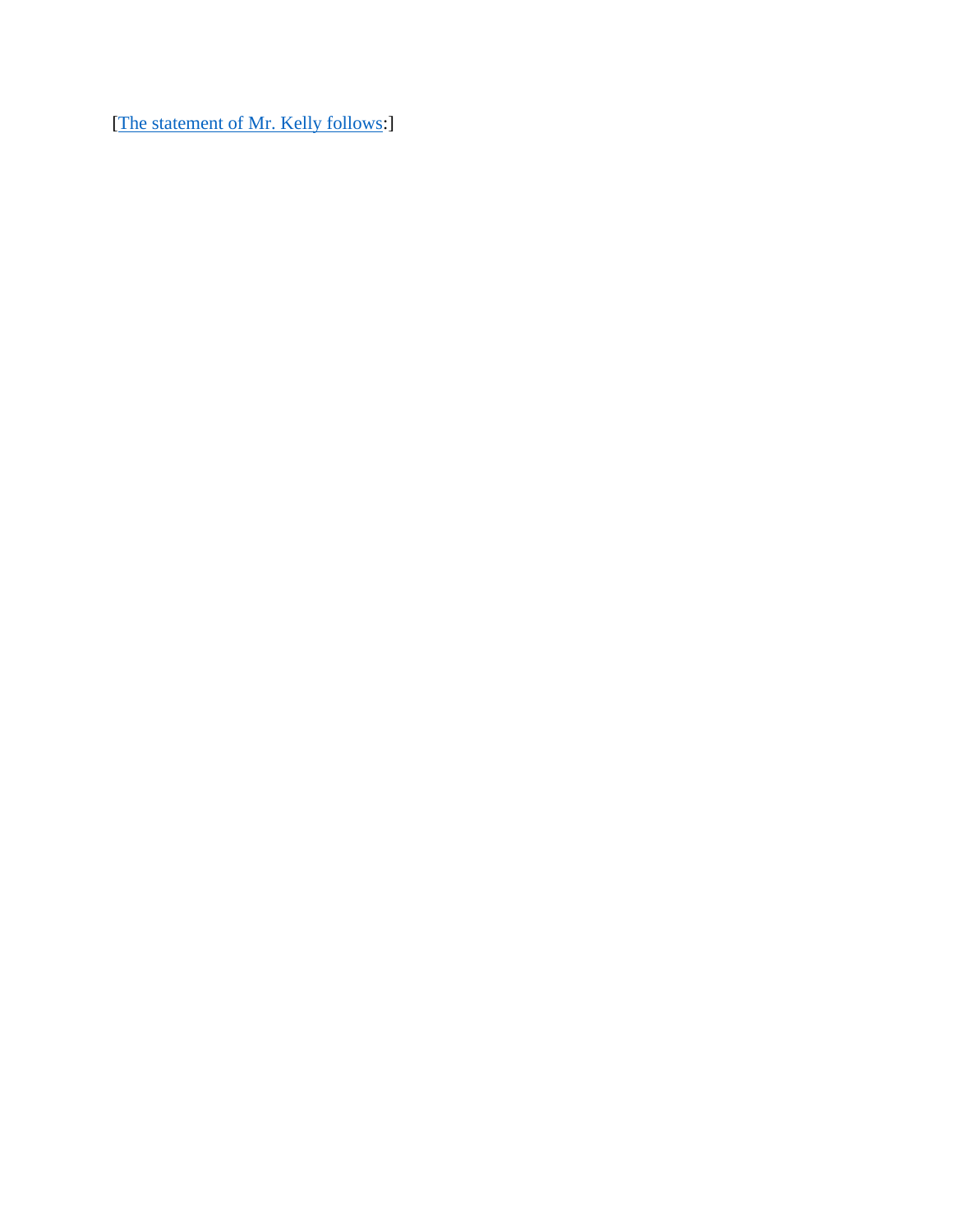Chairman Thompson. Thank you, Mr. Kelly.

Without objection, all members' opening statements will be made part of the official record.

Thank you to our witnesses for taking the time to appear before us today to discuss this very important issue.

We will hear from two panels today, with an opportunity for members to question each panel separately.

For our first panel, I would like to introduce two witnesses.

Mark Mazur is the Deputy Assistant Secretary for Tax Policy, Office of Tax Policy, at the U.S. Treasury Department. He was most recently the Robert C. Pozen Director of the Urban-Brookings Tax Policy Center, a position he held starting in 2017.

Doug O'Donnell is the Deputy Commissioner for Services and Enforcement at the IRS. Previously, he was the Commissioner of the Large Business and International Division of the IRS, where he also served as the U.S. Competent Authority.

Each of your statements will be made part of the record in its entirety. I would ask that you summarize your testimony in 5 minutes or less.

To help you with that time, please keep an eye on the clock that should already be pinned to your screen. If you go over your time, I will notify you with a tap of the gavel.

And, with that, Mr. Mazur, you are recognized for 5 minutes. You may proceed.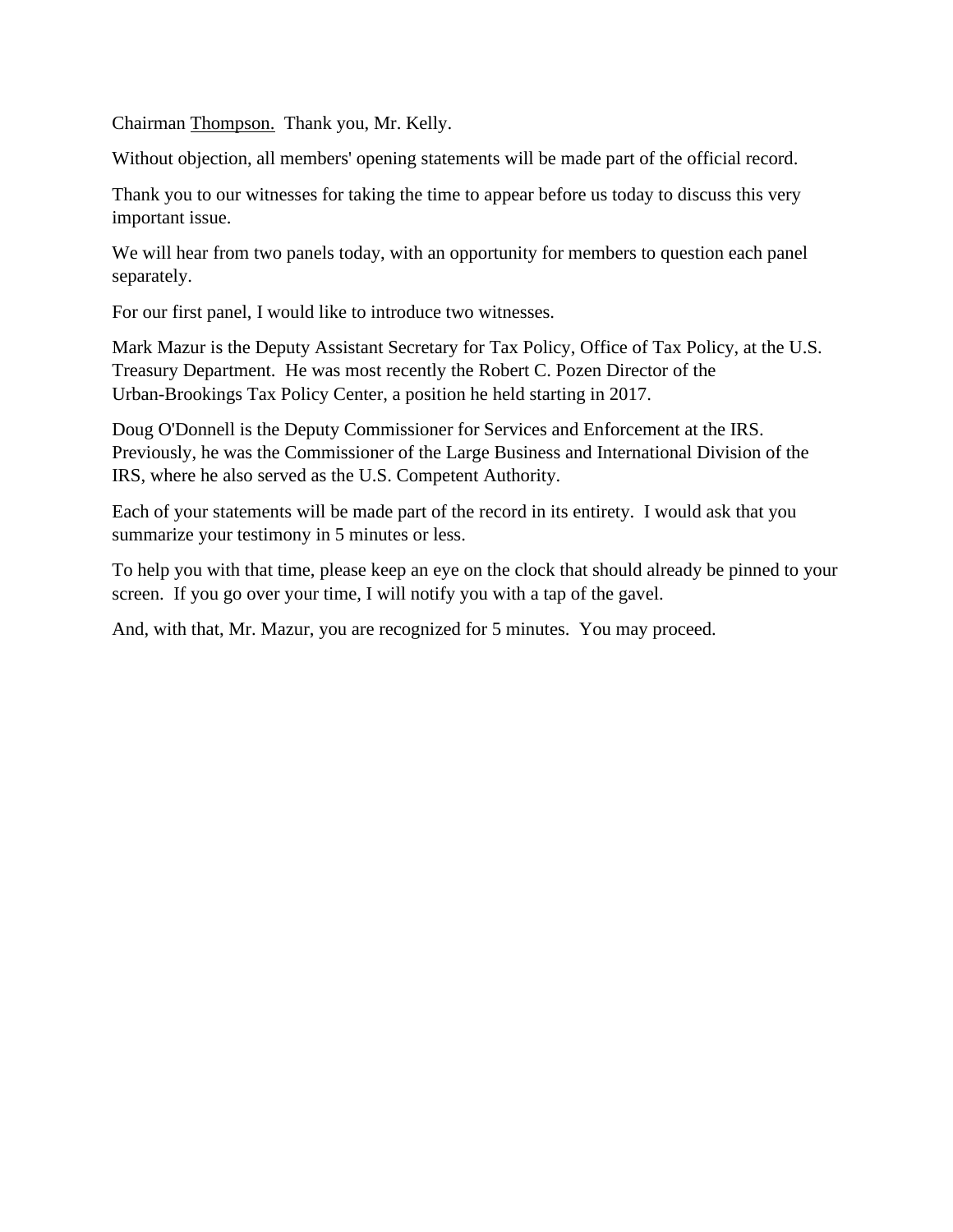#### **STATEMENT OF MARK MAZUR, DEPUTY ASSISTANT SECRETARY FOR TAX POLICY, U.S. DEPARTMENT OF TREASURY**

Mr. Mazur. Chairman Thompson, Chairman Pascrell, Ranking Member Smith, Ranking Member Kelly, and members of the subcommittees, thank you for inviting me here today to discuss tax compliance and the administration's tax compliance agenda.

We all know that improving tax compliance can help us build a tax system that raises the necessary revenue for the Federal Government in an equitable and efficient manner.

As was noted in the opening statements, the Internal Revenue Service has estimated the amount of noncompliance with the Federal tax system for decades. This measure of noncompliance is called the tax gap, and it is defined as the difference between the overall true tax liability and what is paid on time and voluntarily.

For 2011 to 2013, the IRS estimates the gross tax gap to average around \$441 billion per year. When late payments and enforcement collections are taken into account, the average annual tax gap is estimated to be about \$381 billion for that time period.

If we just take those numbers, though, and extrapolate them to today, assuming that the estimate of the gross tax gap grows with the economy, the estimated tax gap would be around \$580 billion for 2019. And over the coming decade, if we use the same sort of estimates, the gross tax gap is projected to total \$7 trillion. Obviously, that is a lot of money.

In part, the large and growing tax gap is the result of a sustained period of underinvestment in the IRS. The IRS' budget has been reduced by about 20 percent in real terms over the last decade. And since the IRS budget largely covers personnel, staffing dropped, and there was a steep decline in audit rates.

At the moment, the IRS has insufficient resources to adequately meet enforcement and service challenges.

The administration's fiscal year 2022 budget and the American Families Plan proposes a transformative investment in the resources and information available to the IRS, and the program has several key components.

First, the program would provide the IRS with the resources needed to address noncompliance and serve taxpayers. In addition to the annual discretionary funding, a sustained multiyear funding stream would provide nearly \$80 billion in additional resources to the IRS over the next decade.

And the multiyear nature of this funding provides the certainty required to make investments in both high-quality enforcement staff and modernized information technology, but also to build a strong human capital office and assemble talented research teams.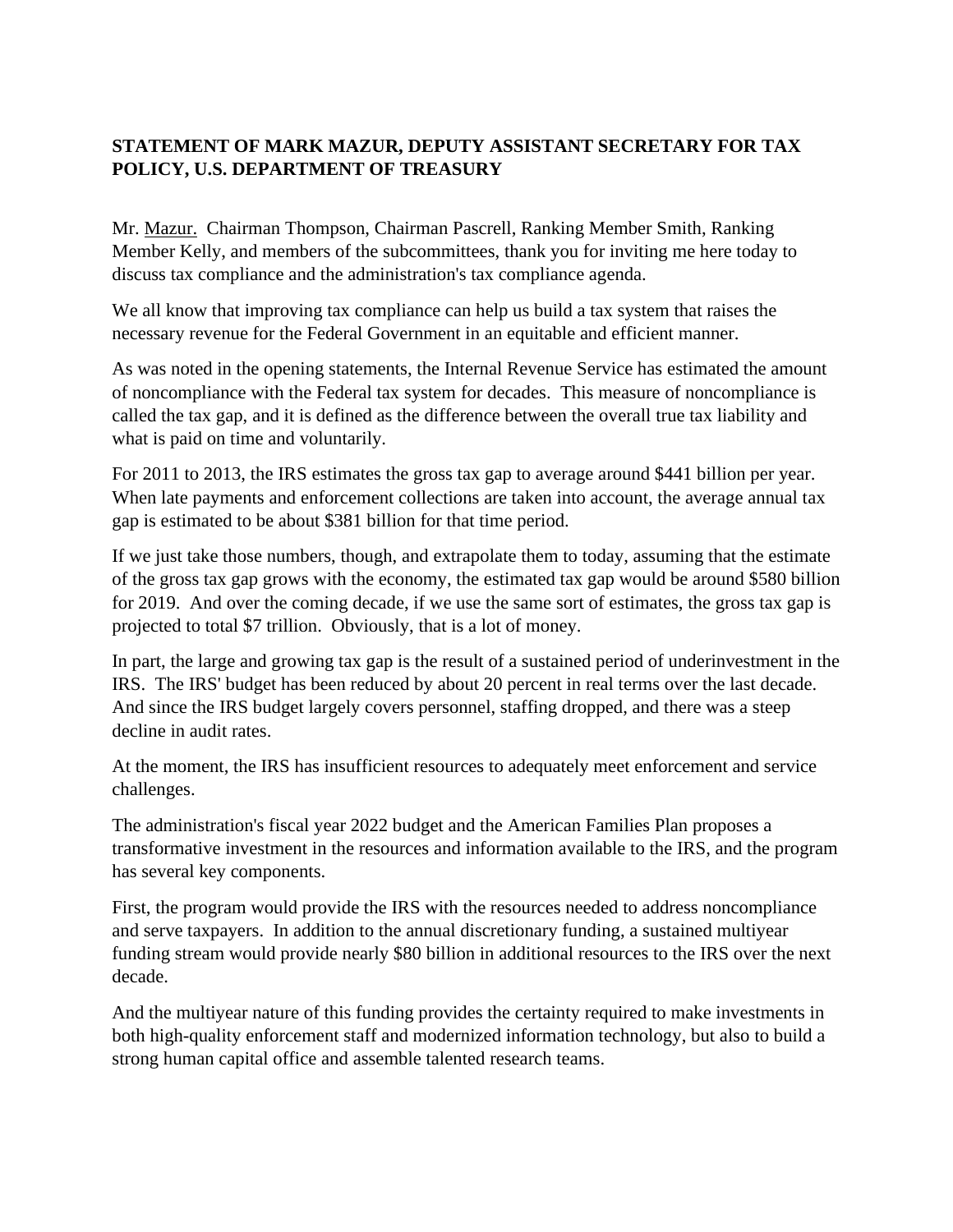The second component is to invest in better IRS technological systems that would help identify noncompliance and improve customer service. The IRS too often relies on antiquated and siloed systems, and this funding will allow the IRS to address its technology challenges in a way that would essentially be an upgrade to what we expect from modern financial institutions.

The third component of the plan is to improve information reporting, to give IRS better information on opaque sources of income.

When the IRS has good information reporting, like for a W-2 taxpayer, the compliance rates of that income, they are reported about 95 or 99 percent accurately. When there is no information reporting, compliance rates can drop to 50 percent.

And you all know strengthening third-party reporting is one of the most effective ways to improve compliance. So the administration's proposal would require financial institutions to report account information to the IRS and the taxpayer, in particular providing information about total inflows and outflows into financial accounts.

This would allow the IRS to better target enforcement to detect obvious errors of gross noncompliance, but also would decrease the likelihood that fully compliant taxpayers would be subject to audit.

A fourth component would undertake complementary proposals to improve tax administration, and the budget includes a number of these, including giving the IRS the ability to regulate paid preparers.

Together, these proposals would generate many benefits. One, they would raise around \$700 billion of revenue over the course of a decade. But they also would create a fairer tax system, a more efficient tax system, and would improve customer service.

It is important to recognize that the administration's tax compliance proposals are complementary and they work together to create a more efficient and equitable tax administration system.

When the IRS is adequately funded, they can use the information that they collect more efficiently. When they collect more information, they can better utilize those enforcement resources. And similar complementaries exist between well-trained enforcement personnel and modern information processing systems.

Now, look, we all believe that taxpayers should pay the amount of tax they legally owe under the laws that Congress passed. Today, there is a large gap between that belief and the tax compliance reality we observe.

The compliance proposals contained in the administration's budget take important steps toward narrowing that gap, and we look forward to working with Congress to address this longstanding problem.

That concludes my testimony. I look forward to your questions.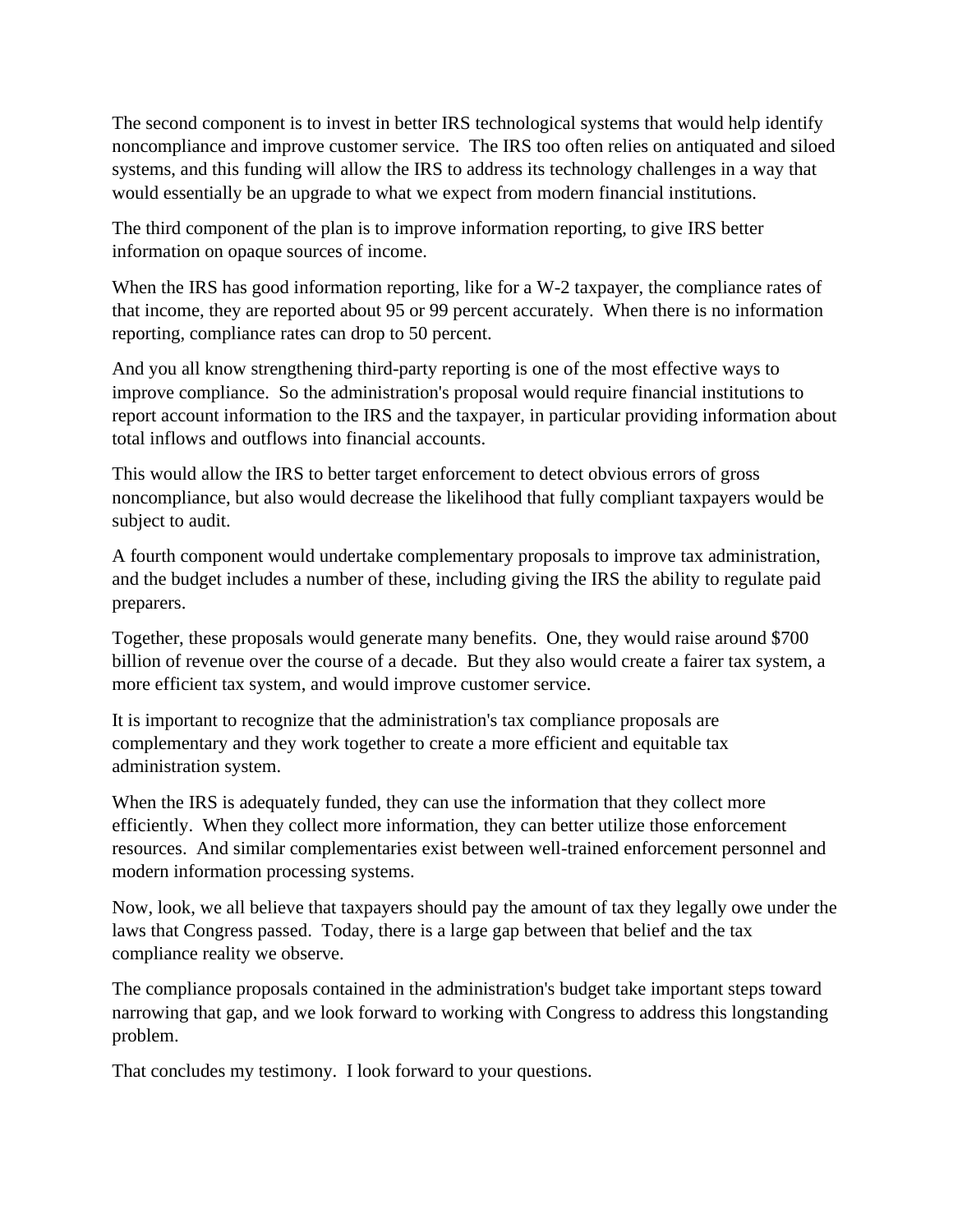[\[The statement of Mr. Mazur follows:](https://waysandmeans.house.gov/sites/democrats.waysandmeans.house.gov/files/documents/Mazur_Testimony.pdf)]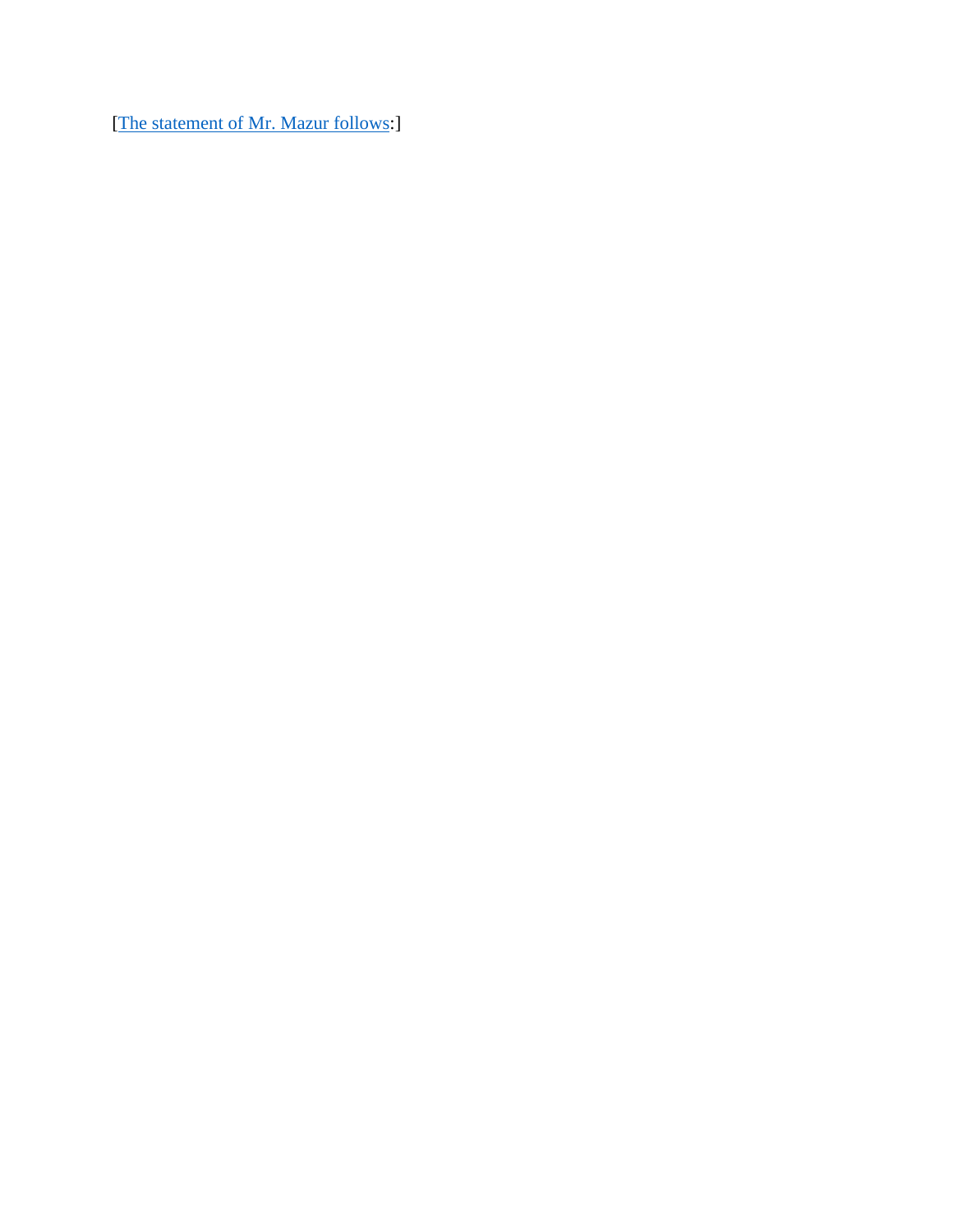Chairman Thompson. Thank you, Mr. Mazur.

Mr. O'Donnell, you may proceed.

#### **STATEMENT OF DOUG O'DONNELL, DEPUTY COMMISSIONER FOR SERVICES AND ENFORCEMENT, INTERNAL REVENUE SERVICE**

#### Mr. O'Donnell. Thank you.

Chairmen Thompson and Pascrell, Ranking Members Smith and Kelly, and members of the subcommittees, thank you for the opportunity to appear before you today and for your support of our efforts on behalf of the American people.

Last month, I became the Deputy Commissioner for Services and Enforcement at the IRS. Before stepping into this role, I spent several years as the Commissioner of our Large Business and International Division.

I appreciate this opportunity to discuss current and future IRS efforts to reduce the tax gap, ensure the integrity of our system, and improve tax administration for the 21st century.

Reducing the tax gap requires a multiyear, consistent, significant investment in our modernization, service, enforcement, and compliance efforts to help us deliver meaningful services to taxpayers, conduct critical enforcement initiatives, and support long-term IT modernization efforts that help improve both service and compliance.

We want to help taxpayers attempting to comply and appropriately pursue those who willfully refuse to fulfill their tax obligations or commit tax fraud. These enforcement efforts support compliant taxpayers.

Operating with limited resources, our entire workforce is dedicated to doing the very best we can. This includes employees who develop forms, instructions, and publications, answer taxpayer questions in person or on the phone, develop digital self-help tools, process e-file and paper returns, and audit returns, collect taxes owed, and investigate tax fraud.

But we have struggled to keep pace with change, the size of the economy, the number of taxpayers that we serve, the complexity of the law, and the digital nature of new and emerging global economic interactions.

Our ability to deliver on our mission has been limited by the level and inconsistency of funding that we receive. To remain highly impactful going forward, the IRS must continue and expand focused examinations, and to do so we need to on-board many additional experienced, specialized examiners and appropriate levels of supporting personnel throughout the organization in areas such as Chief Counsel, Appeals, and the Taxpayer Advocate.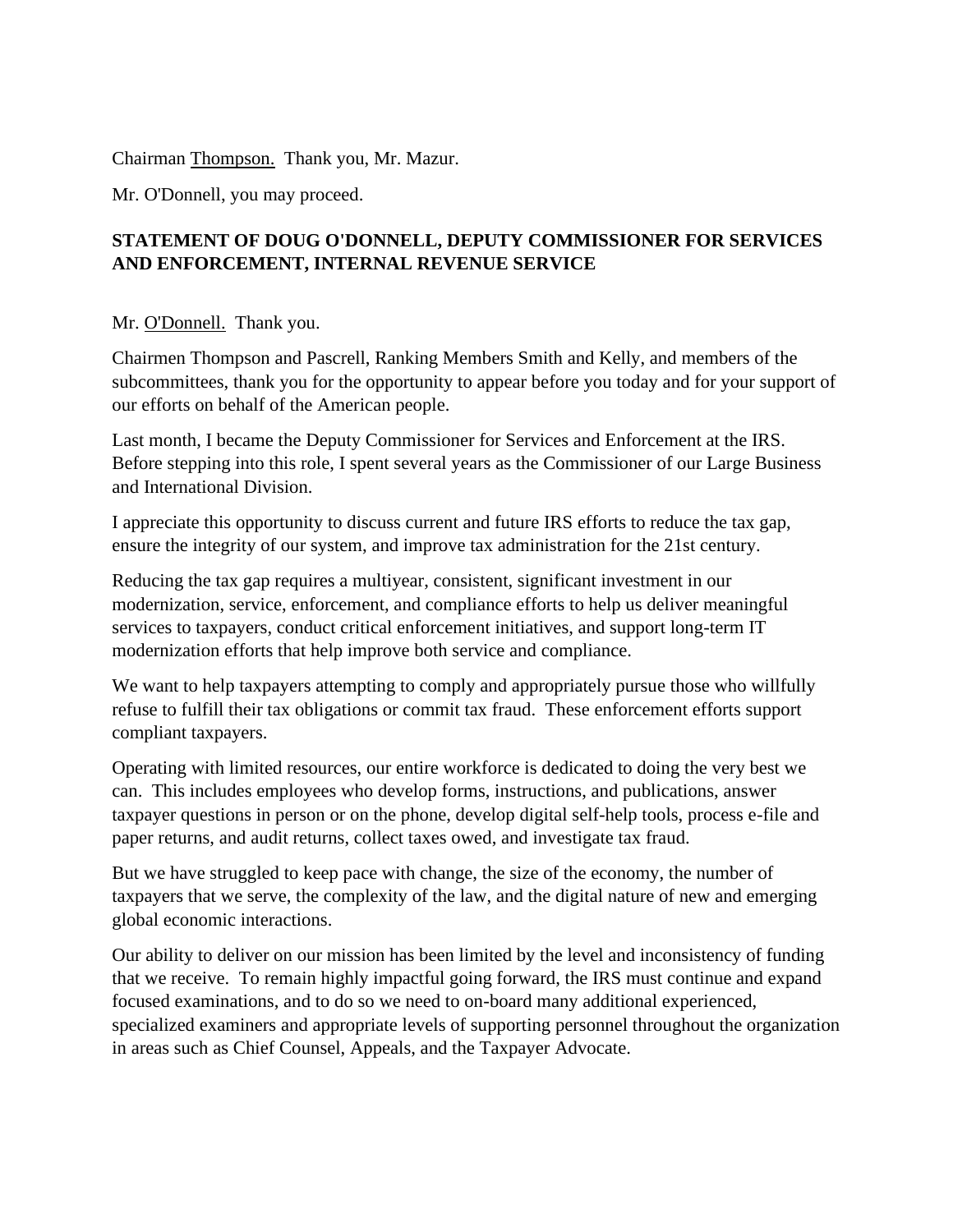Further, all examiners -- indeed, all employees -- must receive the appropriate resources and ongoing training to enable them to perform at the highest levels. Additional resources will allow us to expand the nature and scope of these examinations.

The IRS has a difficult balancing act to constantly evaluate our approaches to reduce the tax gap. We use the information from the tax gap to help decide where to deploy our limited resources, to minimize burden on those that are compliant, and to concentrate on helping those who make mistakes, and then reaching those who choose not to comply.

The vast majority of taxpayers are paid wages that include withholding, and their compliance levels typically exceed 98 percent. We should not and do not want to burden them with any additional interaction with the IRS.

There are others, though, who simply do not report income, implement tiered partnerships or similar complicated structures, utilize opaque sources of income, or engage in certain offshore activities that increase the risk of noncompliance and adversely impact the fairness of our system.

Our challenge is better understanding those structures, income sources, and offshore activities that present the most risk, recognizing that the greatest risk is for those where there is little or no third-party reporting and the taxpayer does not report the activity, whether that is unintentionally or intentionally.

Thanks to the help of artificial intelligence, advanced data analytic strategies, and emerging tools, we are able to identify areas of noncompliance in ways that were impossible just a few years ago. With that said, there is room to further modernize this effort, and the IRS has requested funding to do just that.

In addition to improved services for taxpayers and increased tax enforcement, making further progress on the tax gap also requires policy and legislative changes to reduce tax law complexity, increase information reporting, improve IRS access to relevant data, and increasing authority in certain areas, such as regulating paid tax return preparers, as the President recently proposed.

The recent budget proposals from the administration will ensure that the system is enforced fairly, taxpayers receive the nature and quality of services they deserve, our systems are modernized to make better use of the data we collect, and that no one feels secure cheating on their taxes. We need your help to help us improve tax administration in a manner every American deserves.

This concludes my statement. I look forward to hearing from my co-panelists and responding to your questions.

Thank you.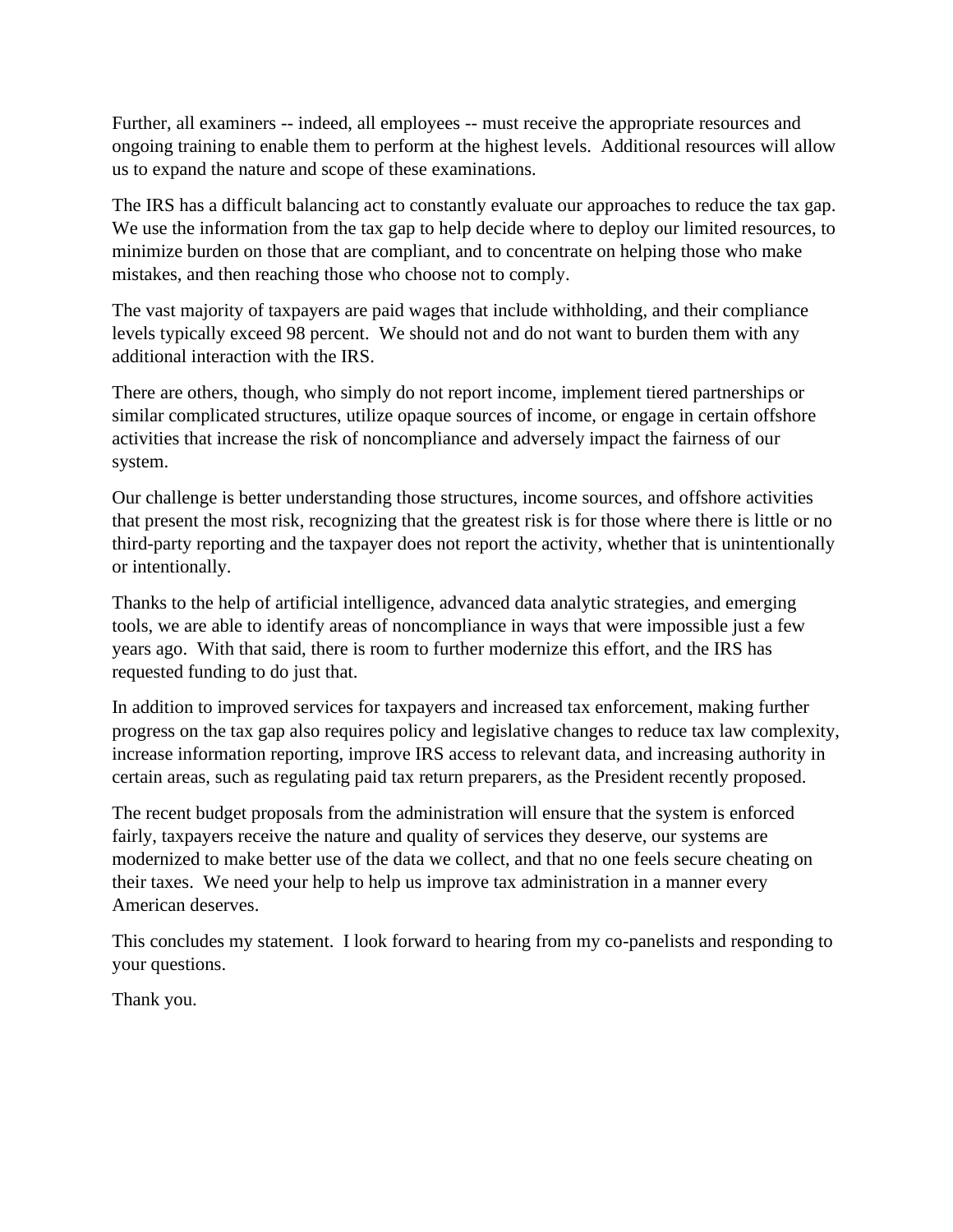[\[The statement of Mr.](https://waysandmeans.house.gov/sites/democrats.waysandmeans.house.gov/files/documents/O%27Donnell_Testimony.pdf) O'Donnell follows:]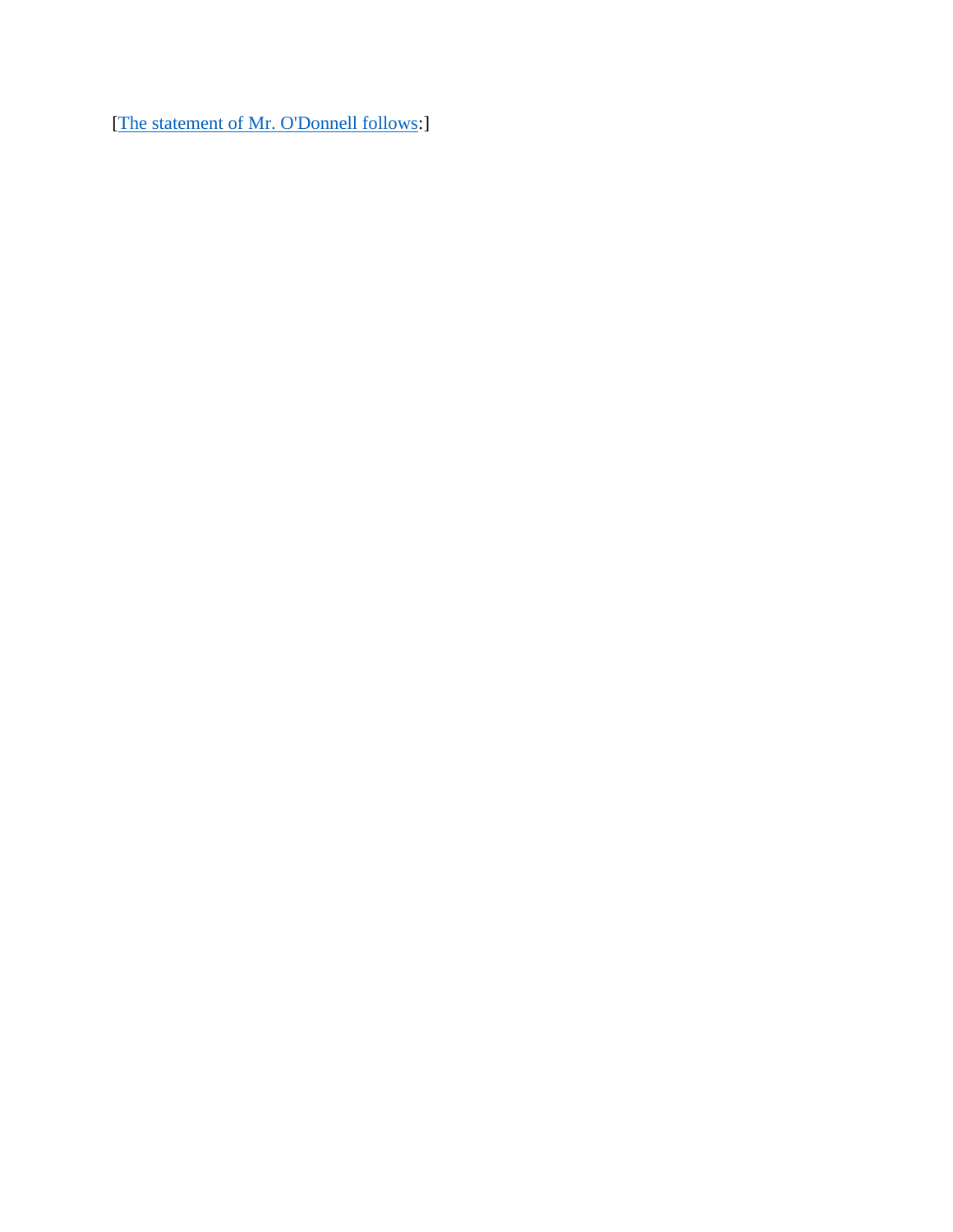Chairman Thompson. Thank you, Mr. O'Donnell.

Without objection, each member will be recognized for 5 minutes to question our witnesses on panel number one.

Please note that after all members have had an opportunity to question our first panel, we will turn to the second panel.

We will not observe the Gibbons Rule in this remote setting and will instead go in order of seniority, switching between majority and minority members.

Members are reminded to unmute yourself when you are recognized for your 5 minutes, and I will begin by recognizing myself.

Mr. Mazur, we have heard that the IRS has a lot of information about certain categories of income, but that other categories of income are subject to limited third-party information reporting.

According to IRS estimates of the tax gap, income and deductions subject to little or no information reporting are subject to incorrect reporting at a much higher rate than income that is verified by a third party.

What do we know about the distribution of the gaps in reporting by income level? Are certain categories of income that aren't subject to reporting more likely to be earned by higher income taxpayers?

Mr. Mazur. Thank you for the question, Chairman Thompson.

The IRS has done a lot of work looking at the relationship between income reporting and compliance. And as I mentioned earlier, if your income is reported on a W-2 form and there are taxes withheld, your compliance rates are somewhere around 99 percent reporting that income correctly.

If there is no information reporting, like for a sole proprietorship or for rental income or something like that, that income is reported with about a 50 percent accuracy rate. So there is this big gap between them.

And you asked about the distributional analysis. Well, most Americans have the majority of their income from wage and salary income, and so those folks are reporting it at very high rates. But if your income comes from partnership income or a subchapter S corporation or a closely held business, they tend to be less compliant, on average, and those sources of income tend to be more associated with higher income taxpayers.

And so there is a distributional component as well. It is not dispositive that every high income person has income of these sources that are underreported, but the tendency is along those lines.

Chairman Thompson. Thank you.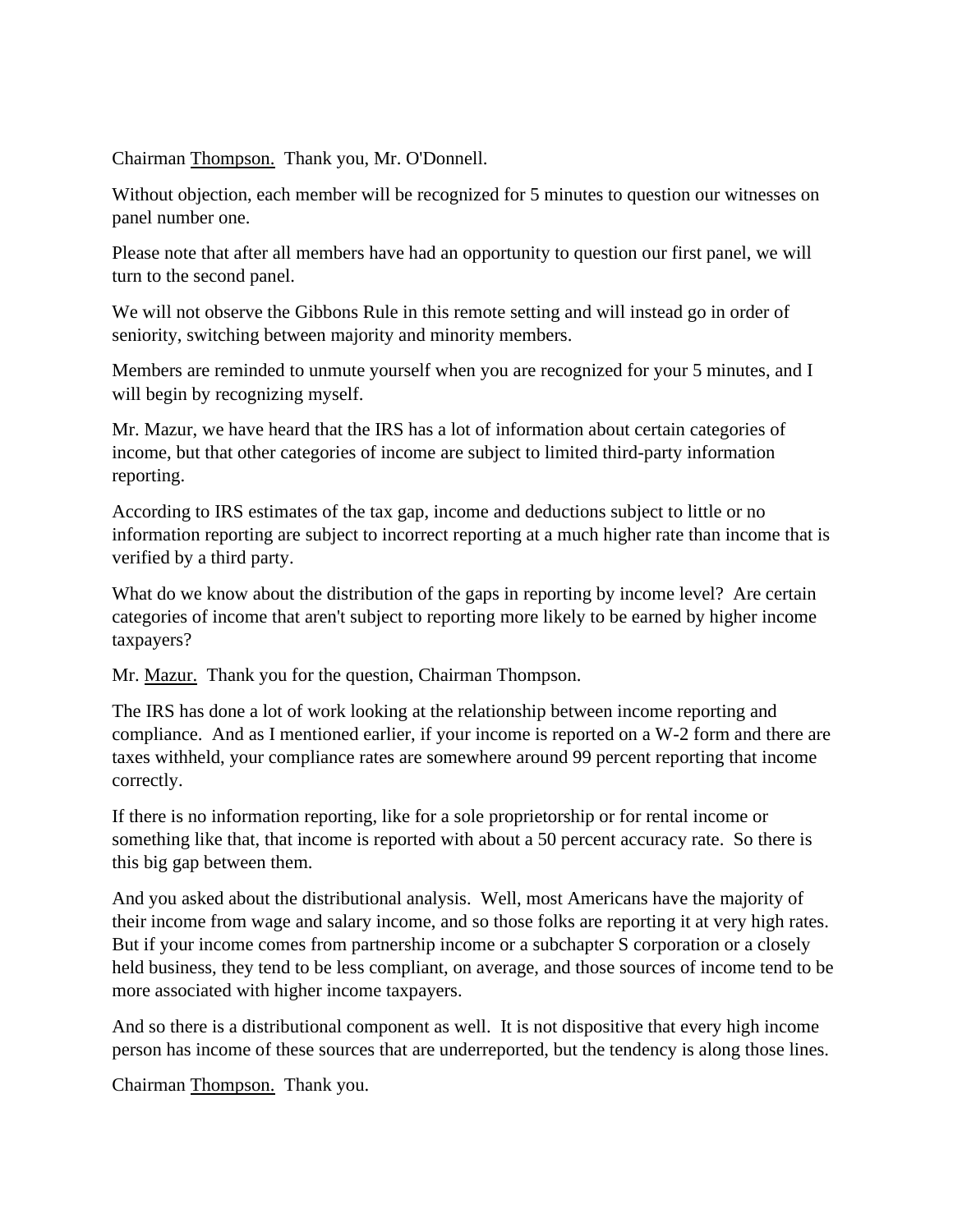Mr. O'Donnell, regarding the administration's information reporting proposal, how will information reporting from financial institutions, payment settlement entities, and crypto asset exchanges assist the IRS with its enforcement efforts? What does the agency plan to do with the information it collects? And what resources will it need in order to implement that regime?

Mr. O'Donnell. Thank you, Chairman Thompson.

First off, any questions regarding the legislation will require us to actually have an enacted bill. But what I would say -- and it tracks what was the reporting -- that the better information that we have regarding taxpayer activities, the more likely we are to be able to spot instances where taxpayers are fully compliant and that we do not need to take any further action with them and those who appear to have a risk of noncompliance. And we have done quite a bit of work with our systems to be able to improve our analysis in this space.

What I would say, though, is that it is important for me certainly to report that in reflecting on other information reporting regimes that we have got, and I am thinking about FACA, where there was a lot of additional information that came into the Internal Revenue Service, but because we were not fully funded to be able to build out a system that took in the information and fully analyzed it and we did not have sufficient analysts in the agency to work with it, that we were not capable of taking full advantage of the information that we received.

So what I would say is that as we work through this proposal and as it is enacted, it is going to be very important that we do have funding that allows us to build the system to ingest the information and analyze it, and that we have got the appropriate analysts in the agency to take action with that information so that we can appropriately identify those who require no further attention and identify those that do require additional attention on our part.

Chairman Thompson. Thank you.

And is it accurate that the IRS has the oldest technology system in the known world?

Mr. O'Donnell. Chairman, I am unable to comment on that. I am an accountant. But I have heard enough people report on it where I do think it is likely that our systems do require a great deal of modernization.

And I personally have grappled with the inability to easily add new tools onto our system, because of the age of it. And that does impair our ability to rapidly respond to evolving opportunities to use information and improve service to taxpayers.

Chairman Thompson. Mr. Mazur, do you have a comment on that?

Mr. Mazur. I would just like to follow up a little bit on the question about how that information will be used and just to kind of give you like a quick little example.

If you have a taxpayer with \$25,000 of inflows and \$25,000 of outflows from their accounts and their income is reported at \$25,000, then there is no need to audit them. And that is exactly what Doug O'Donnell talked about.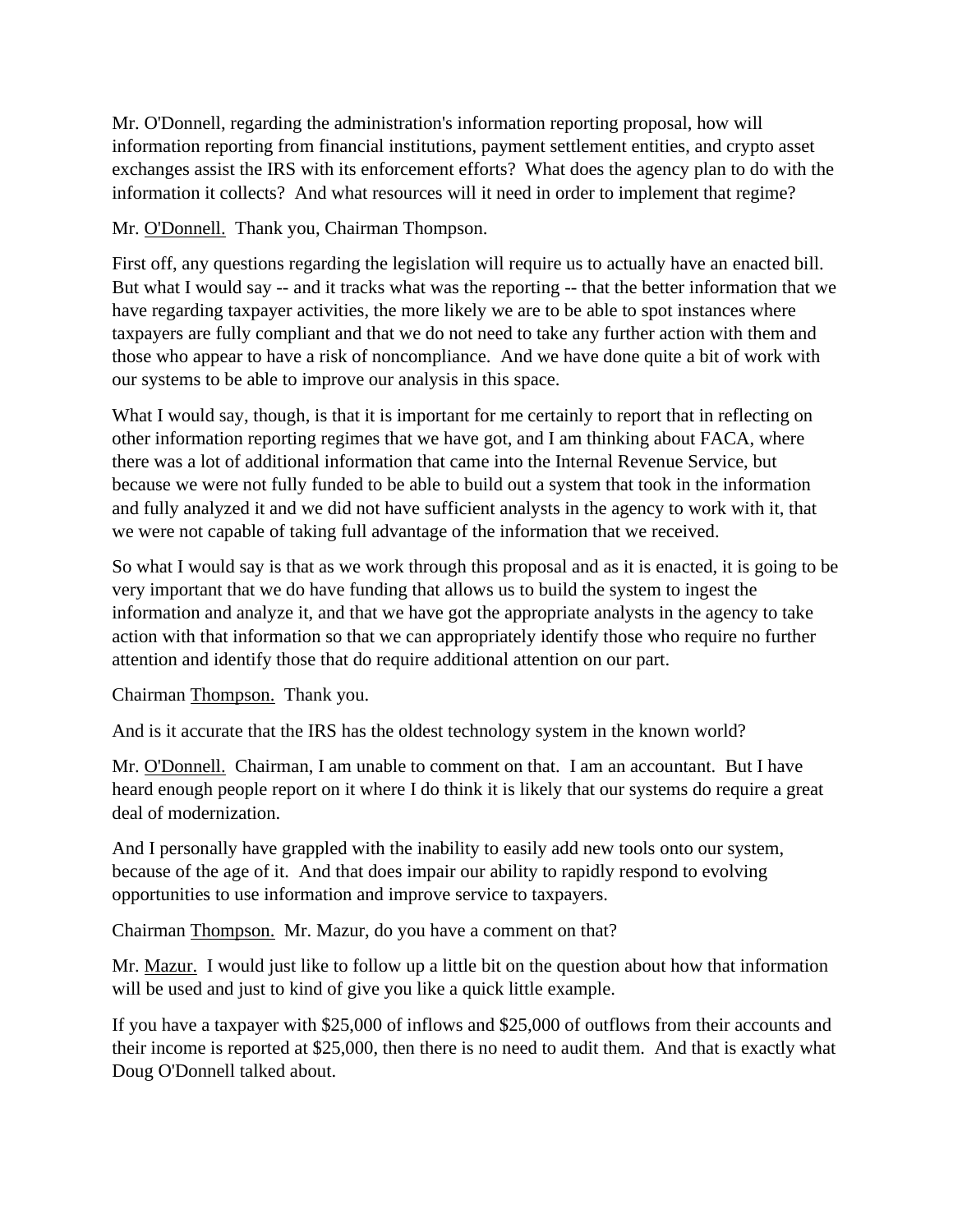But instead, if there is a million dollars of inflows and outflows in their accounts and \$25,000 of income reported, then that is something that you want to look at further. And that really is what the information reporting is intended to get at, those situations of gross noncompliance that deserve some attention.

Chairman Thompson. Thank you.

And is it true that the Smithsonian has dibs on your technology if we provide money to update?

Mr. Mazur. So one of the things that is interesting about the IRS technology is a lot of the programming still occurs in COBOL, which was an old language when I was an undergrad.

Chairman Thompson. I think it was an old language when all of us were undergrads.

Thank you very much.

Mr. Smith, you are recognized for 5 minutes.

Mr. Smith of Nebraska. Thank you to both of our witnesses for appearing today. There are a lot of unanswered questions about the administration's tax proposals across the board, and this is, I think, a great opportunity to try to answer them.

While your focus today has been on proposals to close the tax gap from the collection side, much of the President's tax plan seems to come from the viewpoint that government isn't sufficiently taxing farms and small businesses and that this needs to be addressed for the sake of fairness, regardless of the impact on job creation and our economy.

The administration's recent budget release proposed repeal of so-called stepped-up basis, in effect creating a second death tax layered on top of the existing death tax.

I didn't just start hearing about this, the concerns about the proposal when the President made it, but long before. I am now hearing serious concerns from ag producers and small business owners, who spend a lot of time and money already paying their taxes, figuring their taxes, and sending in payment, and that the IRS would be focusing a lot more time and resources coming after them, costing them even more.

The second death tax that we are reading about will affect millions of families, because the minimum threshold is so low.

I am wondering how much additional IRS resources will be needed to enforce this provision, including audits of small businesses and farms and addressing the valuation of assets, in some cases acquired many decades ago.

And also, can you please explain the provision that empowers the IRS to place a lien on the assets of a family farm or ranch or other family business when the head of a family dies? Can you explain that, either Mr. Mazur or your colleague?

Mr. Mazur. Mr. Smith, I will take a crack at the question, and then Doug O'Donnell can follow up on this.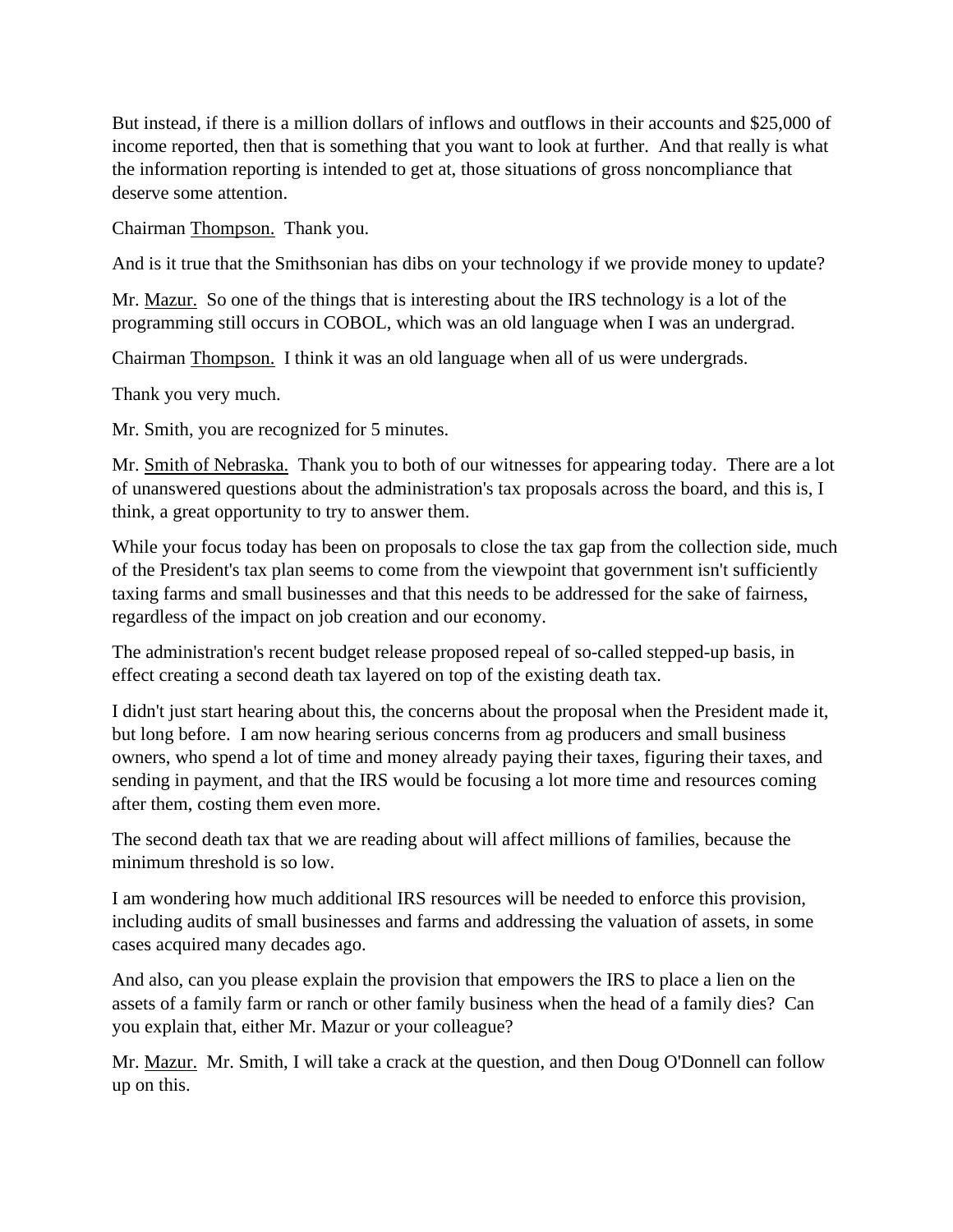So on the question that you asked about the step up in basis proposal that is in the administration's budget, the basic idea here is to tax wealth and labor income at roughly the same rate, so people who earn their income from capital and people who earn their income from wages have roughly the same tax burden.

One of the loopholes in the current tax system is that taxpayers have an ability to accrue capital gains over a long period of time, never sell those assets, never realize the gains, and pass them on to their heirs without ever having paid tax on that accrued increase. And that is an obvious inequity between people who are in different circumstances. And what the stepped-up basis proposal is attempting to do is to get at that.

And so if a person sold an asset, they would pay tax on the capital gain that they realized. In the case of a taxpayer who dies with a substantial amount of unrealized gains, those gains would be subject to tax.

There are special rules in the provisions, as outlined in the Treasury Green Book, that deal with family businesses and family farms, to ensure that taxpayers don't need to feel as if they have to sell the asset in order to settle the tax debt. There would be provisions in place to either allow payment to occur over time or to be delayed until that business or farm is sold.

And I will leave it to my colleague to talk a little bit about the lien on estate taxes.

Mr. Smith of Nebraska. Mr. O'Donnell?

Mr. O'Donnell. Thank you, Ranking Member Smith.

A quick point on that. First off, before we would ever move to a lien or a levy, there are a series of notifications and opportunities for taxpayers or their representatives to interact with the Internal Revenue Service, so that the taxpayer is afforded every opportunity to take an appropriate step or arrangements to resolve the issue.

Look, I am very happy to spend time with your team to understand more clearly the question and make sure that we provide the type of information that would be useful to you and to your constituents on that issue, and would be happy to schedule time with your staff to work on that.

Mr. Smith of Nebraska. Well, I appreciate your offer there, and we can look into that.

My underlying concern is that the IRS contains an immense amount of power. I was at the airport a while back and I noticed where there was an IRS agent who was empowered to walk around the magnetometers at the airport, because they had the power to do so.

I am very concerned. Even the Clinton administration pulled back on the aggressiveness of the IRS triggering audits, because it was agreed upon across the political spectrum that harassment was taking place.

I think we need to be very careful. I remember the hearings, Lois Lerner exerting her power -- she would probably describe that as fairness too -- in the manner that she did and how inappropriate it was. And I appreciate my Democratic colleagues at the time for acknowledging how inappropriate that application of power was on the part of Ms. Lerner.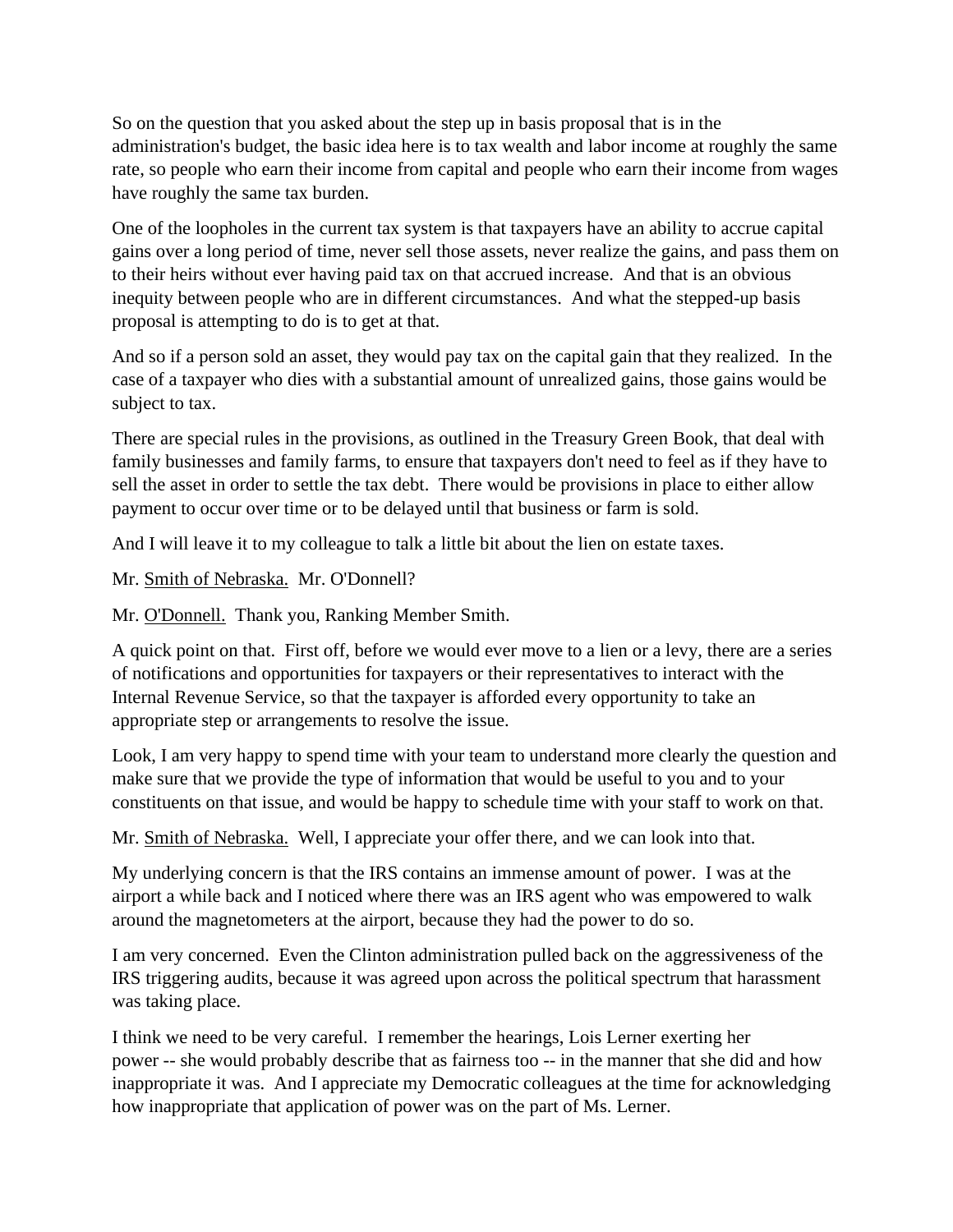So I hope we can work together to address the tax gap that I do believe exists, perhaps with different numbers. But, like I said, I just hope we can work together to make sure that what we are doing is the right thing and that the power of the Federal Government is appropriately enacted and applied across our economy.

Thank you, and I yield back.

Chairman Thompson. Thank you, Mr. Smith.

I recognize Mr. Pascrell for 5 minutes.

Chairman Pascrell. Thank the chairman.

Mr. Mazur, thank you for joining us today. As Assistant Secretary, I know of your work in the past. You are a true servant. Yourself and O'Donnell are really what we look for in who works for the taxpayer.

Mr. Mazur, the release of the purported tax return information of a number of wealthy taxpayers just 2 days ago highlights the fact that we have two different tax systems, one for the wealthy, in which they seem to be able to avoid taxes altogether, many times legally -- that doesn't in any manner, shape, or form shade the problem -- and another for the average American worker, who has taxes withheld from wages -- ah -- on a regular basis throughout the year.

How will the President's budget proposals specifically address this growing inequality?

Mr. Mazur. So, Mr. Pascrell, first, thanks for the compliment, and it is great to see you again.

The President's proposals really try to equalize the treatment of income from labor and income from capital. And that is, at a basic level, what is trying to occur here.

So the President proposes to increase the tax rate on capital gains income for those with the most, largest amounts of capital gains to be equivalent to the same rate that they would have on wage income.

And similarly, as I was just discussing with Mr. Smith, the proposal to have step up of basis at death is a way to equalize the treatment of income from capital assets and income from wages.

And so that really is an underlying theme of a number of the budget proposals, is to create that equalization.

Chairman Pascrell. And you would admit in the last 40 years the persuasion has moved in the positive direction for those who primarily have capital assets to the expense, I believe -- this is my opinion -- of those who get wages every week. Would you agree with that?

Mr. Mazur. We have seen growing inequality of income and wealth over a large number of years, and much of that is occurring at the very tiptop of the income distribution, where there has been larger gains than at, say, the median level. So that is relatively true, yes.

Chairman Pascrell. Let me ask my second question. I wonder if you can update me and the members on the status of the committee's request for the former President's tax returns. I am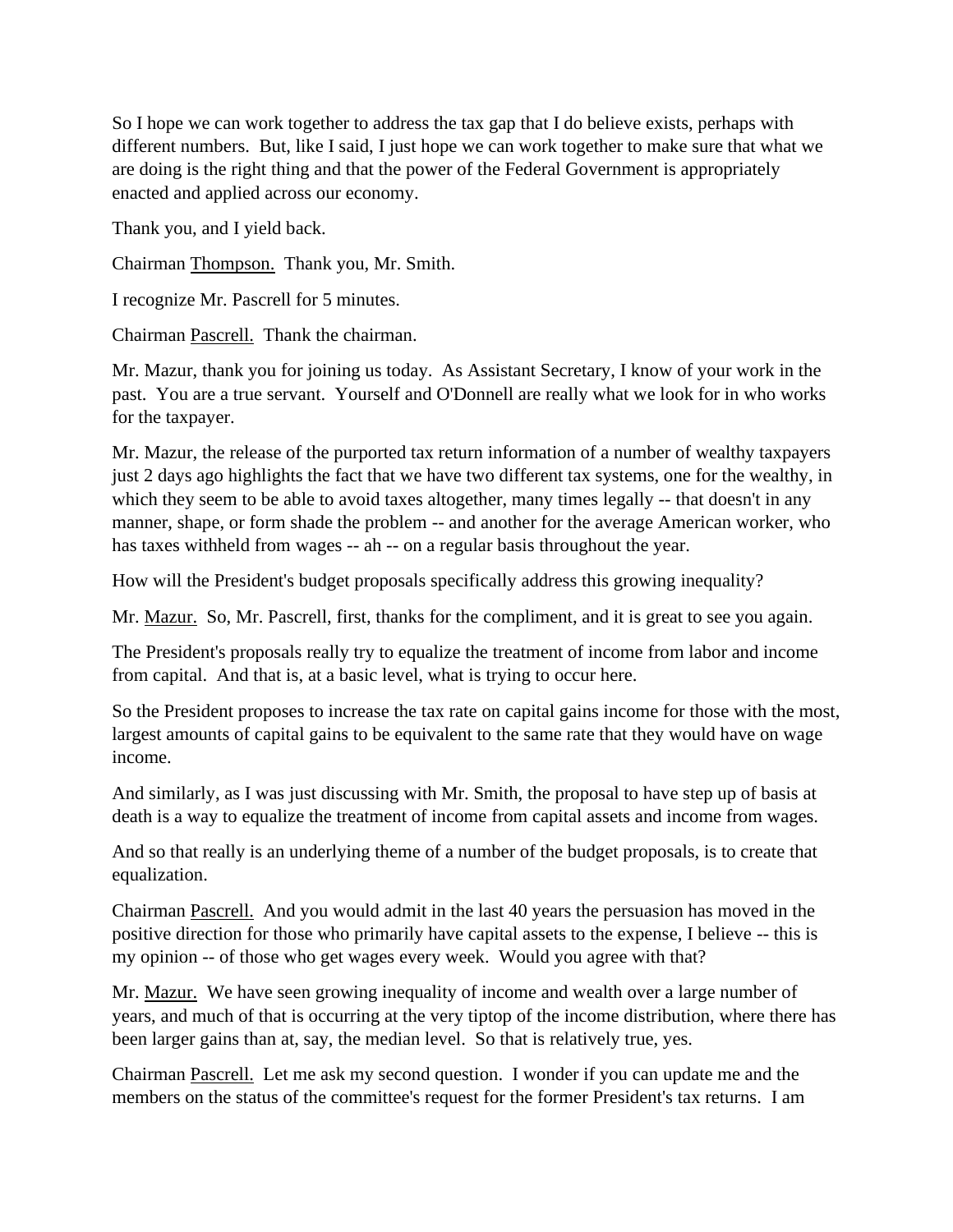hoping the administration has seen the light on our Section 6103 request. You and I have talked about this before. Where are we now?

Mr. Mazur. So, Mr. Pascrell, this is something that I am personally not working this issue, but I understand that your committee staff and the Department of Justice attorneys are working through some of the details on this, and it is under active litigation.

Chairman Pascrell. Well, I am not asking you for personal information. I am simply asking.

Deputy Commissioner O'Donnell, I am concerned about the drop in audit rates for large corporations and wealthy taxpayers and a much higher rate than EITC recipients, and I am angry over that. I hope you are too.

Can you explain why this has occurred? And how will the Biden compliance proposal change that trend?

Mr. O'Donnell. Chairman Pascrell, first, I want to start by thanking you for the compliment at the opening.

First, I think it is important to correct the record out there. The rate of examinations of high-income individuals, for example, at the \$10 million level, is 8.1 percent. The rate of audit of EITC recipients is 1.12 percent.

And, frankly, the majority of examinations that we conduct of low-income individuals are a result of them claiming EITC. There is an exceptionally high misclaim or error rate in that population. It is roughly 25 percent.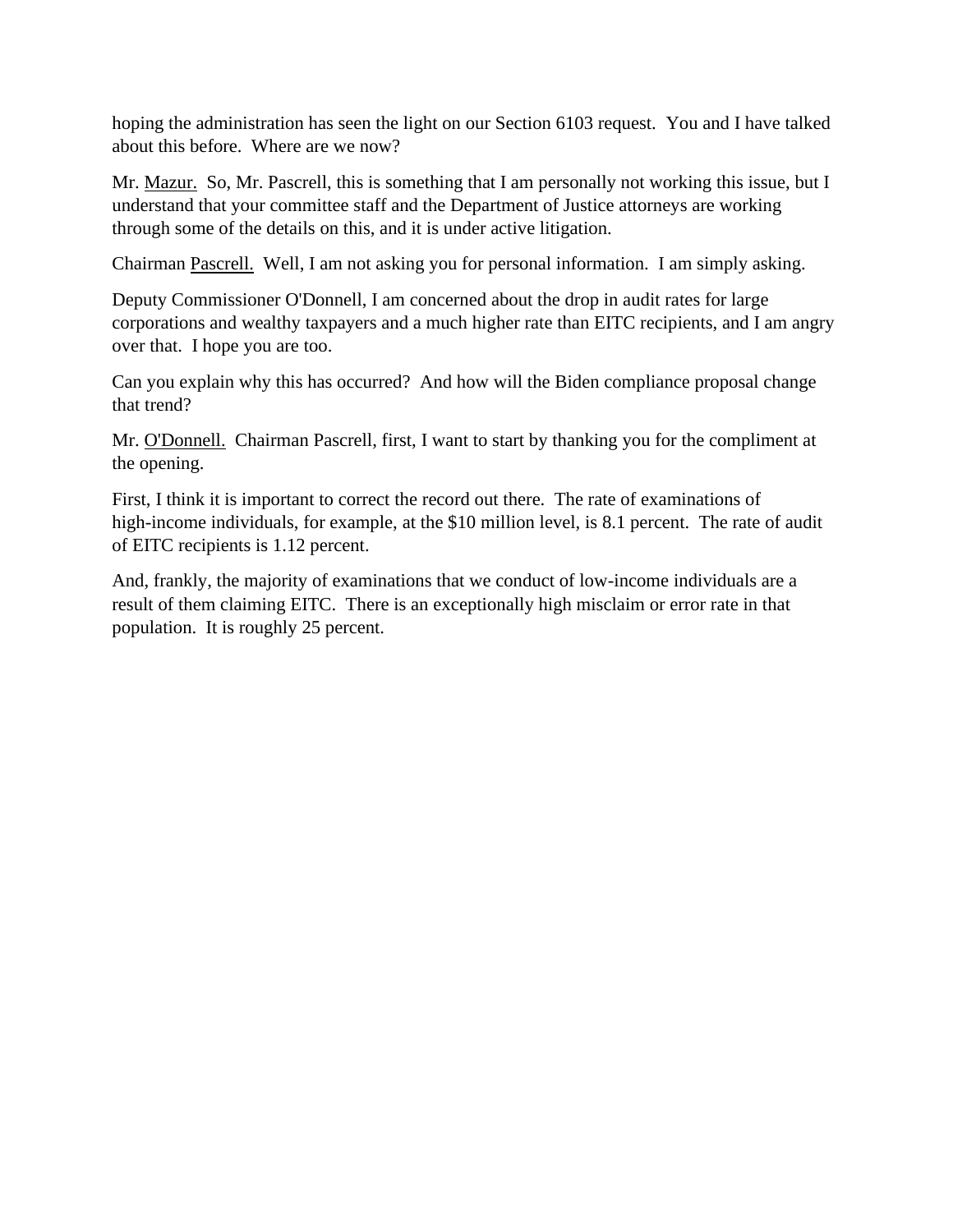RPTR DEAN EDTR CRYSTAL [1:00 p.m.]

Mr. Pascrell. And why is that?

Mr. O'Donnell. So there are a number of reasons for it. It is primarily due to the complexity of the law, the fact that taxpayers do not properly report their income.

There are basically three variables that drive the ability to claim the credit. It is the income level, it is the filing status, and it is that the dependent child resides with the claimant for more than 6 months.

It is not unusual for us to see instances where multiple individuals are claiming the dependent, even though only one person could ever claim -- I am sorry, the countdown clock is not working, so if I have exceeded my time I will speed up.

But in any event --

Mr. Thompson. Go ahead. You are fine. Go ahead.

Mr. O'Donnell. Thank you. Okay.

There can only be one person who can claim the dependent. But it is not unusual for more than one person to claim a dependent, and it is not unusual for multiple people to claim a dependent, which puts us into an environment where there are improper payments made.

And under the IPERA law, Improper Payments Elimination and Recovery Act, we are required to annually estimate what that is. And our sample of taxpayers is at 1.12 percent. There is a very large population of individuals that do claim the credit.

Not everyone who is eligible claims the credit, and we are working on educational outreach to make sure that those who know that they could, do claim it, and that we improve the understanding of those who are claiming it of what they need to do to ensure that they are the one who is entitled and eligible and does receive the credit and that they do not get caught up in the improper audit process.

Mr. Pascrell. Mr. O'Donnell, thank you very much for your testimony.

Thank you, Mr. Chairman.

Mr. Thompson. Thank you, Mr. Pascrell.

Now I will recognize Mr. Kelly, the ranking member, for 5 minutes.

Mr. Kelly. Thank you, Mr. Chairman.

My questions are going to be directed more to you, Mr. O'Donnell. And it really comes because of this disclosure the other day in ProPublica that appears that the data came from inside the IRS and it was disclosed in violation of the Federal law.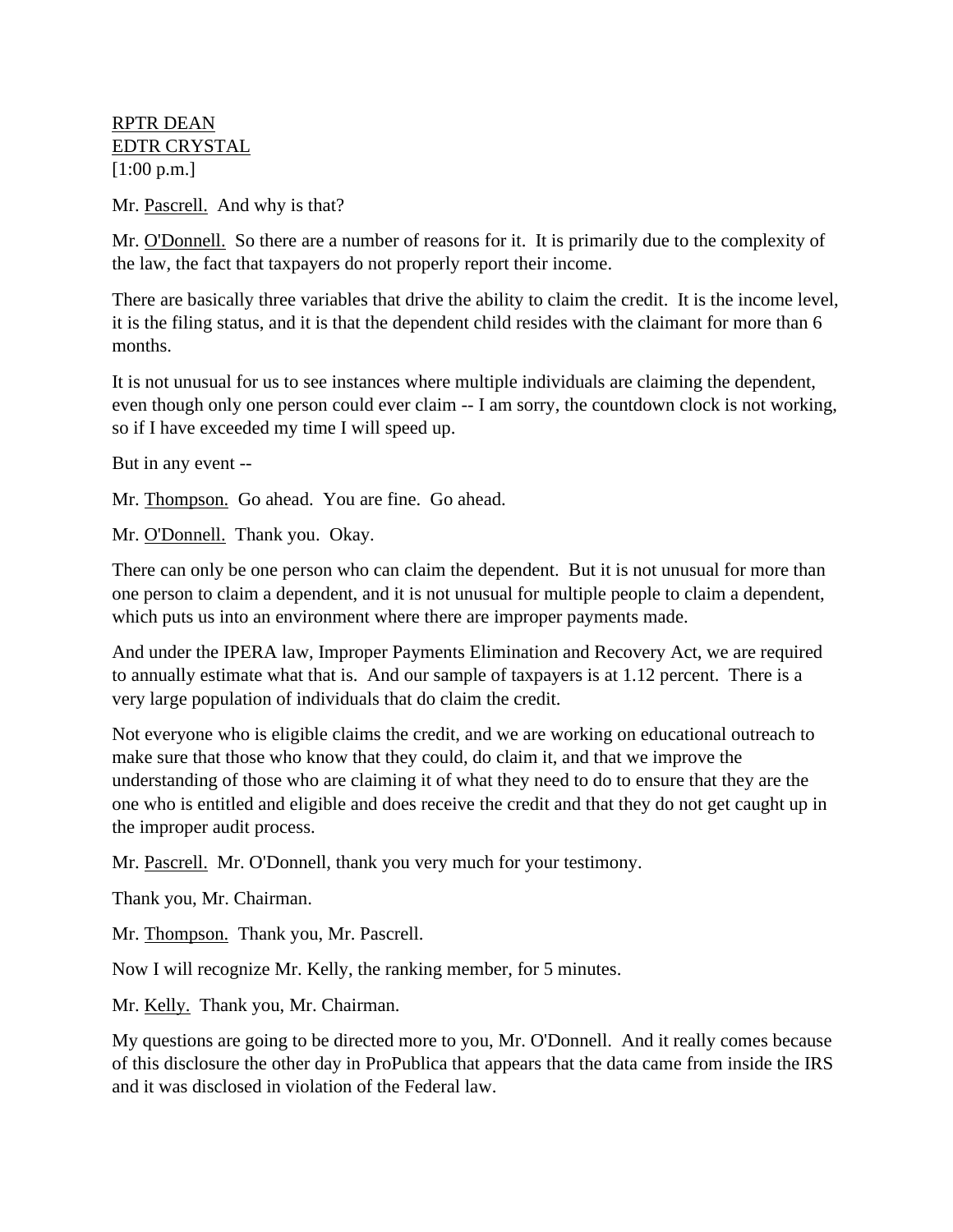But one thing I think we all agree on, it really doesn't matter what party you represent. It really comes down to do we have faith and confidence and trust in the system that we use to collect our taxes from all our citizens. And it is called income taxes. It has nothing do with your wealth, but it does have to do with your income that was generated during that taxable year.

I really worry about what steps, Mr. O'Donnell, you think can be taken to find out about how this information got out there, the fact that there is 15 years of this that have been disclosed.

And I am going to go back to what I just said. If our fellow citizens believe that there is a double standard, believe that if somebody wants to weaponize the IRS, and if the IRS is in fact, while not at the top, but maybe somehow working along those same lines to say, "I will disclose stuff that will hurt somebody at some level," I don't care what party it is. If it happens to any American, it should be something we are all concerned about.

But once you lose that faith and confidence and trust in the system, then we go back to, well, some of these people aren't paying their fair share.

And I will tell you that most of the people I talk to, they are hardworking. Most of my district is all blue collar people. They are all blue collar people. And I don't care what stage of employment we are in, but they are hardworking American taxpayers. And they will say to me all the time, "I don't mind paying my fair share, as long as somebody else is paying their fair share," is what we are talking about with this tax gap.

But then when you get to a situation where it looks like the IRS has politicized and used information from the agency to take advantage of a political issue or agenda, then they are saying, "Whoa, whoa, whoa, whoa. Wait a minute. Wait a minute. That is not right. That is not supposed to happen." And yet it has happened. And it has happened far too often.

My question to you is, where do you think this information came from? And what can the agency do?

Mr. O'Donnell. Ranking Member Kelly, first off, I want to say that I, we all, share your frustration, outrage at this. We are very, very concerned with the ProPublica reporting that they received IRS information from an unknown source.

IRS Commissioner Rettig, he actually immediately referred this matter to Russell George, who is the Treasury Inspector General for Tax Administration, when he first became aware of this. And it was right before he was heading up to a hearing on Tuesday morning with the Senate Finance Committee. The IG immediately confirmed receipt of the referral.

We are required, IRS employees are required to report to TIGTA immediately any instances of potential unauthorized access of taxpayer information or a disclosure of taxpayer information. So it is both, whether somebody accessed it or disclosed it.

TIGTA is the authorized Federal agency to investigate these potential violations, and the Commissioner requested that an investigation be initiated immediately.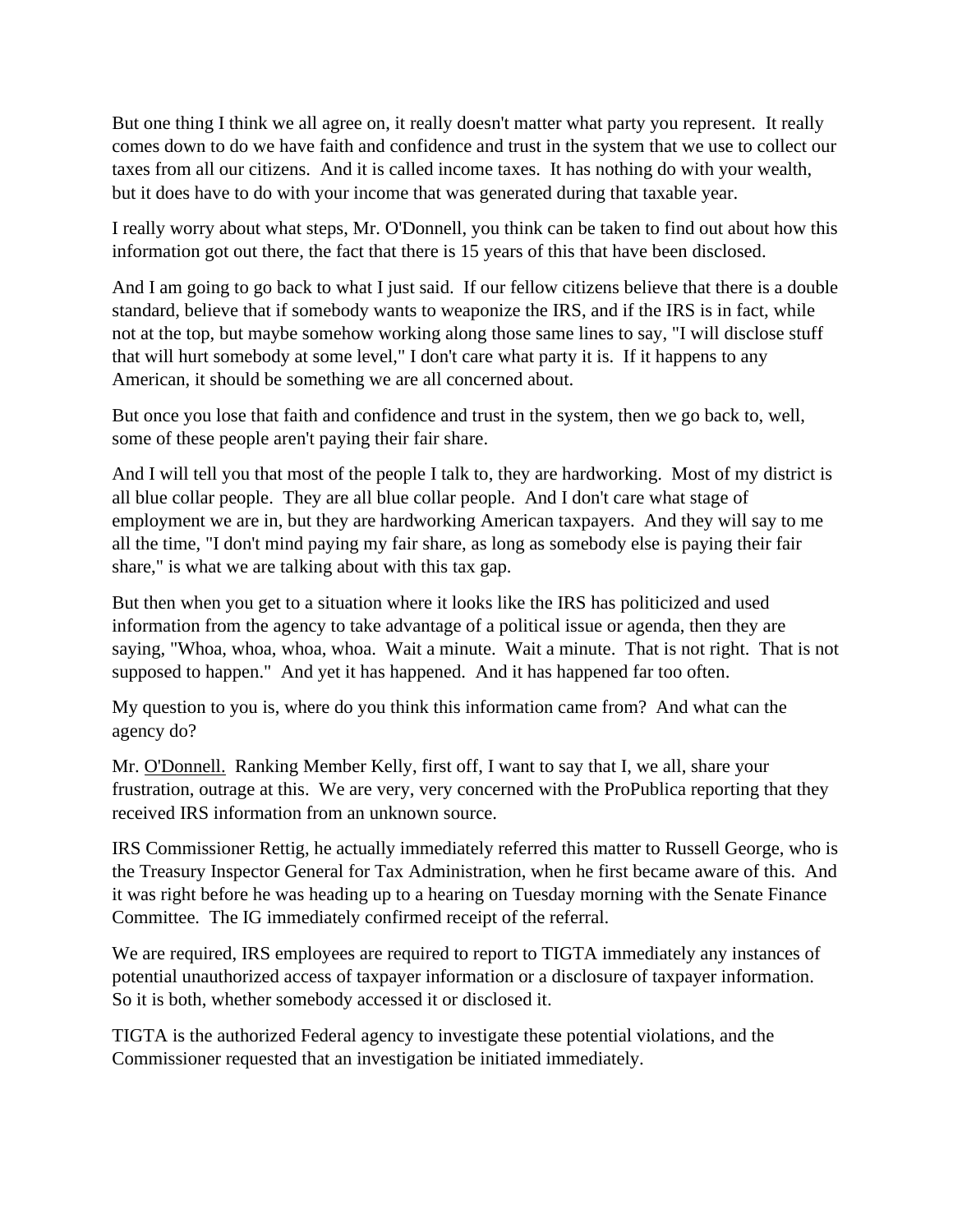Treasury announced yesterday that they made investigative referrals to their Office of Inspector General, as well as to the FBI and the United States Attorney's Office for the District of Columbia.

We fully support any investigation undertaken and will urge the investigative authorities to keep Congress appropriately informed of their findings.

I am unable to comment on whether there is an investigation underway at all, because it has been referred to the Inspector General. But we too want to know what happened urgently so that if there was any information obtained from us, we understand how, and we can immediately and appropriately respond to whatever happened.

We take very seriously the protection of information. It is part of our core culture. Every employee is instructed in the importance of protecting information annually. Every employee, from the top all the way down to the lowest graded employee, takes training regarding the prohibitions on unauthorized access to information, as well as sanctions for disclosing taxpayer information.

We have strong systems and measures in place to detect unauthorized access that are regularly reviewed by TIGTA.

I must reinforce, we take this matter very seriously and we will be pushing as hard as we can to ensure that we learn as soon as possible what actually did happen.

Mr. Kelly. Okay. I appreciate your answer. And Mr. Pascrell and I are very much concerned when it comes to oversight for every single American, whether they are at the top of the heap or at the very bottom of the heap. They need to have faith and confidence and trust in our system.

I would just suggest that this is not the first time this has happened. But I don't recall any significant penalties for the last time we saw that, with Ms. Lerner, that anything came forward from that.

So I think that is what further erodes, again, the trust that taxpayers have.

Mr. Thompson. The gentleman's time has expired.

Mr. Kelly. Thank you. I appreciate this, Mr. Chairman.

I recognize Mr. Doggett for 5 minutes.

Mr. Doggett. Thank you very much. And thanks to our witnesses.

Clearly, the tax gap is real. And I think it is important that we accept the recommendations of our witnesses and get them in place, along with supporting the broader Biden effort to get not only revenue from closing the tax gap, but to get equity.

Because our tax system relies mostly on voluntary compliance, when it becomes evident that many of the most prosperous people in the country are not fully complying, it discourages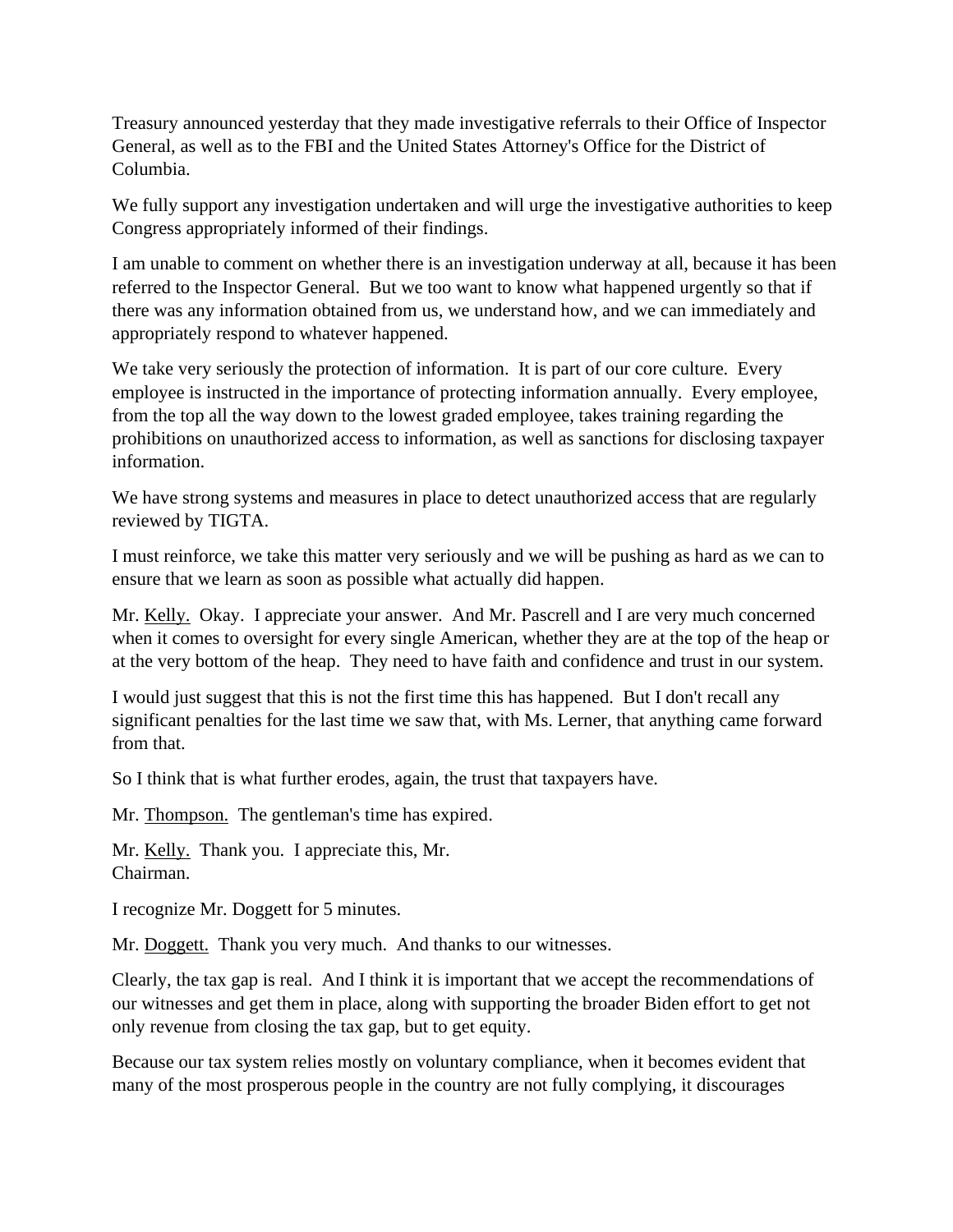compliance from those who are already recognizing the importance of having the revenues to support the greatest Nation in the world.

At the same time, I think it is very important, after years of hearing from Republicans that we could fund all the needs of government by simply eliminating waste, fraud, and abuse, a frequent campaign claim, that we as Democrats not substitute the tax gap as the solution for funding necessary initiatives.

It is a modest part. It is an important part. But really the biggest gap that we have is the gap between rhetoric and reality when it comes to all the loopholes that are in our current Tax Code.

David Cay Johnston, a Pulitzer Prize-winning reporter, wrote a book a few years ago that was entitled, "Perfectly Legal." It is the perfectly legal tax loopholes that the committee has failed to close that President Biden has made so central to the revenue proposals for his infrastructure bill that I think deserve even greater attention than the tax gap.

Specifically, this morning we have heard about individuals. I agree fully with Mr. Kelly in his comments that we need to be concerned about privacy and getting to the bottom of this disclosure.

But I would like to see an equal commitment from Republicans to the equity aspect, why it is right to have a Tax Code that facilitates multibillionaires paying little or nothing in a tax rate, while ordinary hardworking Americans -- a police officer, a nurse, a teacher -- are having to pay substantially more.

It is just not right, and we need to look at the substance, not just at the process here.

Let me ask the deputy who is testifying here today to comment on the corporate tax gap that exists and how much revenue you believe we are losing from the corporate tax gap, and whether it is done through various tax dodges that are legal or illegal, and why we need to focus on that, as well as individuals.

Mr. O'Donnell. Thank you, Congressman. I will start with this.

There is a significant amount of additional taxes owed by large corporations. The tax gap does not adequately measure some of the global activities that occur, and so offshore transactions are not necessarily picked up.

And what I would say is that my experience, my last job in large business and international, that we observed many -- well, there were a number of large corporate taxpayers who took advantage of many opportunities to plan into various countries around the world and structure their affairs in such a way where they minimized their tax. Perfectly legal.

But there were a number who did push the envelope. And it typically is involved in transactions where their self -- they are dealing with their controlled foreign corporation, and there are transactions that are going between the two of them, and they are able to price them in a manner which they use the arm's length standard.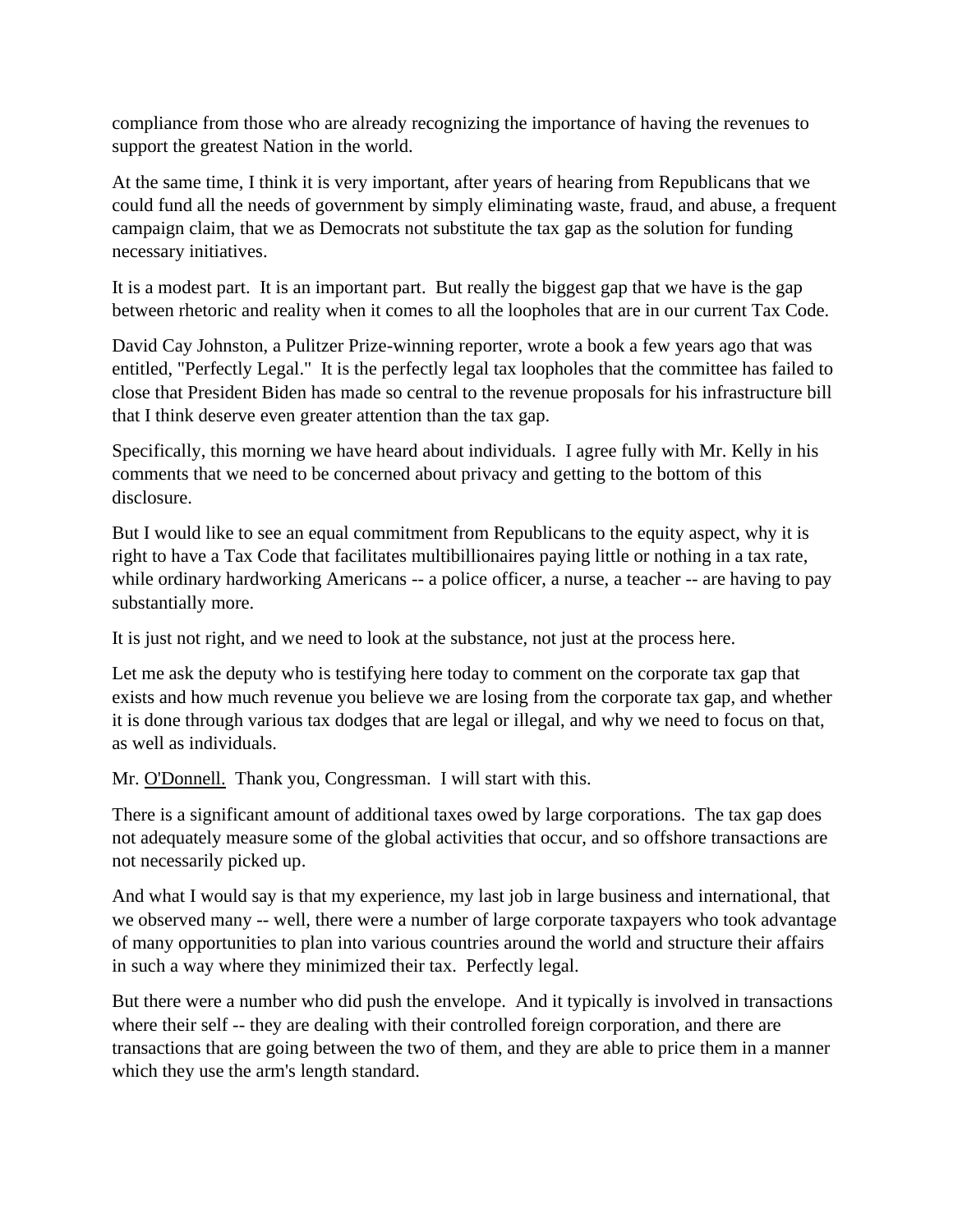There is a lot of subjectivity to it. But we find that there are some that do push the envelope and have in the past, and the Tax Cuts and Jobs Act of 2017 attempted to [inaudible] to park profits in little or no-tax jurisdictions, and we saw quite a bit of that.

And so there is a lot of activity to plan into, transactions that do minimize the global effective tax rate of these large entities.

What I would add very quickly is that it is not unusual either for some of the global high wealth individuals who themselves look like a multinational holding company to operate in a manner that is not dissimilar, so it looks like a multinational.

The challenge is they do not file a consolidated tax return, and it is much more difficult to identify their activities than it is on a large multinational.

Mr. Doggett. Thank you.

On both, how would the President's plan help you do a better job, a more thorough job of enforcing our laws?

Mr. Thompson. The gentleman's time has expired. Thank you.

Mr. Rice, you are recognized for 5 minutes.

Mr. Rice. My career before I was in Congress, I was a tax lawyer and a CPA. And I remember the mid-1990s when the IRS had grown to abuse the collection systems to the point that taxpayers and their representatives were outraged. And there were hearings in Congress and aggrieved taxpayers were brought in, largely because the IRS was disclosing personal information of taxpayers.

And the result of those hearings was the Taxpayer Bill of Rights, and that was under the Clinton administration. The pendulum had swung hard toward protecting taxpayers, and now it appears that the Biden administration wants to swing the pendulum far back in the other direction.

So where I do certainly believe that everybody should pay what they legally owe, I am extremely concerned about the privacy aspects here, that the administration is looking to expand the IRS and their reach into people's personal information, particularly with respect to the vast growth in the IRS' reach into people's bank accounts, and to information reporting on the specifics of their bank accounts, and in light of these disclosures that have happened in this week, where thousands of individuals, somebody at the IRS has apparently leaked to publications.

Mr. Mazur, let me ask you, given the steady stream of leak of personal information from the IRS, do you think that that will help voluntary compliance or hurt voluntary compliance?

Mr. Mazur. Thank you for the question, Mr. Rice.

So I think the administration's proposal to increase the information reporting by financial institutions would help voluntary compliance. And it would do so --

Mr. Rice. Well, let me ask you this. Given that the IRS can't keep information private, they leak it, and we are going to give the IRS more information about taxpayers, Mr. Mazur, do you think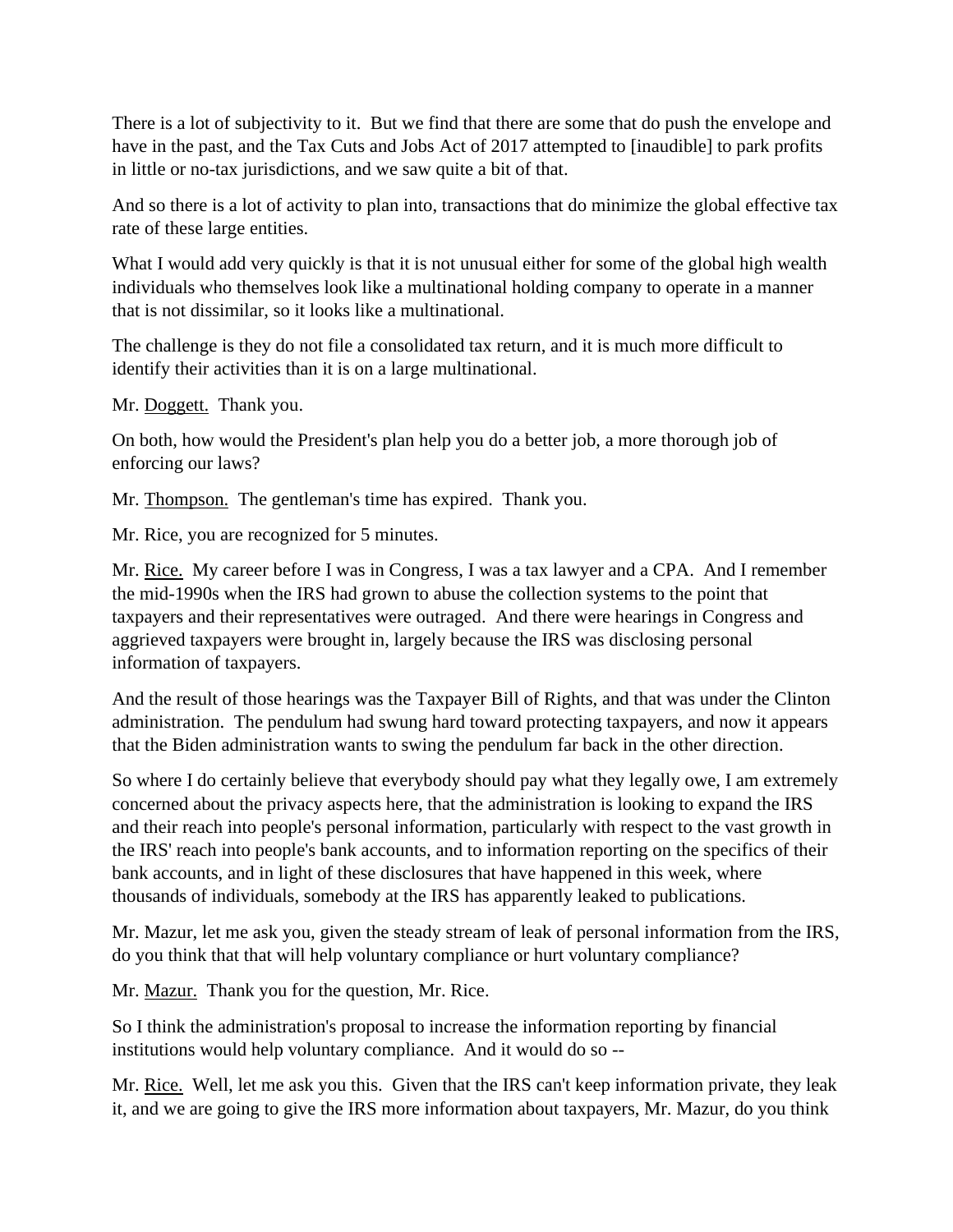that these leaks that the IRS seems to have on a fairly consistent basis will help or hurt voluntary compliance?

Mr. Mazur. First of all, I think we need to get to the bottom of the disclosure of the tax information that was in the ProPublica article. And as the Deputy Commissioner pointed out, there is a series of investigations going on. And at this point we are probably not in a place where we can presuppose where it came from or where the information came from.

That said, obviously the importance of keeping information private is paramount, and taxpayers have a right to believe that their information will be kept private.

Mr. Rice. Given that we have been wholly unsuccessful in doing so, do you think the IRS should be given even more information that they can illegally disclose?

Mr. Mazur. So I think the disclosure of information, whether it occurs from the IRS or some other source, is problematic. What we are talking about here is some information reporting from financial institutions of information they already have on their customers to the IRS. That would do two things, it would help the IRS --

Mr. Rice. Mr. Mazur, I am running out of time. I have one more question I want specifically to get to.

Mr. Mazur. Sure.

Mr. Rice. It is this question of shifting the IRS' fund from discretionary, over which Congress has oversight, to mandatory, over which Congress does not.

Given the enormous power of the IRS and their propensity to abuse that power, please justify for me why Congress should give up their oversight authority over the IRS' funding. It seems to me that is just patently, egregiously bad.

Mr. Mazur. So, Mr. Rice, I think the importance of multiyear funding is the key issue here. And it is not necessarily the case that there is ceding oversight. Congress would have the ability to continue to have oversight.

Frankly, the Ways and Means Subcommittee on Oversight would be expected to continue its efforts to oversee the IRS' operations, regardless of the source of funding. And you would expect the IRS to have routine reports on how they are doing on this as a way to help improve oversight as well.

Mr. Thompson. Thank you. The gentleman's time has expired.

Mr. Suozzi, you are recognized to inquire.

Mr. Suozzi. Thanks so much, Mr. Chairman.

This is such an important topic. Hopefully we can find bipartisan agreement. This is just an issue of fairness and justice and a great way to bring in revenues into our Nation for people that owe their taxes.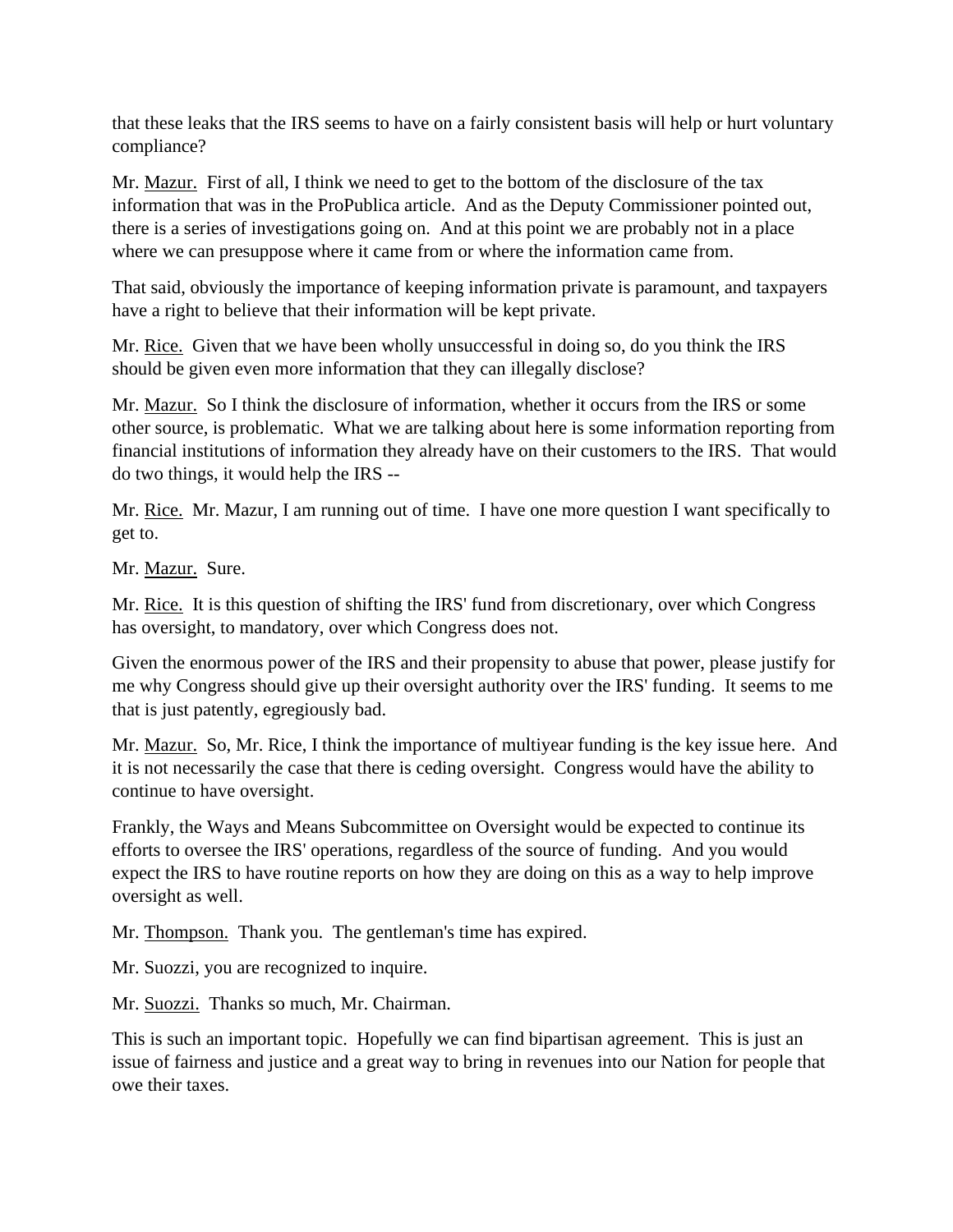Mr. Mazur, thank you so much for your service and thanks for being here today.

Mr. Mazur, the IRS Commissioner who currently serves was appointed by President Trump, wasn't he?

Mr. Mazur. That is correct. It is a 5-year term for IRS Commissioner.

Mr. Suozzi. And IRS Commissioner Rettig has said in testimony and statements before that he believes that the tax gap is as high as a trillion dollars.

Mr. Mazur. He has said that.

Mr. Suozzi. You testified earlier that you think the analysis you have is as high as \$600 billion, but he thinks it is as high as a trillion dollars. And he believes, I believe in testimony he has given in hearings before us, that for every dollar we invest, we can get at least \$5 back in additional revenues. Is that correct?

Mr. Mazur. So on the return on invest the IRS historically has a return on investment 4 to 5 to 1 for every dollar reported.

Mr. Suozzi. Yes. And so Commissioner Retting, who was appointed by President Trump, believes it is at least five times for every dollar. Isn't that correct?

Mr. Mazur. He has said that, yes.

Mr. Suozzi. Mr. O'Donnell, you are a career IRS official. You have been there for 34 years. Is that correct?

Mr. O'Donnell. Yes, Congressman Suozzi, it is correct.

Mr. Suozzi. So did you know that in 1988, when you first joined the IRS, there were almost 17,000 revenue agents and today there are only 8,000 revenue agents?

Mr. O'Donnell. Yes, sir. I know that our staffing is way down and it makes it very difficult for us to operate effectively in this environment.

Mr. Suozzi. And when you started in 1988 there were 8,400 revenue officers and today there are only 3,200 revenue officers.

Mr. O'Donnell. Yes, sir.

Mr. Suozzi. So we have had a dramatic decrease in enforcement ability at the IRS, certainly during your career. And we have got a lot of statistics on the past 10 years. For example, corporations audits have gone down from 18 percent to 12 percent, high income earners who make over a million dollars a year have gone down from 12 percent to 3.5 percent. In fact, that is only through 2018. They say it has gone down as low as 2.5 percent.

And as a result, of corporations worth a billion dollars or more, audits are down 51 percent and million dollars per year income earners are down 61 percent.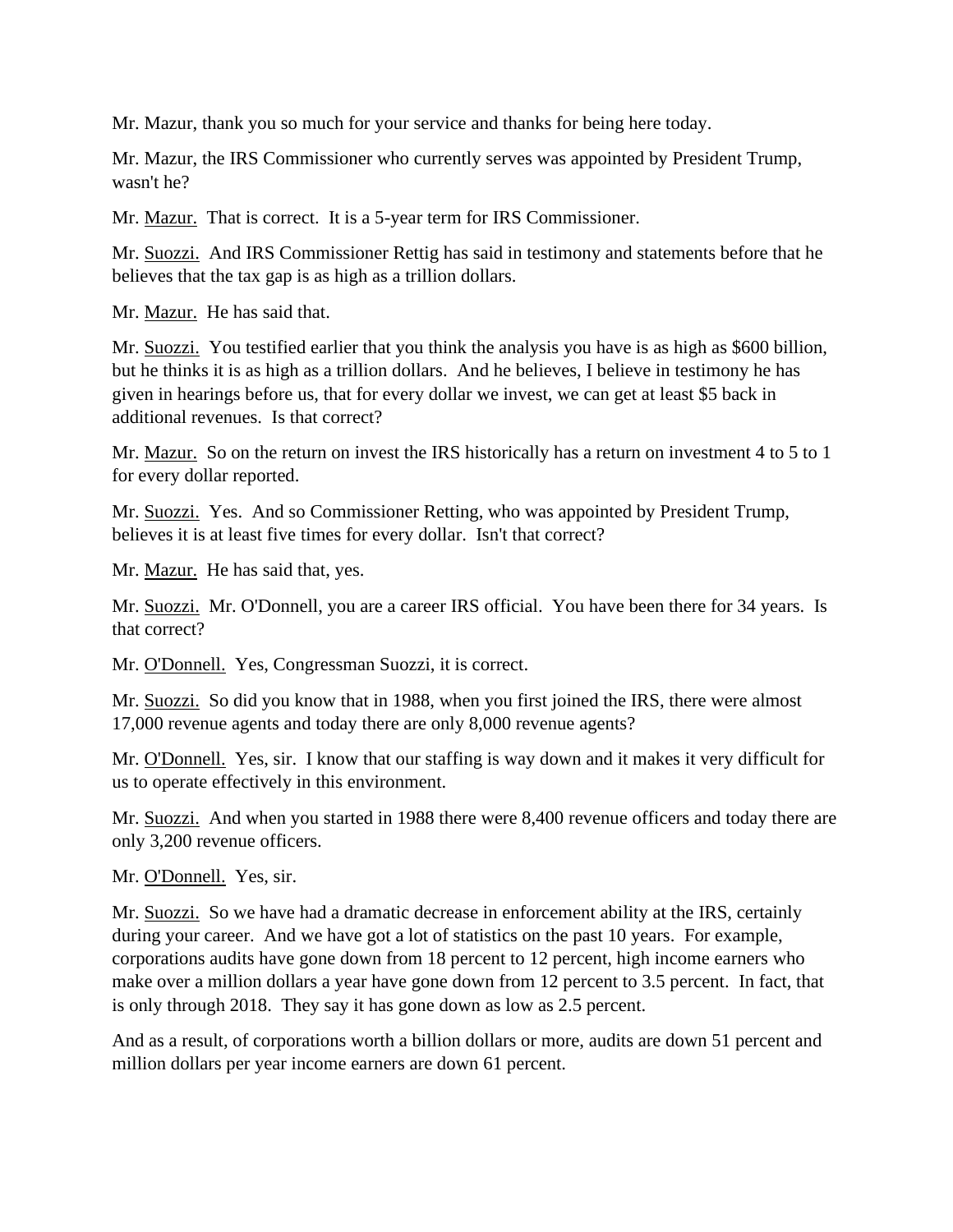So I see that in the President's budget -- which I totally support, this is a great way for us to bring in revenue so we can Build Back Better and make our country stronger just by getting people to pay their fair share of taxes -- I see that there is a \$1.2 billion increase in discretionary spending and \$417 million in program integrity for \$1.6 billion. But then there is another big chunk of money to be spent over 10 years.

Do you believe that we can bring back 5 dollars for every dollar of enforcement that we spend?

Mr. O'Donnell. Congressman, I believe that if we rebuild the IRS with the necessary enforcement resources and the information reporting that is being discussed, that the return on invest that has been discussed by Assistant Secretary Mazur and the Commissioner is definitely within the range of possible.

Mr. Suozzi. So you as a career professional really believe that we need to make this investment so we can do our job to try and recapture the money we are owed. You agree with that, don't you?

Mr. O'Donnell. Yes, sir. We are way down or audit coverage on all the major contributors to the tax gap.

Mr. Suozzi. Now, I am concerned about the fact that Mr. Mazur testified that he thinks there is going to be -- there is a \$7 trillion dollar tax gap over the next 10 years and that we are only estimating, because we are using these conservative numbers, we are only going to bring in \$700 billion, only 10 percent of that \$7 trillion in tax gap, only 10 percent. It is really a very conservative, very modest number.

And I want to know, if we give you more money than is being proposed by the President, do you think you could bring in even more money in tax revenues?

Mr. O'Donnell. Those estimates are prepared by the Department's Office of Tax Analysis. I think Mr. Mazur is better positioned to respond.

Mr. Suozzi. So, Mr. Mazur, do think we could bring in even more than \$700 billion if we gave you more money?

Mr. Mazur. So I think if we look at the proposal, it is a rightsize proposal and it really is intended to allow the IRS to absorb these resources in a reasonable way over the coming decade.

One thing to keep in mind is the amount of revenue that is expected to be raised in the second decade after the end of the budget window is sort of twice the revenue in the budget window. So these kinds of estimates grow a lot over time and really have big long-term implications.

Mr. Suozzi. Well, I am very excited for you to get this money so that you can start hiring people, so the Commissioner can bulk up on our revenue agents, our revenue offices, which have been decimated over the past 10 years and over the past 34 years that Mr. O'Donnell has been there. And we are going to support everything we can to try and help you to achieve your mission.

So thank you so much for your service.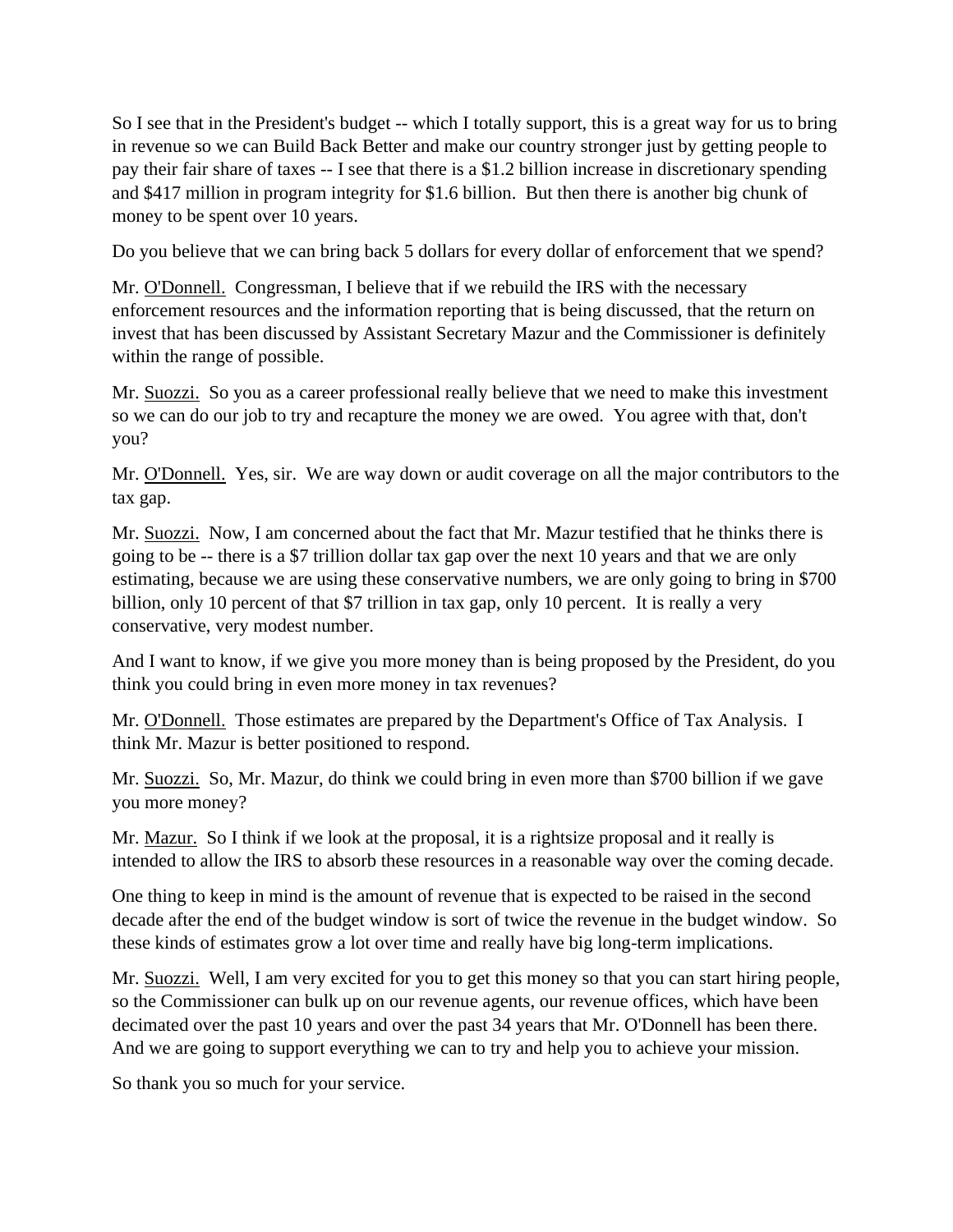Mr. Thompson. Thank you. The gentleman's time has expired.

Mrs. Walorski, you are recognized to inquire.

Mrs. Walorski. Thank you, Mr. Chairman.

Mr. O'Donnell, I am concerned about inconsistent and conflicting audit outcomes that some architectural and engineering firms face in relation to their R&D tax credit activity.

Given the Biden administration's proposal to give the IRS a lot more money to conduct audits, we need to know that the audits, like the ones facing these small businesses claiming the R&D credit, are fair.

General language used in some IRS denials indicates companies that provide quote, unquote, "services" don't qualify for the business component of the R&D credit's four-part test, which seems incorrect based on historical application of the credit.

Furthermore, there are examples where the IRS Large Business & International Division approved the credit as part of an audit while similar claims under audit in the Small Business/Self-Employed Division are being denied.

So, Mr. O'Donnell, are you familiar with this issue with the R&D credit's longstanding applicability to the research activities of architecture and engineering firms?

And I also understand recommendations have been submitted to the IRS to clarify the guidance on this issue.

Can you commit to working with the committee and the Small Business/Self-Employed Division to provide clear guidance and ensure that IRS audits are fair and that the resources are being allocated wisely?

Mr. O'Donnell. Congresswoman Walorski, thank you first for the question.

I will answer your question up front to say that we are committed to working with the Small Business/Self-Employed Division. They actually report to me in my new role. I have quite a bit of experience with the research and experimentation credit in my former role in Large Business & International.

It is a factually intensive issue. There is a lot of subjectivity in what taxpayers are doing. We have made great strides in the recent past to centralize efforts to better understand what type of compliance risk is presented by certain types of businesses and activities.

And we have concentrated our expertise, both within Small Business and in Large Business, to improve our availability of resources to support those audits, to actually be engaged in the audit to the extent necessary, and to ensure that the work that we are doing comports with the expectations of our experts, and that to the extent that we do not need to further examine, we drop the issue, but where we do need to pursue it further, we will.

The most important point that I want to make is that at the outset we have gotten better at identifying the types of activities that give rise to noncompliance and improving our selection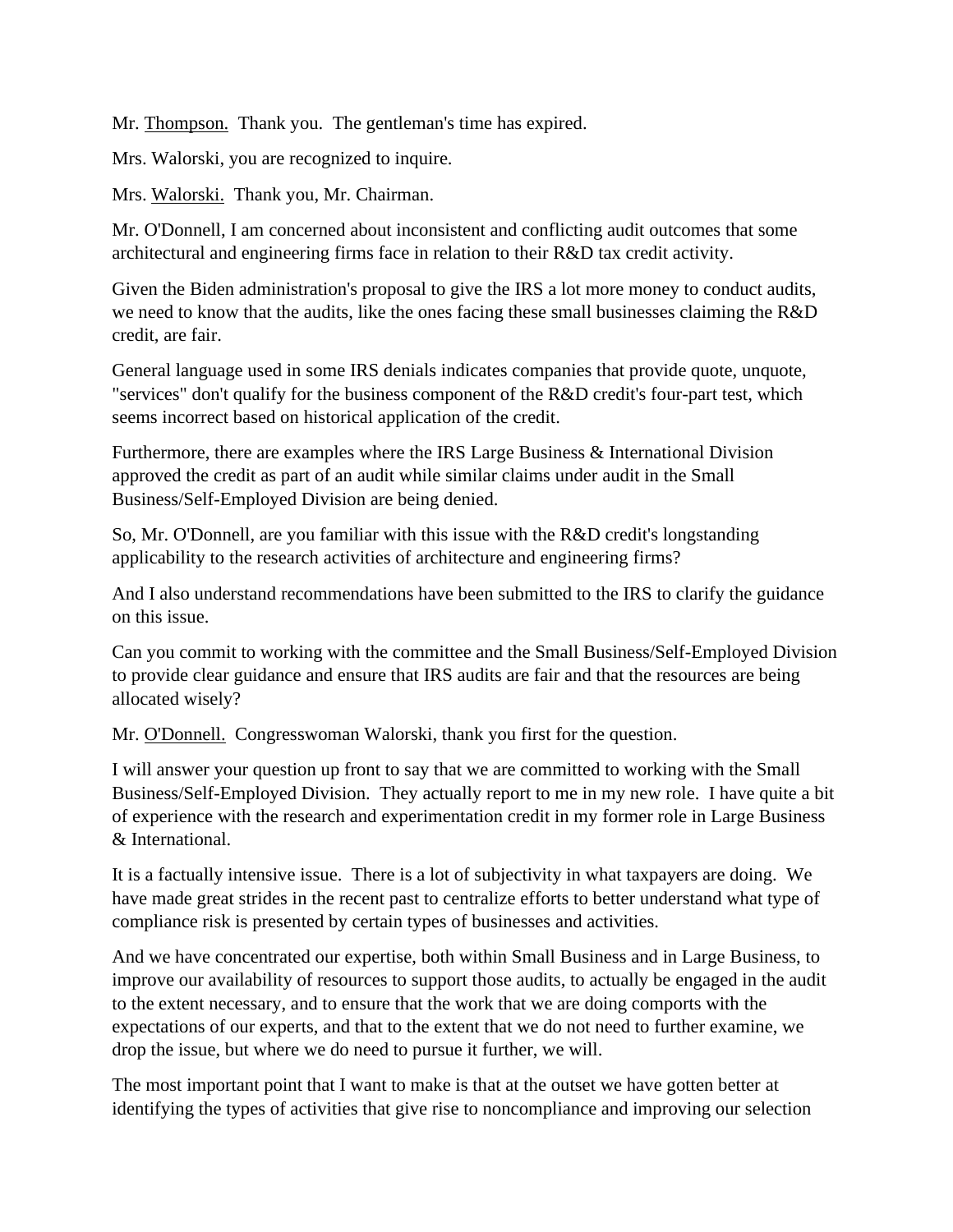methods around that so that we are not burdening taxpayers who are compliant and we are spending the time where the noncompliance is.

Mrs. Walorski. I appreciate that.

Mr. O'Donnell, the IRS IT ecosystem is complex, with many systems requiring a high level of interoperability and scalability. Security and resiliency are of paramount importance, especially in the age of cyber attacks.

Many of the challenges we face can be addressed through the use of next-generation IT solutions, such as cloud computing. By utilizing the cloud, we will maximize the agency's IT interoperability, security, and resiliency.

What is the IRS doing to leverage the cloud and other emerging technologies to modernize its IT infrastructure?

Mr. O'Donnell. I cannot answer the question specifically on the cloud, but I know that we have been working very hard to improve our cybersecurity and to update our platforms. As was said at the outset, our infrastructure is quite old. It does need updating.

And what I would be willing to do, very happy to do actually, is to have staff from our IT division work with your staff to explain what it is that we are doing to improve and how much progress we are making towards the cloud to support both the services that we provide to taxpayers, but to improve our ability to identify noncompliant taxpayers, to identify or to ingest information, to analyze it, and to make the best decisions on how to run our business here.

Mrs. Walorski. That would be great.

And one more question.

The IRS has not developed a specific or long-term plan to address updating, replating, or retiring most of its legacy systems.

As stated in the August 20 Treasury Inspector General for Tax Administration report, the IRS identified 45 systems for modernization or as candidates for modernization and 34 systems for retirement. Further, the IRS does not have an enterprise-wide definition or a complete and accurate inventory of legacy systems.

How does the IRS balance the recapitulation of legacy platforms with the requirement to migrate to the cloud in the necessity of cybersecurity protection?

Mr. O'Donnell. Again, Congresswoman, I would be very happy to have the staff from IT come up and work with you to brief you on exactly what their plans are. I will say that multiyear funding on a timely basis can help us achieve the objectives that you are describing.

Mrs. Walorski. Thank, you, sir.

I yield back, Mr. Chairman.

Mr. Thompson. Thank you.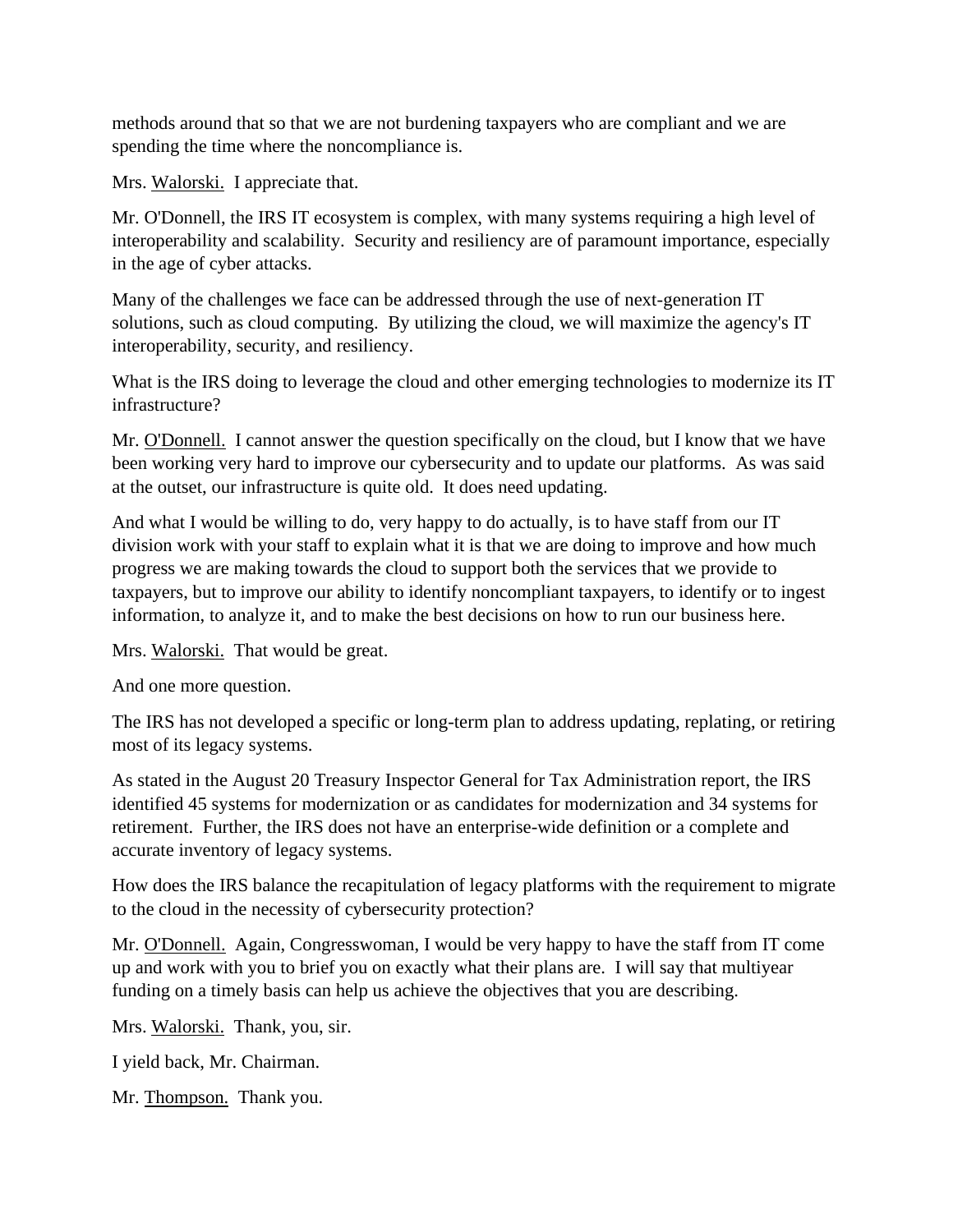Ms. Chu, you are recognized to inquire.

Ms. Chu. Deputy Assistant Secretary Mazur, when we spoke earlier this year I voiced my concerns about the tax gap and about the need for action. Chairman Pascrell, Congress Member DelBene, and I have been working together to ensure that our colleagues on the Appropriations Committee know of the broad congressional support for increasing the IRS' discretionary funding for normal operations. But that mandatory funding is really critical.

I fully support President Biden's proposal for multiyear mandatory funding to restore the IRS' capacity and operations to where it should be, ensuring that all taxpayers are paying their fair share.

However, as your testimony notes, the IRS has serious systems upgrade needs that have fixed costs and staffing needs that have been deferred for years.

Commissioner Rettig has also talked about the significant amount of funding that goes to patching outdated technology each and every year.

So would you provide us with your overview on how the administration envisions mandatory funds to be allocated across IRS functions, particularly in the first few years? And how would upgrading the IRS' systems and staffing levels help contribute to efforts to close the tax gap?

Mr. Mazur. Thank you very much for the question, Congresswoman Chu. And thanks for your support of addressing the tax gap. It is incredibly important to do.

When we look at the long-term challenges that the IRS faces, they are both human capital and fiscal capital.

On the human capital side, it is important to be able to attract, train, and retain talented enforcement personnel, whether they are revenue agents, revenue officers, criminal investigation officers, or whatever.

And so a big part of the mandatory funding -- I kind of prefer to look at it as multiyear funding -- is dedicated to do that, to build up the systems that allow you to bring on board thousands of new hires over a number of years and get them to perform at a very high level.

In addition, you want to pair up those talented people that you hire with the best information technology that you can. Part of it will involve upgrading the current systems that are outdated or antiquated. Part of it will involve learning about new technologies and new techniques that can take information and put it into more usable forms for that personnel.

So we are looking at relatively -- the majority of the funding in the multiyear portion is for personnel. But we are looking at several billions of dollars for IT investments and to accommodate the extra information reporting that is requested also by the administration.

Ms. Chu. Thank you.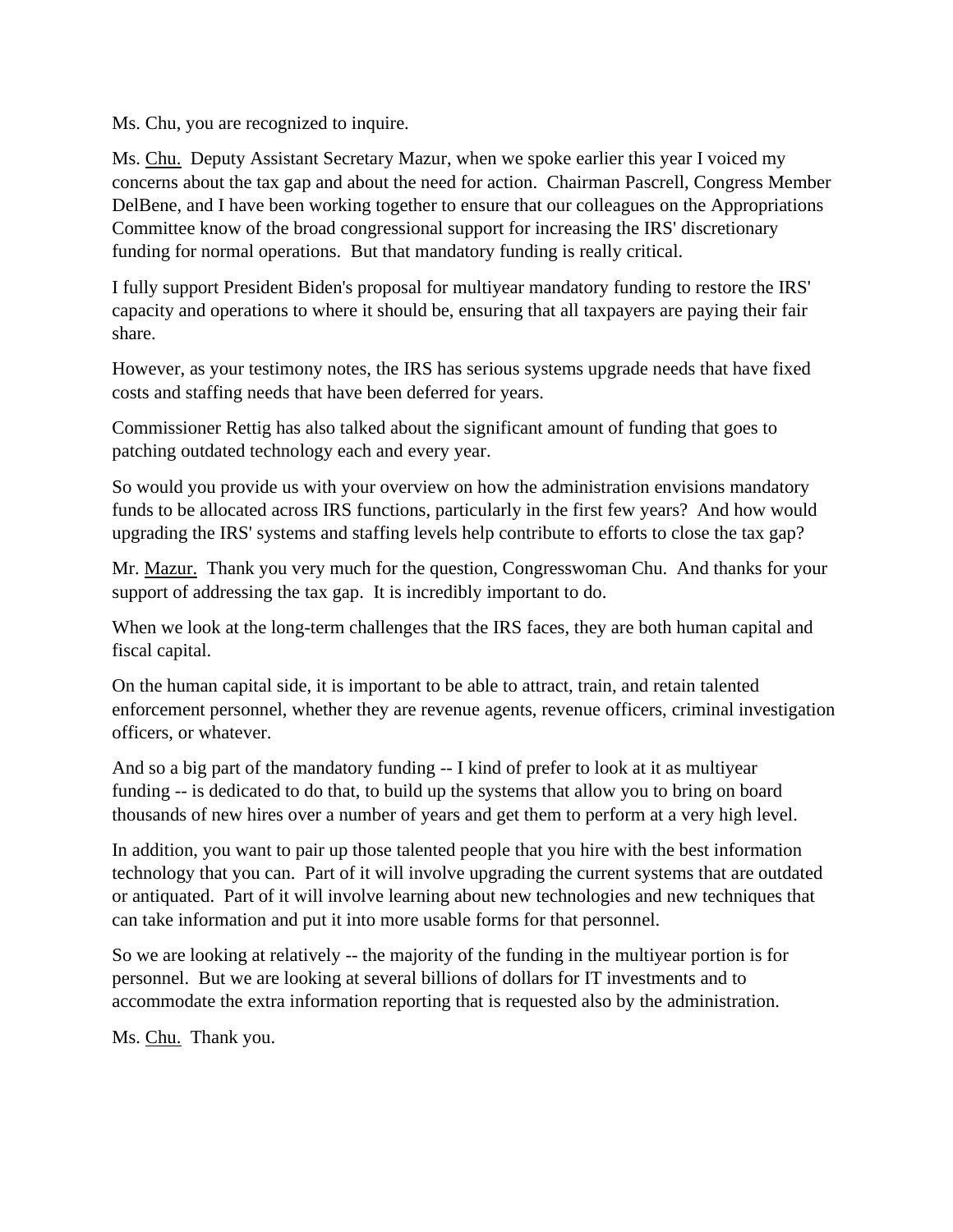Deputy Commissioner O'Donnell, last year, during the committee's budget hearing with former Secretary Mnuchin, I asked him about Treasury's funding request for expanding callback functions at the IRS in the coming years.

Allowing the IRS to call taxpayers back instead of staying on hold for an extended period of time would be a commonsense improvement that most taxpayers would applaud. And I believe it has great potential to also improving services for taxpayers with limited English proficiency.

Yet, in 2019, the IRS was only able to answer 29 percent of the 100 million calls it received, which indicates that the IRS also has staff capacity problems with its call features.

So would you please tell us how the IRS plans to use both annual discretionary funding and multiyear mandatory funding to increase staff capacity and improve technology systems at the IRS for better taxpayer service and specifically with regard to the callback functions?

And are there any plans on how to use these systems to improve services for limited English proficient taxpayers?

Mr. O'Donnell. Thank you for your question, Congresswoman Chu.

First off, we have been increasing the use of the callback feature, and there has been a significant effort underway to contract out services to help us provide services to taxpayers where there is limited English proficiency.

There is a lot of interest within the agency to make sure that the many new residents in the United States of America, whether they are citizens or working to become citizens, they want to pay the appropriate amount of tax. They want to be part of the system. And we are working to do what we can to help them achieve that.

Multiyear funding to improve our systems and to allow us to have sufficient personnel in the agency to assist taxpayers will go a long way towards improving access to service.

But access to services is primarily an annual budgeting event where we are authorized a specific level of service. In the fiscal year 2022 budget, we requested a 75 percent level of service in a normal environment. This year has been anything but normal and our level of service is exceptionally low.

Mr. Thompson. The gentlewoman's time has expired.

If you have more information, you can get that to us and we will make sure everybody gets a copy of it.

Mr. O'Donnell. Yes, sir.

Mr. Schweikert, you are recognized to inquire.

Mr. Schweikert. Thank you, Mr. Chairman.

Mr. O'Donnell just made a point. This last year the number of complaints we have had in customer service, we understand it was a very difficult year. But there are a couple of points.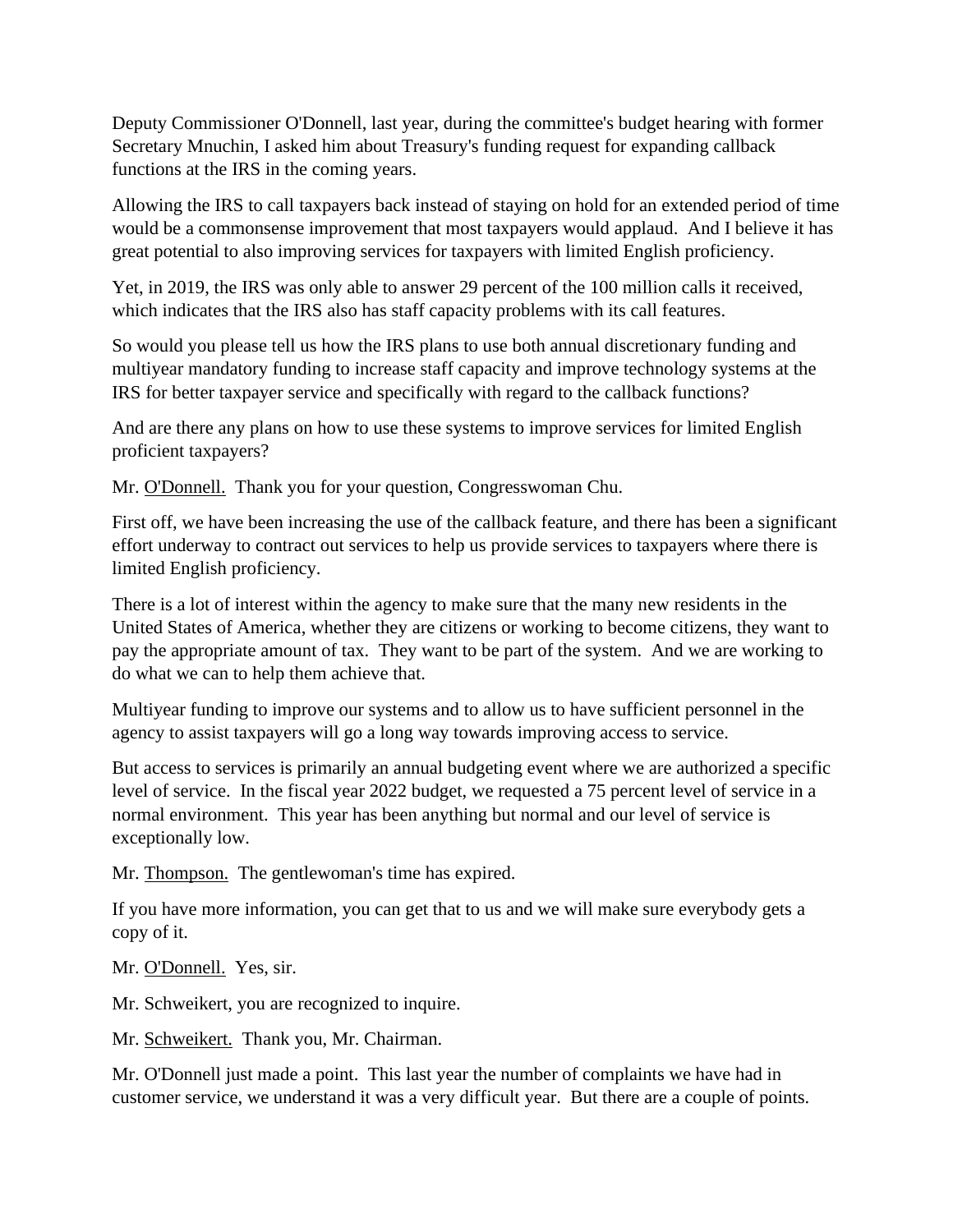And, Mr. Chairman, and to everyone that is actually really interested in this, if you actually look through your briefing materials for this hearing, I think I found five, maybe six different estimates of the tax gap.

I would love to have a couple of the members who work with the IRS send us your actual formula, maybe even Democratic staff. This is not an "I got you," it is truly to understand what the curve looks like, because, as you would guess, the first dollar collected is a lot easier than the last dollar.

Second, a few years ago, sitting on Ways and Means Oversight, the previous IRS Commissioner, we had hearing after hearing and discussion after discussion with staff in regards to the IT resources, getting the IRS off of its own servers, moving to an encrypted cloud, actually modernizing it, stories that in the server farm in West Virginia the floor is sinking.

It is time to do a fairly radical approach of build a mirrored system and then one day turn it on, but get the IRS off of managing its own servers and, I would argue, building encrypted data services and get them out to the private sector.

Third thing, Mr. O'Donnell, there has been -- and some really smart people have written about this -- instead of using the data and algorithms that are housed within the IRS, purchasing commercially available data to actually find when there is discontinuity in what is reported and what is also on public records as a way to decide audit functions, particularly for high net worth individuals, and that the cost of that would be dramatically less expensive over hiring tens of thousands of people and their pension and their salary cost and would actually produce greater revenues with much more accuracy.

Have you ever had conversations of the elegance and the value of using the stunning amount of outside data that is available that could trigger your audit flags?

Mr. O'Donnell. Congressman Schweikert, first off, thank you for your points and your question.

The notion of selecting taxpayers for examination or for whatever appropriate enforcement action is one that it is an ongoing exercise within the agency. We are constantly looking to improve our capability. We have limited resources. We do not want to spend more time than we need to with people who have complied. It is a waste of our time and it is a waste of their time.

Mr. Schweikert. Deputy Commissioner, it is the tyranny of the clock, so I am sorry for -- and having a lot of caffeine.

My argument is moving away from the constant internal battle of: Is your technology good enough? Is your design of -- we will call it your algorithm -- but your triggers and starting to actually use almost a crowdsourced data collection model and in some ways removing the human fragility that makes many of us very uncomfortable, of possible individual targeting, that it becomes actually lots of data you can't afford to collect, but you can afford to subscribe to?

Mr. O'Donnell. Sir, I would be happy to work with anyone who had clever ideas, clever approaches, new ways to think about identifying noncompliance. We would love to speak with them to understand what it is that they could do.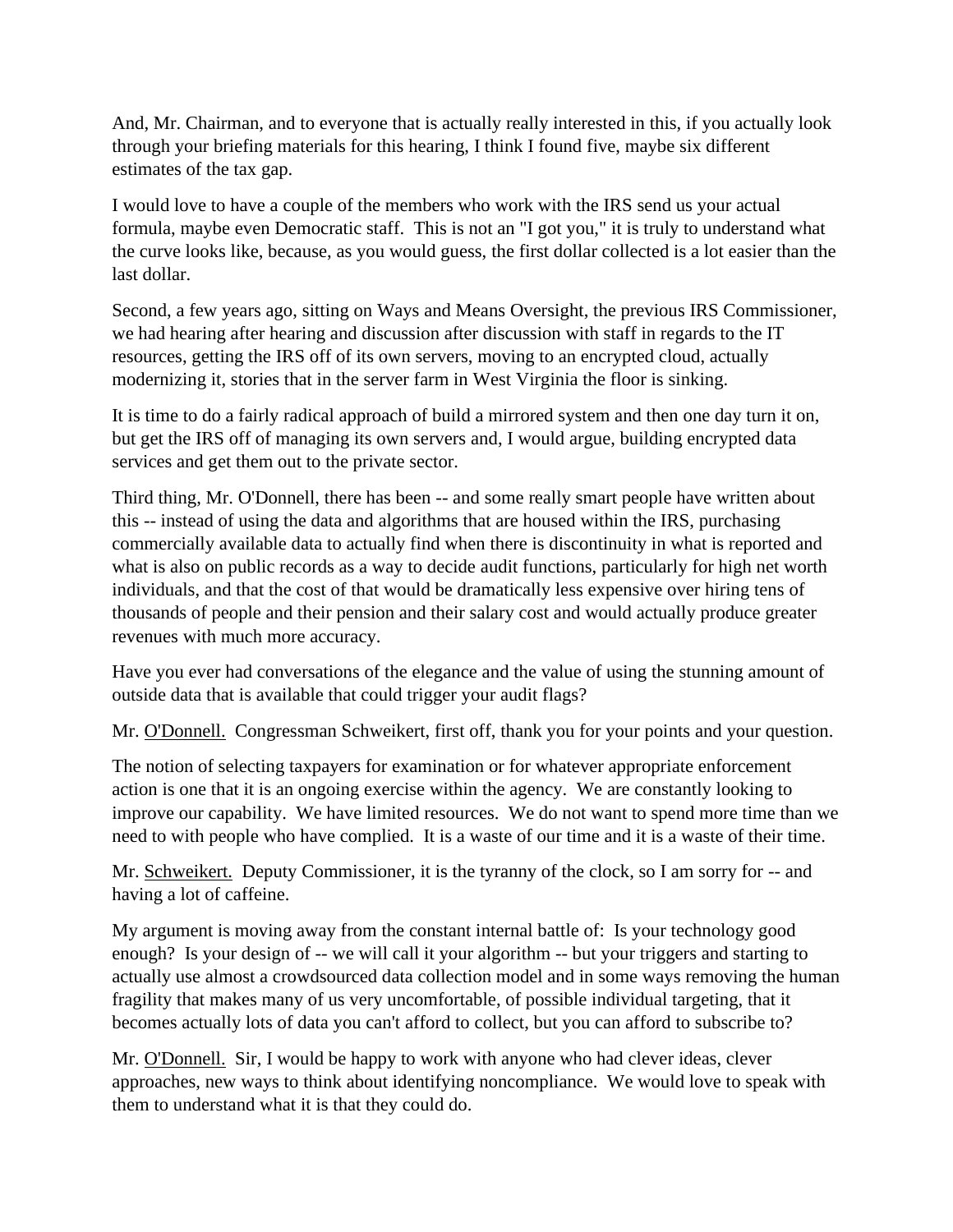And I personally have led an effort within the agency to try to improve our capability. Again, it is with our resources, with our people.

But we are not averse. I actually look to take ideas from other countries, other commercial enterprises, anyone that has a better approach to identifying the question, answering the question we are asking, would definitely be supportive of moving in that direction and would welcome your support to do that and any ideas that you have in terms of how to go about achieving that.

Mr. Schweikert. Thank you, Deputy Commissioner.

Mr. Chairman, this becomes the moment of question. Is the Democrats' goal to dramatically plus up the size of the bureaucracy or is it to substantially collect dollars that are actually owed?

If it is dollars that are owed, I believe many of us on the Republican side have creative, data-centric paths to get you there without inflating the size of bureaucracy. And I would make you the argument that formula for dollar spent to dollar collected would be much more robust on a data-centric approach than a bureaucratic approach.

And with that, I yield back.

Mr. Thompson. I thank the gentleman.

Ms. Sanchez, you are recognized to inquire.

Ms. Sanchez. Thank you, Chairmen Thompson and Pascrell, for holding this important hearing.

As we debate major investments that we need to make in our infrastructure, we always seem to arrive at a familiar place. I think almost all of us can agree that we need to rebuild our transportation and energy systems that our communities are going to be depending on over the next century. And probably most of us can even agree that we need to do more for communities of color and rural areas that always seem to be left behind.

But when it comes time to talk about how do we pay for it, we suddenly get mired in an academic debate about revenues. Most of us are not accountants or tax lawyers, so eyes glaze over when we talk about the tax gap. And it is way too easy to just demonize the IRS and blame them for everything.

So we just end up right back to square one. We never get to the plain and simple issue of fairness that is squarely in front of us.

Then somehow we convince ourselves into thinking that we can't afford big investments in this country anymore. Well, I maintain that we can't afford to keep repeating this pattern, because the communities that I represent can't afford it.

The communities that I represent with, I would say, medium household income of under \$80,000, those communities, they do pay their fair share of taxes, and they have just an underreporting rate of just under 3 percent.

Meanwhile, a recent study suggested that the top 1 percent avoid paying taxes on 20 percent of their income.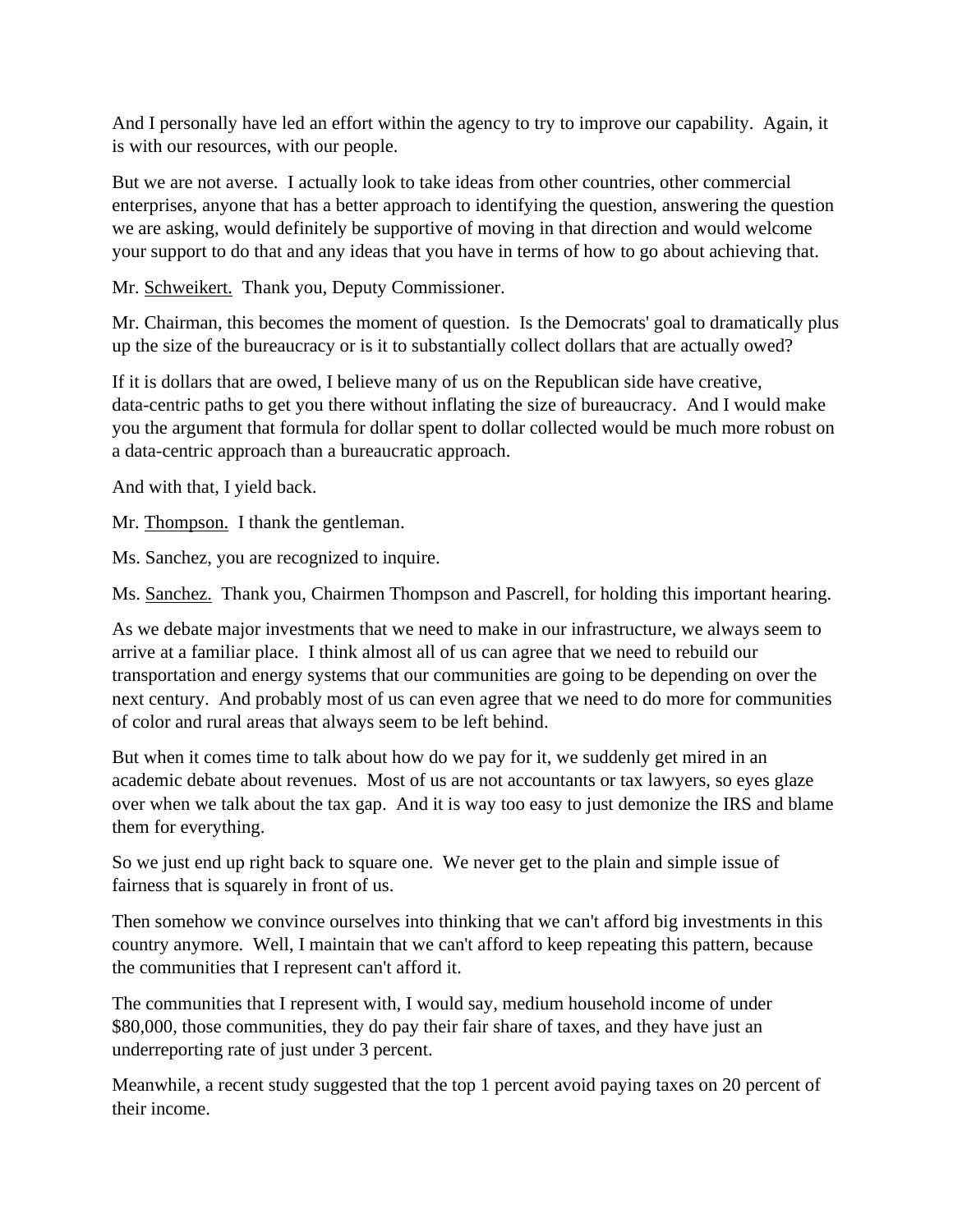So I think it is smart for the administration to lay out the solutions to these issues of fairness that plague our system.

Thankfully, fairness is pretty simple, about as simple as the problem that we are facing in terms of the tax gap.

First of all, we can invest in a computer system for the IRS that is newer than the 1960s tax processing system that it currently uses.

We can also allow the IRS to hire auditors who have the expertise to crack down on sophisticated tax cheating schemes.

And when all of our offices hear from constituents who face long wait times on the phone and can't get a live person at the IRS, we also might try investing in increased staffing.

Those are just three really simple things that we can do to help close this problem.

But I want to drill down a little bit more on the inequities in our enforcement, because that is really where the tax gap issue lies.

So, Ms. Holtzblatt, as you noted in your testimony, it is far easier to conduct an audit for the average tax filer in my district than it is for the wealthiest 1 percent.

Can you please expand on the consequences of not having thorough audits at the top income thresholds?

Ms. Holtzblatt. I am sorry, I wasn't prepared. Do you want me to answer at this point or wait until the second panel?

Ms. Sanchez. My apologies. You are on our second panel. I am sorry to catch you off guard. If you wouldn't mind responding to that, that would be helpful.

Ms. Holtzblatt. I think it is very important to be able to do equitable audits at all levels of income. It is much more complicated to do audits at the high end because of the complexity of the Tax Code there.

What concerns me at the lower end is the high number of correspondence audits that end up with individuals not responding to the IRS. And that is something we have to delve more into as to why individuals at the lower end are not responding when they get requests for documentation, whether that is because they are not compliant or whether it is because they are scared of the IRS, they cannot get the documentation, or they don't speak English.

These are things that we have to probe on both sides of the income contribution.

Ms. Sanchez. Thank you.

And, Deputy Commissioner O'Donnell, can you elaborate on the different skill sets that are needed to audit the tax returns of small businesses compared with multinational corporations?

Mr. O'Donnell. Yes, Congresswoman.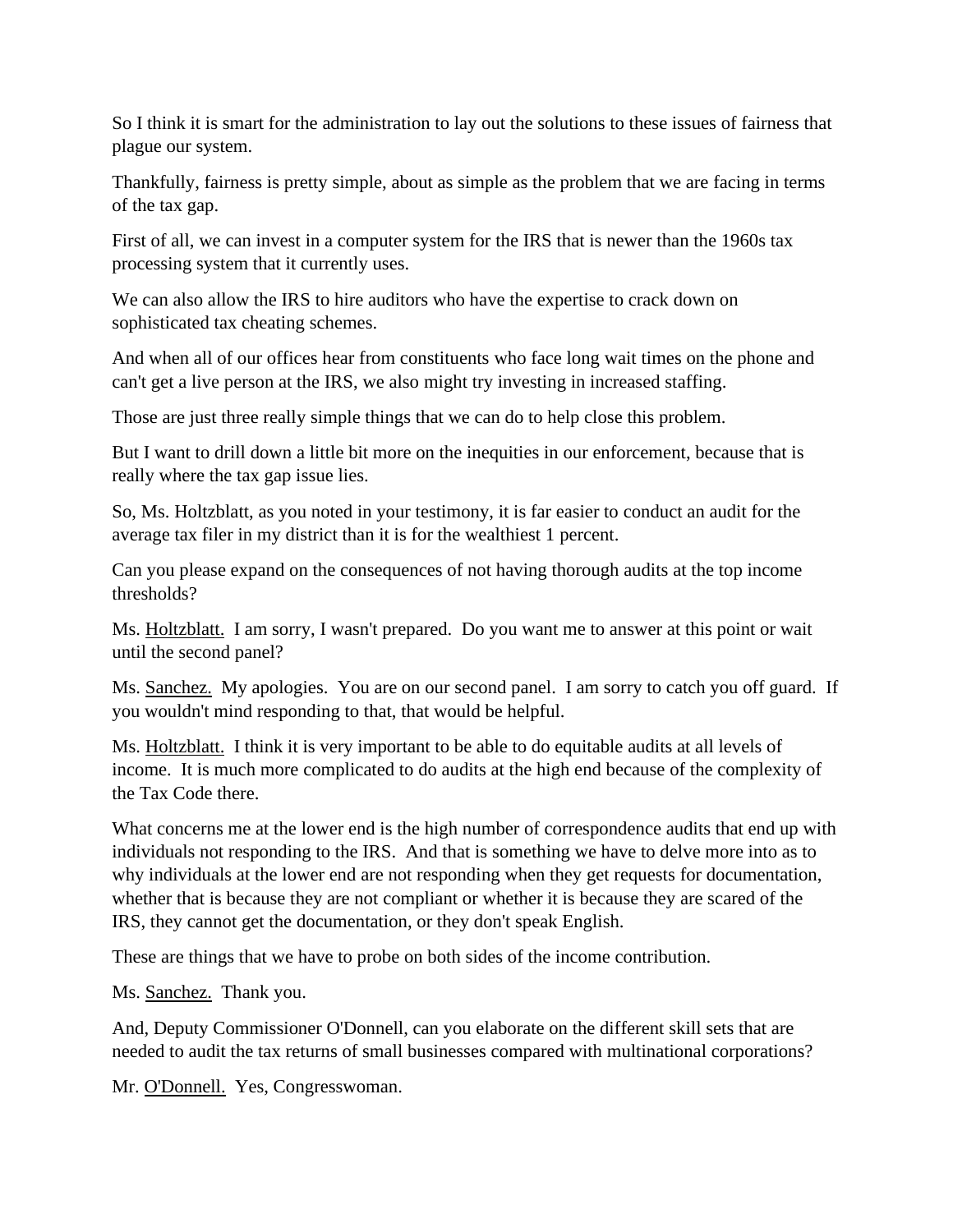What we need at the more sophisticated level, the large corporate, the high wealth individuals, are individuals who have experience, deep experience in narrow areas of the tax law where there is substantial planning going on, the law is complicated, and it requires those who have a lot of experience having worked through and helped either examine those types of transactions or plan them. Those are the types of sophisticated examiners that we require.

Much less expertise is required to deal with a taxpayer who has one issue where all the information is on the tax return, which we would typically find with an individual with wages or deductions.

So we do need more sophisticated on the high end.

Ms. Sanchez. Thank you. I yield back.

Mr. Thompson. The gentlewoman's time has expired.

I want to remind all members to direct your questions to those on the first panel. We will get to the second panel when we conclude our questioning.

Mr. Wenstrup, you are recognized to inquire.

Mr. Wenstrup. Thank you, Mr. Chairman.

And thanks for everyone's being part of this discussion today.

I am one that would like to see all of our agencies be a little bit more parental and cooperative and caring to the American people than punitive, but punitive when it is appropriate, and hopefully we can head in that direction at some point.

I am not going to continue the discussion about ProPublica. That is obviously a problem, and I do want to address it, and I will get into that.

Mr. Suozzi brought something up today that I thought was an important question on how to ask it. You are talking about increasing the number of employees with the IRS and will that increase the net revenue, not just revenue but net revenue. Obviously that is important and I think that is what he was driving at.

And at the same time, when we talk about increasing taxes, we have to make sure that that doesn't decrease employment and decrease our net revenue. So that is something we have to consider as we move forward with what we are doing with taxes.

But going back to ProPublica, leaks like these, especially without accountability, they shake our constituents' confidence in the IRS. Their confidence in our tax system in general is gone. And our ability to secure the private information that they give us year after year is obviously on the line.

And I want our citizens to be able to trust our agencies, be able to trust our IRS, but seemingly we are a long way from that.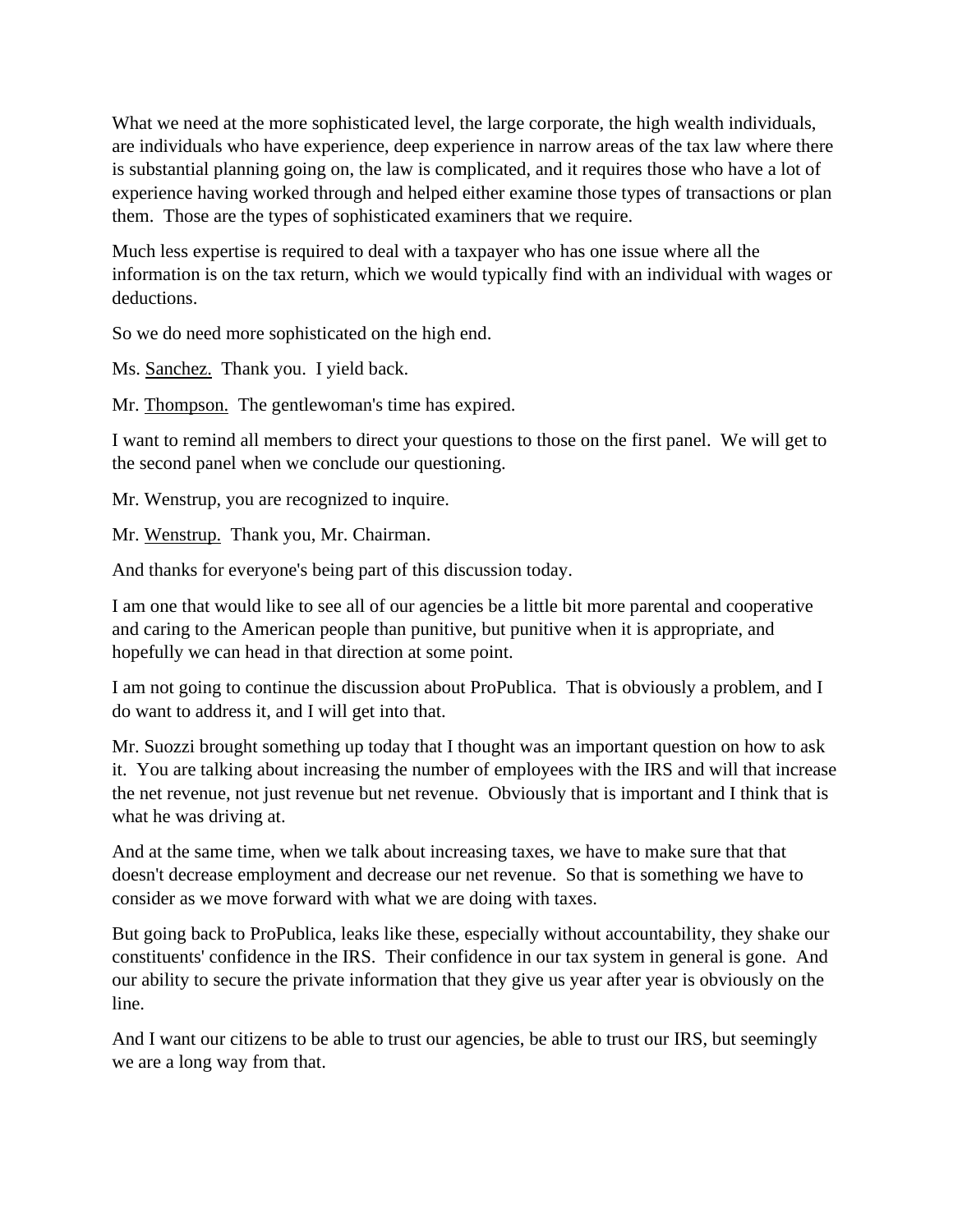And all this is coming at a time when the administration is seeking nearly \$80 billion in taxpayer dollars, with more than \$70 billion of that which would go to mandatory spending to grow the IRS, at the same time seeking access to even more private data. It is a tough sell, I have got to tell you right now.

But let me shift gears just a little bit. This tax compliance proposal imposes complex and some costly reporting and data collection requirements on our financial institutions, and I am also concerned that this may make many banks facing IRS enforcement, it puts their reputations and their relationships with their customers at risk.

And I want to ask this question, probably two questions really here I want to ask, and I will ask them both to Mr. Mazur, if I can.

What outreach is the IRS doing to ensure smaller community and independent banks are not smothered with compliance burdens and perhaps, and most importantly, cost? And what is the plan for securing this entirely new data set?

My second question is, can you guarantee no one making under \$400,000 will be impacted negatively by this tax proposal?

I will give both questions to you. Thank you.

Mr. Mazur. Okay. Thank you, Mr. Wenstrup.

It is important first to realize on the data that is being requested, this is information that financial institutions already have about their customers. If you look at your personal bank account, you will see that there is monthly a tallying up of inflows and outflows from your accounts.

And so really what we are asking for in the request, this proposal, is that information tallied up for each account on an annual basis.

And for the smaller and community banks, there could be some cost. This is something where we would be as an administration very willing to work with affected institutions to figure out what is the best way to go about doing this. At most it should be a one-time cost because it is a routine set of information that is collected, but you wouldn't want it to be overly burdensome.

The second question you asked, about taxpayers with income under \$400,000 and change in their taxes, the compliance proposal looks at increasing the amount of resources to the IRS to ensure that people pay the taxes that are owed under the laws that Congress has already passed. The administration would like to see audit rates go back to where they were in recent years so to reverse some of the decline.

Mr. Wenstrup. If I can, my other question was, can you guarantee no one making under \$400,000 will be negatively impacted by the tax proposal?

Mr. Mazur. By the compliance proposal?

Mr. Wenstrup. By the tax proposal in general.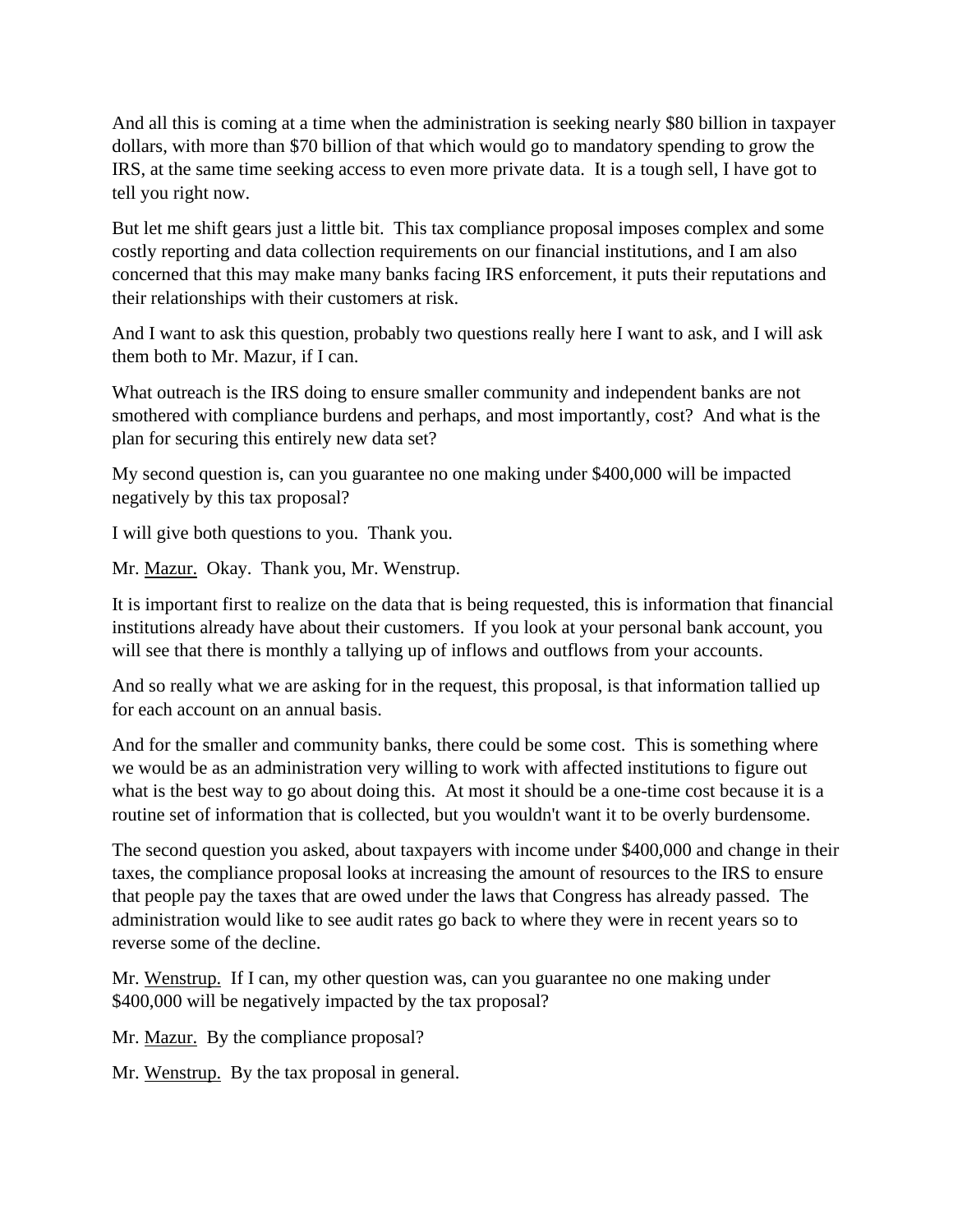Mr. Mazur. So the tax proposal in general we worked very hard to ensure that taxpayers with income under \$400,000 would not face a higher tax rate, would not face increased tax rates on their capital gains income, and all of those things. So that is detailed very much in the Treasury Green Book, which outlined a lot of the proposals.

Mr. Thompson. The gentleman's time has expired.

Consistent with committee practice, we will now move to a two to one questioning ratio.

And I will recognize Mr. Schneider for 5 minutes to inquire.

Mr. Schneider. Thank you, Mr. Chairman.

And I want to thank Chairman Thompson and Chairman Pascrell for hosting this important meeting and our witnesses for joining us here today in this first panel.

As we have long known, the IRS has been resourced-starved for years. Just in my State, in Illinois alone, since 2010 we have seen 73 percent of the IRS workforce eliminated. The number of personnel went from more than 2,200 to just over 600 in a single decade. Overall we have lost well over 40,000 IRS employees in the past three decades. And the agency's underlying digital infrastructure relies on a programming language that hasn't been taught in years.

All these data points illuminate the most frustrating aspect of the tax gap. Its cause and its solution are both as clear as day. When the IRS lacks the resources it needs to do its job, more people get away with skirting the rules on taxes that they owe.

Experts like those on our panel here agree that increased funding for enforcement pays for itself through the increased revenue -- money that people already owe to the U.S. Government -- and will make a difference as we go forward.

Mr. Mazur, if I can turn to you. Earlier it was suggested or was questioned whether the ROI for investing, for the administration's plan for investing in compliance, would be five times for two times, 2.5 of that.

My first question is a basic one. Is a 250 percent ROI typically thought of as a reasonable if not an outstanding investment?

Mr. Mazur. So, yeah, if you have got a 2.5 to 1 return on your investment, that would be a great investment. But what the IRS has found is historically the return on investment in enforcement resources is 4 to 5 to 1, so much larger than 2.5.

Mr. Schneider. Right. So to follow this logic, if only at a 2.5 times return it would be worthwhile expanding enforcement to achieve greater fairness, improved efficiencies, and better service level for all taxpayers. And perhaps stating the obvious, if we didn't get 2.5 times, but we did get that 4 to 5 times, it would be a good thing for all Americans.

So, Mr. O'Donnell, Director O'Donnell, if I can turn to you. We talked about the outdated systems of the IRS. It has been noted that the IRS has fewer auditors today than at any time since World War II, that the audit rate for the most affluent, likely those with the most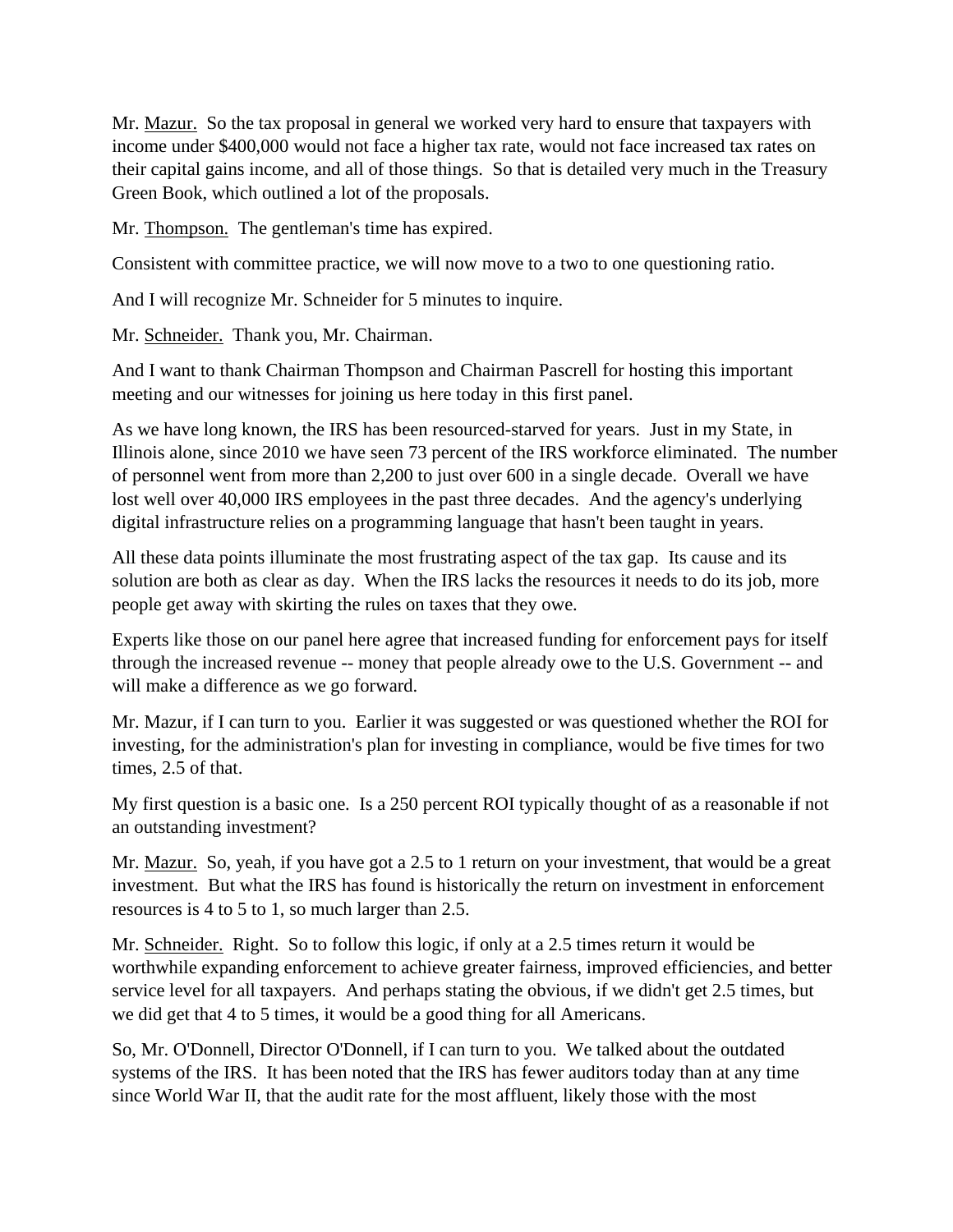complicated returns and known for errors, has dropped by more than two-thirds. In fact, in 2018 only 140 of 4.2 million partnership and 397 of 4.8 million escrow filed returns were audited.

In this case, is it fair to say that the returns today are more complicated than they were just after World War II?

Mr. O'Donnell. Congressman Schneider, thank you for the question.

I would say that not only are they more complicated, that they are more likely to operate globally, which adds complexity to the environment, and there are a lot more of them that are being filed, as you just pointed out.

So a significantly reduced workforce and significantly increased number of returns and complexity has put us at a real disadvantage in ensuring the American public that there is fairness in the system and that there is integrity in the system. And multiyear funding, timely multiyear funding could definitely help us turn the tide on that and begin to rebuild the agency.

Mr. Schneider. So, logically -- and I am sorry, I know these are obvious, but I think it is important to state the obvious here -- to handle these more complicated global returns, is it true that they require skills and expertise far greater than what was necessary 75 years ago?

Mr. O'Donnell. Yes, sir. And that is part of our hiring plan, is to be looking for those individuals. We are going to try to recruit in, if we get the budget support, those individuals who have much more experience on the outside or in other parts of the government that understand some of these transactions, midcareer professionals who are looking for a change to come in and initially help us be able to run faster sooner.

We will look to bringing in more recent college graduates once we get a bit more expertise. But our initial focus is going to be to bring in the sophisticated examiners that you described.

Mr. Schneider. So we have got more returns, they are more complex, they take longer to evaluate. We need more people and we need more assistance.

So my point being is that if we are going to create that IRS that is more fair, more efficient, and more service oriented, if we are going to do a better job ensuring that everyone in the country, irrespective of their income or where they live, pays the taxes that they owe, I guess I will ask both our witnesses now, don't we need to invest in more systems and better people? Let me rephrase that, more people and better systems.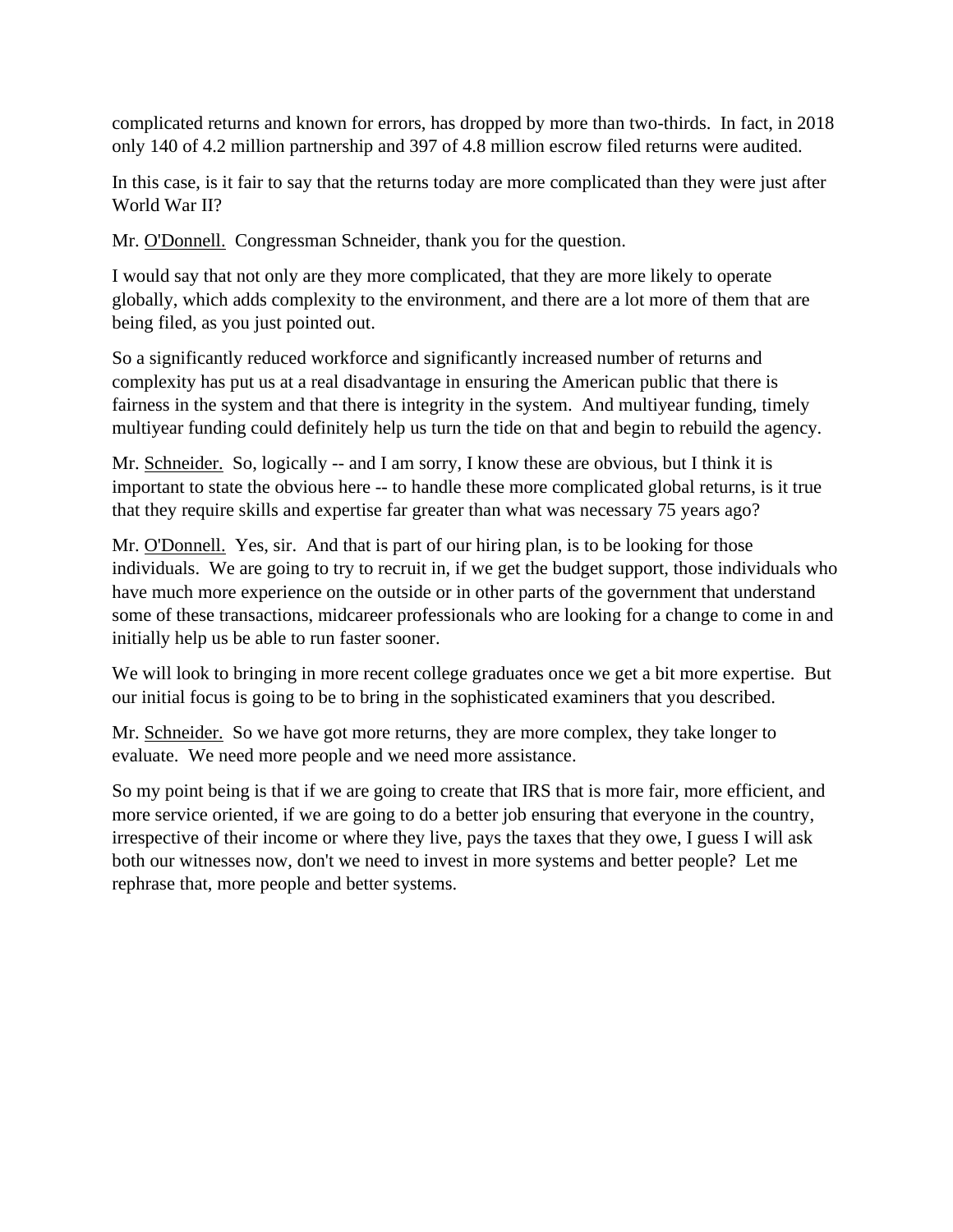Mr. O'Donnell. Yes, we do. And it will help improve service to taxpayers and fairness to the system, absolutely.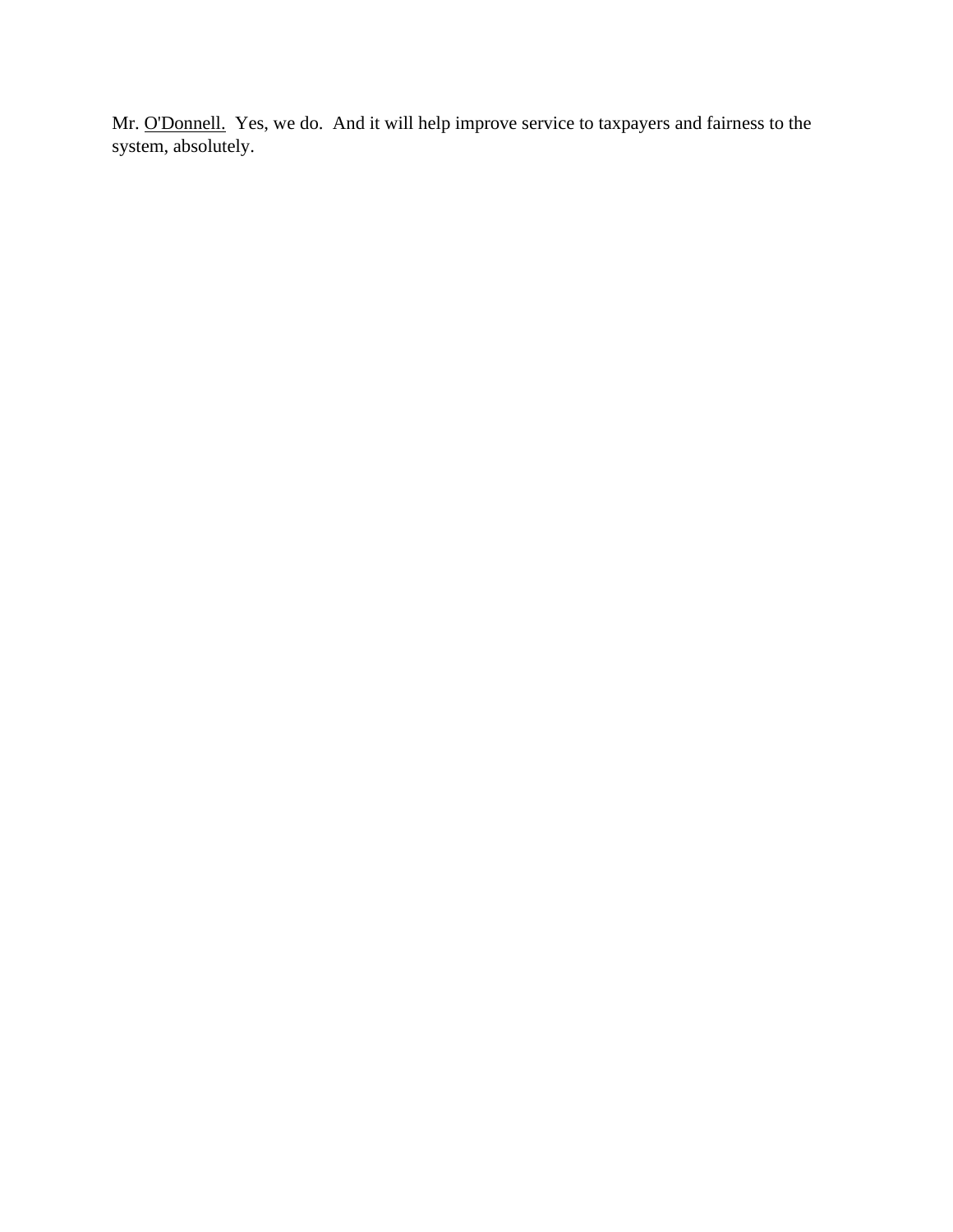## RPTR BRYANT EDTR HOFSTAD [2:00 p.m.]

Chairman Thompson. Thank you.

The gentleman's time has expired.

Ms. DelBene, you are recognized for 5 minutes to inquire.

Ms. DelBene. Thank you, Mr. Chairman, or to both of our chairmen, for holding this important hearing.

And thank you to both of our witnesses for your time and your work.

I am the former director of the Washington State Department of Revenue. So, as someone who has had to lead a revenue agency, I definitely understand firsthand the importance of having adequate and consistent, stable funding and updated technology to making sure that we have an efficient and effective revenue agency. So I have consistently advocated for increased funding for the IRS, with dedicated funding specifically for business modernization and the workforce to support that.

We are seeing an alarming increase in cyber attacks on both public and private entities. These attacks threaten the security of millions of Americans' personal financial information, and the IRS is not immune to such vulnerabilities.

Congress has been asking the IRS to do an increasing number of tasks lately, from standing up new programs to expanding existing ones, as well as to modernize. It is only appropriate for us to provide the appropriate resources to put the agency in the best position to succeed.

Mr. Mazur, can you speak to what is needed to sufficiently modernize and secure the IRS's business systems to combat the nearly 1.4 billion security threats that the IRS faces annually?

Mr. Mazur. So the administration's proposal includes both a discretionary component that funds ongoing work to deal with cyber attacks and security, but, also, the multiyear funding includes a substantial amount of resources for IT funding that would allow the IRS to upgrade its systems and also to kind of harden them and make them more resilient to potential attacks.

Ms. DelBene. And just a quick comment. You talked about this earlier, about systems that still require COBOL programming. This is actually a big workforce issue, because students coming out of school today aren't learning COBOL, and so you must have to back-train folks in order to have them be able to work on these systems.

Mr. Mazur. Yeah, that is my understanding. The IRS, when they hire people to work on these systems, needs to train them on what are essentially ancient languages.

Ms. DelBene. Then, also, if the core IRS systems were to fail, what would that mean for our government operations?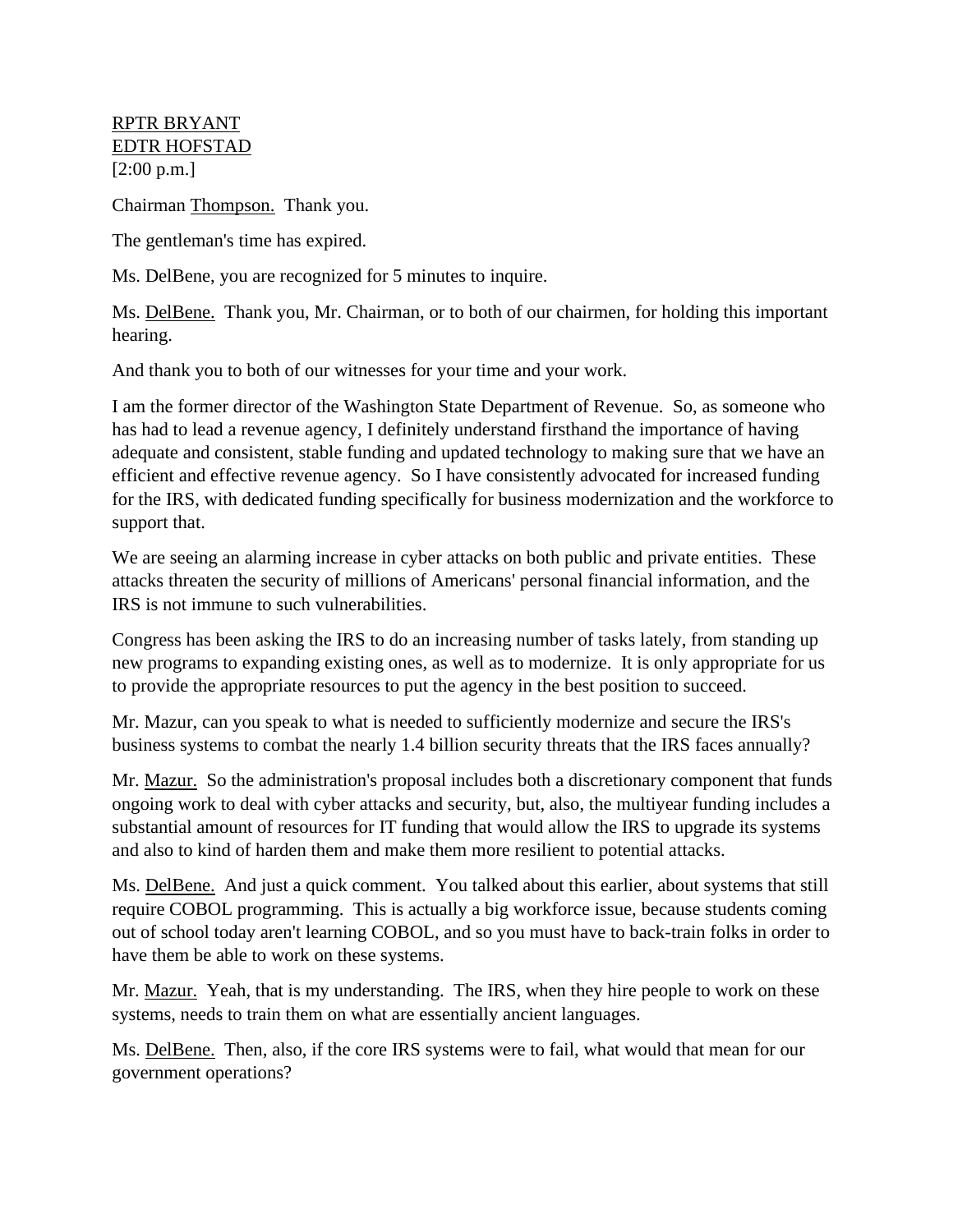Mr. Mazur. I think I am going to pass that over to my colleague, but it would be catastrophic, that we would be unable to fund the government if these systems were to fail for some substantial period of time.

Mr. O'Donnell. Congresswoman, I would agree with Assistant Secretary Mazur that it would be catastrophic.

What I would say -- and I spoke with the leaders of our IT division before this hearing to get a sense of what they need and where they are.

There are significant funding shortfalls within the IT arena. And any support that we could get from the Congress, multiyear, timely, focused on improving our system, our infrastructure, modernizing it, would greatly improve our ability to provide service to the American public, to improve our ability to make enforcement decisions, and basically just to improve the integrity and fairness of our overall tax system.

It is something the United States deserves, and very much hope that we can have your support, going forward, for that.

Ms. DelBene. And just to follow up on that, clearly, we know systems going down could be catastrophic, in terms of the impact that it would have, but can you comment on the fact that we are asking the IRS to modernize as well as keep things running day to day? This isn't a place where you can focus on just modernization but you also have to continue to do daily work and build new systems. Can you comment on the impact that has from a workforce and budget standpoint?

Mr. O'Donnell. Yes. What it does -- I mean, it is typical of what we run into in the agency where we are having to make decisions on where our limited resources will go.

I mentioned earlier the challenge we had when we had FACA enacted and we started receiving additional information. We typically are able to only develop minimally viable products, but they don't get us to the point to be able to fully utilize information that is coming in or to fully, you know, support our entire organization.

So there are many challenges that we face every day trying to make these very difficult decisions.

Ms. DelBene. Thank you very much.

I yield back, Mr. Chairman.

Chairman Thompson. I thank the gentlelady.

Mr. Hern, you are recognized for 5 minutes to inquire.

Mr. Hern?

Mr. Smucker, are you there?

Mr. Smucker. Yes, I am here, Chairman.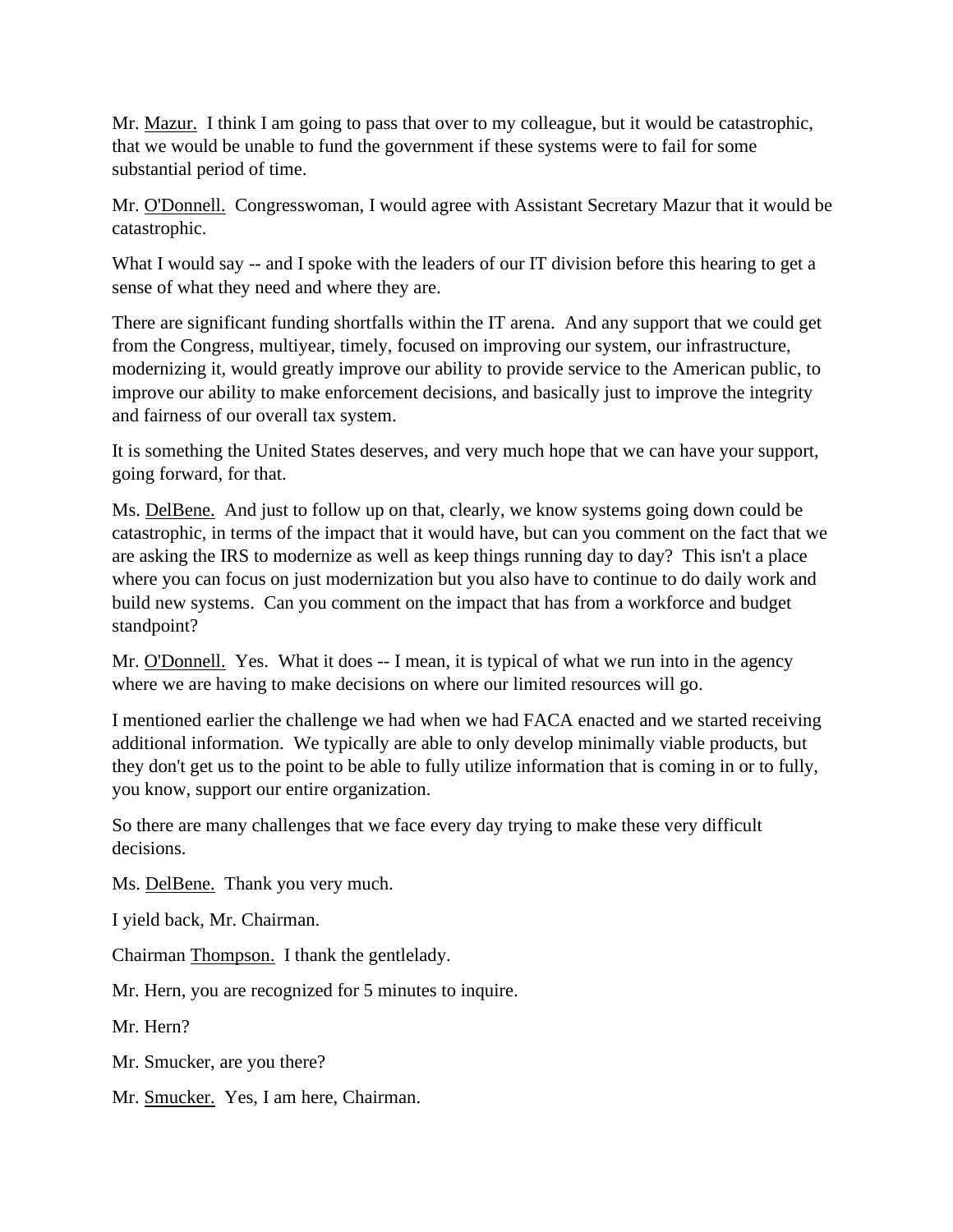Chairman Thompson. We will go to Mr. Smucker, then come back to Mr. Hern.

You are recognized to inquire.

Mr. Smucker. Thank you, Mr. Chairman.

This is a question for Mr. O'Donnell.

We have already talked about the ProPublica leak. I find it astonishing that they were able to post apparently thousands of tax returns. And I think it will have, as you have mentioned -- I know you share this -- a devastating impact on taxpayers' confidence that the IRS is capable of keeping that personal information confidential. So I think it is absolutely terrible.

I know you said that you, obviously -- you can't confirm there is an investigation, but I would assume there is an investigation underway. This is illegal, for anybody in the IRS to release information like this. I would just like to ask a few questions about that.

And I also just want to mention, you know, I think it looks political at this time when this information is being used even today to advance the Democrats' narrative that the wealthy individuals don't pay enough of their taxes. So it certainly looks like it is not only illegal but it is also political and timed to coincide with the political debate that we are having now.

So my question to you is, is this a felony, to release this kind of information? And if it were, after an investigation, determined that an IRS employee or group of employees released this information, what would the penalties be for that?

Mr. O'Donnell. Thank you, Congressman Smucker.

I would say that, first off, I want to be very clear that we don't know what happened. And I operate in an environment where I have to work through -- I am not criminal, I am civil, but we work through the information, and we try to understand what happened. And, in this instance, I would presume there will be criminal investigators that are involved as well as cyber experts that are able to go in and look at systems to understand what could have happened. I don't know.

But, you know, separate from this incident, if there were a willful disclosure of information, the individual or individuals would be subject to felony prosecution. And that could include --

Mr. Smucker. And do you know -- and I know that this is not particularly about this investigation. I fully understand that. And I know we both want to get to the bottom of it. But, you know, this is more about what the law is. I don't know.

So my question is, what would the penalty be for that? Is there an additional penalty if it is done for political purposes? And is there any penalty for ProPublica for releasing or for publishing the private information?

Those are three questions that I have.

Mr. O'Donnell. The first one on -- I will take the last one first. I do not know what the rules are with respect to ProPublica.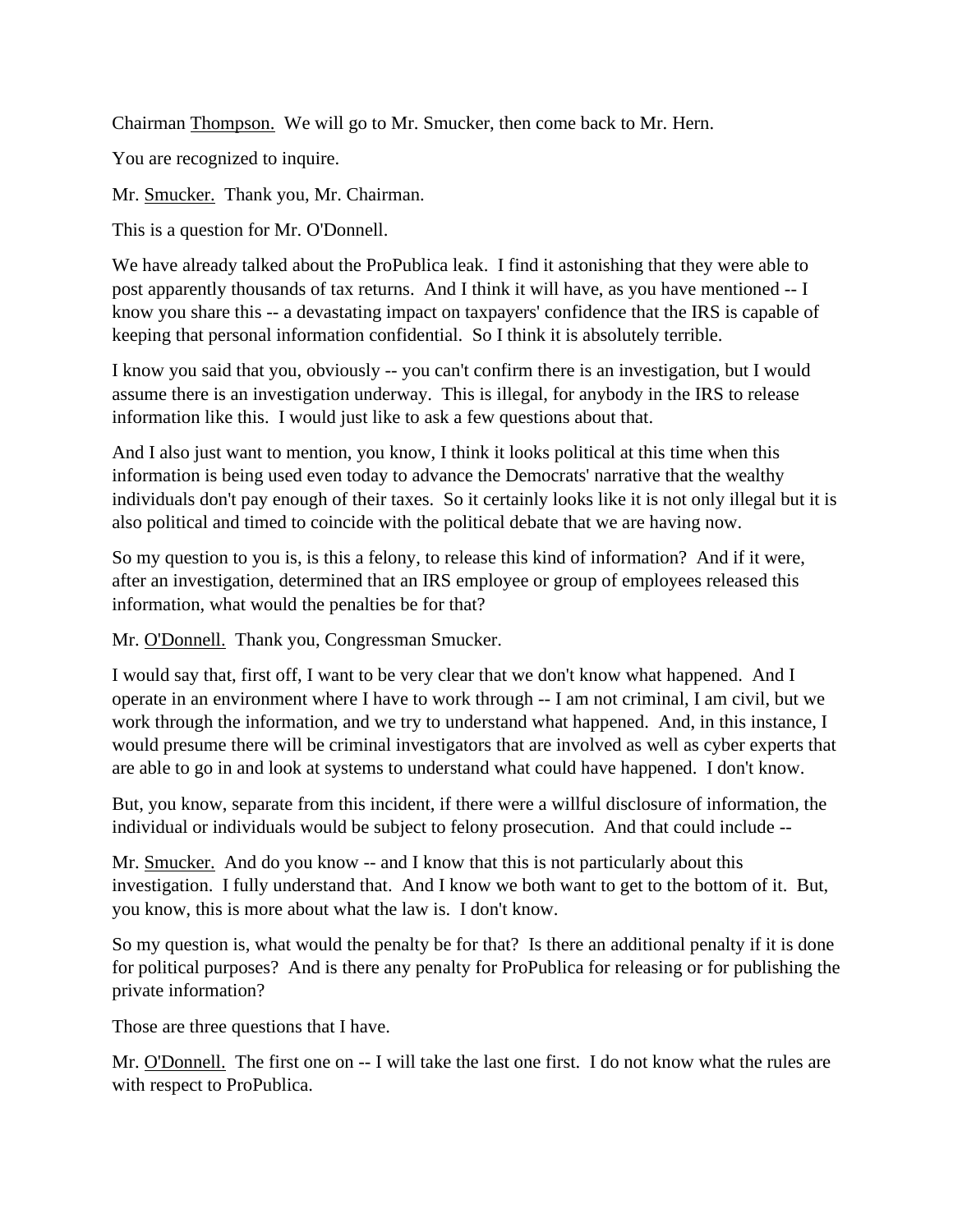The code, as far as I am aware -- and I am fairly aware of the law in this space -- does not make a difference -- or does not differentiate the activity that motivated -- or the motivations of the individual that may have been involved in any disclosure, if that were to happen.

There is prison time and a fine. I do not know off the top of my head what those are, but it certainly does involve --

Mr. Smucker. Thank you.

And I want to just get to one other aspect. I don't see the clock here. I don't know if I am out of time. I guess not, Chairman. I don't hear the chairman.

Do you think -- you know, one other thing that we are hearing over the past few days is, this is being used to show that the wealthy pay some percentage of taxes. And I think it is -- that percentage, I believe, is inaccurate because it is based on unrealized gains.

Do you think -- am I correct on that, first?

Mr. O'Donnell. I am sorry, what --

Mr. Smucker. Do you believe that percentage that is being talked about is accurate?

Mr. O'Donnell. I do not -- I think it is best for me not to opine on anything regarding any taxpayer matter, report or otherwise.

Mr. Smucker. Do you think that wealth should be taxed before it is earned?

Mr. O'Donnell. That is a matter of tax policy, sir. I would prefer to avoid commenting on that.

Mr. Smucker. Well, you know, it would certainly be a massive change in tax policy that would have significant impact on our economy if we start to talk about taxing unrealized capital gains.

And so, you know, I think it is important, as we look at these rates and we hear the narrative that is being used as a result of this illegal disclosure, that we keep that fact in mind as well.

Thank you.

Mr. O'Donnell. Thank you.

Chairman Thompson. The gentleman's time has expired.

Ms. Plaskett, are you on the Zoom?

Ms. Plaskett. Yes.

Chairman Thompson. You are recognized to inquire for 5 minutes.

Ms. Plaskett. Yes. Thank you so much, Mr. Chairman, and thank you for convening this hearing this morning.

I had several questions regarding IRS funding and closing the tax gap.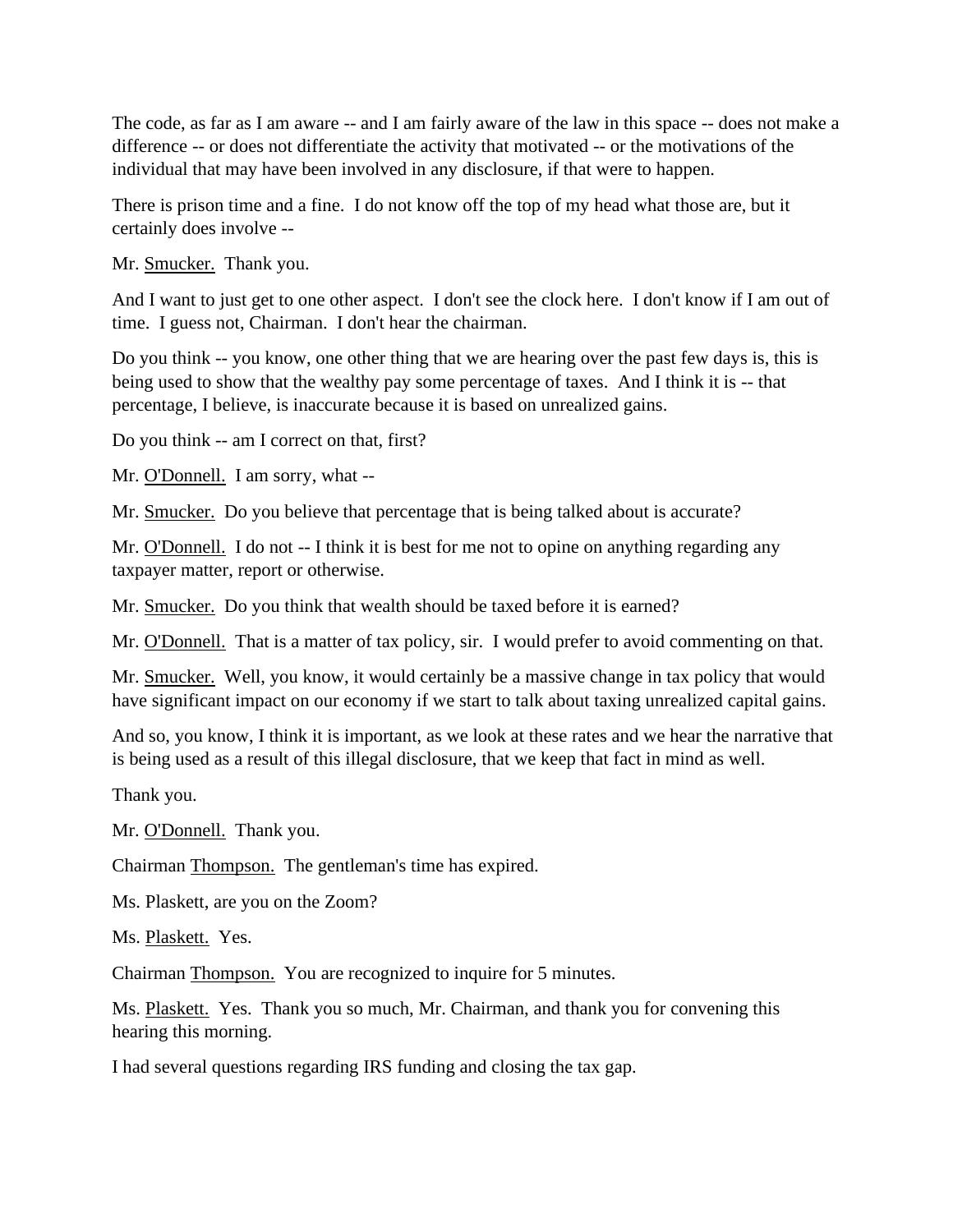One of the questions I have to Mr. Mazur is: At a recent Senate hearing, IRS Commissioner Rettig claimed that the Federal tax gap nowadays was close to \$1 trillion, or about \$560 billion more than the latest IRS estimate, which covered a period from 2011 to 2013. His statement has triggered a mini-debate over the actual size of the gap.

Do you think the Commissioner is correct in his estimate? And, if so, why do you think the gap grew by almost \$600 billion in 7 years?

Mr. Mazur. Thank you for the question about the tax gap.

One of my previous jobs when I worked at the IRS was actually overseeing the estimates of the tax gap that the IRS did. And the folks who worked on this in the Office of Research, Applied Analytics, and Statistics came up with an estimate for the 2011-to-2013 period of \$441 billion.

Obviously, that would grow over time. And, in my testimony, there is a statement that talks about, if it grew with the size of the economy, it would be around \$580 billion for 2019.

Commissioner Rettig has been saying that the estimates are on the low end because they don't take into account particular types of advances in the economy and in potential tax-avoidance behavior. The IRS is in the process of updating those estimates, and we will see where they come out on that.

No matter how you look at it, \$580 billion is a big number for a tax gap for 2019. And we project over the coming decade it would be \$7 trillion. And so it is large and it is growing, and it is something that needs to be addressed.

Ms. Plaskett. So you wouldn't say specifically that the estimate that was given by Commissioner Rettig was the correct amount, but you are saying that it is a large amount --

Mr. Mazur. Yes.

Ms. Plaskett. -- and it is growing at an accelerated rate.

There has been considerable discussion in the past year about the best way to close that tax gap. Do you have or promote specific policy measures that would have the biggest impact in shrinking that gap?

Mr. Mazur. So a couple things. And the administration's proposal is a sort of an all-of-the-above approach, right? So there is additional funding for enforcement personnel, additional funding for IT systems, and improved information reporting. And, taken together, we think that they would raise approximately \$700 billion over the coming decade.

But it really requires to do all of those components, so you can't just do one. They really are complementary. You want the additional enforcement agents to be well-trained, to have available the best tools to do their work, and so that means improved information reporting and improved IT systems. So you really need to do all of those.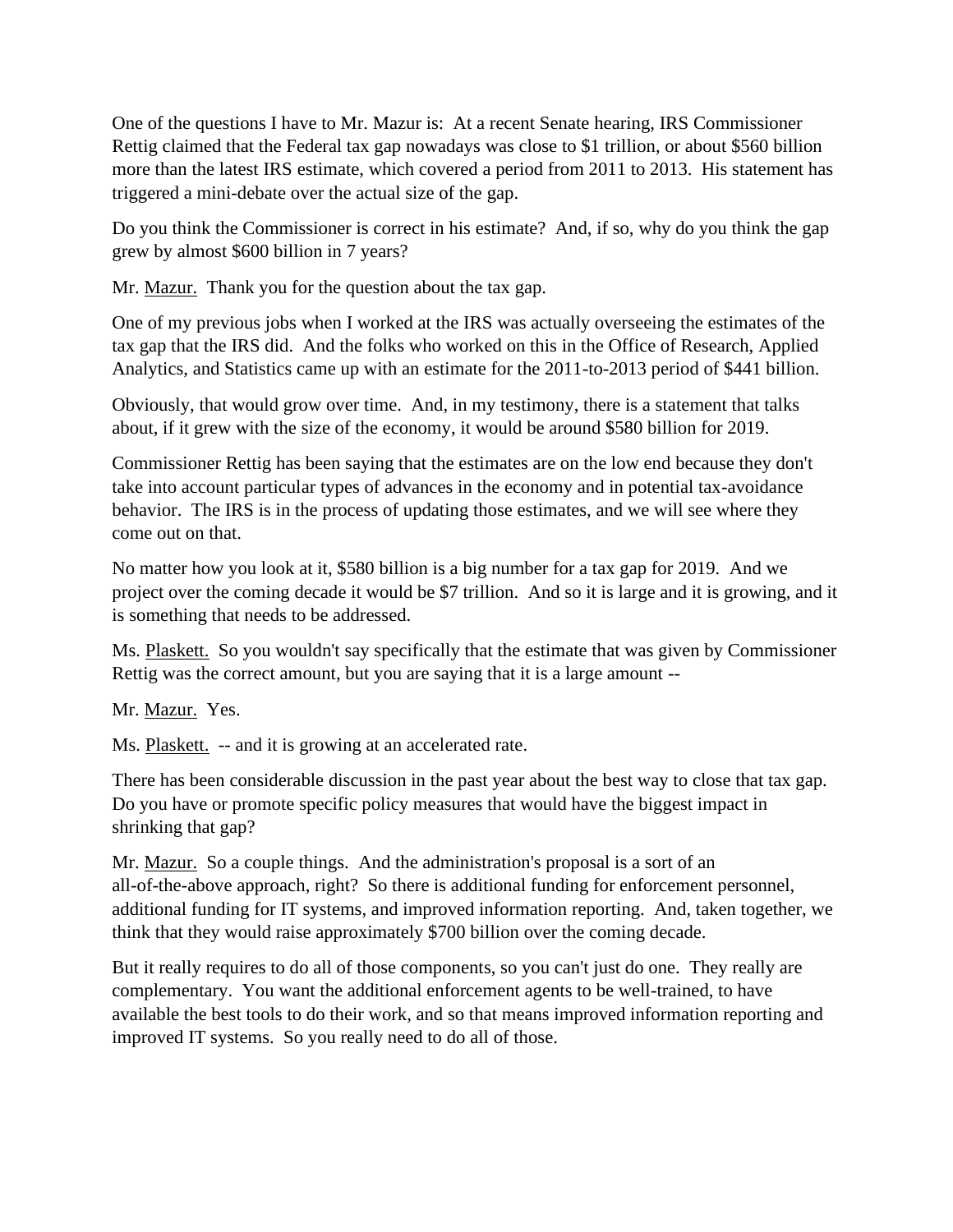Ms. Plaskett. Well, with that enhancement, particularly in the enforcement area, could it be used to fully fund high-level policy priorities, like the child tax credit system for our children or even infrastructure, which is so dear to members of this committee?

Mr. Mazur. Right. So if you look at the President's plans, the improved compliance revenues are used to support a number of the proposals. But they are in concert with improvements in the way we tax corporations and improvements in the way we tax individuals.

So, really, it is up to you all in Congress to do the mixing and matching together. But we think, if we look at the President's budget proposals, there is a coherent plan to do all of those things and all paid for.

Ms. Plaskett. Well, we rely on you experts to give us some guidance on which ones we should have as a priority.

Mr. O'Donnell, before my time expires, I wanted to ask you: We are talking about enforcement for taxpayer services. Discussions on reducing the tax gap have focused on enforcement. What is lost in the discussion has been the role of adequate taxpayer services in keeping the gap from rising.

How much emphasis do you think should be placed on upgrading the current taxpayer services as an element of a strategy to shrink the gap?

Mr. O'Donnell. Congresswoman Plaskett, thank you. I think a significant amount of emphasis needs to be placed on providing service to taxpayers.

Earlier, I received a question regarding earned income tax credit, and that is an area where I think a significant amount of outreach to help eligible taxpayers know they are eligible and claim the credit appropriately would go a long way in eliminating problems in that space.

Ms. Plaskett. Thank you so much.

And I yield back, Mr. Chair.

Chairman Thompson. Thank you.

Ms. Moore, you are recognized to inquire for 5 minutes.

Ms. Moore. Thank you, Mr. Chair.

And I want to thank both of our witnesses for their patience.

Let me just jump right in with you, Mr. Mazur. I was really sort of stunned a little bit, looking at all these numbers of the tax gap -- you know, a trillion dollars, \$700 billion I think you noted, \$600 billion -- that maybe only \$32 billion of this was associated with underreporting or nonfiling of corporations and that the rest really is attributed to maybe nonfilers or to individual income taxes.

And so I am going to ask you for a little bit of a profile of these tax dodgers. Would you say that maybe they are primarily people whose businesses are structured as passthroughs?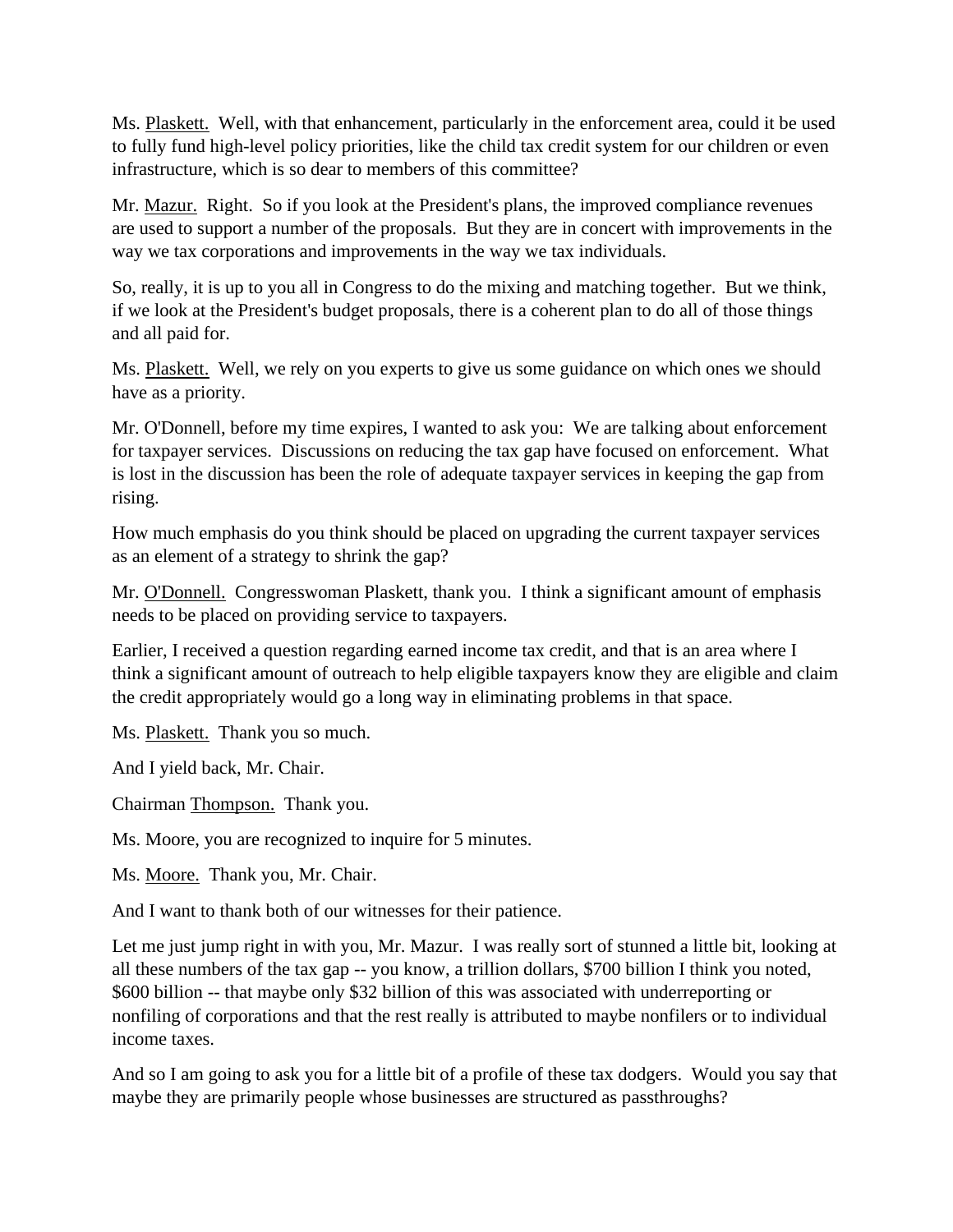Mr. Mazur. Well, one of the things that we take from the data that the IRS has put together on the tax gap is that income that is reported by third parties tends to be reported to the IRS with a high degree of accuracy and income that is not reported by third parties tends to be reported with a much lower degree of accuracy.

So, really, what the administration's proposal tries to do is make the set of income where there is information reporting larger relative to the set where there is no information reporting. And that really would encourage taxpayers to voluntarily comply with the tax law, essentially own up to those sources of income, and not take steps to try and hide it from the tax authorities.

Ms. Moore. Do you think that it would be useful to have third parties like banks or merchants involved in helping, you know, disclose the noncompliance? Do you think that we ought to look at really, sort of, reevaluating who is able to structure as a passthrough?

Mr. Mazur. So I think the administration proposal really tries to enlist financial institutions in reporting on inflows and outflows to financial accounts as a way to give the IRS a bit of a lens into formerly hard-to-see sources of income, formerly opaque sources of income. And, really, that is a way to build on the current information reporting system, to improve that.

For a variety of business reasons, people may want to have passthrough structures in place, and it probably isn't the role of the Tax Code to try and impinge on those business decisions.

I think, as Deputy Commissioner O'Donnell talked about, though, that there are a number of situations where passthrough businesses may be tiered in a way to hinder the IRS from seeing where income-generating activity is taking place, and so, in those cases --

Ms. Moore. Yes.

Mr. <u>Mazur.</u> -- you want to be able to have a lens into that to be able to see what is going on.

Ms. Moore. Well, thank you for that.

And let me ask Mr. O'Donnell a question then.

Since 2010, large public companies have a tax filing requirement to report tax uncertainties -- that is, tax positions that affect their income tax liability. Now, this is supposed to give the IRS the focus on issues and taxpayers that pose the greatest risk of noncompliance.

How has this worked out? Do you think reporting of information related to uncertain tax positions has helped you improve return selection and examination results, address underreporting by these large corporations? And have you effectively incorporated this information into the examination process?

Mr. O'Donnell. Congresswoman Moore, thank you for the question.

What I would say is that the results from the uncertain tax position reporting have been underwhelming. They have not given us the insight into taxpayer noncompliance that we were hoping for.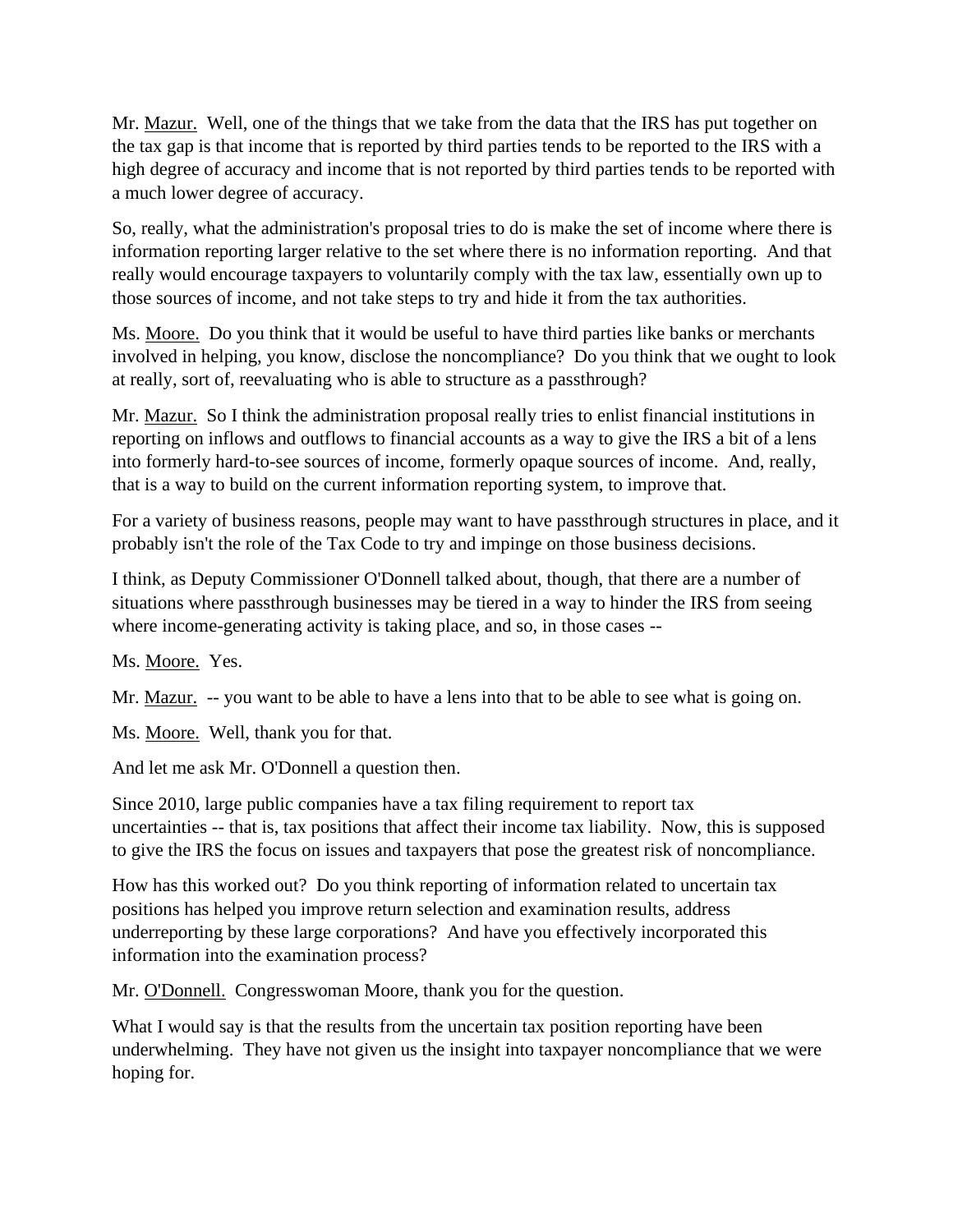There are many reasons for that. We have polled our workforce that examines the taxpayers in this space. It primarily gets down to a lack of clarity in terms of what exactly comprises the taxpayers' financial reporting that is made up of the uncertain tax position.

We have undertaken a look at the form in the instructions and are looking at ways to improve the reporting so that we can better utilize what is being submitted.

Ms. Moore. Thank you.

And thank you, Mr. Chairman, and I yield back.

Chairman Thompson. Thank you.

The gentlewoman's time has expired.

Mr. Hern, you are recognized to inquire for 5 minutes.

Mr. Hern. Thank you, Mr. Chairman, and to all of our panelists for being here today.

As you all know, today we are here to discuss the current tax gap and the difference between the taxes owed to the IRS and the taxes actually paid by hardworking --

[Audio malfunction.]

Chairman Thompson. Are you --

Mr. Hern. No, sir.

Chairman Thompson. You were cutting out a little bit. Go ahead.

Mr. Hern. Can you hear me okay?

Chairman Thompson. I can hear you fine.

Mr. Hern. Okay.

So, as I was saying, is that \$600 billion in 2019 is expected to reach \$7 trillion, as Mr. Mazur said a minute ago. Individual income taxes account for the largest portion of this gap, followed by employment taxes, corporate taxes, and estate taxes.

President Biden has proposed to close this gap by pouring \$80 billion into the IRS over the next decade to update technology, increase the IRS workforce by some 87,000 people, and conduct more routine audits on taxpayers to ensure taxes are being paid.

The administration touts that implementing these strategies will bring in some \$700 billion, which he wants to use to fund some of these unpopular agenda items that we are seeing being proposed right now -- the lifestyles of friends in New York and California that are driving, you know, \$80,000, \$100,000 Teslas through reimplementing SALT.

On this committee, I think we can all agree that one of the key roles of the IRS is to collect taxes that are rightfully owed to the government from individuals and businesses. Without collecting these revenues, we will fall farther into the massive deficits and debt that we are seeing currently.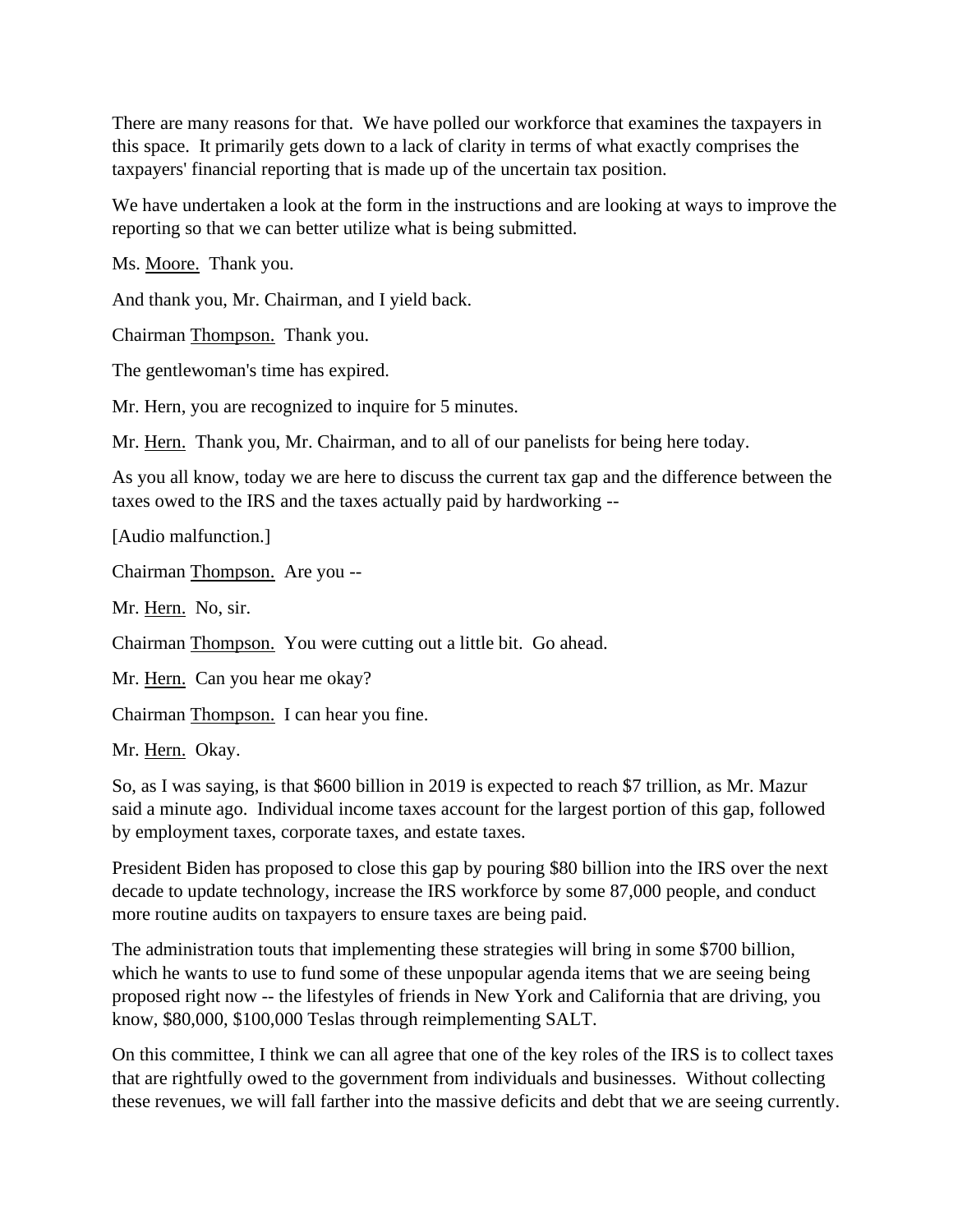It is our responsibility to ensure the IRS is capable of performing these constitutional requirements, and I fully agree with the Biden administration that closing the tax gap is a top priority to adequately fund our government. Where we disagree, though, is on how we would accomplish this task.

Efficiency in the Federal Government should be a priority, but President Biden reversed several executive orders that made it easier to hire and fire Federal employees. We cannot continue to waste taxpayer dollars on a Federal workforce that is incapable or unwilling to successfully perform their jobs.

Furthermore, increasing compliance and enforcement efforts should not impose overly burdensome requirements on taxpayers, especially with the knowledge that the Treasury has not sufficiently protected taxpayer data and other sensitive financial information in the past.

We saw this just last year when the Treasury experienced a major cyber attack on their email system and again just 2 days ago when ProPublica leaked the IRS tax data, data which is supposed to be confidential, on some of the country's wealthiest individuals.

President Biden's proposed increased reporting requirements come without any assurances that taxpayer data will be secure and protected. We shouldn't increase the amount of personal information taxpayers are forced to disclose without proper safeguards in place to protect it. This is a potential security hazard for millions of hardworking taxpayers, both on the individual and the business side.

Not only is this a security concern, but it also places overly burdensome reporting requirements on small businesses, who are still trying to recover from the harmful economic impacts of COVID-19.

As a former small-business owner for over 35 years and as the co-founder of a community bank, I understand firsthand the impact that overly burdensome reporting and compliance requirements impose on both financial institutions and small businesses.

President Biden's current proposal to increase reporting would require detailed information on all inflows and outflows from both personal and business bank accounts. President Biden makes the false assumption that financial institutions can easily provide this information when, in reality, this complex reporting regime will take years to implement and raise serious privacy issues and cost literally millions of dollars to comply.

As Members of Congress, it is our duty to ensure the government isn't imposing unnecessary regulatory burdens on our citizens. While I agree that we must take action to ensure taxpayers are paying their legal taxes due to the IRS, we must do this in a way that safely avoids placing overburdensome obligations on our taxpayers.

And, Mr. Chairman, I am going to yield back. My questions have been asked and answered by the panelists regarding how we are going to ensure this sensitive information is not compromised in the future. I really think the answer is, we don't truly know; we just know we are going to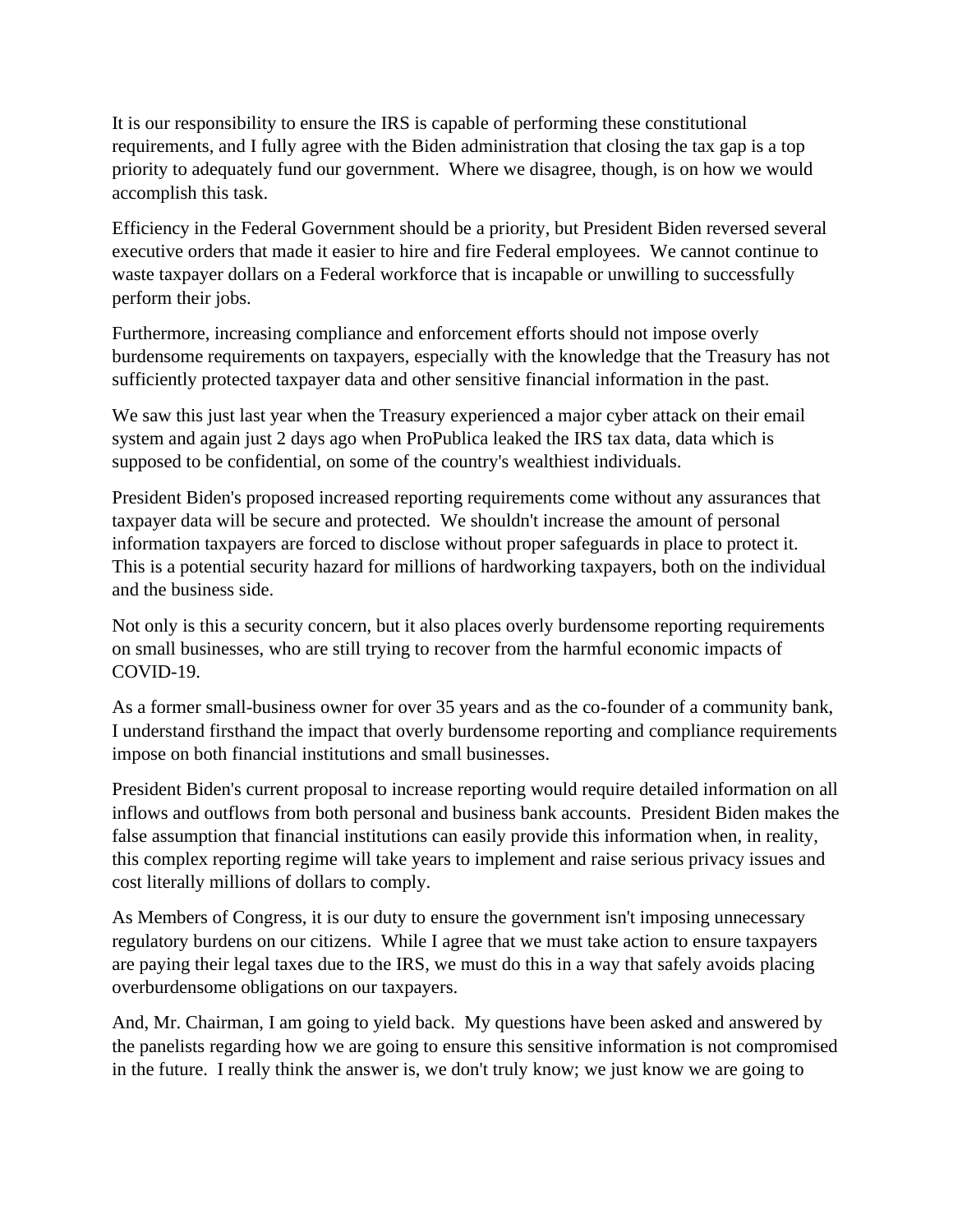have more information that can be disclosed. And so I think, for the American people, that is unsatisfactory.

I yield back.

Chairman Thompson. I thank the gentleman.

Mr. Evans, you are recognized for 5 minutes to inquire.

Mr. Evans. Thank you, Mr. Chairman.

The IRS workforce in Pennsylvania lost nearly a quarter of its employees over the past decade.

I would like to ask this question to Mr. O'Donnell.

Mr. O'Donnell, with respect to job losses among revenue agents and revenue officers who audit tax returns and perform collection activity, can you explain how job loss complicates the agency's effort to address the tax gap?

Mr. O'Donnell. Congressman Evans, thank you for the question. I certainly can describe some examples.

First off, as we lose employees, we lose the expertise that they have. An employee who has been here for 30, 35 years that leaves, they are some of our most competent, capable employees, and they are very difficult to replace. And, in fact, in an environment where we have attrition and we are unable to fill, they aren't replaced. So we end up losing expertise, and we don't replace it with someone who either has equal expertise or over time can be schooled up to that level.

What that has done over time is it has diminished our capability to respond to the evolving risks in our environment. There is greater complexity, there are many more returns being filed, and we have fewer people looking into or examining taxpayers or securing returns from individuals who have not filed. That is a role, an important role, that our revenue officers play. With the significant drop in those resources, we are unable to pursue, to the extent that we know we should or be able to, the nonfilers.

And, on the revenue agent side, you have heard the numbers; we can describe them again. But our coverage of the very large multinational entities, our coverage of the multitiered partnerships, our coverage of the global high wealth is greatly diminished.

Our people want to do a good job. Whether it is providing service, whether it is ensuring taxpayers pay the appropriate amount, or whether it is our internal folks supporting the rest of the agency, they want to do a good job. But it is very difficult in an environment where we are making decisions on what we can't do because of our limited resources.

Mr. Evans. Another question to you: Many of my constituents need help filing accurate and timely returns as they seek to claim the child tax credit and the earned income tax credit. And my field office, district office, has handled cases about tax preparers who have lacked a law or accounting license, returning serious errors.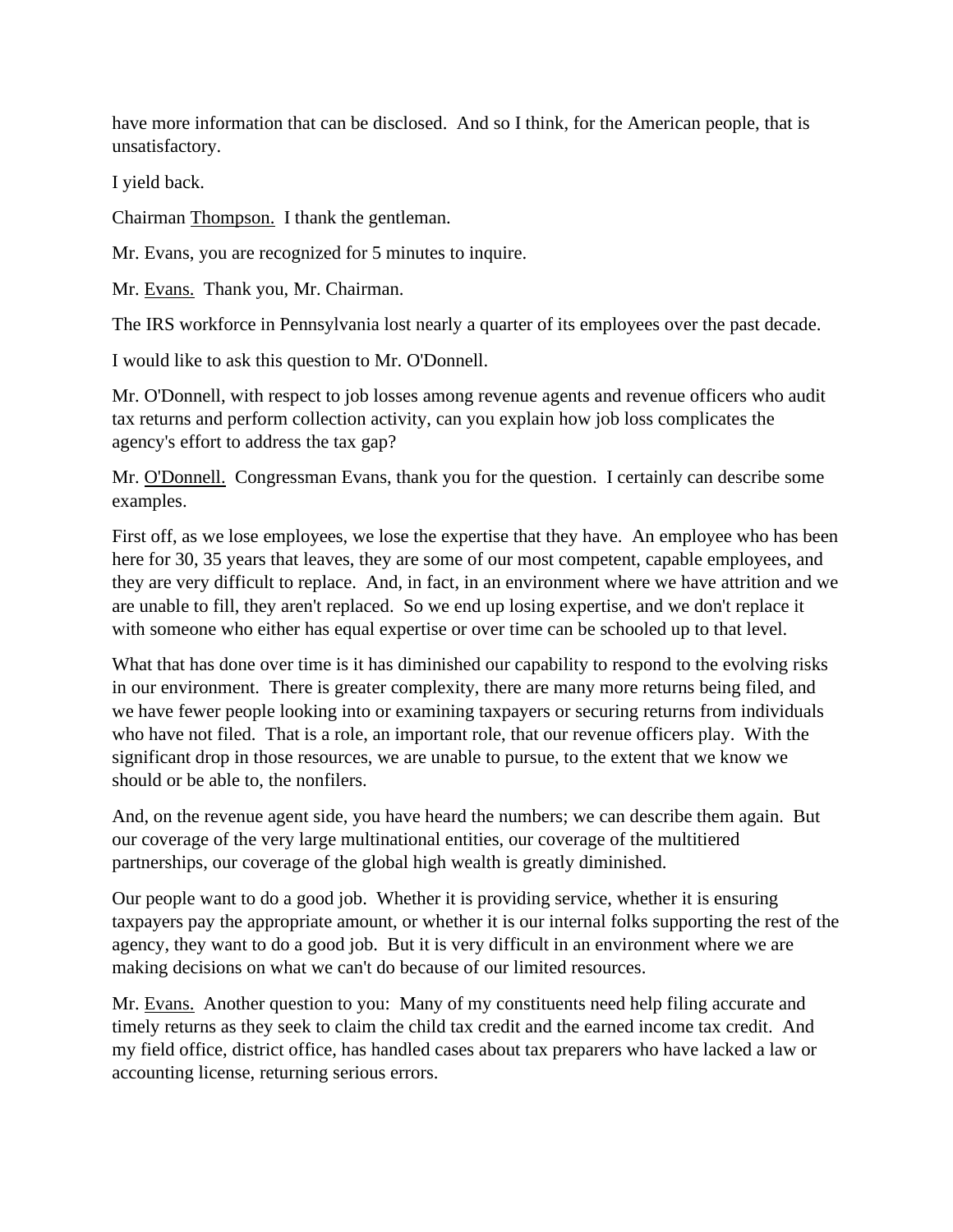Mr. O'Donnell, would you please explain how increased oversight of paid tax preparers, as the Biden-Harris administration has proposed, would ensure that low- and moderate-income taxpayers receive high-quality and professional services?

I heard you start to begin that conversation with Ms. Moore. Can you talk a little bit about that?

Mr. O'Donnell. Yes, sir.

First, if I may, I do want to say it is very important for us to be providing service to taxpayers to ensure they can comply.

But, with respect to return preparers, especially in the earned-income-tax-credit space, 51 percent of the returns that are filed by EITC claimants are filed by paid preparers, which may suggest that there is some complexity there. But the interesting observation that we have made is that those returns that are prepared by a paid preparer are more likely to have an error than an individual who prepares a return themselves.

So anything we can do to improve our ability to ensure that the paid preparers have the confidence and capability to prepare an accurate return and avoid any further interaction with the Internal Revenue Service is a major step forward.

There is another ask in the proposal, and it is to give us the ability to penalize those individuals who refuse to provide their information that they have been a paid preparer. We call them "ghost preparers." They are a significant problem, in that they prepare returns but they are not willing to sign it, and they take money from a taxpayer, a low-income taxpayer perhaps, and they are not filing an accurate return.

We really do need the capability to respond to that risk in the system.

Mr. Evans. I thank you, sir.

I yield back, Mr. Chairman.

Chairman Thompson. I thank the gentleman.

I recognize Mr. Beyer to inquire.

Mr. Beyer. Thank you, Mr. Chairman, very much, and thank you to our witnesses -- both chairmen.

I just want to point out, first of all, that the U.S. Treasury, in May, estimated that the tax gap is 3 percent of GDP. So, as we struggle to figure out how to get this economy moving faster, that is an important number to remember.

I would like to take issue with my friend Mr. Rice of South Carolina, whom I very much respect, about the concern for privacy. Yes, privacy is incredibly important; we need to do everything we can to preserve it. Those extra staff people, special cybersecurity experts will help it.

But where is the balance between the unintended illegal leak of data on a handful of very rich people, equally divided between Democrat and Republican, and the importance of keeping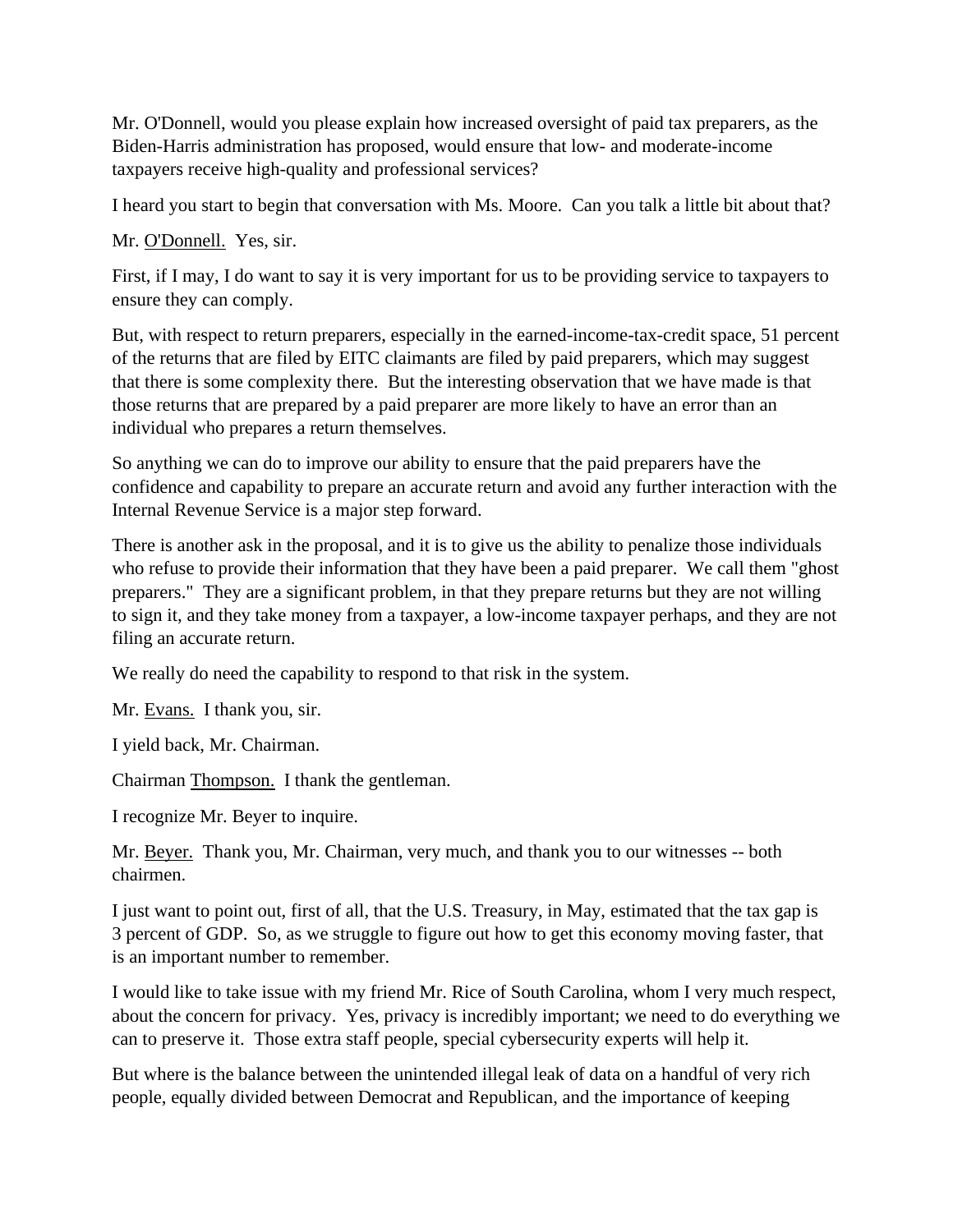people from cheating? Is our priority to protect these traitors to our country who refuse to pay their fair share of the price of freedom, who cheat all those honest taxpayers who are out there?

The Hamilton Project says that 70 percent of the tax gap is probably coming from the top 1 percent. And I don't think most Americans don't trust the IRS, maybe a very handful, a few. But when you figure that 99 percent of the wages are reported to the IRS, I don't know of anybody that is worried about it except somebody that may be worth a couple of billion dollars.

I just don't want this to be the red herring that keeps us from doing the right thing as we move forward.

So, Assistant Secretary Mazur, one of the important things that -- the administration has proposed financial reporting initiatives in the supplementary funding. Will this actually help reduce the number of audits of the tax-compliant individuals? Are we not moving in a place where if you respect the law you are less at risk than you were before?

Mr. Mazur. That is the intent of this. And the example I used before is that, if a taxpayer has on their financial reporting \$25,000 of inflows, \$25,000 of outflows from their accounts and their income reported is \$25,000, that is a return the IRS does not need to look at, and there is no reason to audit that taxpayer.

And so, really, it could reduce the amount of audits on otherwise compliant taxpayers by having this information available. Conversely, it would increase the scrutiny on taxpayers who are, kind of, grossly noncompliant, where there are large inflows and outflows into accounts and relatively small amounts of taxable income reported.

Mr. Beyer. One of the things our Joint Economic Committee came up with is that 99 percent of taxes and wages on salaries are reported but only 45 percent of the more opaque sources of income -- capital gains, rental income, passthroughs, and the like. Underreporting generally rises along with actual economic income because higher-income taxpayers have access to more sophisticated tax-evasion techniques.

How do you respond to the concerns brought up by some of my Republican friends about this additional reporting versus the privacy concern?

Mr. Mazur. So I guess I look at this additional reporting as very similar to the information reporting you already get from your bank about interest income. We don't think of that as an invasion of privacy, if your bank says you have \$25 of interest income and sends you a Form 1099 for that.

Really, it would be a similar kind of a thing, where your financial institution would, in addition to reporting whatever interest income you received, would report on your inflows and outflows to the accountants.

That would really not be an invasion of privacy for the individuals. It might even be helpful for individuals to know what the inflows and outflows to their accounts were over the course of the year.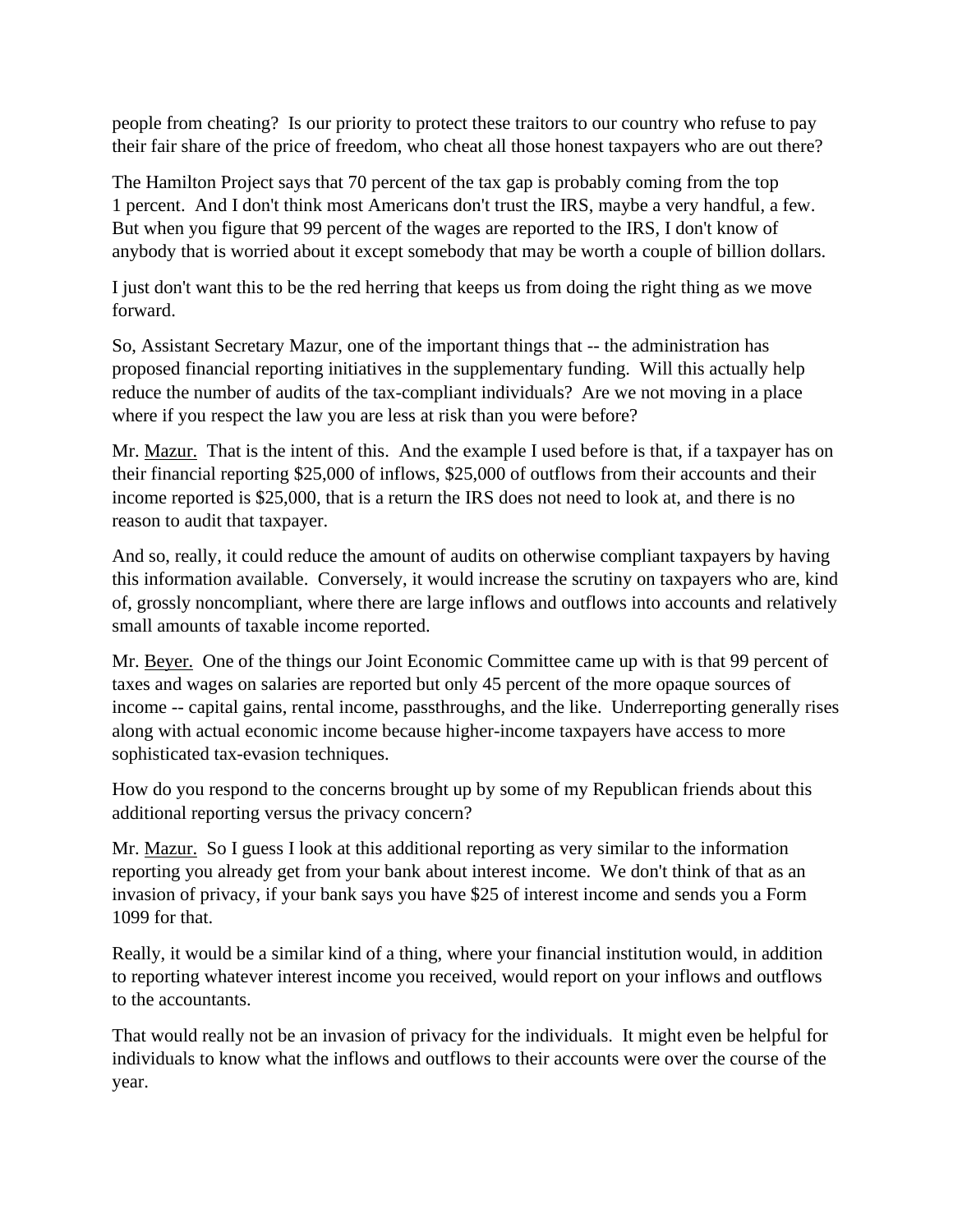Mr. Beyer. And, Mark, you have been doing this a long time. Do you have any sense that the average American taxpayer that is compliant, that works hard and pays their taxes on time, is somehow worried that ProPublica is going to come after them?

Mr. Mazur. I mean, I think the -- first of all, the release of data to ProPublica was illegal and wrong and obviously should be investigated, and there should be consequences for the people involved.

But for most Americans, they get paid wages and salaries, their information is reported routinely to the IRS on a W-2 form, and they are very compliant. As you noted, they are 99 percent compliant reporting that income.

Where there are less visible sources of income, taxpayers report smaller amounts. And, for the most opaque sources, maybe 50 percent is a good guess of what the actual reporting amount is.

Mr. Beyer. Thank you very much, Mr. Secretary.

Chairman Thompson. The gentleman's time has expired.

Mr. Davis, you are recognized for 5 minutes to inquire.

Mr. Davis. Thank you, Mr. Chairman. And thank you and Chairman Pascrell for a very informative -- very, very, very informative hearing.

And I also want to thank our witnesses for their experiences and insights.

Like other systems in our country, the seemingly race-neutral tax policies and audit practices have a substantial disproportionate impact on taxpayers of color.

I and my colleagues at the Congressional Black Caucus were deeply troubled by the prior administration's denial of legal stimulus checks to incarcerated individuals, especially given the disproportionate harm to African Americans and their families.

Similarly, I am deeply troubled that the prior administration failed to pursue 300 high-income taxpayers who cost the agency about \$10 billion in unpaid taxes over 3 years but disproportionately audited the working poor receiving the earned income tax credit who lived in counties that are largely Black, LatinX, and Native American.

And we have heard some response in terms of the "why" of some of the audited, but, Mr. Mazur and Mr. O'Donnell, what steps has this administration taken to examine its practices to ensure that it is not and will not unintentionally disadvantage taxpayers of color?

Mr. Mazur. Mr. Davis, thanks for the question. And, obviously, the Biden administration shares your view that the Tax Code should be enforced in a race-neutral way.

Obviously, there are parts of the Tax Code that have been enacted by Congress that have disproportionate effects on different segments of the population. Some of those can mitigate existing racial differences; some of them can exacerbate them.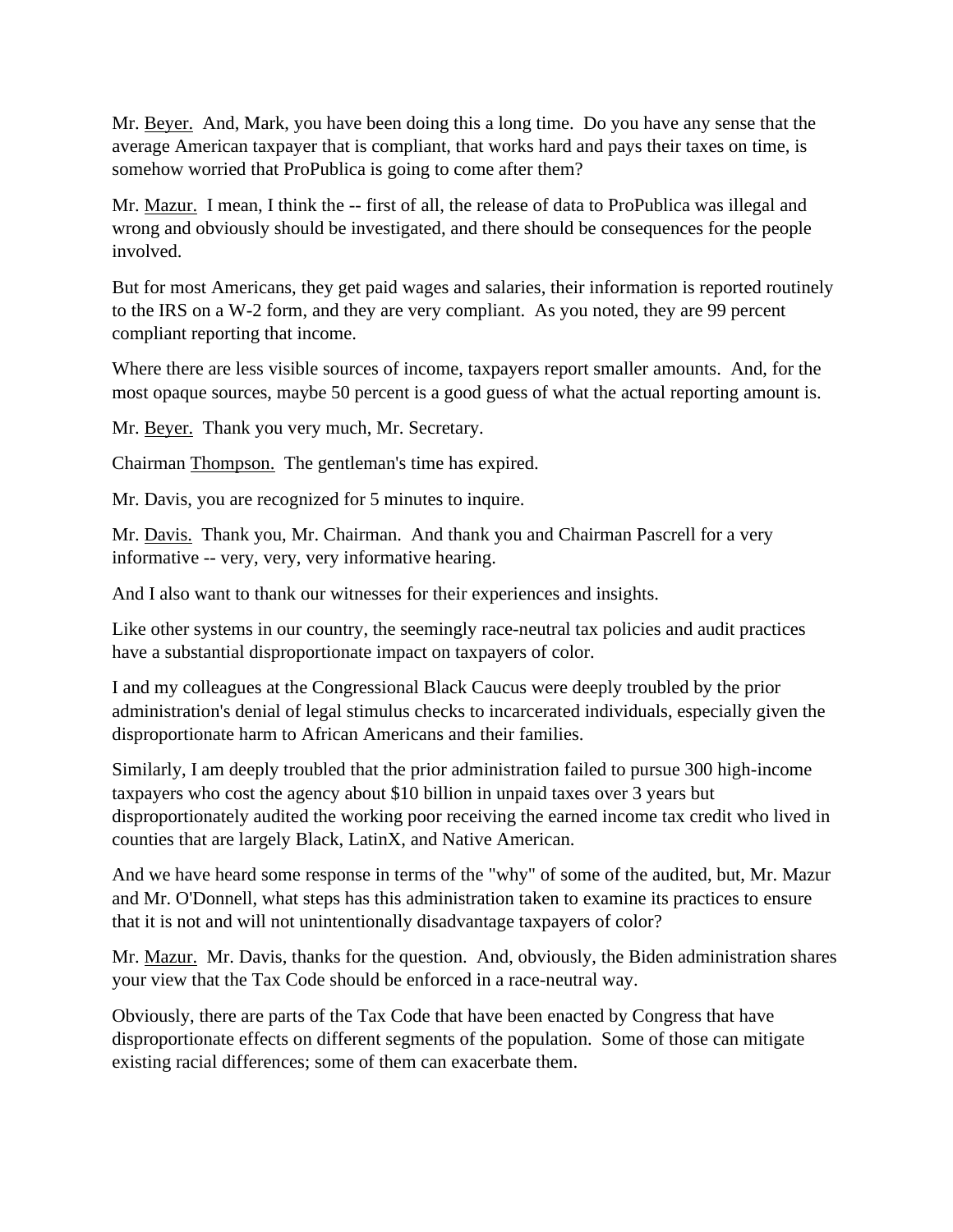One of the things that the administration has done is set up an Equitable Data Working Group, run out of the White House, which is charged with trying to develop data sets to understand these questions and really know, are we doing things that enhance racial equity with our policy choices or not?

And, until we have that data, it is -- we have many anecdotes I guess we can talk about, but having that data would really allow for a high level of sophisticated discussion of what the impacts are and allow them to be taken into account in developing policies going forward.

Mr. Davis. Let me thank you for that.

And let me just ask Mr. O'Donnell if he has anything to add.

Mr. O'Donnell. Yes, Congressman Davis, just a couple of quick points.

On the matter of prisoners receiving the economic impact payments, did understand that that was an issue. There was a court case that decided in favor of prisoners receiving the payments, and, from that point forward into the second and third round of the economic impact payments, we did ensure that that population was appropriately paid.

So we have corrected that and look forward to continuing to do that into the future. To the extent it is explicit in the law, we will comply with the intent of Congress.

Mr. Davis. Thank you both.

And, again, Mr. Chairman and Mr. Chairman, thank you for a very informative hearing, and I yield back.

Chairman Thompson. Thank you, Mr. Davis.

I recognize Mr. Horsford for 5 minutes to inquire.

Mr. Horsford. Thank you, Chairman Thompson, very much for holding this very important hearing on improving the fairness in our tax administration at the Internal Revenue Service.

Too many of my constituents feel that the cards are already stacked against them. Hardworking people here in Nevada's Fourth Congressional District go to work each and every day to provide for their families and to make their communities a better place to live. They pay their fair share of taxes and are simply trying to live the American Dream.

At the same time, there are millionaires and billionaires and major corporations who reap profits from their labor. It should only seem that they expect these millionaires and billionaires and big corporations to pay their taxes just like any other American and contribute to our country.

However, study after study has shown that this simply isn't true. The tax gap is a persistent and growing problem, with the wealthiest American households evading taxes or hiding their money in secret offshore bank accounts in order to avoid paying their tax obligations.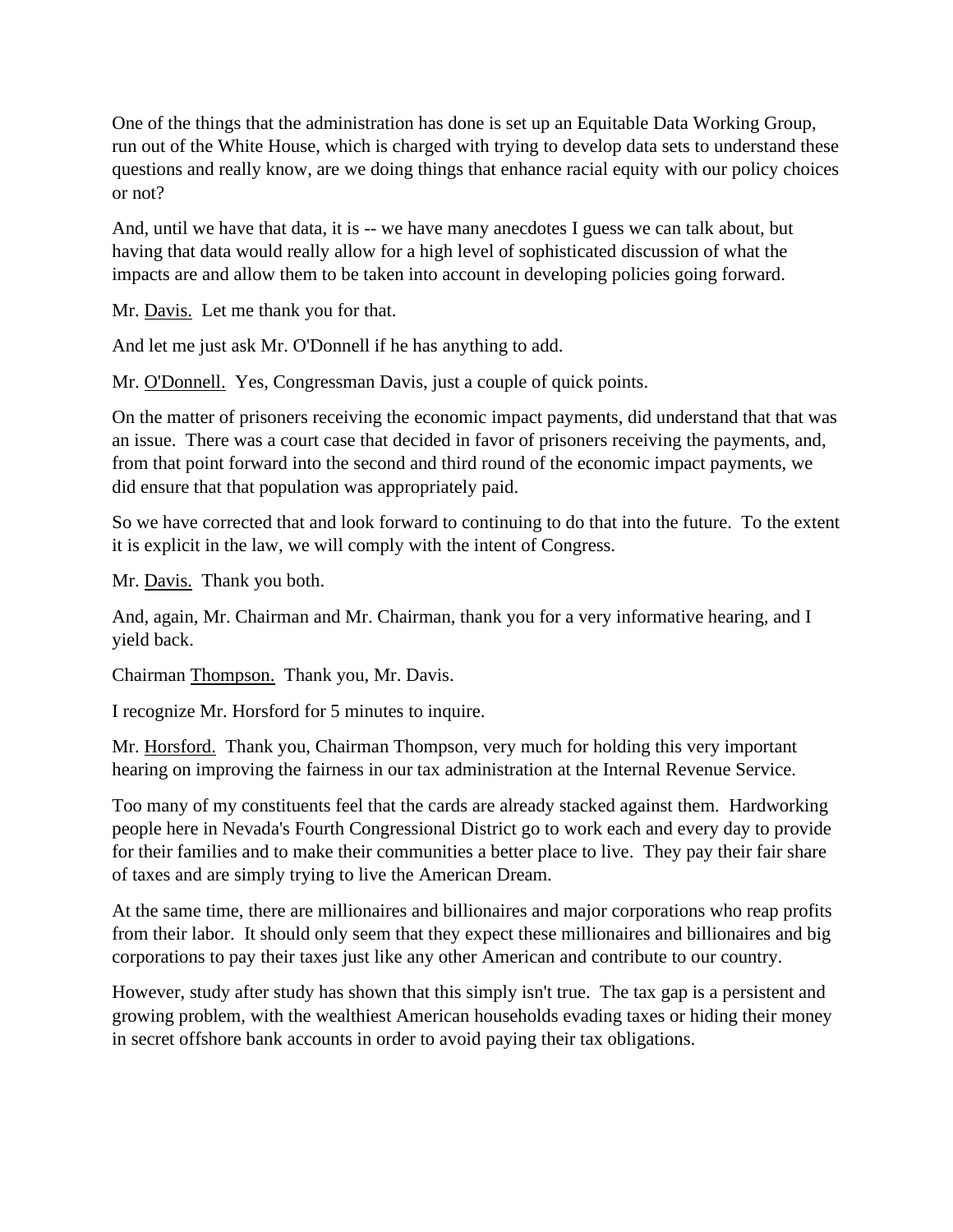In fact, Americans with the highest incomes account for a disproportionately larger share of underreported taxes, while, at the same time, lower-income communities, especially Black and Brown communities, are targeted more by the IRS. This is not fair, and it must end.

Two days ago, ProPublica released a story about how the 25 richest people in America paid little to no Federal income taxes for years. Not one of these 25 richest Americans live in my congressional district. Instead, it is comprised of middle-class Americans who pay their taxes fairly.

I am proud of the hard work my constituents do each and every day, and it is simply unjust and unfair that the odds are stacked against them, which is why we must make reforms to the Internal Revenue Service to ensure proper tax compliance in a fair and equitable manner.

Mr. Mazur and Mr. O'Donnell, I wanted to ask, what steps can be taken to assist low-income individuals increase their participation in e-filing, which proves to be a more effective and efficient form of filing taxes?

And, when looking overall at the outdated tax-collection system, is the IRS factoring in the unique needs of low-income and Black and Brown communities in their outreach and support?

Mr. Mazur. Mr. Horsford, thanks for the question.

And, obviously, the goal of the tax administration system is to have everyone file a completely accurate return. Either they pay the tax they owe or they get the tax benefits that they are entitled to.

And the IRS has a free file system, a system with the Free File Alliance, to allow lower-income individuals or moderate-income individuals to be able to file their returns electronically for free using software developed by the leading software developers.

And that really is an important way for people to be able to file electronically, which means that their returns tend to be more accurate, because there aren't arithmetic errors and things like that involved, and they get processed faster. IRS processes electronic returns in a matter of days, where paper returns can take much, much longer.

I will leave it to my colleague, Doug O'Donnell, to talk a little bit about the IRS outreach plans to communities, because that is really a bit more operational.

Mr. O'Donnell. Thank you, Mark.

And thank you, Congressman Horsford.

First off, I would say that, in addition to Mark's point on the Free File Alliance, there are also VITA sites that are available, as well as the tax clinics for the elderly, where we do work with those groups and communities across the United States to provide service to individuals that are in need.

I do think it is important to say a few words about audit coverage. While we do audit a large number of EITC claimants, the rate of coverage for the high-income, for example, above \$10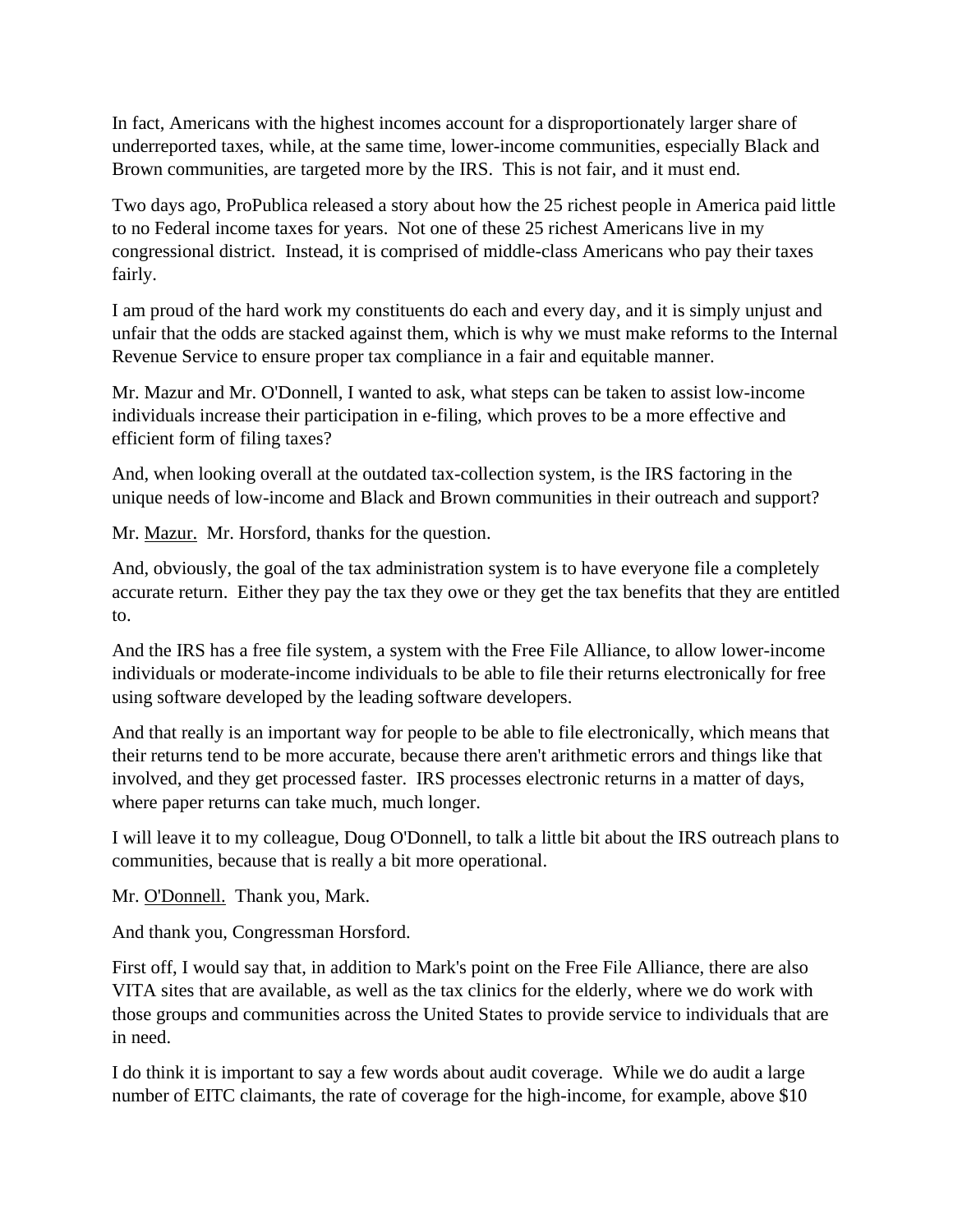million, is at 8.1 percent, which, you know, when you compare that to 1.12 percent for EITC claimants, there certainly is a higher level or a higher likelihood that a higher-income individual will be examined.

That said -- and it has been part of the discussion from the beginning -- our coverage on the large multinationals, on the multitiered partnerships, on the high wealth is much lower than we think is appropriate for -- or that gives us the confidence in the system.

Chairman Thompson. Thank you.

The gentleman's time has expired.

Mr. Mazur and Mr. O'Donnell, thank you very much for your testimony.

And that will conclude our first panel.

So thank you both very much.

We will now turn to our second panel. I would like to introduce our three witnesses.

Janet Holtzblatt is a senior fellow at the Urban-Brookings Tax Policy Center. Previously, she served in the Federal Government for over three decades, including as the unit chief for tax policy studies in the Tax Analysis Division of the Congressional Budget Office and Deputy Director of the Individual Taxation Division in the Office of Tax Analysis at the U.S. Department of Treasury.

Steven Dean is a professor of law at Brooklyn Law School. He previously served as vice dean at Brooklyn Law School and, while a visiting professor of law at NYU School of Law, as faculty director of its Graduate Tax Program.

And, finally, Nina Olson is the executive director of the Center for Taxpayer Rights, a nonprofit organization dedicated to advancing taxpayer rights in the U.S. She is a former IRS national taxpayer advocate.

Ms. Holtzblatt, please proceed with your testimony. You are recognized for 5 minutes.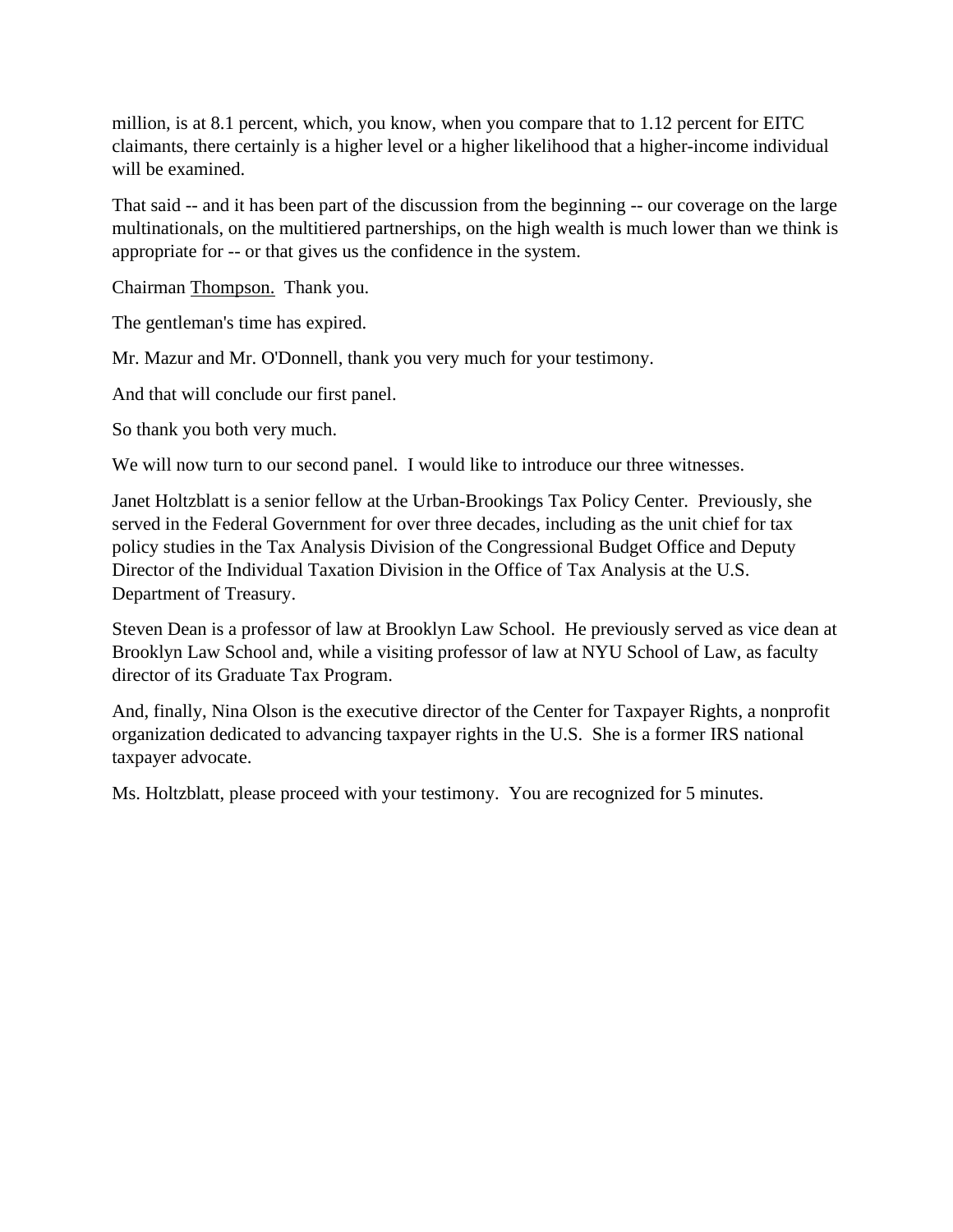## **STATEMENT OF JANET HOLTZBLATT, SENIOR FELLOW, URBAN-BROOKINGS TAX POLICY CENTER**

Ms. Holtzblatt. Thank you for having me here today to talk about the tax gap and improving the tax administration for the 21st century.

The views I express today are my own and should not be attributed to the Urban-Brookings Tax Policy Center, their boards, or their funders.

In this short testimony, I would like to make three main points: First, boosting the IRS enforcement budget after a decade of deep cuts would generate more revenue than it would cost. Two, it is not enough to increase the number of audits; improvements in the selection and operation of examinations are also necessary. And, three, before the IRS can hire and train new staff and invest in the 21st-century technology, the agency must be assured of sustained funding.

The witnesses in the previous panel described the deep cuts in the IRS budget over the past decade. I am going to focus on the impact of those cutbacks on revenues.

Just as funding for the IRS has dropped by over 20 percent since 2010, so has been the amount of enforcement revenues. Those revenues have declined by about 25 percent in inflation-adjusted dollars during the past decade.

Now, it is possible that a decline in resources could cause enforcement revenues to increase relative to the labor cost of audits. That would occur if a resource-constrained IRS became more selective, focusing on the examinations with the highest return on investment than might otherwise be the case.

My research collaborator, Jamie McGuire, and I have explored this question in a study of tax audits conducted in 2010 and 2017. We found, on average, that the amount of recovered taxes, just taxes, was four times the cost for all types of audits in 2010, but the return on investment for correspondence audits was about three times larger than for in-person audits.

Now, that is not a surprising result. Unlike in-person audits, correspondence audits are generally limited to a few items on a tax return and, as the name suggests, are conducted through the mail. Much lower-paid IRS employees are assigned to work those cases too.

Somewhat more surprising was our finding for audits conducted in 2017. The return on investment for the in-person audits declined, although it did increase for correspondence audits. One reason for the difference was in terms of staffing. There was a shift to even lower-paid staff working correspondence audits and a shift to even higher-paid staff working in-person audits.

Our analysis thus far has focused on the cost portion of the return on investment. However, other data from the IRS reveal certain trends in audit assessments that might have contributed to the fall in the yield for in-person audits since 2010.

It is important to note, audits don't always end up with a tax bill for taxpayers. For example, the revenue agents did not recommend any additional assessments in 11 percent of individual audits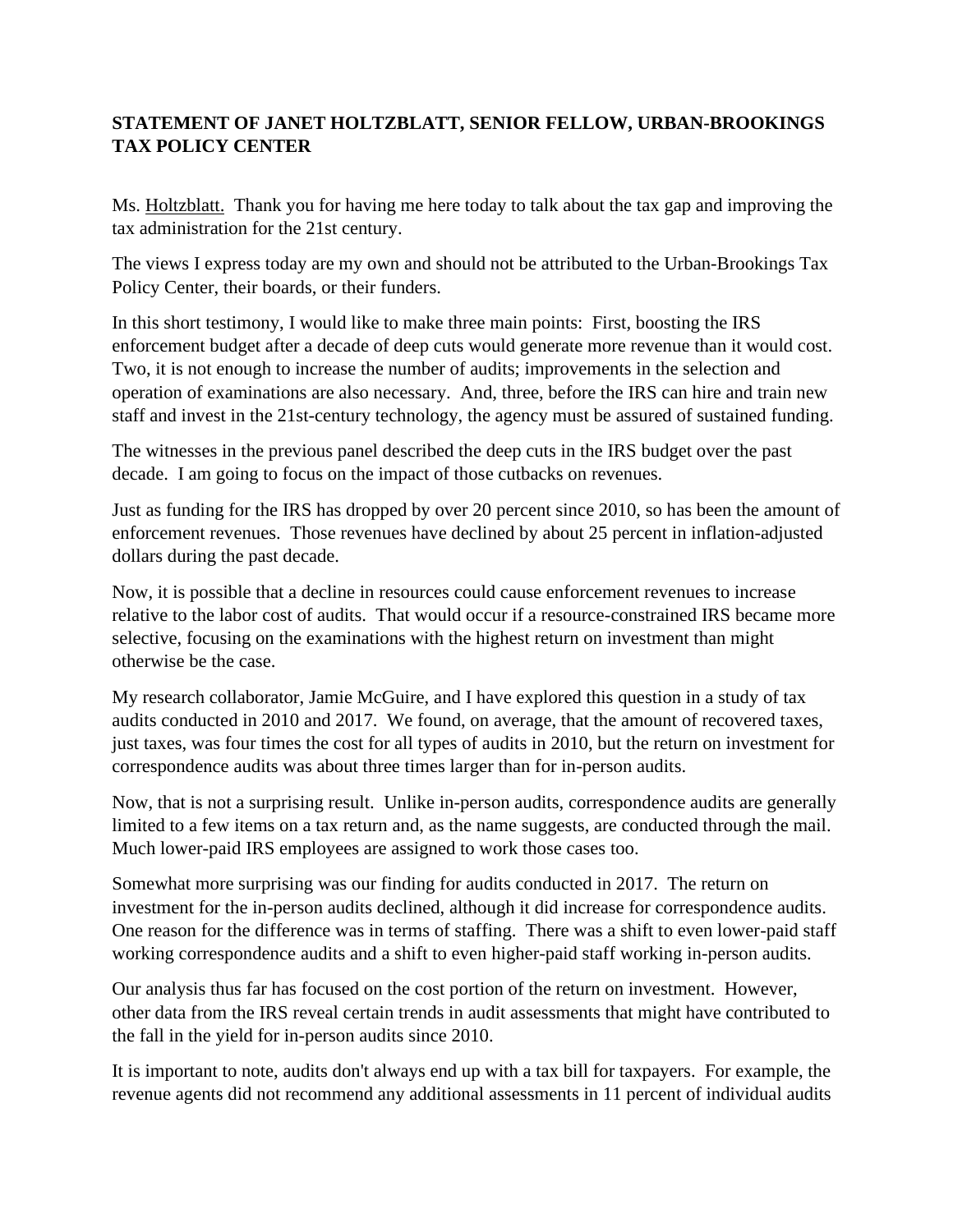closed in 2019. That was about a drop of 3 percentage points from 2010. In contrast, the average no-change rate for large corporations, those with \$10 million or more in assets, rose from 28 percent in 2010 to 38 percent in 2019.

That leaves some important questions that might be addressed by more research on these audits. Was that observation because of poor targeting of audits, or was it because highly skilled tax advisors successfully framed their clients' very aggressive positions as legal avoidance rather than illegal evasion? Can investments of staff and technology alone overcome those challenges, or are changes to the Tax Code also necessary to close off opportunities for aggressive avoidance?

In addition to the funding, the President is also proposing multiyear budgeting by removing part of the IRS's budget from the annual appropriations process and making that portion mandatory. That is a smart move. The IRS needs to be able to make long-term commitments in staffing and capital investments to ensure a steady return on investment over time. But, without guardrails, future administrations and Congresses might bow to temptation and shift funding from base activities to the mandatory portion of the budget.

Regardless of those concerns, I think one thing is certain: At this juncture, increasing the IRS's enforcement budget after a decade of deep cuts will yield revenues in excess of cost. And those savings will show up where it matters the most: an increase in Federal revenues, a smaller deficit than would otherwise be the case, and perhaps an increase in public confidence in the integrity and fairness of the tax system.

And I thank you for the opportunity to testify today.

[\[The statement of Ms. Holtzblatt follows:\]](https://waysandmeans.house.gov/sites/democrats.waysandmeans.house.gov/files/documents/Holtzblatt_Testimony.pdf)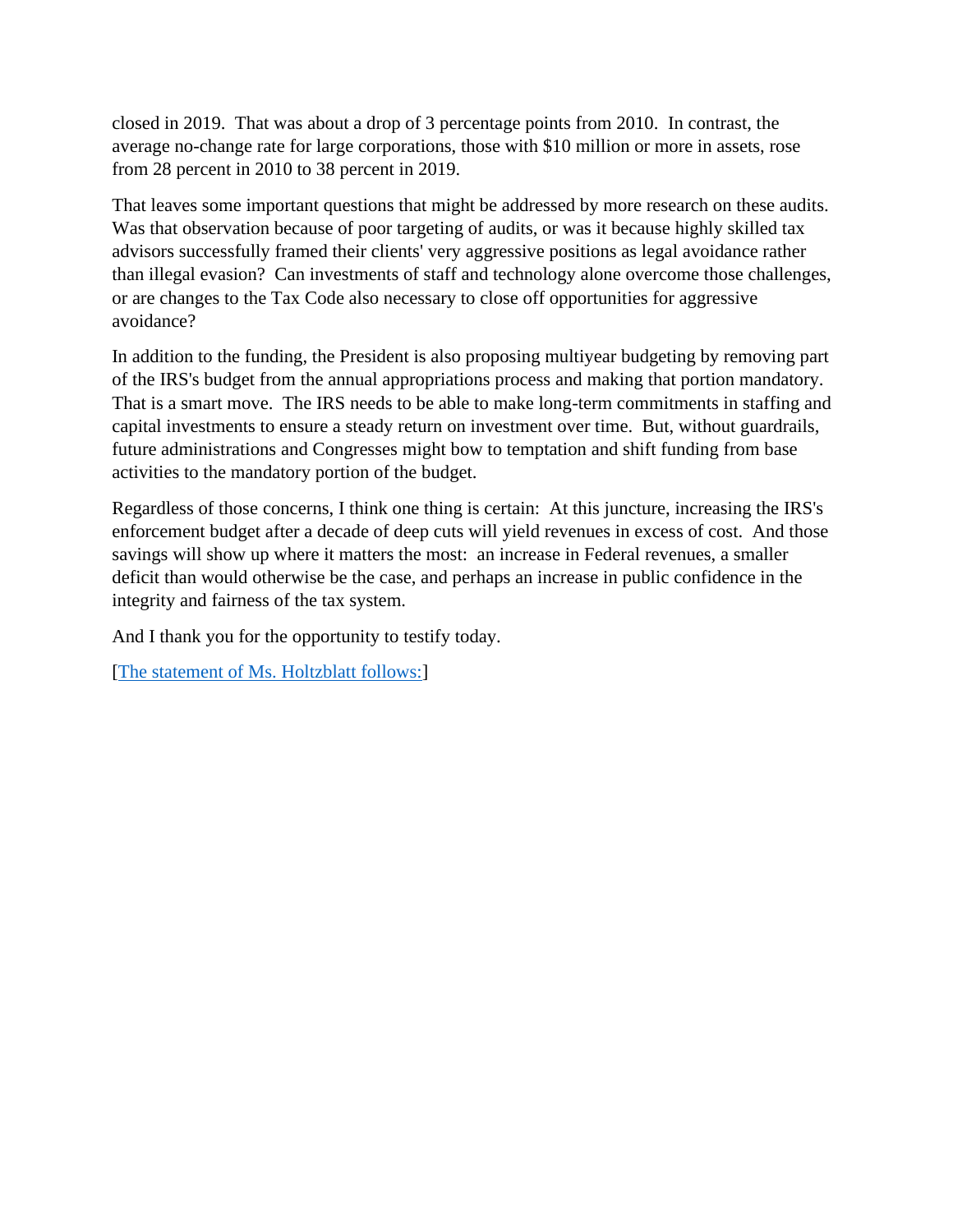Chairman Thompson. Thank you very much.

Professor Dean, you are recognized for 5 minutes.

## **STATEMENT OF STEVEN DEAN, PROFESSOR OF LAW, BROOKLYN LAW SCHOOL**

Mr. Dean. Thank you.

Chairman Pascrell, Chairman Thompson, Ranking Member Kelly, Ranking Member Smith, and members of the committee, thank you for inviting me to share these views on how to improve the fairness of our tax enforcement.

In my testimony today, I will explain why a race-blind approach to tax enforcement produces bad tax policy. Ignoring race doesn't solve problems; it creates them.

You have already heard from ProPublica that the 10 most heavily audited counties in the United States are Black and poor, but if you listened only to tax experts, you could not be blamed for overlooking race. Just last night, The New York Times posted an op-ed written by five former Treasury Secretaries describing those counties simply as "rural counties in the Deep South," with no indication that they are overwhelmingly Black and LatinX.

I will tell you how we can do better.

Sam Gilliam is an abstract impressionist painter. To most of the world, Gilliam is known as a path-breaking abstract artist, "one of the great innovators in postwar American paintings." But for students in an introductory Federal income tax class, Gilliam is simply a man who was arrested on a business trip after reacting badly to medication his doctor prescribed.

The textbook I long used makes no mention of the fact that Gilliam is Black. The Tax Court case does not reveal his race. It does detail mental health treatment he received, where and when he was born -- that is Tupelo, Mississippi, in 1933 -- where he received his master's of arts in painting -- that is the University of Louisville -- and where he had exhibited his paintings -- "numerous art galleries throughout the United States and Europe."

The textbook follows up with four separate notes, two with subparts, to encourage students to grapple with legal issues raised by the case. None of them mention Gilliam's race.

I learned that Gilliam was Black by accident, in a museum. From then on, I encouraged my students to consider how Gilliam's race might have influenced his tax outcome. I hope they also considered why neither the case nor the textbook acknowledge the role that Gilliam's being Black may have played in shaping his treatment on the flight, his arrest and prosecution, or the successful government challenge to a deduction of the costs arising from his business trip that added insult to injury.

Gilliam's legal expenses were found not to be "ordinary" and, therefore, were not deductible under the law's ambiguous standard for business expenses, unlike expenses for, quote, "causing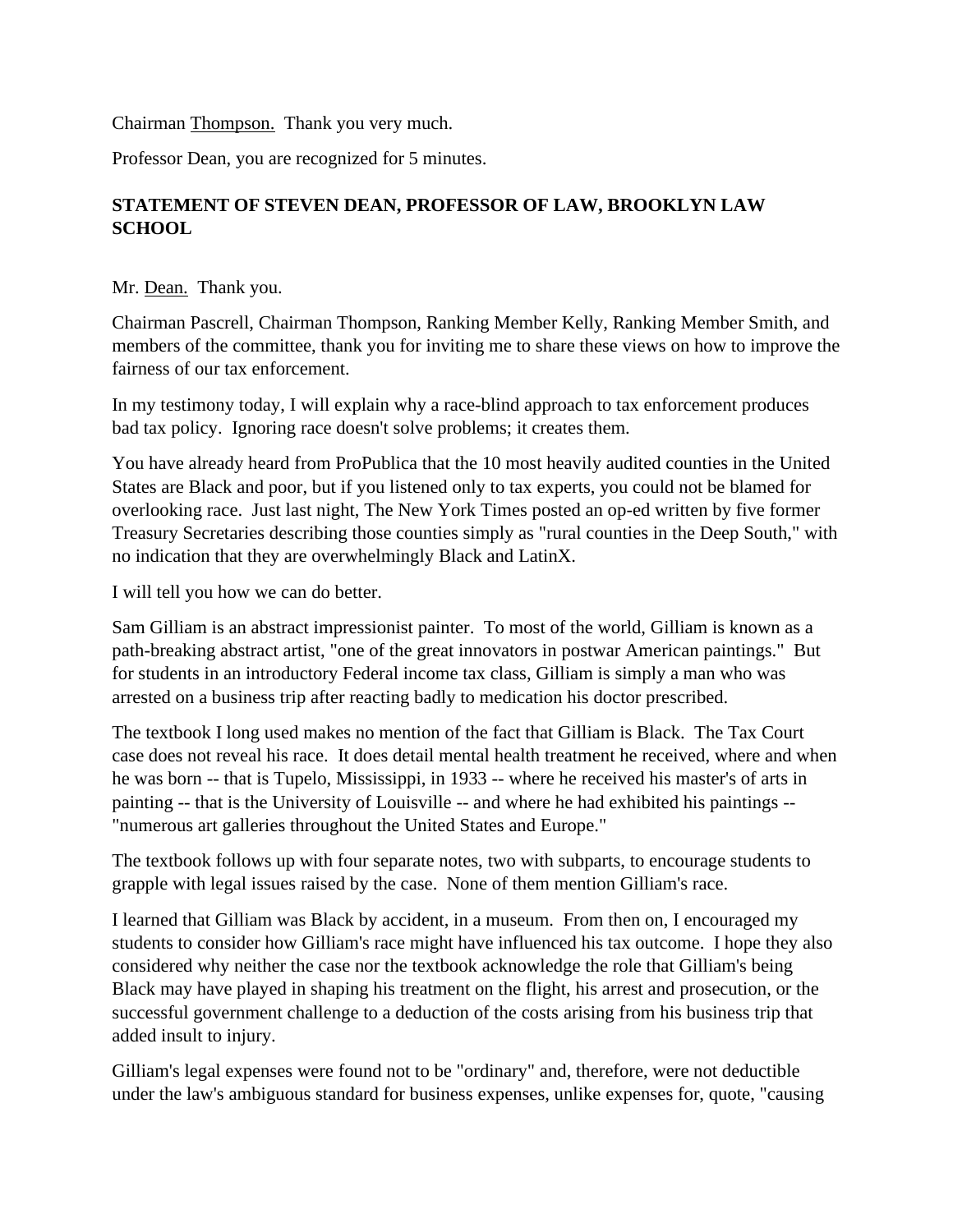an accident which resulted in injuries to a child," "an unsuccessful criminal defense to securities fraud charges," and, "assault with intent to rape," all of which had survived similar challenges.

The tax law's insistence on ignoring race, burying it, does not make it go away. It simply creates land mines that at any moment could hurt individual taxpayers like Sam Gilliam. Those land mines can also derail important efforts, as they did in 2000.

The Organization for Economic Cooperation and Development provoked and quite spectacularly lost a confrontation with the Congressional Black Caucus over racial profiling when it attempted to impose sanctions on Liberia but not Switzerland for being a tax haven.

How damaging can these buried land mines be? Remember that Eric Garner, whose last words, "I can't breathe," fueled the rise of the Black Lives Matter movement, would be alive today if not for anti-Black tax enforcement.

However helpful they have proven in the context of policing, body cameras will not solve the problem of race in tax enforcement. Fortunately, we have another powerful tool that can shed much-needed light on the way race affects tax enforcement: data.

Experts have honed the craft of using tax data in concert with other sources of information. They use it to tell incredibly rich stories about our lives. On my podcast, one economist described his work using IRS information to determine which colleges provided the most opportunity. "The best data that we have in this country on student outcomes, student backgrounds, and even where you go to college is collected as part of the tax system," end quote.

We don't need more information, although more transparency would certainly be helpful. We simply need to use what we already have stored away more creatively. The tax law should not be creating more Sam Gilliams or Eric Garners. It is up to all of us here today to make sure that it does not.

Thank you.

[\[The statement of Mr. Dean follows:](https://waysandmeans.house.gov/sites/democrats.waysandmeans.house.gov/files/documents/Dean_Testimony.pdf)]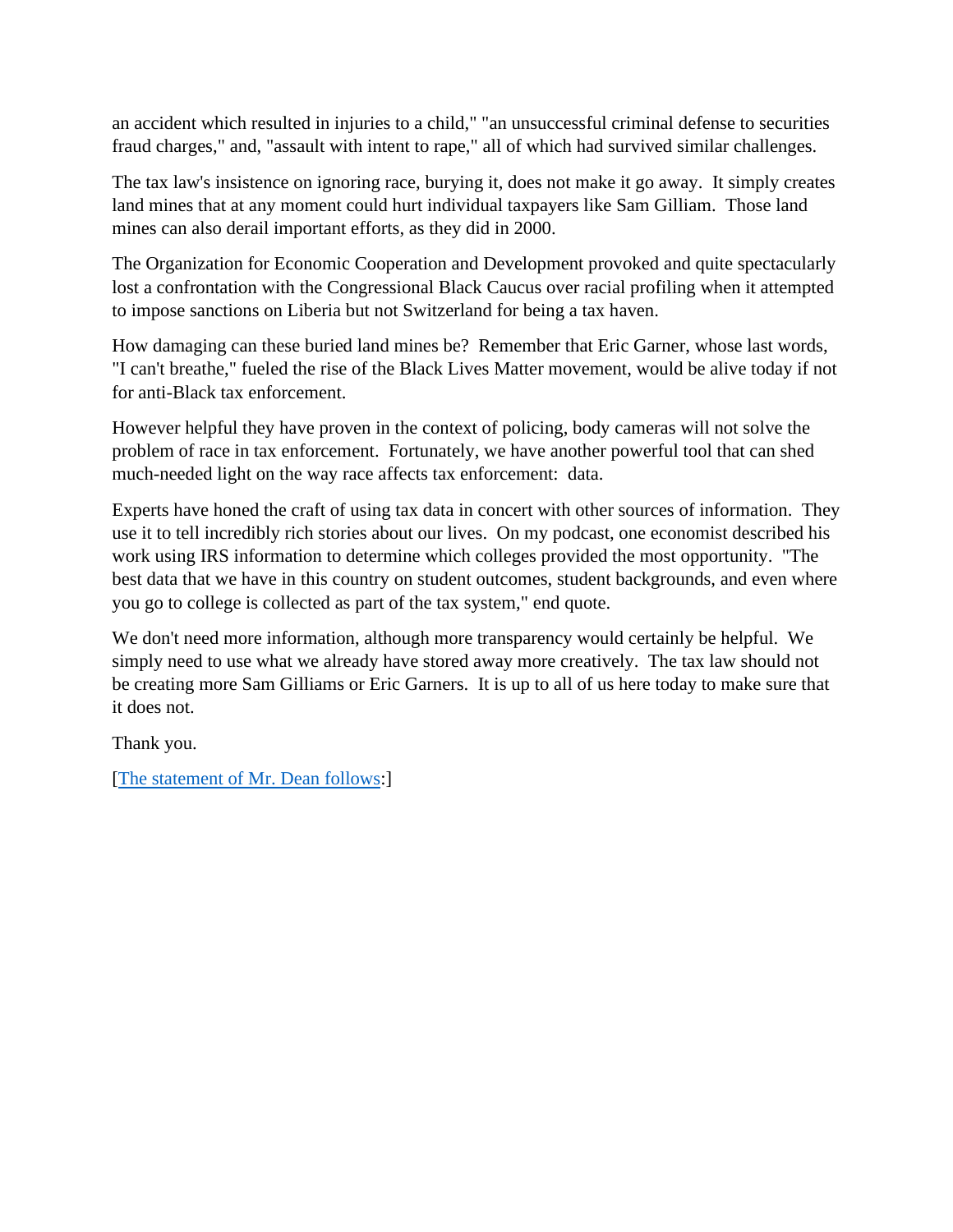Chairman Thompson. Thank you.

Ms. Olson, you are recognized for 5 minutes.

## **STATEMENT OF NINA OLSON, EXECUTIVE DIRECTOR, CENTER FOR TAXPAYER RIGHTS**

Ms. Olson. Mr. Chairmen Thompson and Pascrell, Ranking Members Smith and Kelly, and members of the subcommittee, thank you for inviting me to appear today to discuss 21st-century tax administration and the tax gap.

I will address the need to protect taxpayer rights and minimize undue burden as the IRS undertakes transformational change to address the tax gap.

As the IRS applies resources and skills toward the upper income levels, we have to ensure that middle- and lower-income taxpayers, including unrepresented taxpayers, are not given short shrift.

Toward that end, I recommend the IRS embrace its dual role as both revenue collector and social benefits administrator by creating a Family and Worker Benefits Unit and adopting strategies, measures, and staffing appropriate for its benefits mission.

Failure to improve taxpayer service, particularly to vulnerable populations, will risk increasing the tax gap by not meeting the needs of taxpayers who in good faith are trying to comply with the law.

There are a few things we should remember as we try to narrow the tax gap.

First, we shall never close it; we will only narrow it.

Second, the drive to enforce the tax laws cannot come at the expense of taxpayer service.

Approximately 2 percent of the \$3.6 trillion the IRS collects each year comes from the direct enforcement actions. The remaining 98 percent comes from the indirect effect of a mix of people's fear of the IRS and their desire to be compliant with tax laws. When these taxpayers have problems, they call the IRS, yet the IRS routinely answers less than 50 percent of calls and, this year, at times, answered only 2 percent of the calls to its main IRS 1040 number.

The IRS does not have a 360-degree view of taxpayer accounts because there is no database in which all taxpayer information is stored or linked, so assisters can't provide issue resolution to callers. This lack of a full picture of the taxpayer's tax life has significant consequences not only for taxpayer assistance but also for audit selection, collection prioritization, and protection of taxpayer rights.

Taxpayer service, which is so important to achieving the level of compliance we have today, must be funded to maintain that level.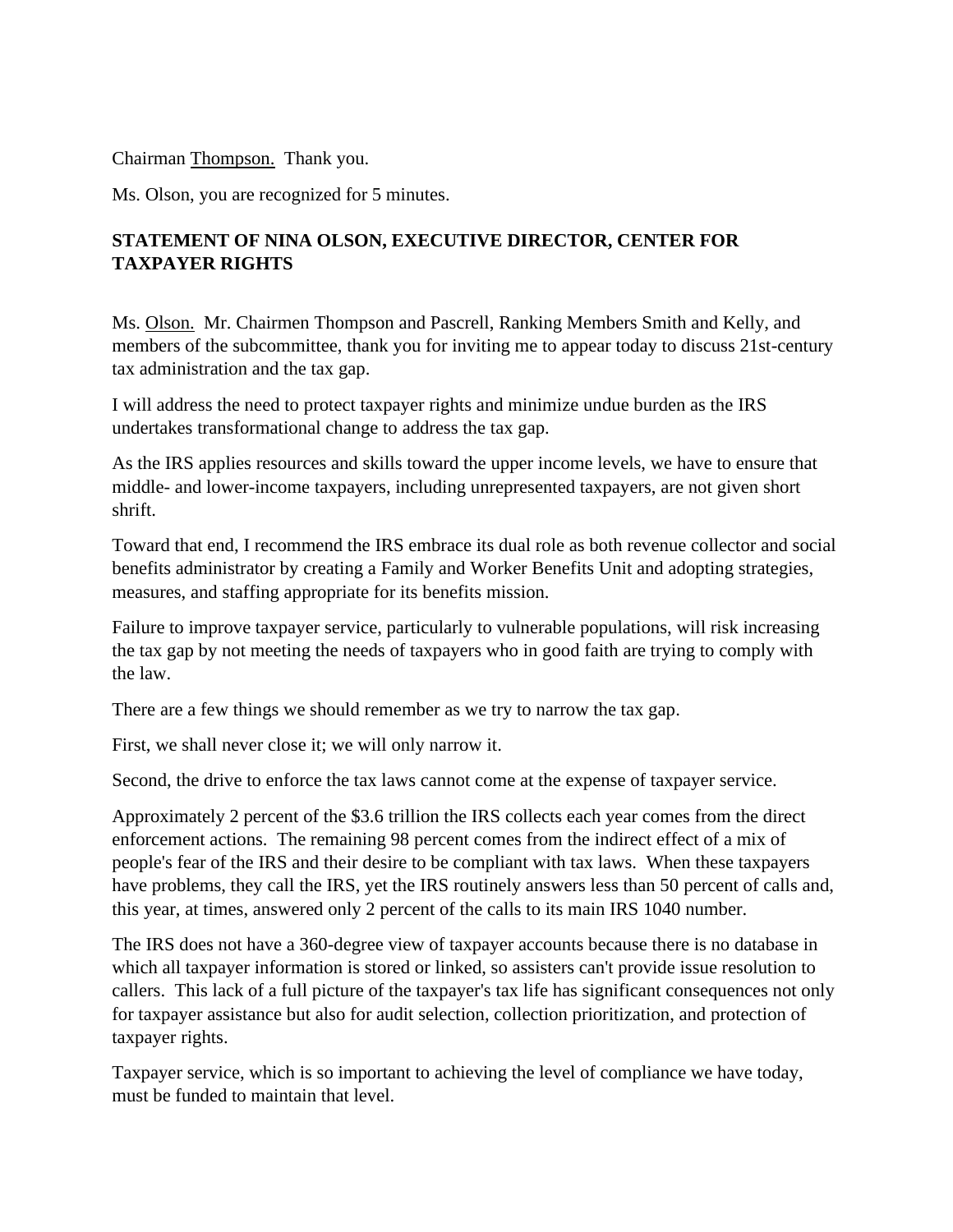Third, the tax gap does not equal tax evasion. Framing noncompliance as tax evasion not only undermines compliance among the currently compliant, who feel like they are naive for complying, but it creates an environment in which IRS staff can feel justified in undermining, if not outright ignoring, taxpayer rights and protections.

Tax noncompliance is a continuum of behavior with many causes, including tax law and procedural complexity and economic downturns. We should not treat a taxpayer who has simply made a mistake in the same way as a taxpayer who is actively evading tax, and we should not equate legal tax avoidance with tax evasion. Doing so obfuscates the need for fundamental tax reform.

Fourth, intelligent use of data can improve tax administration enormously if it is fit for the purpose intended and used in algorithms and other techniques that mimic human reasoning and if it does not displace human decision-making and discretion.

Today, IRS data use is mired in the 1980s, with some notable exceptions. There is heavy emphasis on data matching and rule-based systems that rarely include feedback loops. Many IRS systems have high false-positive rates and abatement rates. The IRS also does not use data proactively to alleviate burden and prevent harm to taxpayers.

On the other hand, research shows the IRS-automated or systemic assessment of penalties increases taxpayer burden and future noncompliance. And we should be very wary of IRS audit approaches that appear to have high return on investment, like correspondence exams. Research shows these audits have high default rates and inconsistent deterrent effects and are viewed as unfair by those subject to them. Taxpayer protections should be expanded in this area.

Finally, proposals to expand information reporting are very promising, but they must be accompanied by taxpayer protections. Bank account information alone is not prima facie evidence of underreporting. Therefore, if Congress authorizes financial account reporting, it should prohibit the IRS's use of this data in mere information document matching. Congress should also extend the burden of proof protections under Section 6201(d) to apply to IRS examination and matching activities.

In my written testimony, I have made many other recommendations, including proposing a new procedure, the Taxpayer Rights Impact Assessment, to ensure the IRS incorporates taxpayer rights and minimizes administrative burden in its initiatives.

Thank you for the opportunity to appear today.

[\[The statement of Ms. Olson follows:\]](https://waysandmeans.house.gov/sites/democrats.waysandmeans.house.gov/files/documents/Olson_Testimony.pdf)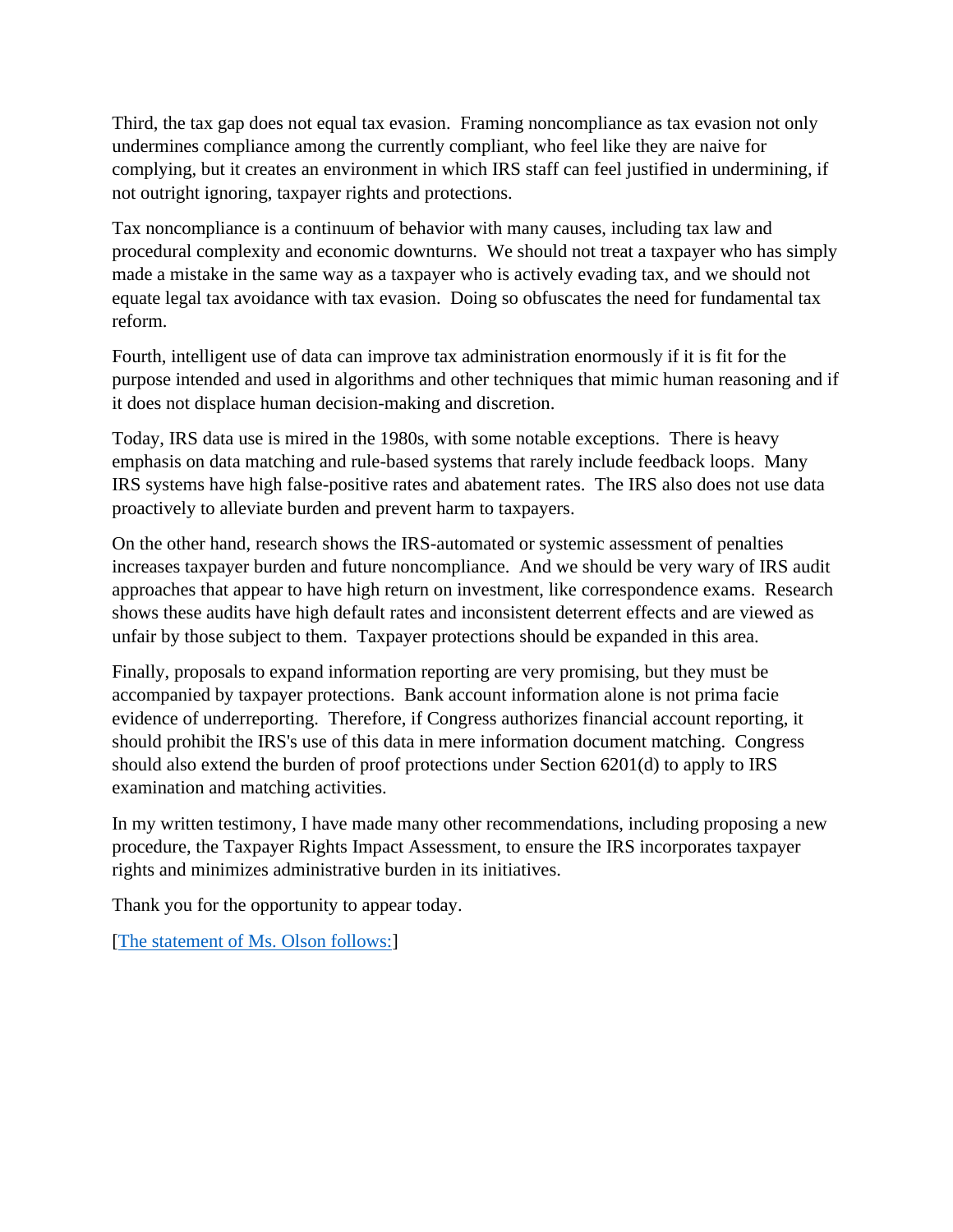### RPTR DEAN EDTR HOFSTAD [2:59 p.m.]

Chairman Thompson. Thank you, Ms. Olson.

Without objection, each member will be recognized for 5 minutes to question our witnesses. As previously stated, we will not observe the Gibbons rule for this remote setting and will instead go in order of seniority, alternating between each subcommittee and between majority and minority members.

Members are reminded to unmute yourselves when you are recognized for 5 minutes. Also, if you are not speaking, please mute. We are getting a little feedback now.

I will begin by recognizing myself.

Ms. Holtzblatt, thank you for joining us today.

We have heard today that it will take several years for the IRS to fully implement the administration's enforcement proposals because, at the outset, new renew agents will need to be trained to analyze complex returns and develop the required skills to audit sophisticated taxpayers.

During this time, how can you ensure that the IRS will not use additional funding to increase correspondence audits, which are easier to conduct and disproportionately focus on the poor?

Ms. Holtzblatt. Well --

Chairman Thompson. Wait, wait, wait. Before you answer, let me say it again: If you are not speaking, please mute, because we are getting a little feedback from someone.

Thank you.

Ms. Holtzblatt. Thank you for your question.

Personally, I cannot speak for the IRS and ensure what they will do with the additional funding. I believe that they have made a commitment, very much so, in their language that the new audits are going to be targeted to higher-income people and to big businesses. However, there is some other language in the Treasury report that says that the IRS will also would not audit people with actual income under \$400,000 at a rate that was greater than in recent years. That statement is open to some interpretation.

But the issue really is that correspondence audits are not substitutes for in-person audits. For in-person audits, you do need the additional funding to hire more people who have the potential to handle complicated tax returns and train them. I like what the Deputy Commissioner had said, that they are going to try and hire midlevel professionals, because those individuals require a lot less training.

But, it is really up to the administration and Congress to keep that commitment that they are making right now.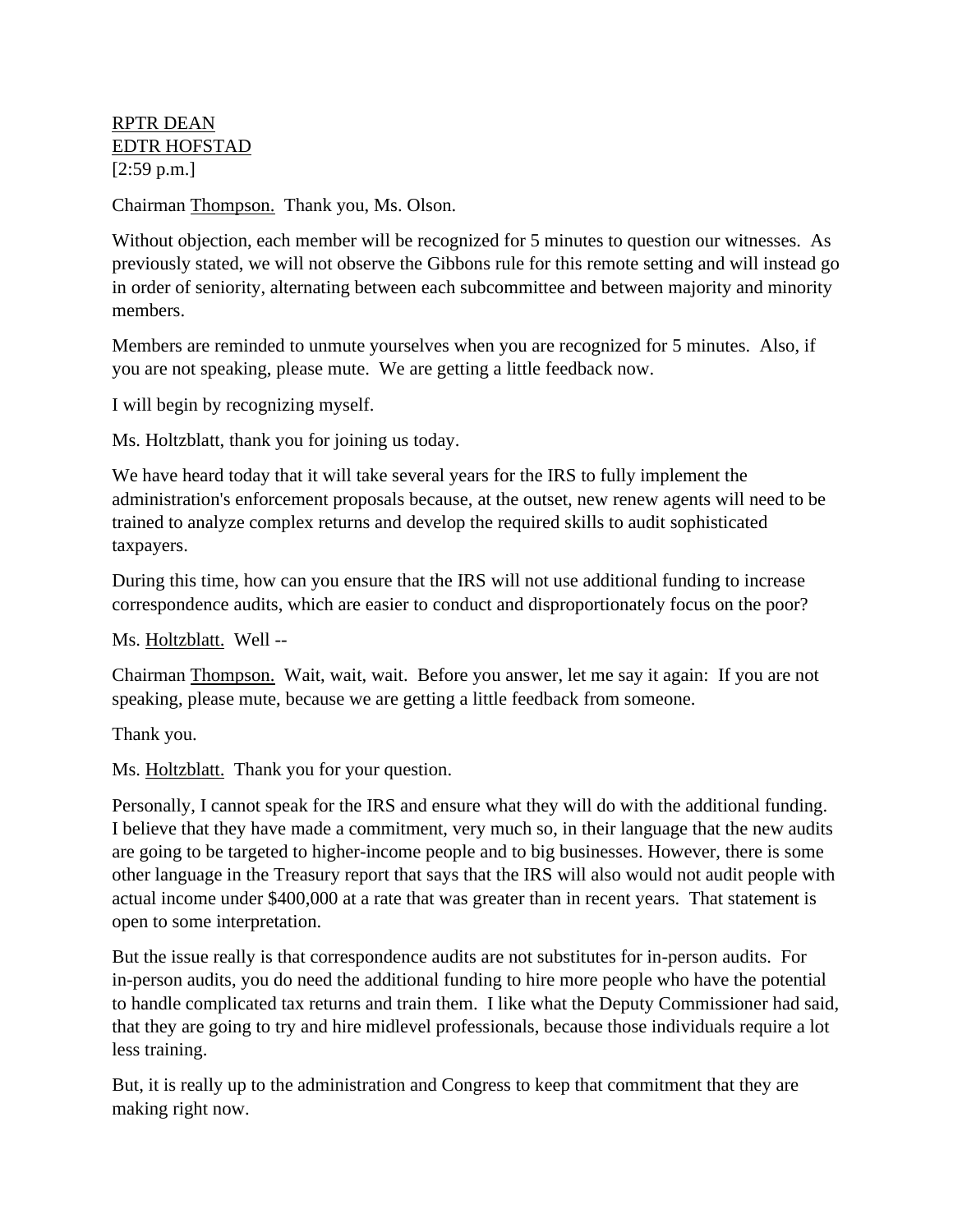Chairman Thompson. So my concerns are real, and it is something that we should be mindful of.

Ms. Holtzblatt. I think you need to be mindful in all cases.

Chairman Thompson. Thank you very much.

I will now recognize Mr. Smith for 5 minutes.

Mr. Smith of Nebraska. Thank you, Mr. Chairman.

Thank you to our panel as well. I think we have had a great exchange of information so far here, and I think we are going to continue in that direction.

A lot has already been said about the unauthorized release of personal information from taxpayers' tax returns. I am disturbed mostly by the parallel message politically that has been in the public square, front and center, for a while and that certainly follows the same pattern as the unauthorized release of taxpayer information. It has been said that perhaps it is a state actor wishing to sow discord. I guess I would ask everyone involved, if that is the case, to not assist in that. I think that is particularly dangerous.

Ms. Olson, I was fascinated by your testimony. I think it is particularly useful and timely.

Now, can you repeat the percentages of revenues that are obtained by -- I can't remember your terminology, whether it was active collection or passive collection, but it seemed to be significantly different. Can you repeat that?

Ms. Olson. Yes. So, in 2007, 1.6 percent of the \$3.56 trillion that the IRS collected was attributable to direct enforcement action, which would be collection actions, audits, things like that.

The rest, I rounded it to 98 percent, is attributable to some mix of the indirect effect of having an audit presence and taxpayer service, that taxpayers want to comply with the laws.

And so my point was, if you erode taxpayer service and just beat the enforcement drum, you are really risking increasing noncompliance from the already-compliant taxpayers.

Mr. Smith of Nebraska. Wow. That is fascinating.

You know, the proposition that just hiring more auditors is the answer I find particularly troubling, and especially when we know we have experience from the 1990s of the IRS being overly aggressive and virtually harassing the taxpayers -- compliant taxpayers, I will emphasize.

So I hope that we can responsibly address this tax gap in a thoughtful manner that does not result in law-abiding, taxpaying, hardworking Americans getting harassed.

I kind of sense from some of the discussion both here today and outside this discussion that, well, you know, the harassment of taxpaying Americans who are compliant, you know, that is just a little byproduct of -- maybe a little collateral damage, you know, in this mission to generate billions and billions of dollars more than are currently being collected.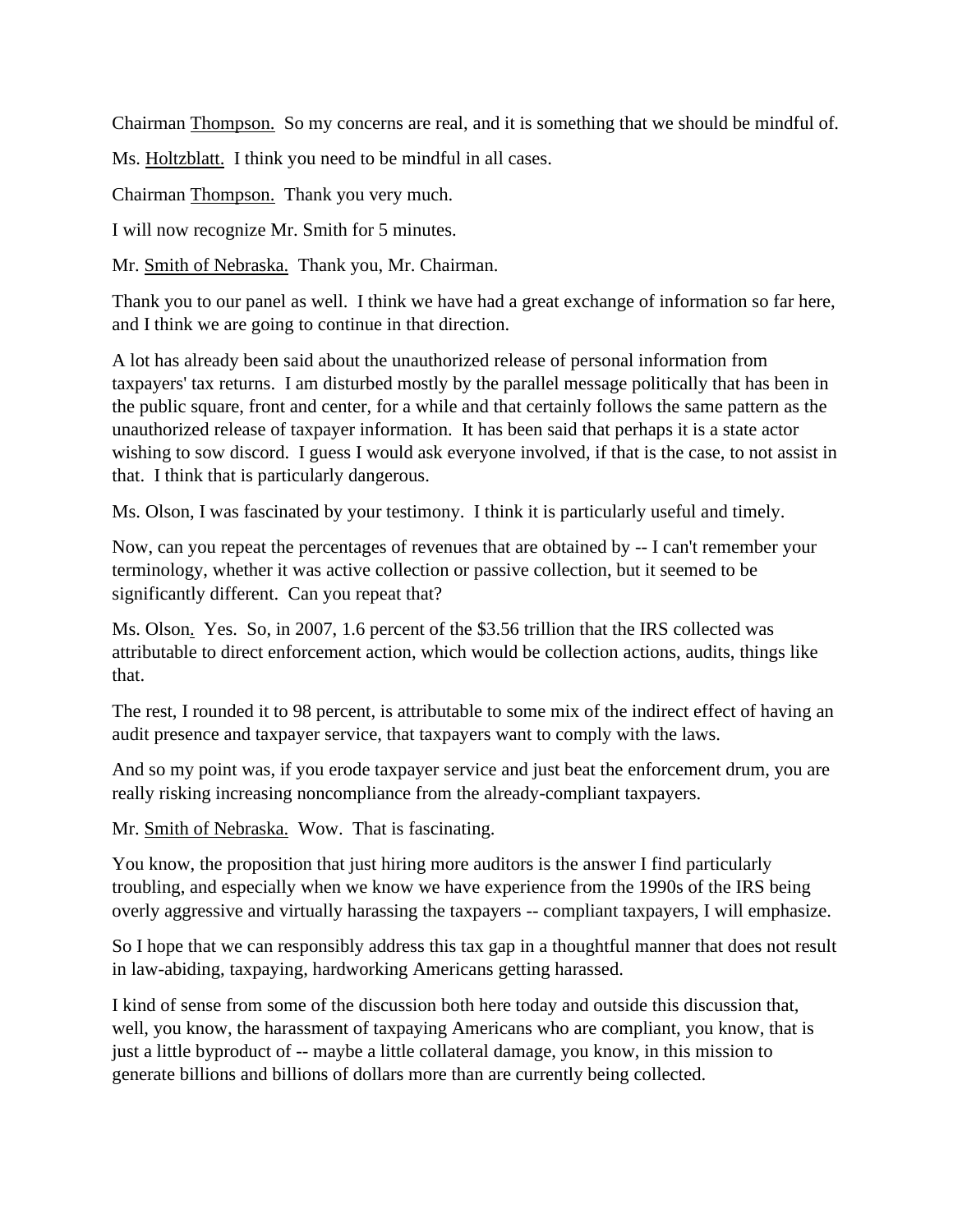I would hope that -- and, Ms. Olson, I would be curious to know what you think we could do on the customer service end, where you said, what, the IRS only answers about half of the phone calls received? Is that accurate?

Ms. Olson. Well, depending on what lines you look at, this filing season, it was as low as 2 percent or 5 percent of the calls that came in. Some of that is the result of the COVID and difficulty in the -- you know, remote working, and also an increase in calls, which shows you that taxpayers really want to communicate with the IRS and hear from the IRS what is going on with their accounts. They are willing to do self-service up to a point. But this is the IRS, and bad things can happen to you if you cannot communicate directly.

And, really, the only answer to that is more staffing on the taxpayer service side. It is just a mathematical equation of how many employees do you have and how many calls do you get in. And call-back technology is definitely important.

But, dealing with the IRS is not like getting an airline ticket or buying a package, something on Amazon. You know, it has serious consequences. And people want to talk to an IRS employee to know that they are heard and their issues are being addressed.

Mr. Smith of Nebraska. Uh-huh. Yeah, I would hope that we could, in a bipartisan manner, agree that starting with the customer service would be a great and most effective place to begin to help taxpayers achieve compliance, and especially when I believe there is a willingness to do that, because that is what compliance is about.

So thank you to our witnesses, and thank you, Mr. Chairman. I yield back.

Chairman Thompson. Thank you, Mr. Smith.

Mr. Pascrell, you are recognized for 5 minutes.

Mr. Pascrell. Thank you, Mr. Chairman.

I would like to ask my first question to Dr. Janet Holtzblatt.

Ms. Holtzblatt, in your testimony, you discuss the potentially adverse effects of fewer orders on voluntary compliance. How do you think the disclosure of the purported tax returns on some very wealthy Americans, showing in some cases no taxes paid, could affect levels of voluntary compliance?

Ms. Holtzblatt?

Ms. Holtzblatt. Sorry.

We don't really know. It certainly doesn't help in terms of morale and taxpayer confidence in the fairness of the system. Hopefully, people remain honest about their own liabilities in light of the news about how other people are able to avoid the taxes.

Mr. Pascrell. Yeah.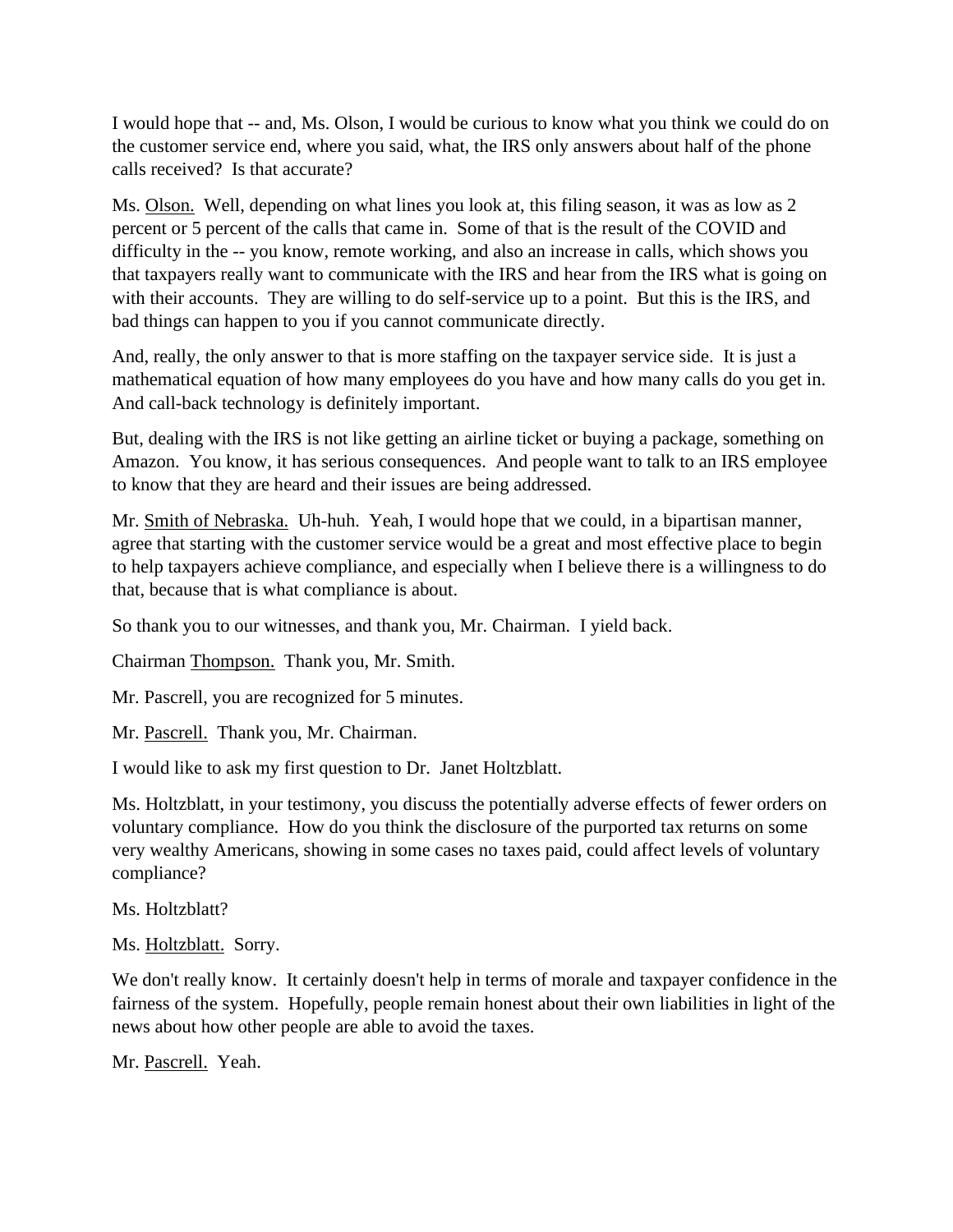You know, when you look at the numbers, regardless of who is providing them -- and you know exactly what I am talking about -- when you look at those numbers -- and you are perceiving numbers about people who are trying to get away with something, for the most part. It may be something they do unconsciously. Who knows? It would seem to me that the numbers, regardless of who they are coming from, are stark and that there is a big gap. We are talking about a gap -- there is a big gap, you know, from what is owed and what is eventually paid.

Now, much of this money is moved into, like -- from income into assets. And there is a big difference between the two in how the two are taxed and how they are umbrella'ed sometimes with legislation that we passed. I mean, it is absolutely accommodation from the Congress. We had something to do with the writing the tax law and editing it and reforming it.

But it would seem to me that the levels of voluntary compliance, how we strengthen that is not simply to uphold the law and review -- and the fact that some people are not paying any taxes at all, how can you justify that? I don't understand it.

And there are some people that are on to distractive issues on the point of the gap that, you know, it takes us away from the central point of who is paying their fair taxes. Do you agree?

Ms. Holtzblatt. There is something to be said about that. There is this gray area between illegal evasion and aggressive avoidance. And there are ways in which Congress could act and the administration could act to unblur the tax code, make it more black and white in terms of what the law is, so that those that have the resources are not able to take a position that is very aggressive and argue with the IRS that this is, in fact, legal.

Mr. Pascrell. We haven't had real tax reform since 1985, when Bradley and Congressman Kemp were around. Both parties are guilty and are at the bottom and the source of all of these inconsistencies. Let's face it. Let's address it. There are no good guys and bad guys in this situation, I will tell you that. And I think we need to do something about it rather than talk about it.

Professor Dean, you suggested in your testimony that the IRS does not need additional data to help us improve the fairness of our tax enforcement but, instead, we need to utilize the data we have more creatively.

What do you mean by that? Give me an example.

Mr. Dean. Thank you so much.

So the question that I was focused on in my testimony -- thank you for the question -- is how we ensure that enforcement is being carried out in a racially evenhanded manner.

And one of the questions that often arises in that context is whether the IRS should be asking taxpayers their race, right? So the 1040 doesn't ask you your race, although many government forums do. And what I was suggesting is that, in order for the IRS and Treasury generally to determine whether or not enforcement is being done in a racially fair manner, they would not necessarily need to start collecting race information from taxpayers. They are sitting on a rich trove of information, and they have some incredibly talented people working in data, and they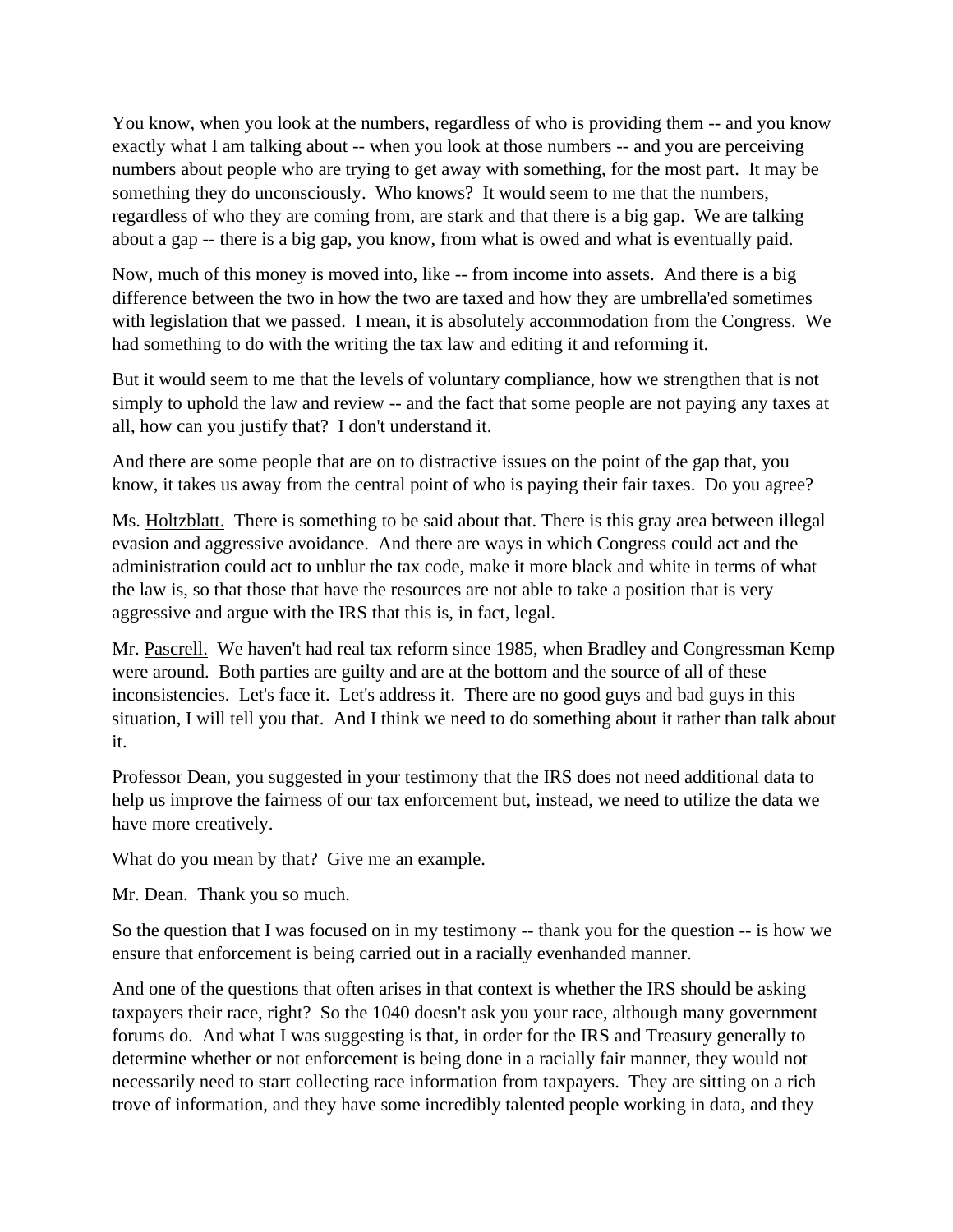could make sure that they were doing things fairly without starting to collect more information from taxpayers like that.

So I didn't mean to suggest that they couldn't do more with more information. I am just suggesting that they could do better with the information they already have.

Thank you.

Mr. Pascrell. Thanks, Professor Dean. Thank you so much.

I had one other question to ask Ms. Olson, but my time is up, so, Mr. Chairman, thank you.

Chairman Thompson. Thank you, Mr. Pascrell.

You know, consistent with our committee practices, we are going to be using a two-to-one questioning ratio. So, at this time, I will recognize Mr. Suozzi to inquire.

Mr. Suozzi. Thank you, Mr. Chairman. I am not going to ask any questions this time. I am just going to make a brief comment.

You know, no one is suggesting that the answer to this is to simply hire more enforcement agents, as was suggested by Mr. Smith. Hiring more enforcement agents is a very big part of this, but we need to have more customer service people, we need to upgrade the information technology systems, we need to make better use of the data.

There is no question that the IRS has been gutted over the past decade, and more than that, from the previous hearing we had, where I talked about the number of employees are half of what they were, in revenue agents and others.

So we need a comprehensive approach to not only serve taxpayers better, give them more information, but also to be more equitable and to do better enforcement as well. Because the audit rates have gone down so precipitously over the past 12 years.

There is a great -- you know, I remember how upset Republicans became when there was talk about eliminate or abolish ICE. Okay? I came out and supported -- got in a lot of trouble for it -- because I don't think we should abolish ICE. We should reform ICE and make it better. But it was just as nonsensical when people said, "Let's abolish the IRS." That is when Republicans were calling for abolish the IRS. It is absurd.

We need to do a better job recognizing that the IRS has an important job to do to benefit all the people of the United States of America by collecting taxes in a fair way for the people that owe their taxes. And that is going to require all these different things -- have upgraded information technology, upgraded levels of staff, better public-facing programs -- to do their job.

We can't just be against government, against the IRS. There is a role for government, and collecting tax revenues is one of them. And we just need to do a better job.

This should be the last issue that should become a partisan fight. Everybody should be in favor of making the IRS as robust as possible, as fair as possible. Do we want to go back to people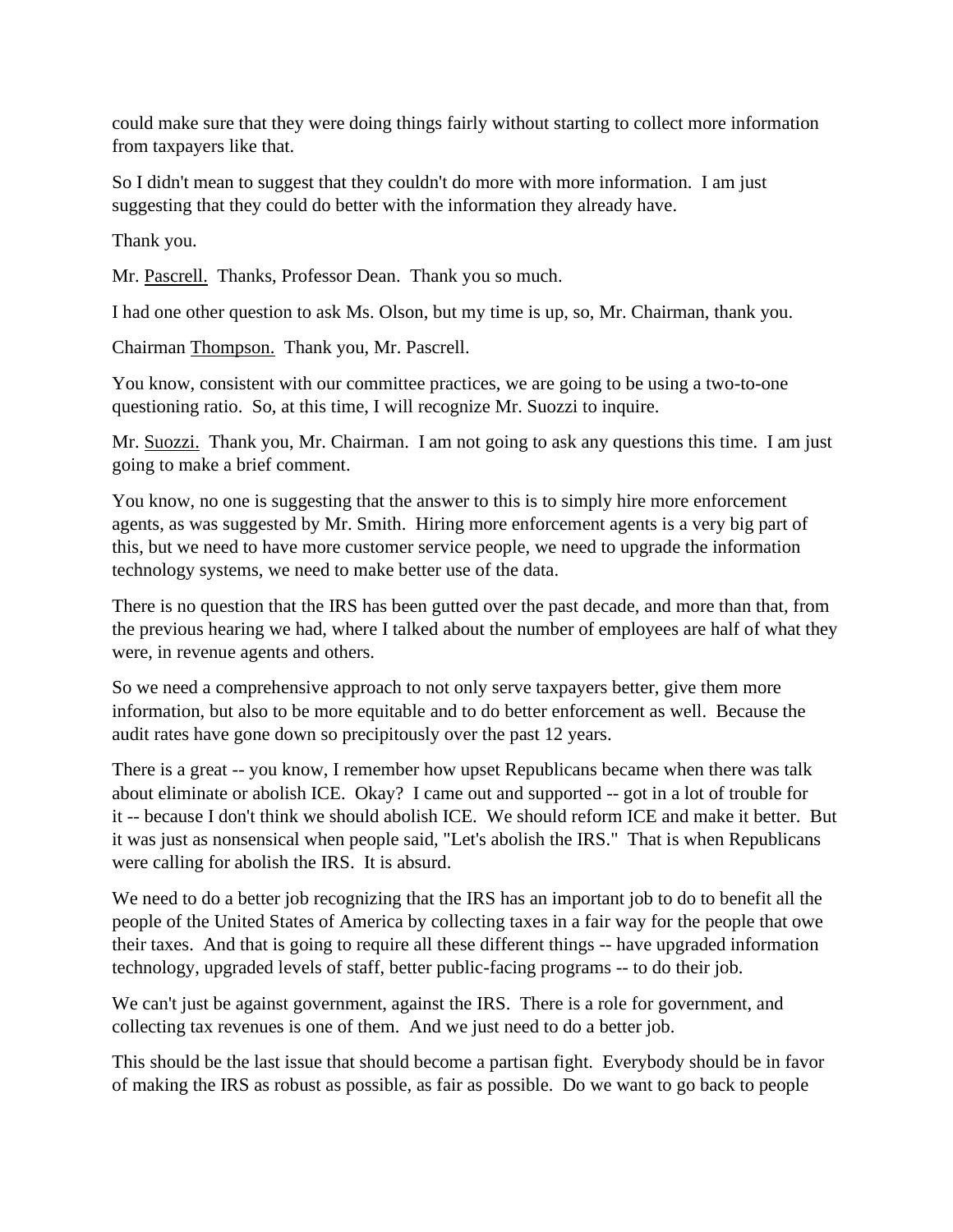abusing, as was pointed out, taxpayers or unfairly -- no, nobody wants that. But let's collect our fair share of taxes from people that owe their taxes.

And when you are only auditing 2.5 percent of the people that make over a million dollars a year and you have decreased the auditing of corporations that have over a billion dollars of net worth in market value -- I think it is 51 or 65 percent; I can't remember the number -- something is wrong.

So let's work together, let's make this the robust agency that it should be, and let's try and collect our fair share of taxes from people on an equitable basis using the modern tools and technology that we have available to us.

And I yield back, Mr. Chairman.

Chairman Thompson. Thank you, Mr. Suozzi.

I will recognize Mr. Rice for 5 minutes.

Mr. Rice. Can you hear me okay?

Chairman Thompson. Yes.

Mr. Rice. Good.

You know, the Bill of Rights in the Constitution exists to protect the rights of citizens and to constrain government from interfering with their freedom. And the IRS is an incredibly powerful Federal bureaucracy. It is one of the few that can seize your assets with no hearing. With no, even, notice, they can seize your assets.

The IRS has all too often abused the rights of citizens. It has been used as a political tool in recent history to attack citizens of a particular political persuasion. And the citizens have every right, in fact, the responsibility, to be extremely skeptical of expanding the powers and reducing the oversight over the IRS.

I think the idea that we would allow the IRS automatic access to bank account records of citizens is absurd. I think the idea that we would reduce the ability for Congress to have oversight over the IRS by making their funding mandatory is ridiculous. I will never support either one of those ideas.

We, in a bipartisan fashion, in recent history, have sat in hearings and questioned the IRS on abuses. It routinely happens, almost every single year. And the idea that we would expand that power and make it have more difficult to have oversight over them is absurd.

I absolutely agree that we should do what we can to close the tax gap. I absolutely agree it is ridiculous that the IRS is working on computers that run COBOL that were manufactured in the 1980s. I would assert that that has far less to do with funding and more to do with incompetence at the IRS, that they are unable to accomplish what pretty much every other Federal bureaucracy has accomplished in modernizing their equipment without this massive increase in their funding.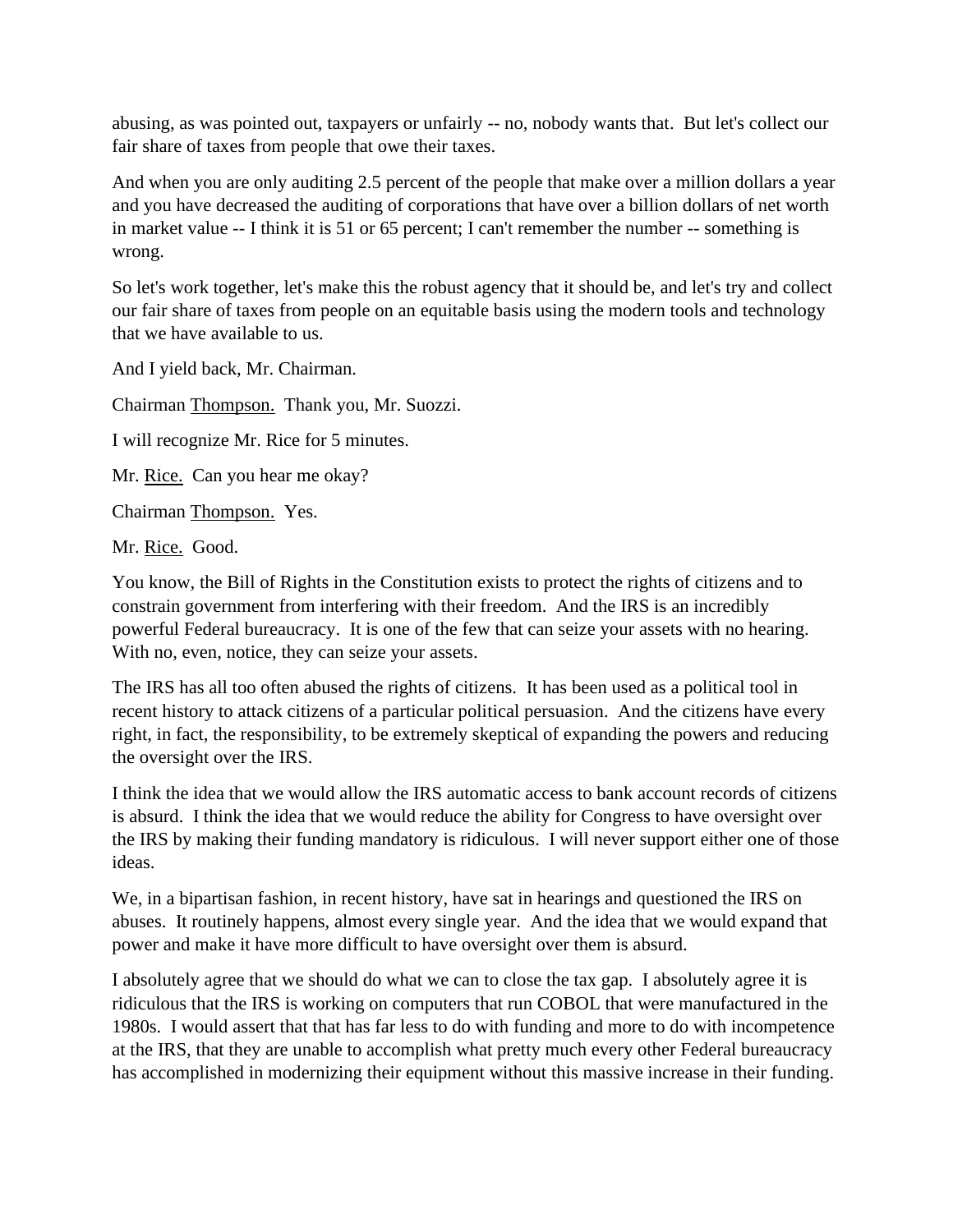You know, when I sat on the Oversight Committee 5 years ago and they said that they were running 300 different systems and that they had 200 points of failure, where only one guy knew how to program the computer and when that guy retired or died that they were just out of luck, is completely incompetent and absurd.

And I am very curious to see how much progress has been made. And if they can justify spending additional money to bring their technology into the 21st century, A, I promise you that it will close the tax gap significantly, and, B, I will be first in line to support that.

But it is not that we haven't provided funding for additional technology in the past. It is simply, when we have given them that money and they have spent it, they have said, well, I guess we learned how not to spend that money.

So, no, I completely agree, we need to bring the technology up to date and we will need less people. And it will also help close the tax gap. But the idea that we would give them enhanced ability to look at people's bank accounts is absurd. The idea that we would reduce our oversight ability by making their funding mandatory is ridiculous. And with respect to any other ideas to close the tax gap, I am all ears.

I yield back.

Chairman Thompson. I thank the gentleman.

Dr. Chu, you are recognized for 5 minutes.

Ms. Chu. Ms. Holtzblatt, in your testimony, you note that not only have audit rates decreased for larger corporations over \$20 billion but the occurrence of those corporations walking away without any additional taxes collected has also increased. That is alarming.

What does that dynamic look like in real dollars or as a share of GDP?

Ms. Holtzblatt. I don't have those figures with me. We do have information that is reported by the IRS in terms of how much was refunded to the corporations. I can't say what they ended up not paying, but I can certainly forward that other information to you after this hearing.

Ms. Chu. That would be great.

Ms. Holtzblatt. Okay.

Ms. Chu. Now, I am a member of the Small Business Committee, and I am concerned that, while the largest corporations are using their vast resources to game the tax system, small businesses don't have those resources yet are trying to compete for business against those larger groups.

Have you done a similar analysis of the audit rates of small businesses as you have for large corporations? And how does these large corporations' avoiding their taxes negatively impact smaller businesses' ability to compete fairly in the market?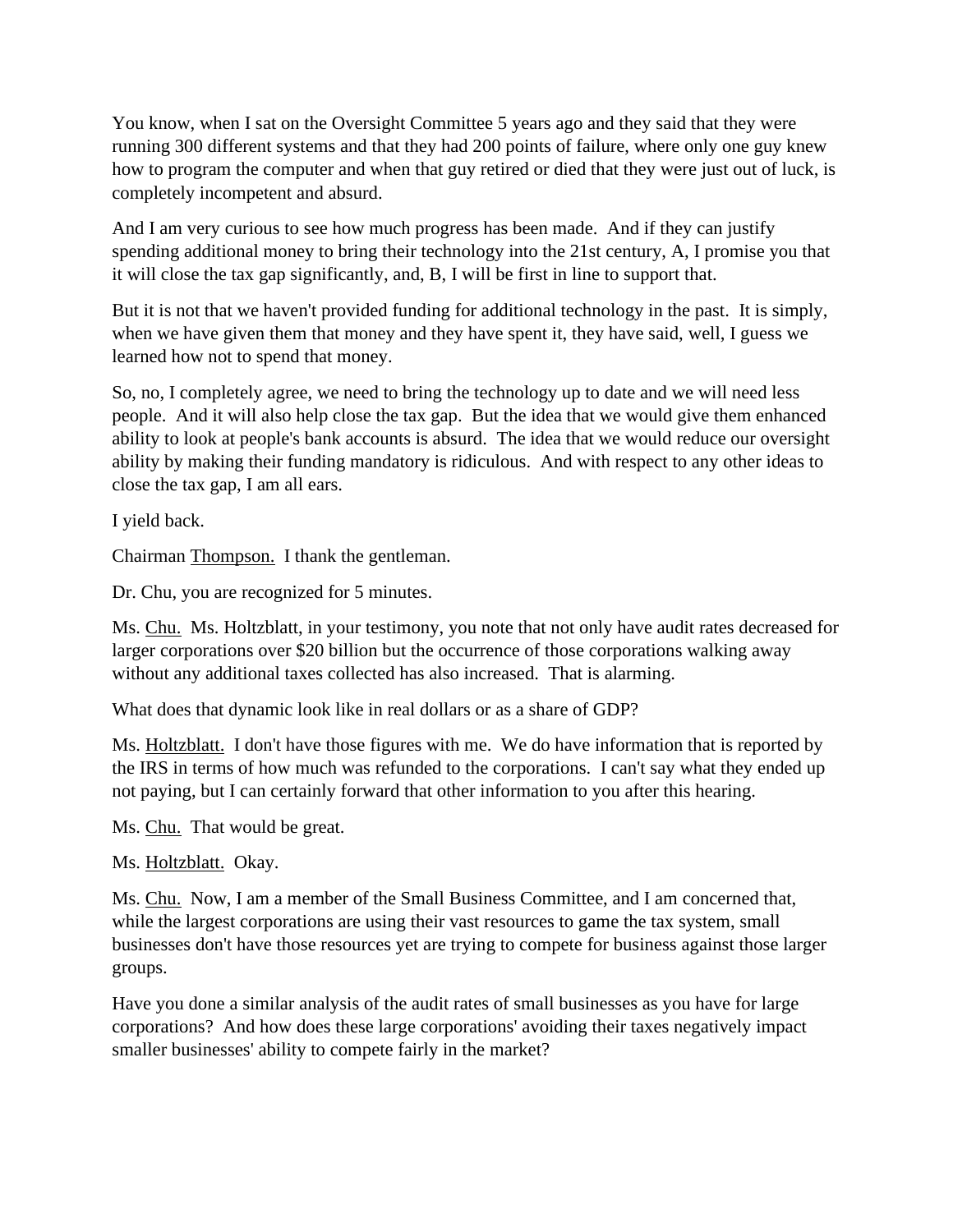Ms. Holtzblatt. That is a very interesting question. It gets down to your after-tax profits and your ability to, for example, have the resources to hire the lawyers who can help you with your dealing with the IRS.

Again, I don't have at my fingertips the audit rates for the smaller businesses, but I will forward that to you as well.

Ms. Chu. Thanks.

Ms. Holtzblatt, it is clear that making investments in the IRS would have an overall positive return on investments for revenues raised through greater tax compliance. And your testimony notes both the quality and quantity of audits needs to be improved, and I don't believe we can do that without the multiyear funding requested by President Biden and supported by Commissioner Rettig.

Given your previous experience with CBO and the Budget Committee, do you have any additional thoughts for this committee about what safeguards we should put in place to ensure that mandatory funding does not supplant the annual discretionary funding?

Ms. Holtzblatt. I have been struggling with that. I know that there is a similar kind of program in the Medicare/Medicaid area for health fraud, where there is a portion that is appropriations, a portion that is mandatory. I am not steeped in knowledge of how that works, but that could be a model, in terms of how they do that correctly and how they do it incorrectly.

I would turn to the budget experts at OMB, CBO, and the Budget Committees, perhaps, for more advice on how to do this correctly, in terms of constructing the safeguards. I just know that you need to get safeguards in there in order to avoid the kinds of games that all of us play with our money.

Ms. Chu. Absolutely.

Thank you, and I yield back.

Chairman Thompson. Thank you, Ms. Chu.

Mr. Schneider, you are recognized for 5 minutes.

Mr. Schneider. Thank you, Mr. Chairman. And, again, I want to thank you and Chairman Pascrell for this hearing and our second panel for staying with us for what has been a long hearing.

One of the central principles that I believe has to be a part of our tax system is fairness. And we have heard much about the ProPublica release last week, the report and, you know, the fair concerns about where that data came from, but there is information in the data that I think is important to touch on.

You know, we saw that, in 2018, there were 25 individuals who were worth \$1.1 trillion. For comparison, it would take 14.3 million -- I will repeat that -- 14.3 million ordinary American wage-earners to put together an amount equal to that number.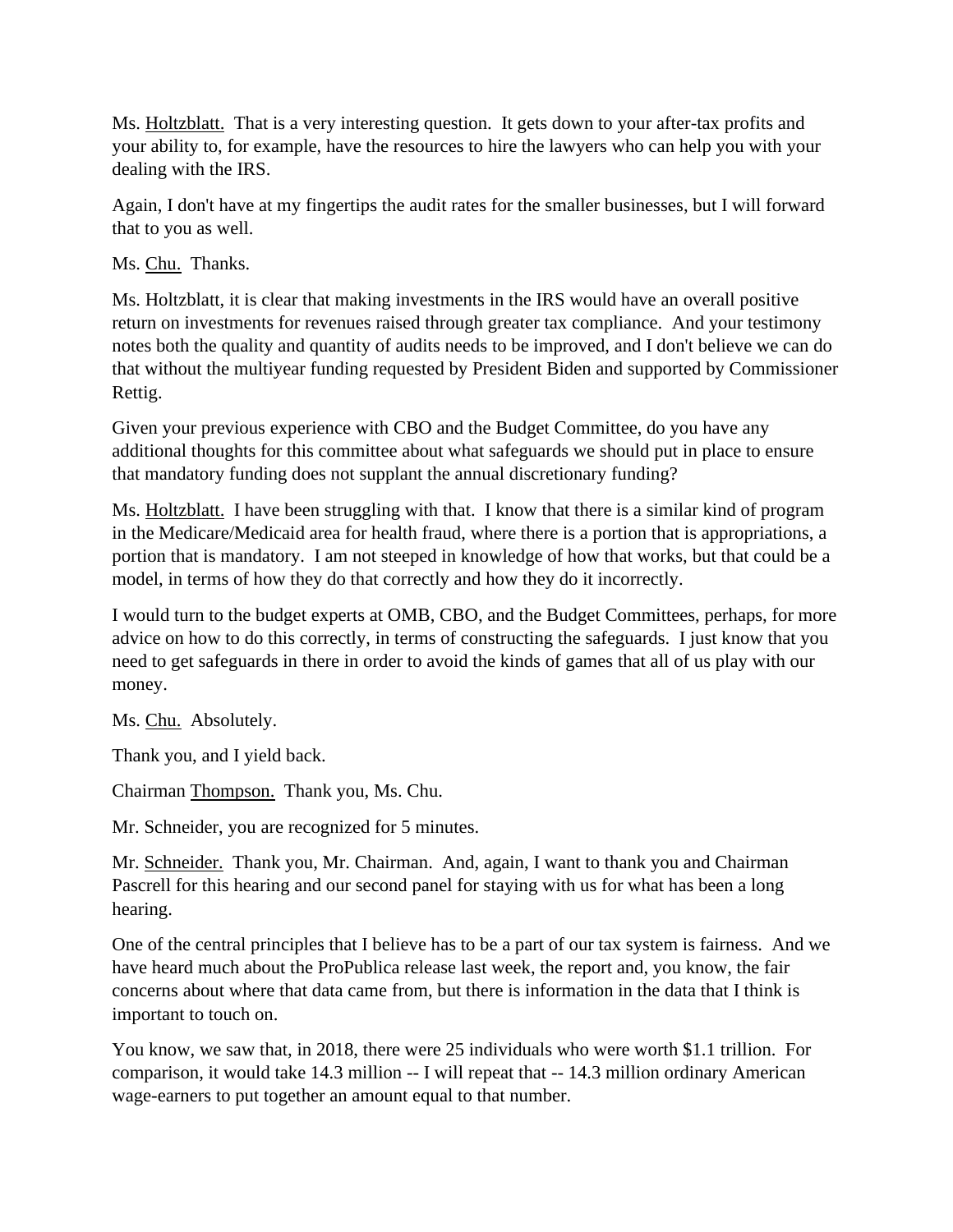The personal Federal tax bill for those top 25 was approximately \$1.9 billion, whereas for the 14.3 million, their bill for taxes on the wages they earn was \$143 billion. Let's be clear what that means. It means that those 25 individuals collectively with the same wealth as the annual earnings of 14.3 million were paying 1/100th of the amount of taxes.

And that raises a question of what is fair. It is a broad question for sure, but that is what happens when we don't have a sufficiently funded IRS. The tax gap grows, the rich get away with taking deductions, having offshore assets, et cetera, but it creates a definite sense of unfairness.

And, in the context today of this tax gap, we are not talking about raising taxes; we are simply talking about making the investments in the resources, in the skilled and trained people, and the systems they need to do their jobs to make sure that everyone pays the taxes that they owe.

So my question for the group is, how will addressing the tax gap affect equity? What degree will we have of ensuring fairness in making sure that people do pay their taxes?

And I will open it up to anyone on the panel.

Ms. Olson. I think that it is very important for the taxpayers of the United States to know that the IRS is taking the appropriate steps to ensure that people are paying the taxes that are legally due and owing.

To me, voluntary compliance is really the name of the game, because, you know, enforcement is so expensive. So you want people to feel that the agency is using its power legitimately, not coercively and not disproportionately, even as it is also providing service to people and builds trust in that way.

And that is why I have recommended that you really think carefully about that balance between using legitimate power and building trust with all of the taxpayers.

And, you know, I think I share the concerns about mandatory funding, that the IRS is under a lot of pressure and there are many demands on it, and so there need to be great safeguards to make sure that it does what it is supposed to. I also think that you need to watch very carefully, by oversight hearings, that it is delivering what you are expecting of it on time. Because, often, it gets awry and off-schedule. I have witnessed that for 18 years when I was the national taxpayer advocate.

Mr. Schneider. All right.

In the last minute, Mr. Dean or Ms. Holtzblatt?

Ms. Holtzblatt. In terms of equity, we need to level the playing field more. We need to understand the audits and understand why, for example, more rates of favorable audit decisions for some groups of taxpayers versus other taxpayers. As I have said, that about 4 out of 10 large corporations come out of an audit with no change in their tax bill; in contrast, for EITC returns, about 10 percent end up with that kind of result, but that may also be because many of them never respond to the IRS audit.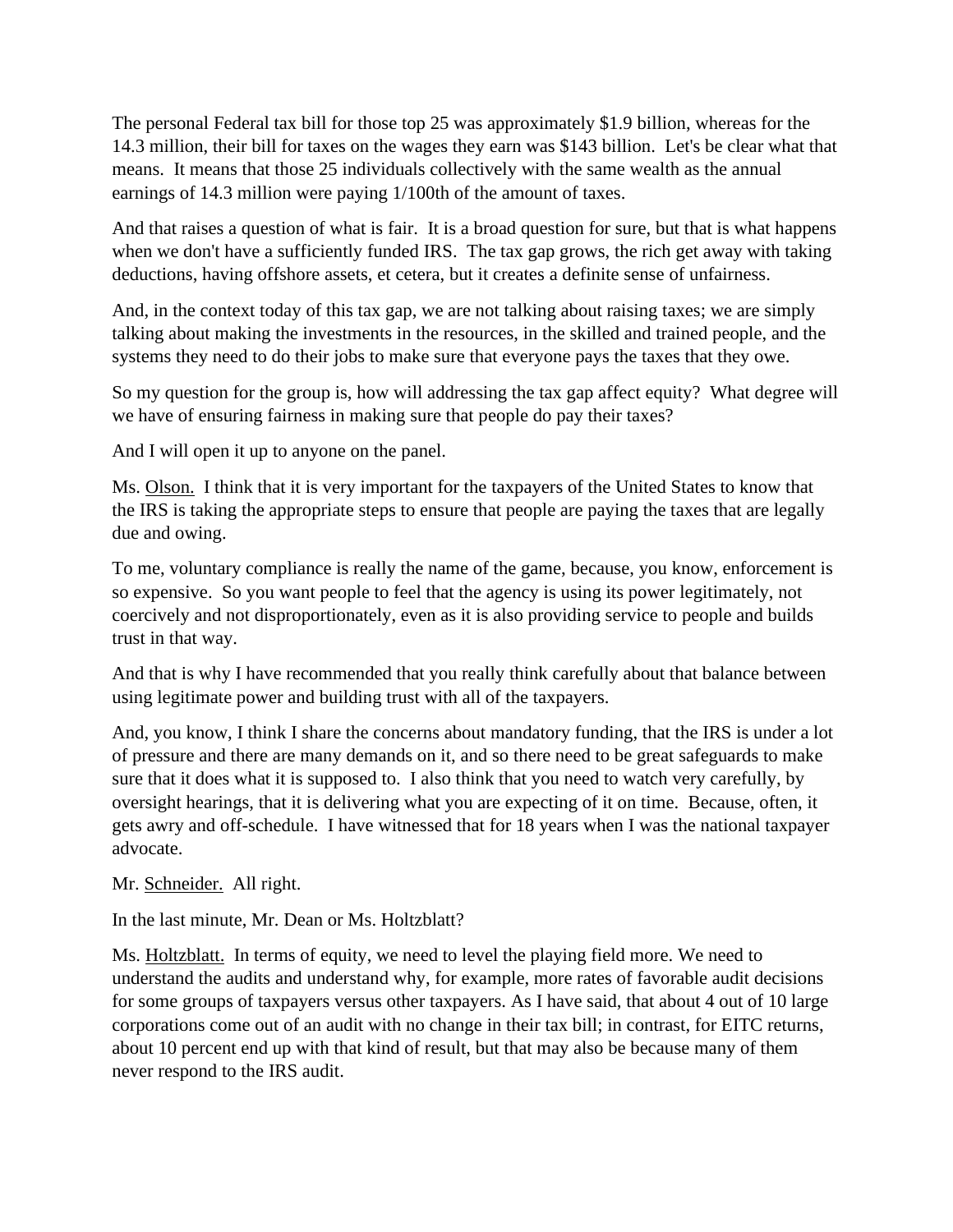And that gets to an issue that Ms. Olson has raised on many occasions, which is the benefit to lower-income people of providing them with assistance in going through the audit process, making it easier for them to be able to respond to an IRS request for documentation.

So, to the extent to which you maintain audits across the board, there also is the need to maintain equitable treatment of taxpayers, providing them all with opportunities to be able to respond to the IRS in the way that can get them the right result.

Mr. Schneider. Great. Thank you.

My time has expired. I yield back.

Chairman Thompson. The gentleman's time has expired.

Mr. Smucker, you are recognized for 5 minutes.

Mr. Smucker. Thank you, Mr. Chairman.

Ms. Olson, I asked a member of the former panel some questions in regards to the ProPublica information that was just released. And, of course, they were very concerned about that as well. I assume you are very concerned about that as well?

Ms. Olson. Absolutely. And I have spent a lot of time trying to think about how that could happen. Because, as Deputy Commissioner O'Donnell said, every IRS employee has annual training on unauthorized access, and there are a great deal of safeguards in being able to access information. And unauthorized access is tracked not just by the IRS but by the Treasury Inspector General for Tax Administration. They have access to IRS systems to see patterns of unauthorized access.

So I will be -- it is very disturbing if it is a possible IRS employee or IRS contractor. I do want to say, maybe it is someone in the accounting firm that had access to that information, you know? So we really don't know, and we have to wait and see, but it is profoundly disturbing.

#### Mr. Smucker. Yeah.

And some of the questions I have -- and it is not even particularly related -- I mean, it is related to this, but I know we will find a lot out after we learn more about this investigation. But, you know, it is not clear to me, entirely, what the penalties are if this is indeed an IRS employee. Can you speak to that at all?

Ms. Olson. Well, it is a crime. And it is also that they will lose their job, which is, of course, the least of it. But unauthorized access is or can be a criminal offense. And I am sure that we will see that roll out if they identify the person.

#### Mr. Smucker. Yeah.

And maybe you can answer this question a little better than the previous person I asked. You know, it certainly appears to me there like there could be political reasons for doing this. It fits with my friends on the other side of the aisle's narrative that the rich aren't paying enough taxes. They are certainly using it to try to make that case.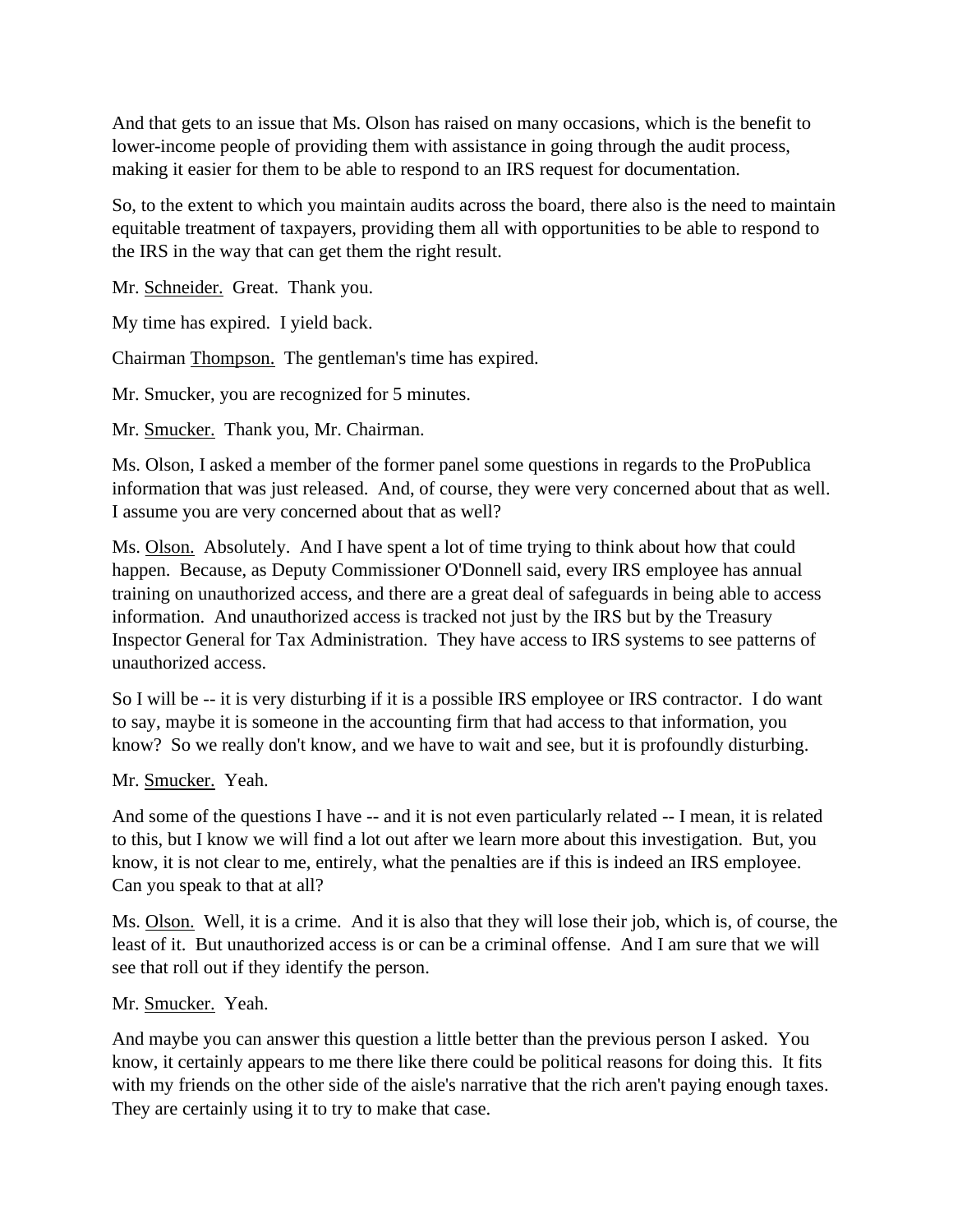Would there be additional penalties if this were done for political purposes?

Ms. Olson. Actually, my understanding is, under the statute, that the actual political motive isn't what the issue is always with criminal offenses. It is, did you intend to do this thing -- namely, disclose or access private taxpayer information that you do not have the authority to access? And as long as that intent is there, you have the element of mens rea for that crime.

So whether there was a political motivation or not, at least for that particular offense, it would not be an issue. You know, that is my understanding of it.

Mr. Smucker. Can you tell me whether ProPublica could legally publish that information regardless of how they received it?

Ms. Olson. I am not an expert on First Amendment and, you know, those kind of requirements. I am not an expert on that. My focus has been on IRS employees and what they are authorized to do.

Mr. Smucker. Yeah. Yeah.

Ms. Olson. Sorry.

Mr. Smucker. And then the other point -- and I don't know whether you could speak to this or not, but, you know, this narrative that the wealthy are not paying enough in taxes.

I pulled up a chart -- and, Mr. Chairman, I would ask to have this submitted into the record, but, at the moment, I can't tell where this came from. It is not on this heading. So maybe I will just skip that for now.

But, you know, this breaks down by income quintiles, so the lowest 20 percent and so on, and what percentage of the total Federal taxes they are paying. The top 20 percent, in 2017, paid 87 percent of the total Federal taxes that were received, compared to -- this chart goes back to 1979. In 1979, that rate was 65 percent. So we have seen the wealthy paying more in taxes as a percentage of the total, you know, since 1979. And, in fact, the lowest 40 percent pay zero in taxes. In fact, they get money back, so that the bottom quintile pays a negative-3.9 percent, the next 20 percent pays a negative-0.8 percent.

So, I don't know, Ms. Olson, do you accept this narrative that the wealthy are not paying their fair share?

Ms. Olson. Personally, I don't like the discussions of the phrase "fair share." I think people should pay the taxes that are due and owing under the law. And I do believe that the IRS needs more resources and skills -- more skills, certainly -- and better technology to be able, in this very global and modern age, to make sure that folks engaging in complex transactions are paying what they should.

But, in looking at the ProPublica article, you know, there wasn't any indication that anyone was doing anything that was illegal. It was all legal, and it might have been -- it was tax avoidance rather than tax evasion.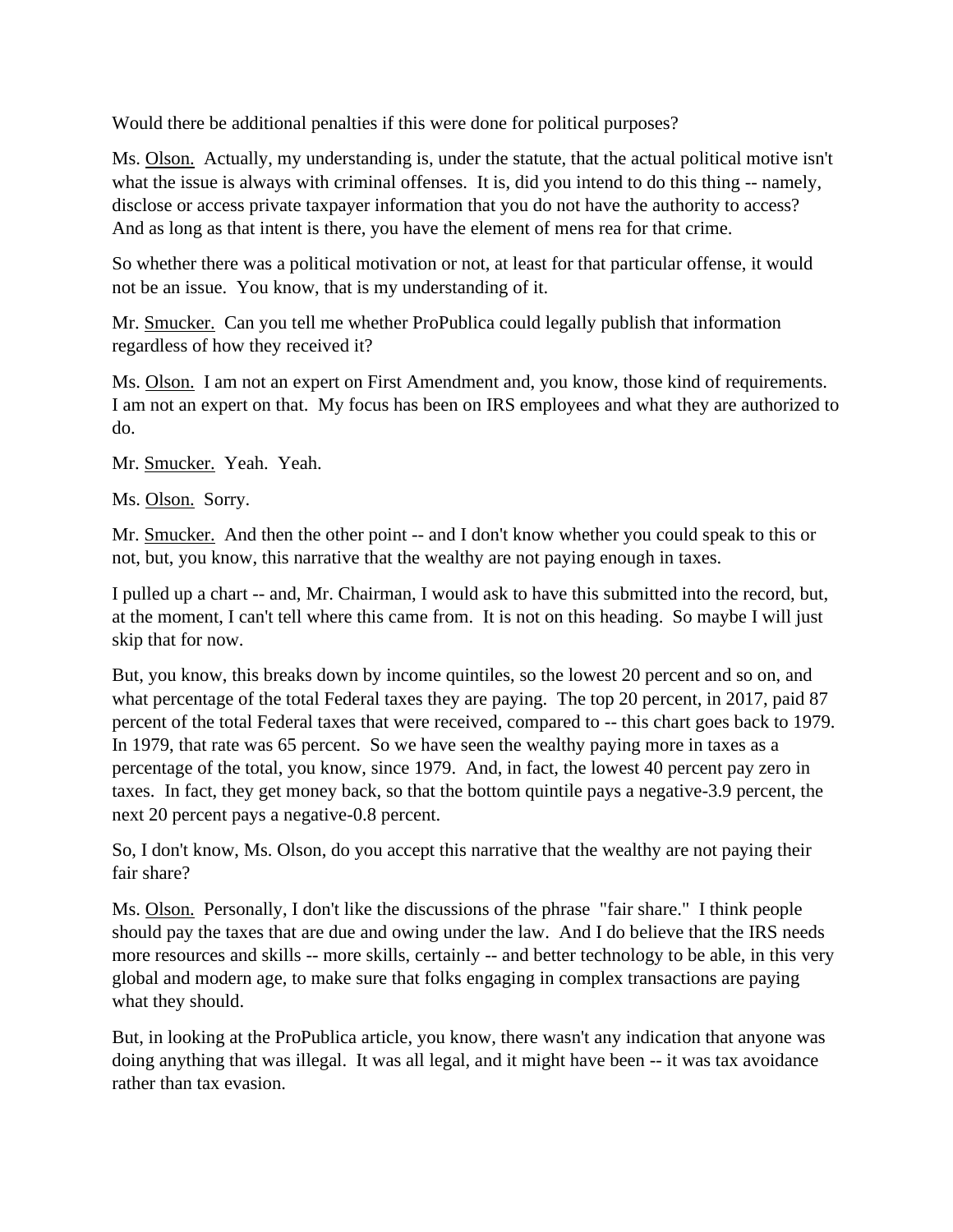Chairman Thompson. Thank you. The gentleman's time has expired.

Mr. Smucker. Thank you.

Chairman Thompson. Ms. DelBene, you are recognized for 5 minutes to inquire.

Ms. DelBene. Thank you, Mr. Chairman.

And thank you to all the members of our panel for giving us your time and insights.

Over the last decade, the IRS has faced significant budget cuts. Since 2010, Congress has decreased IRS funding by 23 percent. With a corresponding 22-percent reduction in workforce, these budget cuts have meant decreased enforcement activities, which has allowed corporations and wealthy individuals to avoid taxes. And a failure to update antiquated technology makes the IRS vulnerable to inefficiencies but also to cyber attacks.

It is not enough only to enhance resources; we have to make sure the IRS has sustained funding, which will boost revenues, improve taxpayer experiences, modernize technology, and ensure fairness, and also make sure that we do have a strong and skilled workforce.

Ms. Holtzblatt, I wanted to ask you, when we talk about workforce, I wondered if you could speak to where in the IRS the decrease in personnel has occurred and how that has impacted enforcement and audit activities.

Ms. Holtzblatt. A good chunk of the reduction in personnel has occurred in enforcement and collections. And perhaps of most concern is that a large share of that has been the reduction in the number  $\setminus$  of the revenue agents and the revenue officers. Those are the individuals who handle the most complicated tax audits, the ones who do the audits and who collect.

And I think a part of why we have seen that reduction that there was a hiring freeze between 2011 and 2018. The IRS has a population that is getting older, and you had large numbers of people retiring and they could not be replaced because of the freeze.

So the IRS has had a brain drain. And that has contributed to some of the slowdown in audits, because you are losing those skilled people. And to the extent a skilled workforce remains, they are the ones who are going to be responsible for training new hires and so forth.

I think that is a major contributing force. It is a heavily labor-intensive agency, and when you are losing your most skilled and experienced workers, you are going to have an impact on not only the number of audits but the quality and the length that they take.

Ms. DelBene. And that point on workforce training, I think, is critically important. We were talking in the first panel about, on the IT side, how students coming out today with IT skills aren't learning how to program in COBOL anymore and having to train them in old technologies to help work on IRS systems.

Obviously, the folks who have the skills today on the audit side, et cetera, are critically important to training. But I think it is important, too, for us to think about the impact of out-of-date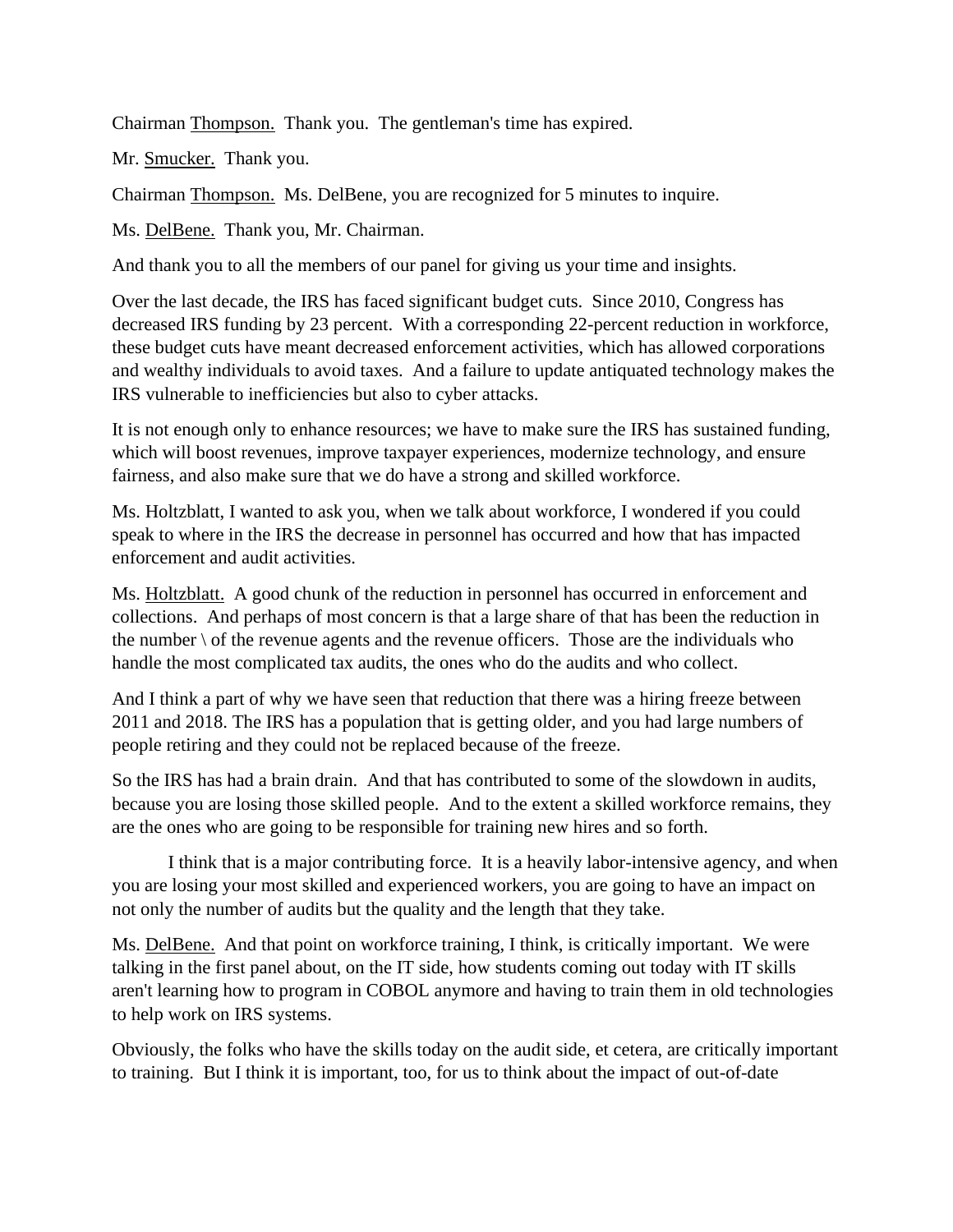systems, et cetera, what that has on our ability to make sure that we have a strong workforce going forward too. Do you agree?

Ms. Holtzblatt. Certainly.

And the good thing about hiring younger or more recent graduates is, although they have to pick up the COBOL programing language in transition, they already have the skills to do so. It is not going to be that difficult, generally, to go back and learn an old programming language, because the new languages are built on that. But they can also bring new blood and new knowledge and help bring the agency forward, one would hope.

Ms. DelBene. Yeah.

Thank you very much. I appreciate your time.

I yield back, Mr. Chairman.

Chairman Thompson. Thank you, Ms. DelBene.

Ms. Plaskett, you are recognized to inquire for 5 minutes.

Ms. Plaskett. Thank you very much, Mr. Chairman. I want to thank you for having these two panels offering perspectives on a number of issues related to closing the tax gap.

One of the questions that I have is a question that I asked the first panel that I think would be also interesting to have the second panel answer as well, and that is related to the reducing the tax gap, which, of course, focuses on IRS enforcement capabilities, but what somewhat has been lost in the discussion is the role of adequate taxpayer services.

Ms. Olson, I know that you talked quite a bit about that in your opening statement, and, you know, I recall how important your work has been and your assistance to my constituents, but wanted to know if others on the panel might have some opinions on that as well.

Ms. Olson. Well, I can certainly go first and let others --

Ms. Plaskett. Sure.

Ms. Olson. Taxpayer service is just absolutely vital. And it is not just in the form of picking up the phone, but it is in really rethinking how you present information to taxpayers, the extent of transparency, being able to explain things, the kind of on-the-ground assistance you give to people.

And I really believe that, as we are talking about fresh employees, new employees, you know, in many ways the old way of the IRS thinking about taxpayer service just doesn't apply in this environment.

On the other hand, digital is important, but, again, being able to talk to taxpayers is vitally important because of the power the IRS has over their lives.

Ms. Plaskett. Thank you.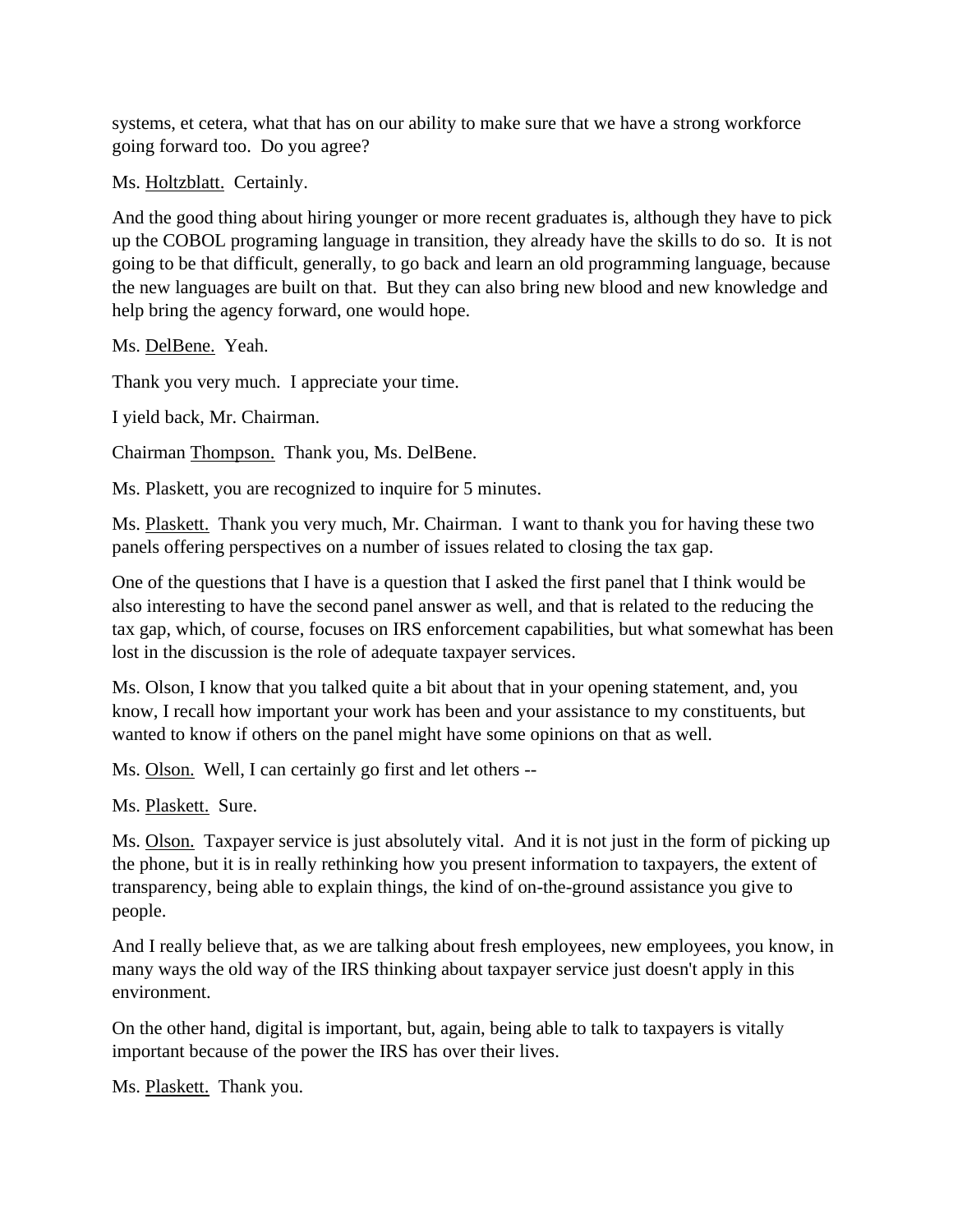### Anyone else?

Mr. Dean. I would just say that, you know, one thing for people to keep in mind, the kinds of benefits being distributed through the tax system now increasingly, the history of the earned income tax credit as a benefit people perceive, it is just an incredibly complicated system, which has implications for enforcement. But just to mention that there is a program called VITA that is a system of voluntary income taxpayer assistance that is a way for the private sector to help support taxpayers in doing this.

And it just, to me, suggests how much need there is for help, that this is a, you know, basic, important service provided to help out hardworking Americans and we are relying on volunteers. Some of my students in the past have done this, and I think it is wonderful, but I also think it is horrible that we are relying on, you know, my students to help satisfy the basic needs of hardworking Americans.

Ms. Olson. If I may make a point on that, up until 2014, IRS employees -- you know, taxpayers could walk into a IRS taxpayer assistance site, what used to be called a walk-in site, and get their returns prepared by IRS employees. And they were the most accurate returns of any returns prepared. And the IRS cut that, thinking that they could save some money, which I have always thought was very troubling.

And the other side of that was that, because there were so many taxpayers wanting that assistance, they would call revenue agents and revenue officers out from their desks to actually help taxpayers. And that was very good, for RAs and ROs to see taxpayers who were trying to comply with the law, since every day of their lives they saw people that maybe weren't.

Ms. Plaskett. Thank you.

The last question I have -- and then I will yield back, and thank you again, Mr. Chairman, for this hearing -- is related to, when we talk about enforcement resources, some have called for a multiyear funding program that would not be subject to annual appropriations.

What are any of the members of the panel's thoughts about supporting or not supporting multiyear funding?

And, additionally, should there be a mandatory funding to provide stable funding on an ongoing basis to ensure that IRS has a stream of funds for such mandatory funding that has similar purposes like preventing fraud in Medicare and Medicaid?

And then I will yield back.

Ms. Holtzblatt. I spoke about this somewhat in my testimony, but I think it is critical that multiyear budgeting be provided to the IRS.

I know from when I worked at Treasury and met with people from the IRS, decisions about how to hire and where to invest money were really dependent on their confidence that the money would be sustained over time. You can't invest in capital unless you know you will have the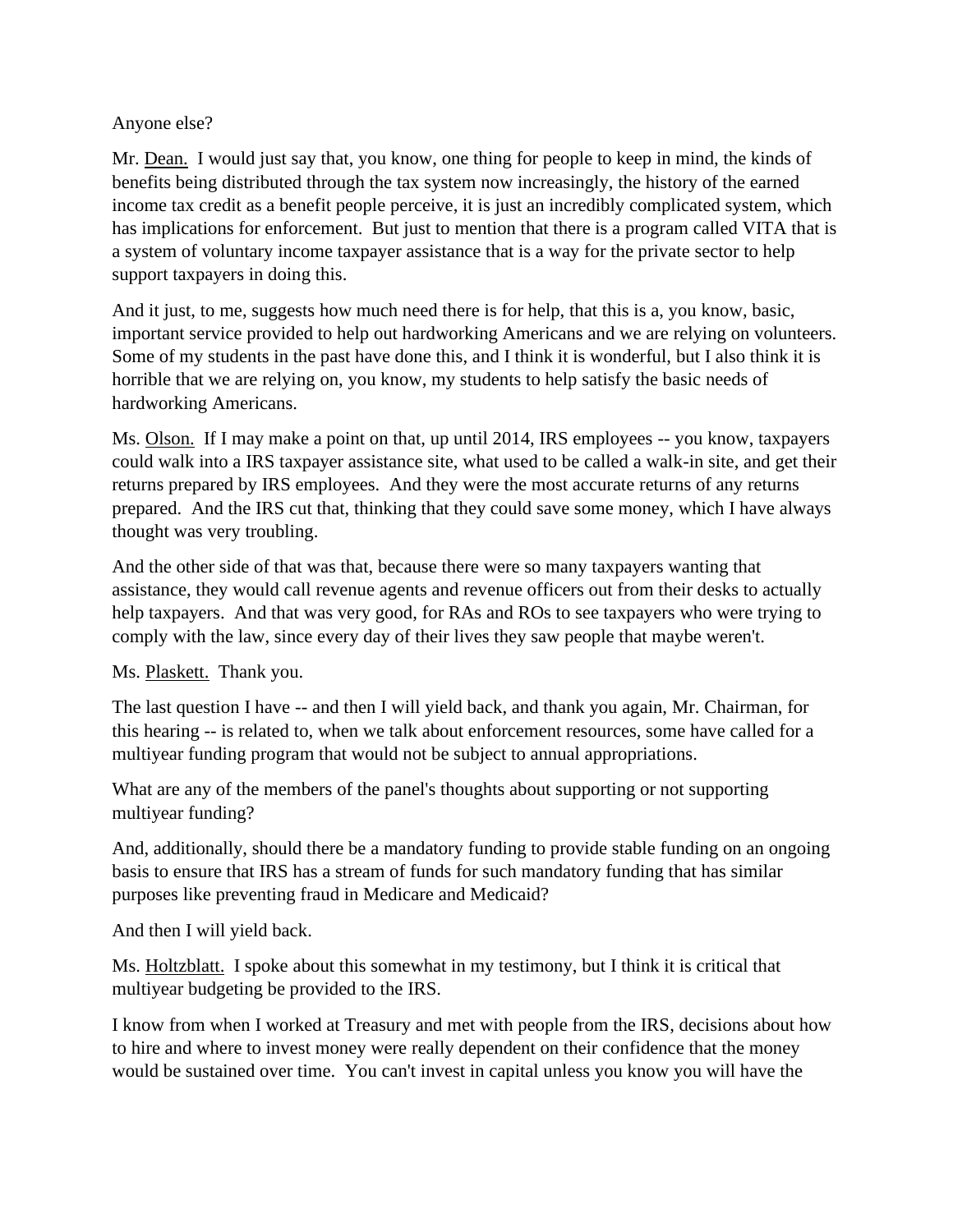money when the bills come due, and you can't hire people unless you know you can pay them the following year.

On the other hand, I can understand people's caution in terms of providing this money on an automatic basis. And that, I think, requires more oversight. It requires the IRS to provide more information even now with respect to their plans and how they would use the mandatory money and provide milestones.

So there needs to be some accountability, and that also needs to be associated with more information coming from the IRS to allow Congress to be able to evaluate how that money is being used and if it is on track to meet the goals.

Chairman Thompson. Okay. Thank you very much.

Ms. Plaskett. Thanks, Mr. Chairman.

Chairman Thompson. Thank you.

Ms. Moore, you are recognized for 5 minutes.

You may have to unmute.

There you go.

Ms. Moore. Mr. Chairman, am I recognized?

Chairman Thompson. You are recognized.

Ms. Moore. Thank you, Mr. Chairman. And thank you so much for this distinguished second panel.

I am so happy to see you, Ms. Olson. And I am so happy that, when you gave your testimony, you leaned into the fact that the IRS is not only the agency that collects revenues and does tax enforcement but it is also a way to deliver important taxpayer services, you know, like the EIP that we provided to people during the pandemic, like the earned income tax credit, like the child tax credit. It is our main highway and delivery system for those things. And I appreciate your role as the taxpayer advocate and going on to continue this work.

That being said, you know, we have talked before about the situation that many, many primarily women found themselves in during the pandemic, where their abusers took the EIP checks, even though the women primarily had custody of the children. And we have tried to work with the IRS, and they perceived that they didn't have the authority to provide replacement checks.

And I was wondering if you could walk us through -- I have legislation, by the way, that would provide the authority for the IRS to do this. And I am wondering if you could walk us through how this is possible and what we can do and why this ought to be a priority.

Thank you.

Ms. Olson. Well, first of all, thank you for your leadership on this issue.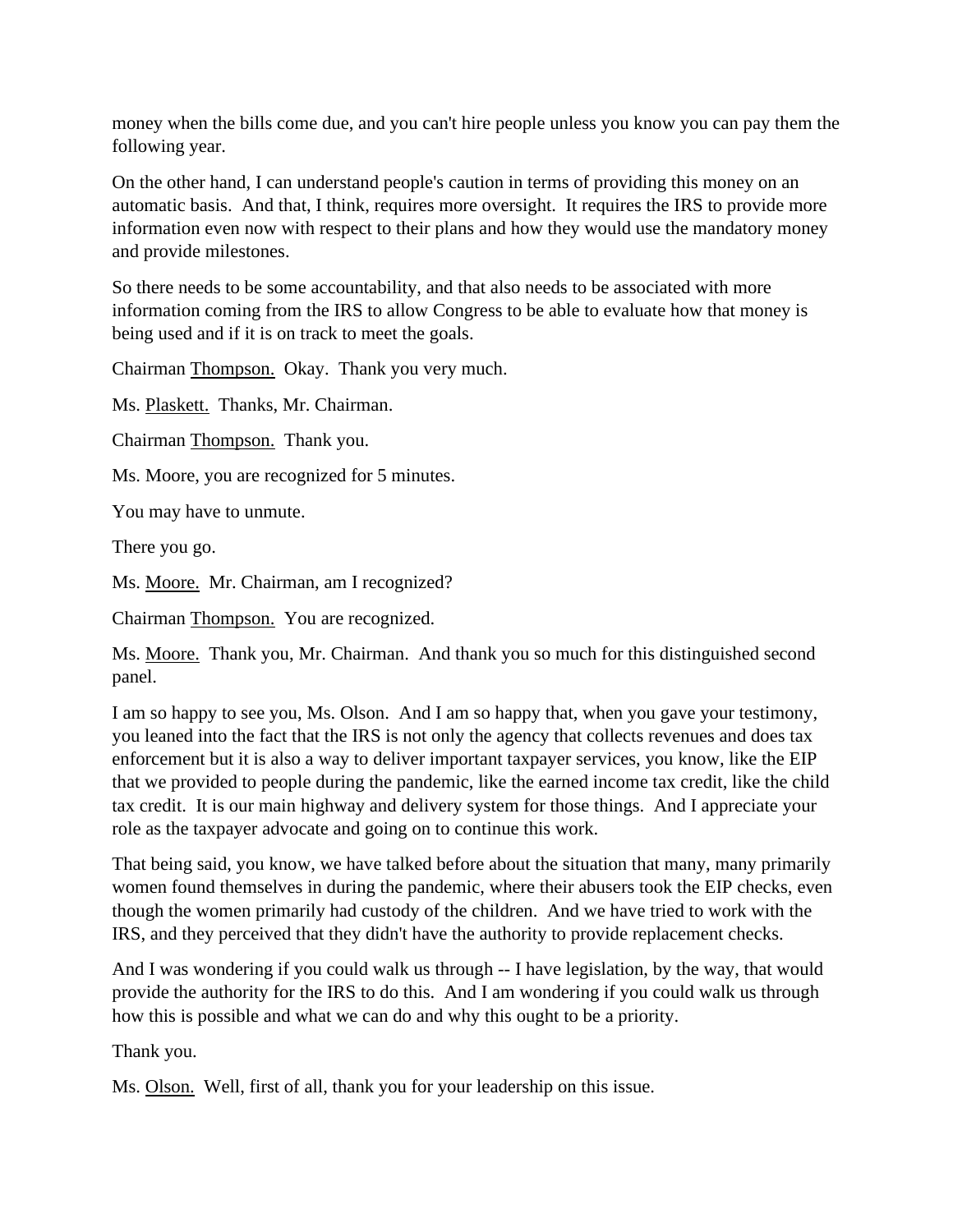You know, your legislation identifies a funding source to be able to make replacement payments, but the IRS has the skills right now, in house, to be able to make determinations of whether someone is a survivor of domestic violence and whether the children resided with them during the period, so that, all things being equal, if there is a funding source, a payment could be made.

And working with domestic violence advocacy groups, we have identified a whole series of kinds of documentation that State agencies and local agencies and courts have accepted, you know, as evidence toward there had been a domestic violence situation that the IRS could definitely adopt. And so this is definitely something that they can do.

I would also say that this leads to my proposal that the IRS create a separate unit for family and worker benefits, so that just a whole unit, a division of the IRS understands that these are the populations and the issues that they may be facing and that they are responsible from beginning to end of that taxpayer's experience, including compliance but also these kinds of issues, so you have people in a "can do" mentality and looking for resolution and innovative ways to address the needs of the family and worker populations.

Ms. Moore. Well, thank you so much. This is really, really very, very important to me.

Do you think that this is a big ask of the IRS? I mean, you might have already answered it, but, you know, I was thinking, with this portal that we created, with all of the information the IRS has, you know, with my legislation and the authority, are we asking the IRS to do something that is outside of their wheelhouse and that they really can't do?

Ms. Olson. Congress created a provision called "relief from joint and several liability," IRC 6015, which is what we call the "innocent spouse statute." And, under that, the IRS regularly is faced with domestic violence and abuse situations.

They have a unit that is familiar with those issues. I personally have trained them on those issues. And so this is just building on the strengths of that unit and the knowledge that that unit has and expanding it and applying it toward a different issue, namely the EIP, as opposed to regular tax returns. But there is a unit that has those skills.

Ms. Moore. Well, listen, I thank you so much for continuing to be engaged. We are going to work with you on the creation of your new unit. We think it is a fabulous idea. And thank you so much.

And, Mr. Chairman, I am going to give back my 27 seconds.

Chairman Thompson. Thank you, Ms. Moore.

Mr. Beyer has another hearing. Is there objection to allowing him to go next?

Mr. Beyer, I am going to recognize you for 5 minutes. You owe Dwight Evans lunch.

Mr. Beyer. I will buy him coffee on Monday. Thank you, Mr. Chairman, very much. I really appreciate it.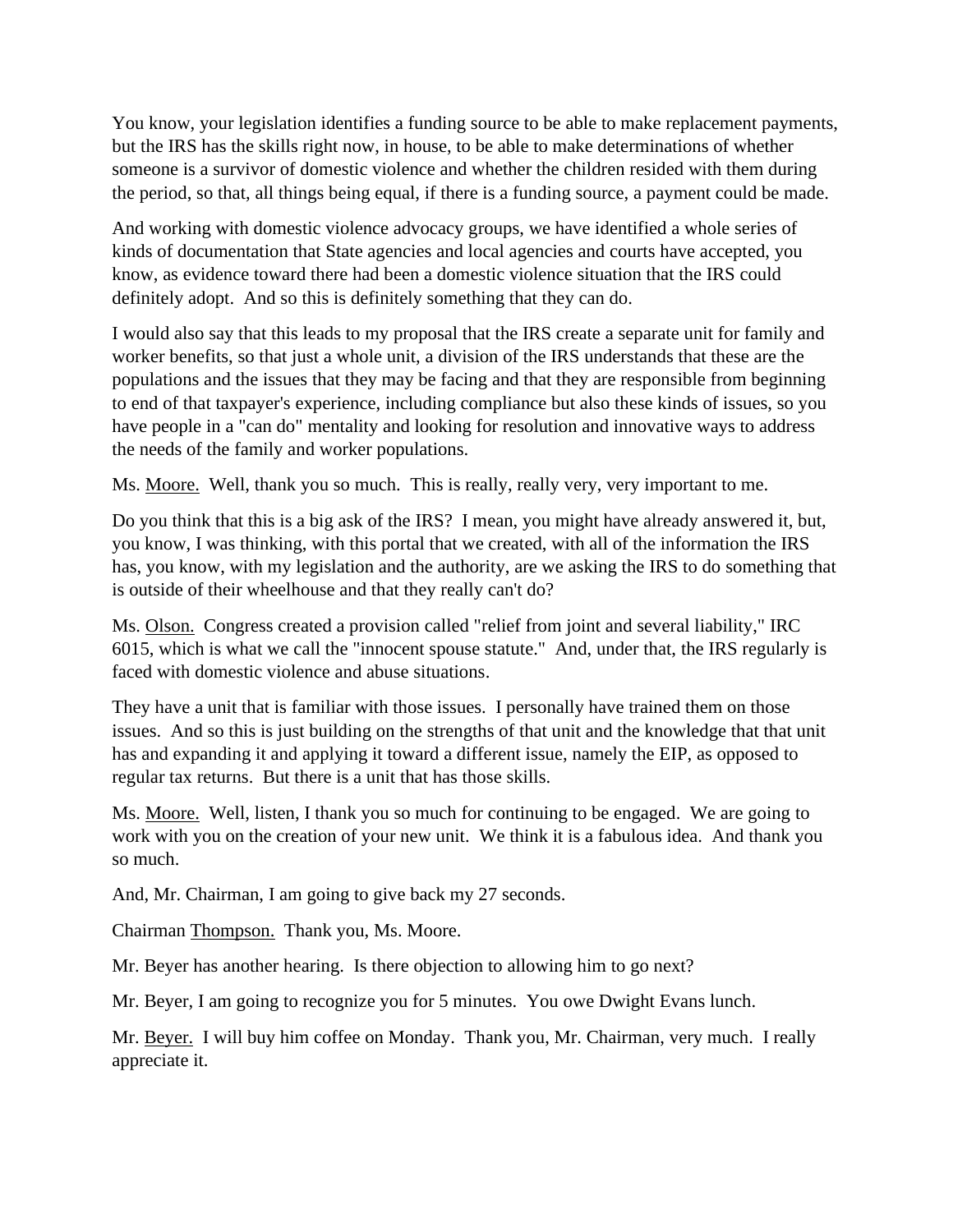And I would like to first just respond to my friend Mr. Smucker's comparisons of the percentage of taxes paid by the wealthiest between, say, 1965 and today, that that has been accompanied by an extraordinary concentration of wealth in those same people, that we now have wealth more concentrated in the United States than any time in the last 100 years. And a fairer comparison would be, what percentage of their income or wealth is being paid by the respective people? And I hope that we will look at that.

And, by the way, fairness is measured in many different ways, but the biggest thing is, what is the quality of our life after those taxes are paid?

And I am so pleased to have Ms. Olson here, a longtime taxpayer advocate, formerly of the city of Richmond, Virginia.

Nina, it is great to see you. And I just want to thank you very much. Especially in this last year, much of our constituent service has been with the taxpayer advocates, and they have been terrific and have just returned check after check to our constituents. So thank you very much.

And thank you for the many things you laid out in your long testimony. Given that 98 percent of phone calls are not answered by a live person, that is a -- as someone who likes to be in management, that is a disaster for management. My wife told me she was going to leave me if the business ever started answering the phone with electronic voicemail rather than a human being. It is amazing how successful you can be if you maintain that personal touch. So thank you for emphasizing that we cannot let closing the tax gap come at the expense of taxpayer service.

And I have a specific question, because, in your testimony, you talked about the vague math errors. And, having lived through this many, many times with the IRS where it says, "You filed it wrong, there is a mistake," but they don't tell you what the mistake is and you have no idea how to react to it, your recommendation that we amend IRC 6213(b)(1), et cetera, to require notice of assessment, et cetera, just seems brilliant.

Is there anybody leading on this right now in the House or Senate? Is there some bill I can co-sign?

Ms. Olson. I don't know of any. I just know this is a chronic problem, you know, people getting notices and they don't know why it is being adjusted, which, of course, leads to a phone call, the very thing that you could avoid if you had a clear notice.

And I also have to say that some of the notice issues are because of IRS archaic technology, that it takes a year to get notice language changed. So, even if you wanted to do something to fix it, it would take so long to fix it, which is crazy in an agency like that.

Mr. Beyer. Well, Madam Taxpayer Advocate, we will track down with Congressional Research Service and Legislative Services who is doing that, and, if not, we will help with you.

Because that is, just in the last year -- I am still managing my children's taxes, even though they are in their 40s. And, again and again, that specific issue comes up, that there was a mistake but we don't know what the mistake is and we don't know how to fix it.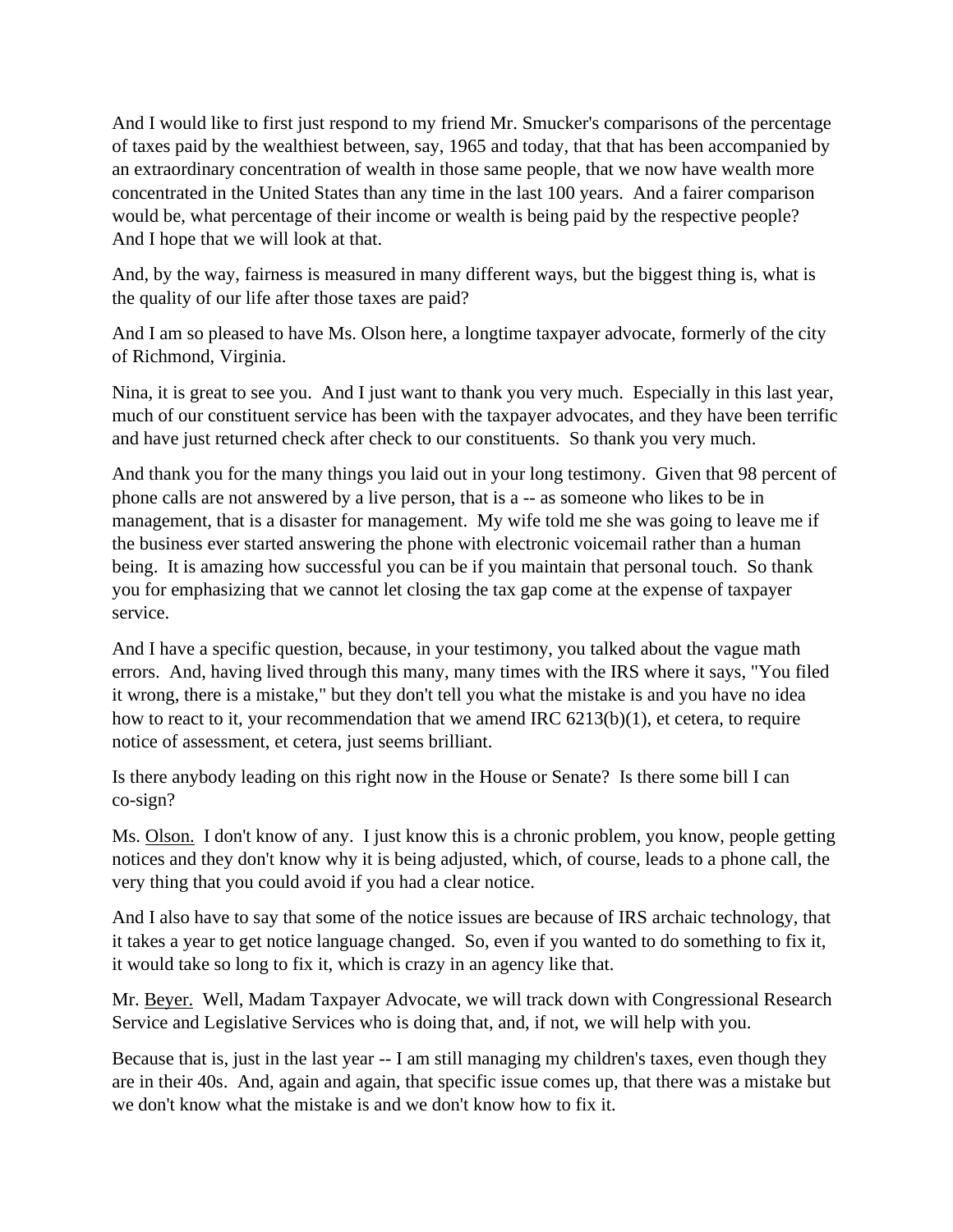So thank you very much.

And, Mr. Chairman, thank you for the time, and I will yield back.

Chairman Thompson. Thank you, Mr. Beyer.

Mr. Evans, you are recognized for 5 minutes to inquire.

Mr. Evans. Thank you, Mr. Chairman.

Mr. Chairman, I would like to ask this question specifically to Professor Dean.

Professor Dean, how would you expand refundable credits of CTC and EITC, addressing racial inequities in our tax system?

And then anybody else on the panel who has any comments on that.

Mr. Dean. Thank you so much, Congressman, for your question.

I think that a lot of what the Biden administration has already done, I think, is just incredibly valuable. The switch from the earned income tax credit and all of its complexities and all of the opportunities for enforcement to create problems for individuals, replacing that with the child tax credit is really an incredible step forward. And I applaud the Biden administration for doing that and working hard to make that permanent.

I do think that the effort to provide advance payment, which they are doing, is a really challenging step they are taking. It does seem they are doing a pretty good job of it so far, although we haven't really seen the results yet. So I think the direction they are headed is really a great one, and I think that, you know, your support of that would be excellent.

I do think that there are steps to be taken, certainly, on the enforcement side. You know, again, I can tell you the story about the heavy auditing of returns in those poor Black and Latinx counties. I think that that is one of the benefits of the switch from the EITC to the CTC, that there are just fewer traps for these really vulnerable taxpayers to fall into with that.

But I do think, in more general terms, understanding that more White taxpayers than Black claim the EITC would help in understanding that it is not a Black tax program; it is a program for all Americans who are working and need support.

So I think the moves that the Biden administration are making are helpful. I think they do need to do some inward-looking examination of how they are carrying out their enforcement. But I do think the IRS is doing a great job. I know that they are working very hard to enforce fairly, but they don't have the perspective they need, the information they need, to make sure they are doing it fairly.

But thank you so much for the question.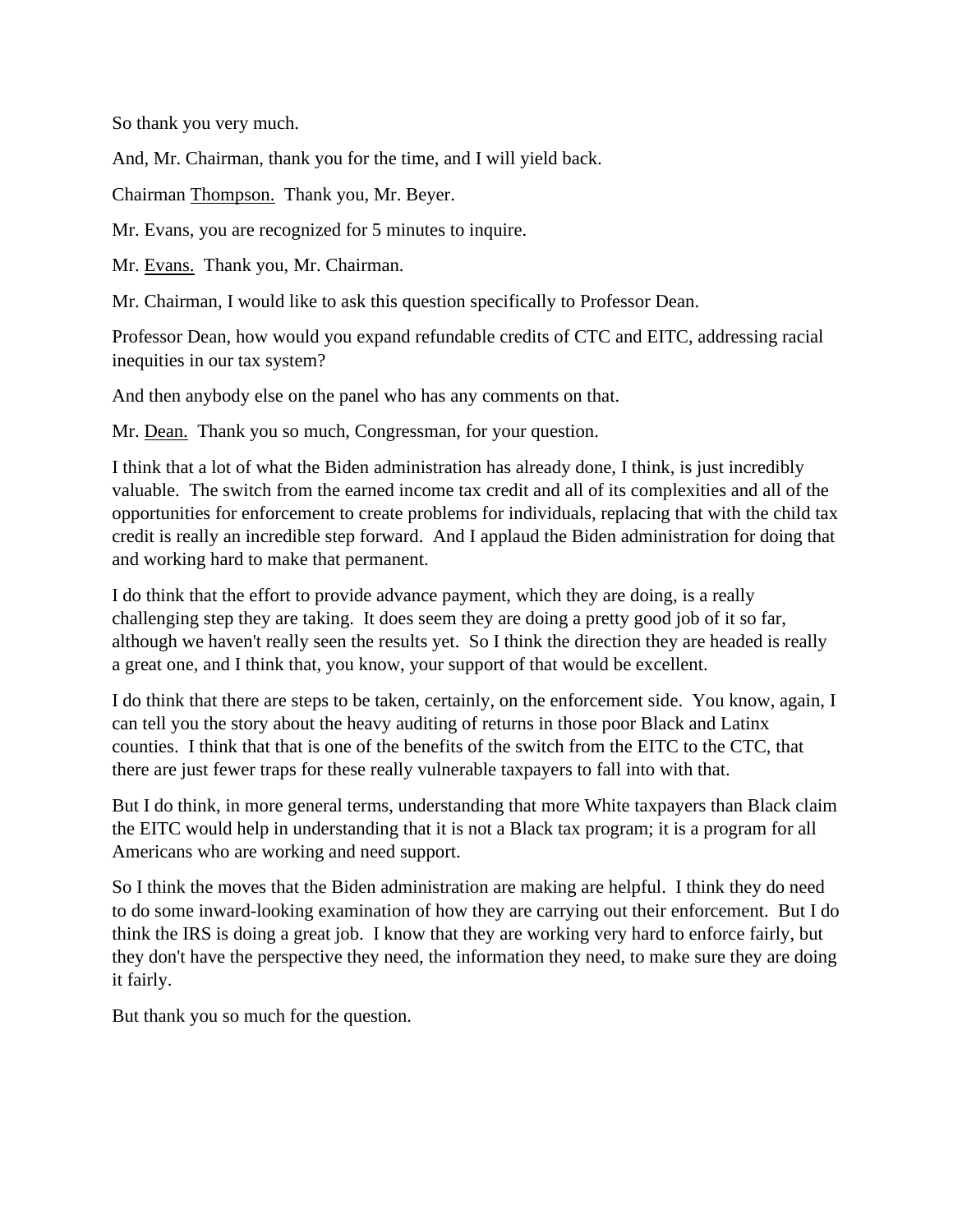## RPTR BRYANT EDTR HOFSTAD [3:59 p.m.]

Ms. Olson. If I might add something, I have a slightly different perspective. I think that the definition of a child in the Internal Revenue Code is really based in 1950s "Leave It to Beaver" families and that there is a lot to be done in the Code to really reflect the life circumstances and the family structures that we see in all families today, particularly those at the lower income level.

The other thing is that -- I think Dr. Holtzblatt has raised this -- you know, the auditing is correspondence exam, and it is a technique where people don't learn what they did wrong. Unless you actually manage to get through to a live human being, it is a machine that does the audit from every step of the way. There is no human interaction unless you can force yourself into that. And that is very troubling.

We did studies that showed that people, after they had been audited, had no idea what they had done wrong. And that is important, because one-third of the EITC population channels in and out each year, and so you don't have an opportunity to learn from your current year's mistake and then fix it for the next year.

And I think, you know, the family structure issue is going to be a problem with the advanced child tax credit, as your child moves with you in the current year that you are getting the payment for but the credit is being paid out to somebody else. And that is a design feature that we learn about as we do the 6-month test.

Ms. Holtzblatt. I just want to add that, when correspondence audits were expanded in the 1990s, the thought was that they would be less burdensome to lower-income taxpayers, because they would focus on a few issues and they would not have to be conducted in the office.

There is probably need -- I will not say "probably" -- there is need to consider look back on how to improve the process, but, in improving the process, this goal of less burden on those individuals than having to face the intensive in-person audits that other people with more complicated returns might have to face.

Mr. Evans. Thank you, Mr. Chairman.

I thank all of you. Thank you.

Chairman Thompson. Thank you, Mr. Evans.

Mr. Davis, you are recognized for 5 minutes to inquire.

Mr. Davis. Thank you. Thank you again, Mr. Chairman, for just an outstanding afternoon of serious discussion.

I want to thank you for inviting Mr. Dean, especially, to focus on the racial disparities of tax policy. You know, we are having more and more of these discussions now about race and the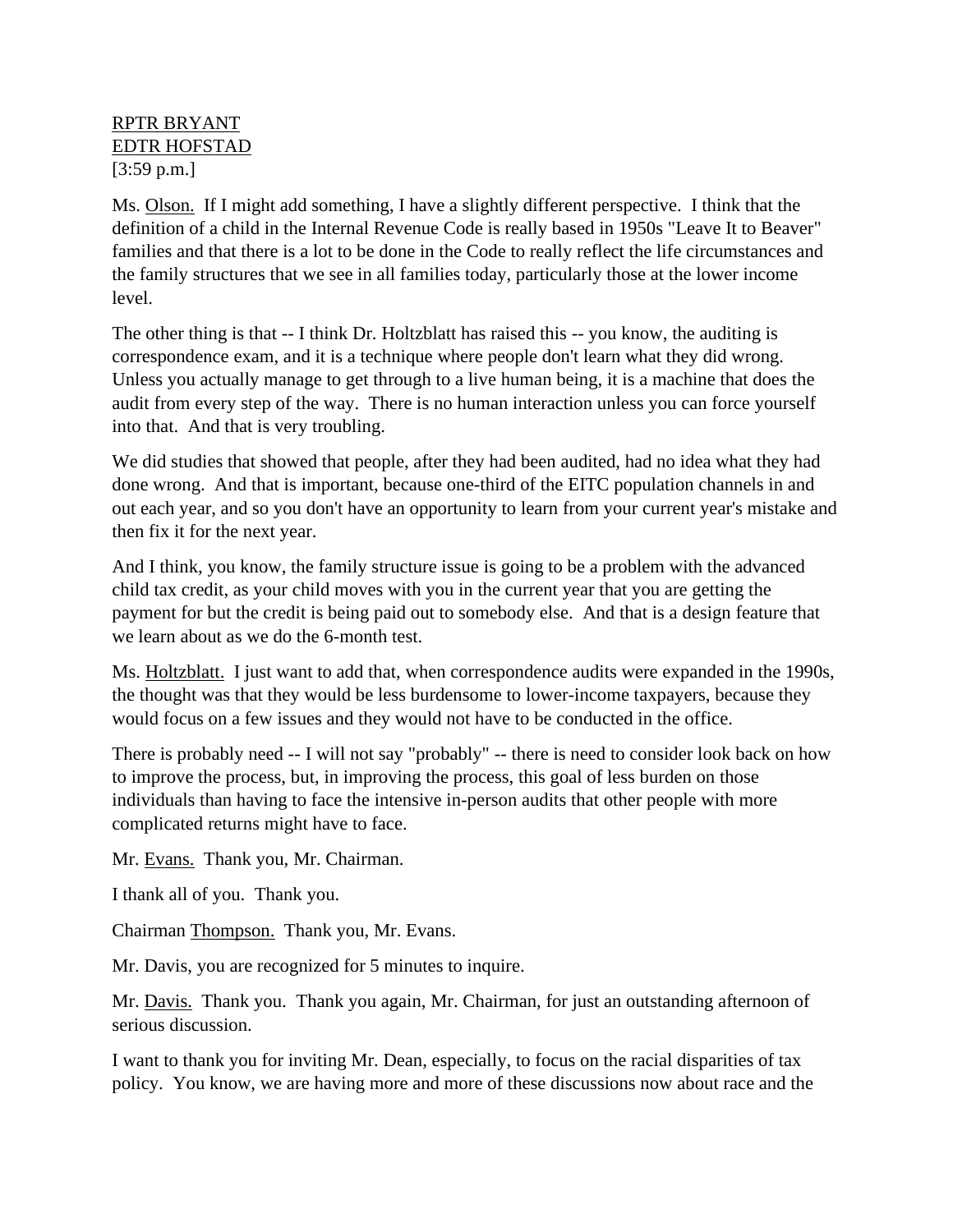role that it plays and its impact on public policy decision-making, and I commend you and Chairman Pascrell.

When we tax labor income at a higher rate than capital income, there is a racial gap in who benefits and who loses. When the Internal Revenue Service erects barriers for the incarcerated to receive their legal stimulus checks, there is a racial gap in who wins -- who benefits and who loses. When the top 1 percent are responsible for 70 percent of tax underpayments, yet the five counties with the highest audit rates are predominantly Black, LatinX, and Native American, there is a racial gap, again, in who wins and who loses.

I was thinking of Ida B. Wells, who said that the way to right wrongs is to shine the light of truth upon them. To address the inequality in the Tax Code and enforcement, I believe strongly that we need to collect as much demographic tax data as we can to shine the light.

Ms. Olson, I don't really have a question, but I do want to thank you just so much. I mean, you are an absolute hero of mine. And I want to thank you for the tremendous work that you did in helping us to ensure that incarcerated individuals would receive a degree of fairness as we deal with the whole coronavirus issue, as we deal with the economic impact of the pandemic. I want to thank you for that.

I mean, that is a group that oftentimes is overlooked and a group that is relegated to a certain kind of punishment because of their status. And we know that, disproportionately, there are population groups that are affected in that population.

Mr. Dean, I want to thank you for your focus on the issue of these inequalities and racial disparity and for highlighting the work of Delegate Christensen, the Congressional Black Caucus, and Chairman Rangel.

Could you further discuss the racial patterns in tax policies and enforcement and how we might be able to move in such a way that the policies that we arrive at takes into consideration a more clearer picture of what has been some of the historical precedence in our country?

So, if you could do that, I would appreciate it.

Mr. Dean. Well, thank you so much, Congressman Davis, for your question. It really is a privilege to be here with you to discuss these issues.

The good news and the bad news is that I am not asking a lot. What I am asking for is something that I think both Republicans and Democrats can easily agree on. And, as you noted, the story that I tell in my longer written testimony about a surprising alliance between George W. Bush and his Treasury Secretary O'Neill and the Congressional Black Caucus really does speak to how easy this is, right?

I am just asking for simple decency. I am asking for us to look at the way tax policies are designed and the way they are enforced and just to make sure that they treat Americans fairly.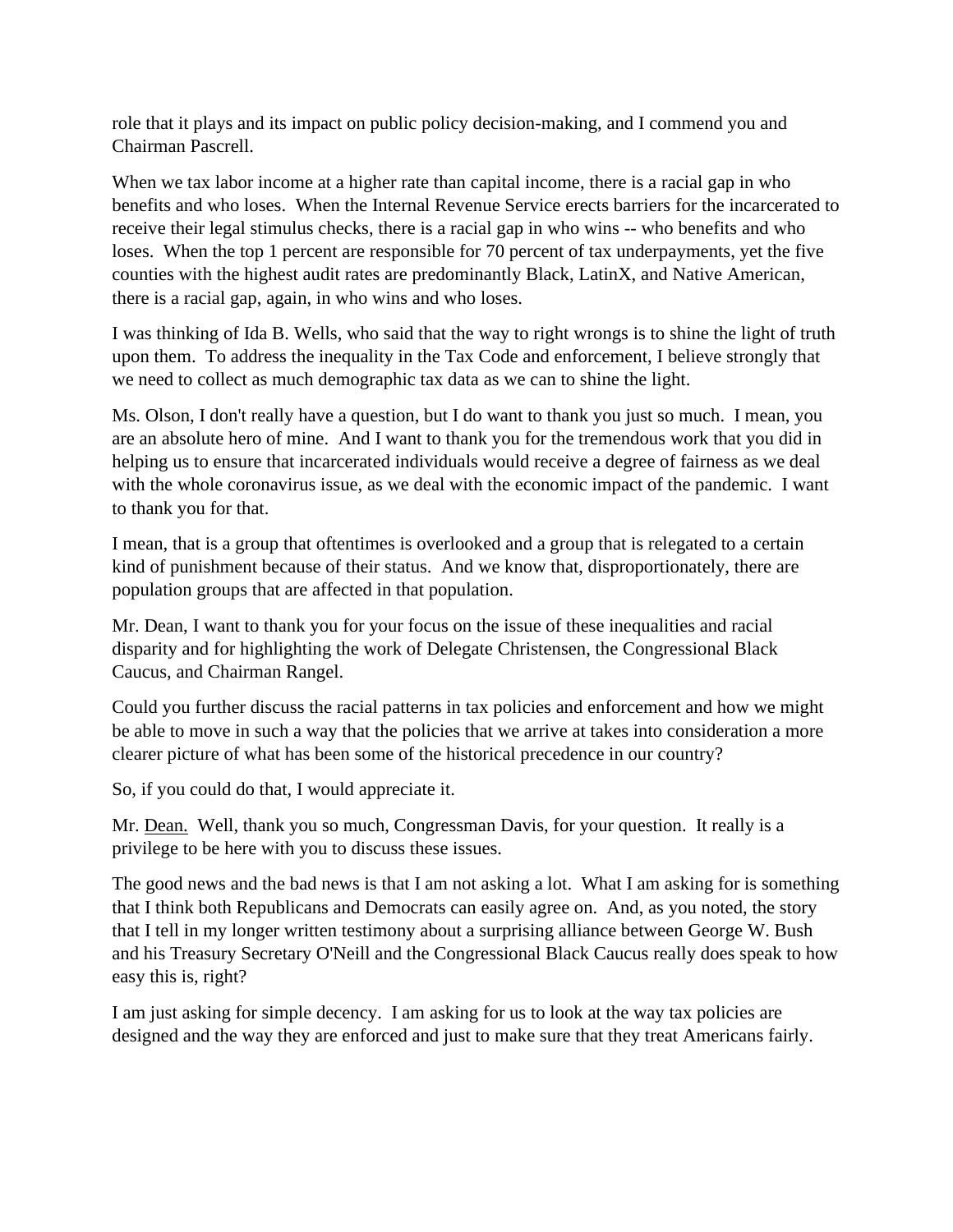Hardworking Americans are something that we all treasure, and I think it is really quite simple. I think it is important, as you say, to collect more information when we can, but we also have to do better with what we already have.

So thank you so much.

Mr. Davis. Well, thank you both.

And, again, Mr. Chairmen, I think maybe when the two of you got together, you just kind of hit a double home run. And so we thank you for the afternoon, and I yield back the balance of my time.

Chairman Thompson. Well, thank you.

The gentleman's time has expired.

I want to thank all of our witnesses for the great job that you did. You all shared some very important information with the two subcommittees that will help us move forward.

And I also want to thank the members. Thank you for hanging in there. You had great questions. And I think this truly is something that we can work together on in a bipartisan way to address both fairness and a better outcome with the IRS.

Members, you will have 2 weeks to submit any written questions to be answered later in writing. And those questions, along with your answers, will be made part of the formal hearing record.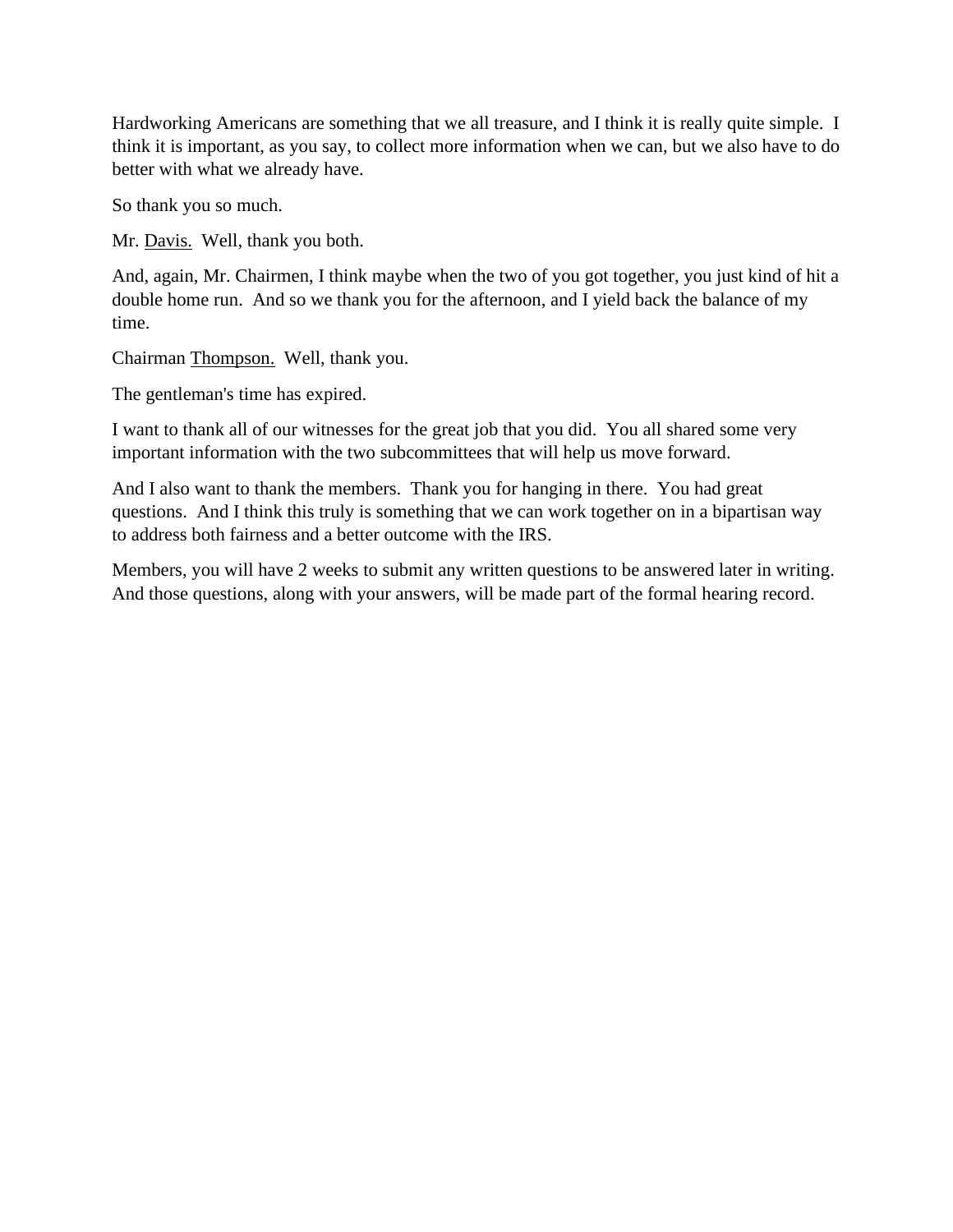Chairman Thompson. So, again, thank you all.

Mr. Pascrell, always a pleasure to partner up with you.

Thank you all.

And, with that, the subcommittee stands adjourned. Be safe, and we will see you in person next week.

[Whereupon, at 4:07 p.m., the subcommittees were adjourned.]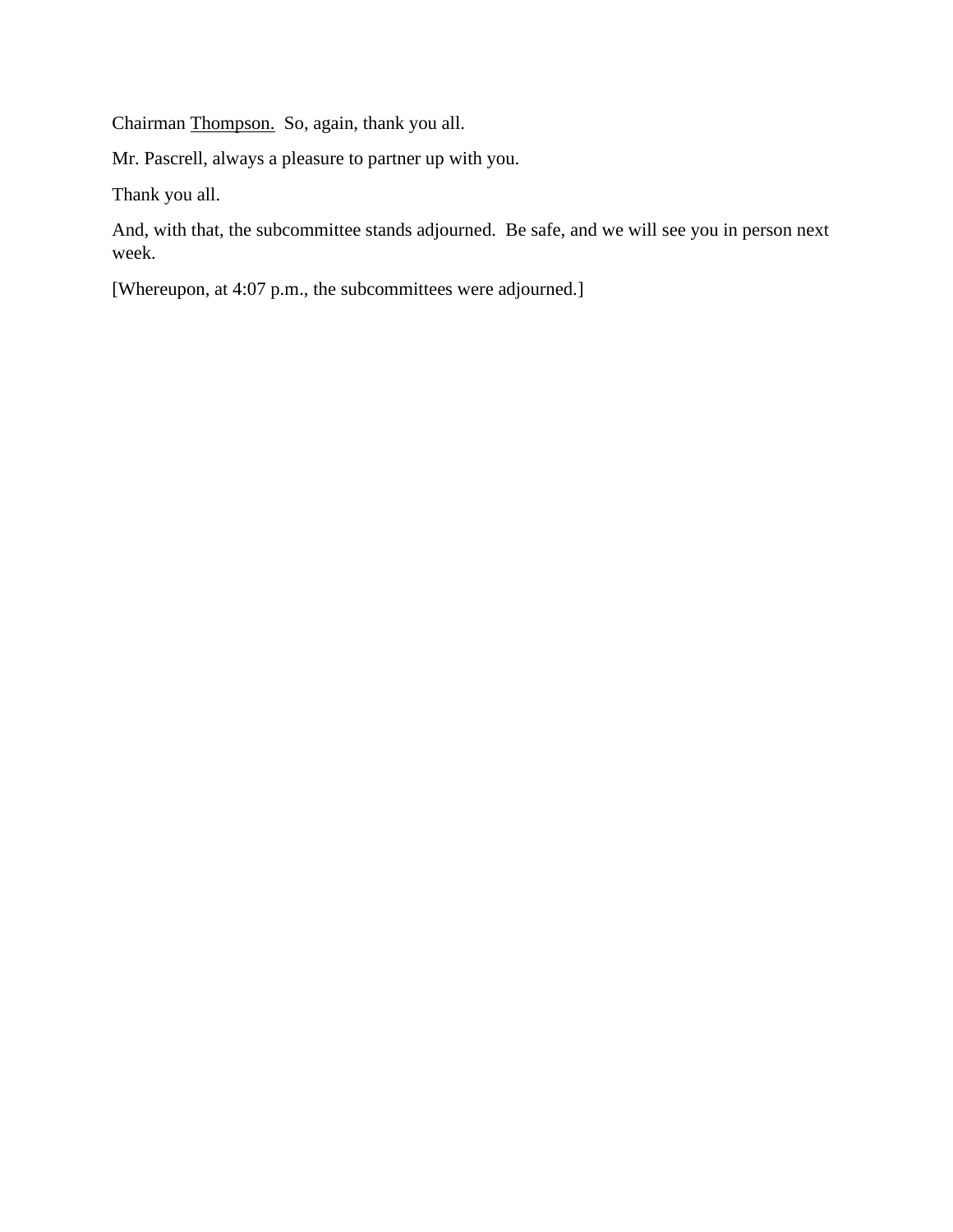Questions for the Record

[Arrington QFRs](https://waysandmeans.house.gov/sites/democrats.waysandmeans.house.gov/files/documents/Arrington%20QFRs.pdf)

[Walorski 1](https://waysandmeans.house.gov/sites/democrats.waysandmeans.house.gov/files/documents/Walorski%20QFRs.pdf)

[Walorski 2](https://waysandmeans.house.gov/sites/democrats.waysandmeans.house.gov/files/documents/Walorski%20Additional%20QFRs.pdf)

[Olson Response](https://waysandmeans.house.gov/sites/democrats.waysandmeans.house.gov/files/documents/Olson%20Response.pdf)